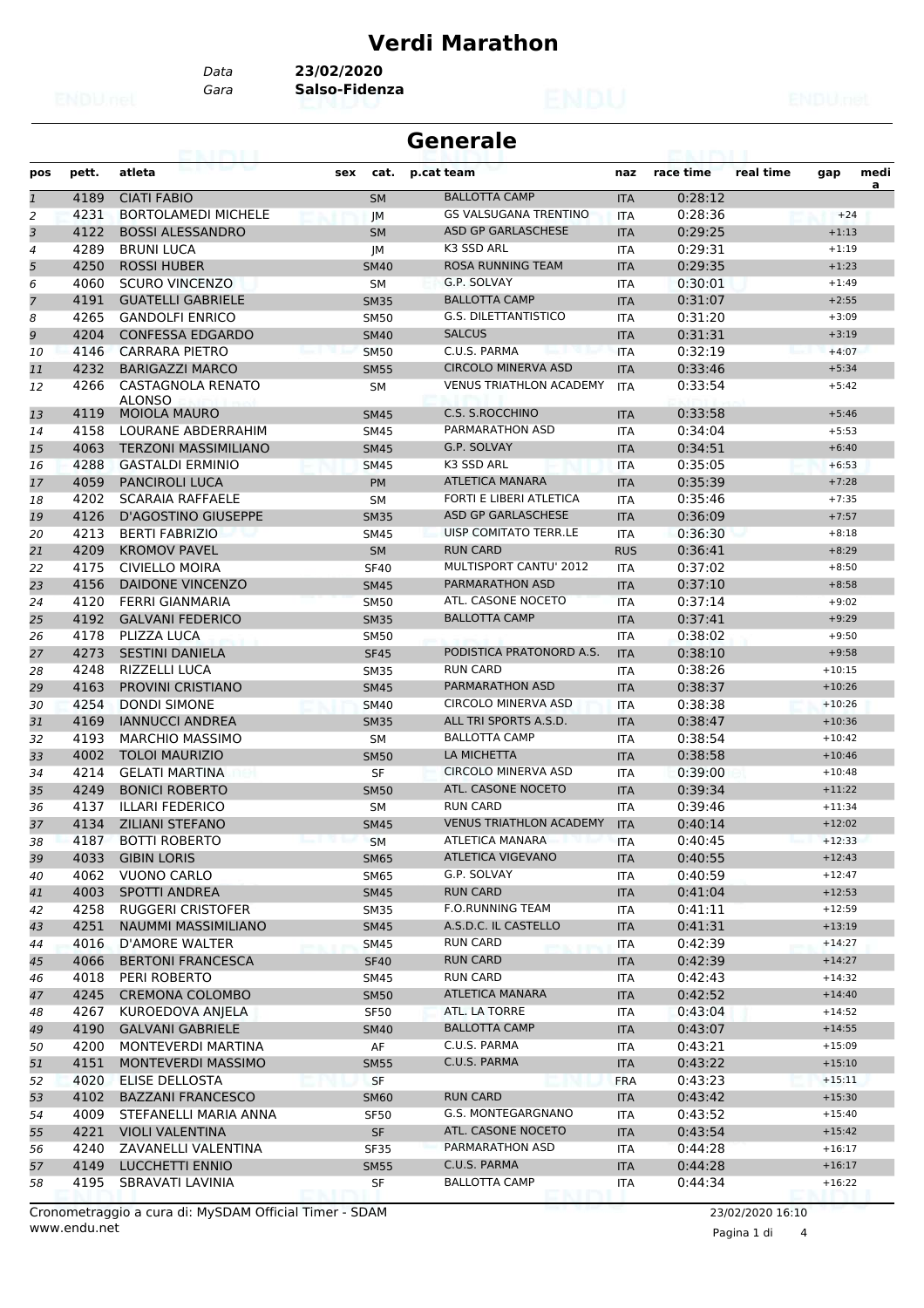| pos        | pett.        | atleta                                           | sex | cat.                       | p.cat team                                       | naz                      | race time          | real time | gap                  | medi<br>a |
|------------|--------------|--------------------------------------------------|-----|----------------------------|--------------------------------------------------|--------------------------|--------------------|-----------|----------------------|-----------|
| 59         | 4014         | <b>BORDI MARCO</b>                               |     | <b>SM40</b>                | <b>RUN CARD</b>                                  | <b>ITA</b>               | 0:44:34            |           | $+16:23$             |           |
| 60         | 4246         | PAINI MASSIMILIANO                               |     | SM50                       | SPORTS CLUB MELEGNANO                            | <b>ITA</b>               | 0:44:35            |           | $+16:24$             |           |
| 61         | 4133         | <b>RABONI VERUSKA</b>                            |     | <b>SF45</b>                | ATL. CASONE NOCETO                               | <b>ITA</b>               | 0:44:45            |           | $+16:34$             |           |
| 62         | 4174         | <b>SCARABELLI LORENZO</b>                        |     | <b>SM50</b>                | <b>G.P. QUADRIFOGLIO</b>                         | <b>ITA</b>               | 0:44:56            |           | $+16:44$             |           |
| 63         | 4177         | <b>ROSITO PASQUALE</b>                           |     | <b>SM35</b>                | <b>G.S. TOCCALMATTO</b>                          | <b>ITA</b>               | 0:45:09            |           | $+16:57$             |           |
| 64         | 4244         | RIVA GIULIA                                      |     | <b>SF</b>                  | PARMARATHON ASD                                  | <b>ITA</b>               | 0:45:17            |           | $+17:05$             |           |
| 65         | 4144         | <b>CAMORALI PIERLUIGI</b>                        |     | <b>SM55</b>                | C.U.S. PARMA                                     | <b>ITA</b>               | 0:45:28            |           | $+17:16$             |           |
| 66         | 4182         | <b>CERESINI ROCCO</b>                            |     | <b>SM50</b>                | G.P. QUADRIFOGLIO                                | <b>ITA</b>               | 0:45:32            |           | $+17:20$             |           |
| 67         | 4270         | MARENGHI MASSIMILIANO                            |     | <b>SM50</b>                | <b>G.P. QUADRIFOGLIO</b>                         | <b>ITA</b>               | 0:45:35            |           | $+17:23$             |           |
| 68         | 4170         | <b>CONTINI FILIPPO</b>                           |     | <b>SM55</b>                | G.P. PUBBLICA ASS.NZA                            | <b>ITA</b>               | 0:45:36            |           | $+17:24$             |           |
| 69         | 4263         | <b>MASELLI ALESSANDRO</b>                        |     | <b>SM55</b>                | C.U.S. PARMA                                     | <b>ITA</b>               | 0:45:38            |           | $+17:26$             |           |
| 70         | 4164         | <b>SACCANI MICHELE</b>                           |     | <b>SM45</b>                | PARMARATHON ASD                                  | <b>ITA</b>               | 0:45:42            |           | $+17:31$             |           |
| 71         | 4097         | <b>BUI SIMONA</b>                                |     | <b>SF45</b>                | SPORTS CLUB MELEGNANO<br>A.S.D.C. IL CASTELLO    | <b>ITA</b>               | 0:45:43            |           | $+17:31$             |           |
| 72         | 4235         | NUMANTI PAMELA                                   |     | SF                         | <b>CRAL AMPS ASD</b>                             | <b>ITA</b>               | 0:45:56            |           | $+17:44$             |           |
| 73         | 4226         | <b>TAROPPIO EMANUELA</b>                         |     | <b>SF40</b>                | <b>RUN CARD</b>                                  | <b>ITA</b>               | 0:45:59            |           | $+17:47$<br>$+17:49$ |           |
| 74         | 4030         | <b>BERCIGA DANILO</b>                            |     | <b>SM50</b>                | POLISPORTIVA TORRILE                             | <b>ITA</b>               | 0:46:00            |           |                      |           |
| 75         | 4037<br>4161 | <b>FERRARI FABIO</b>                             |     | <b>SM40</b>                | PARMARATHON ASD                                  | <b>ITA</b>               | 0:46:01            |           | $+17:49$<br>$+17:57$ |           |
| 76         | 4043         | NIZZOLI DAVIDE<br><b>CIPOLLINA PAOLO</b>         |     | <b>SM</b>                  | LA MICHETTA                                      | <b>ITA</b>               | 0:46:08            |           | $+18:01$             |           |
| 77         | 4283         | <b>VANELLI MICHAEL</b>                           |     | <b>SM45</b><br><b>SM</b>   | PARMARATHON ASD                                  | <b>ITA</b><br><b>ITA</b> | 0:46:13<br>0:46:25 |           | $+18:14$             |           |
| 78         | 4203         | <b>TARENZI MORENO</b>                            |     |                            | <b>G.S. ZELOFORAMAGNO</b>                        | <b>ITA</b>               | 0:46:25            |           | $+18:14$             |           |
| 79         | 4127         | <b>CAMAIONI CHIARA</b>                           |     | <b>SM60</b>                | <b>G.S. TOCCALMATTO</b>                          | <b>ITA</b>               | 0:46:27            |           | $+18:15$             |           |
| 80<br>81   | 4272         | <b>BACCHINI GIAN PAOLO</b>                       |     | <b>SF35</b><br><b>SM40</b> | <b>G.P. QUADRIFOGLIO</b>                         | <b>ITA</b>               | 0:46:32            |           | $+18:21$             |           |
| 82         | 4207         | <b>CORRADI MAURIZIO</b>                          |     | SM40                       | <b>G.P. QUADRIFOGLIO</b>                         | <b>ITA</b>               | 0:46:39            |           | $+18:27$             |           |
| 83         | 4085         | <b>FRANCESCHI FABIO</b>                          |     | <b>SM60</b>                | <b>F.O.RUNNING TEAM</b>                          | <b>ITA</b>               | 0:46:41            |           | $+18:29$             |           |
| 84         | 4238         | <b>BIZGAN MARIA</b>                              |     | <b>SF45</b>                | <b>ATLETICA MDS</b>                              | <b>ROM</b>               | 0:46:53            |           | $+18:41$             |           |
| 85         | 4143         | ABELLI GIAN FRANCO                               |     | <b>SM45</b>                | C.U.S. PARMA                                     | <b>ITA</b>               | 0:47:04            |           | $+18:52$             |           |
| 86         | 4008         | <b>CANDIDO LUCA</b>                              |     | <b>SM35</b>                | PARMARATHON ASD                                  | <b>ITA</b>               | 0:47:19            |           | $+19:07$             |           |
| 87         | 4023         | <b>BIONDOLILLO CRISTINA</b>                      |     | <b>SF35</b>                | <b>G.P. QUADRIFOGLIO</b>                         | <b>ITA</b>               | 0:47:21            |           | $+19:09$             |           |
| 88         | 4055         | <b>QUAINI GABRIELE</b>                           |     | <b>SM50</b>                | ASD GP GARLASCHESE                               | <b>ITA</b>               | 0:47:24            |           | $+19:12$             |           |
| 89         | 4261         | DE ANGELIS PAOLA                                 |     | <b>SF55</b>                | <b>CIRCOLO MINERVA ASD</b>                       | <b>ITA</b>               | 0:47:38            |           | $+19:26$             |           |
| 90         | 4188         | <b>GRASSI IVO</b>                                |     | <b>SM65</b>                | <b>KINO MANA</b>                                 | <b>ITA</b>               | 0:47:40            |           | $+19:29$             |           |
| 91         | 4260         | <b>COLONNA MAURO</b>                             |     | <b>SM65</b>                | TERNANA MARATHON CLUB A.                         | <b>ITA</b>               | 0:47:49            |           | $+19:37$             |           |
| 92         | 4064         | PINO MASSIMO                                     |     | <b>SM55</b>                | G.P. SOLVAY                                      | ITA                      | 0:47:53            |           | $+19:42$             |           |
| 93         | 4065         | DONATI ALFONSINO                                 |     | <b>SM70</b>                | POLISPORTIVA CSI                                 | <b>ITA</b>               | 0:48:00            |           | $+19:48$             |           |
| 94         | 4218         | <b>CAVATORTA MARCO</b>                           |     | <b>SM55</b>                | G.P. QUADRIFOGLIO                                | <b>ITA</b>               | 0:48:01            |           | $+19:49$             |           |
| 95         | 4233         | <b>VECCHIO CRISTINA</b>                          |     | <b>SF45</b>                | SPORTS CLUB MELEGNANO                            | <b>ITA</b>               | 0:48:01            |           | $+19:50$             |           |
| 96         | 4131         | MICHAILIDIS ANASTASE                             |     | <b>SM70</b>                | U.S. SCALO VOGHERA                               | ITA                      | 0:48:41            |           | $+20:29$             |           |
| 97         | 4034         | <b>CAGGIATI PAOLO</b>                            |     | <b>SM65</b>                | C.U.S. PARMA                                     | <b>ITA</b>               | 0:48:49            |           | $+20:38$             |           |
| 98         | 4276         | <b>BOSIO SARA</b>                                |     | SF                         | <b>VENUS TRIATHLON ACADEMY</b>                   | <b>ITA</b>               | 0:48:52            |           | $+20:40$             |           |
| 99         | 4160         | <b>MUSIARI TIZIANA</b>                           |     | <b>SF50</b>                | PARMARATHON ASD                                  | <b>ITA</b>               | 0:49:04            |           | $+20:53$             |           |
| 100        | 4208         | MOLINARI DANIEL                                  |     | SM40                       | <b>RUN CARD</b>                                  | ITA                      | 0:49:09            |           | $+20:57$             |           |
| 101        | 4089         | MAGNAVACCHI KEVIN                                |     | SM                         | ASS. POL. SCANDIANESE                            | <b>ITA</b>               | 0:49:10            |           | $+20:58$             |           |
| 102        | 4239         | TARRICONE VALENTINA                              |     | <b>SF40</b>                | PARMARATHON ASD                                  | ITA                      | 0:49:17            |           | $+21:05$             |           |
| 103        | 4152         | PARISE VASCO FRANCESCO                           |     | <b>SM35</b>                | C.U.S. PARMA                                     | <b>ITA</b>               | 0:49:17            |           | $+21:06$             |           |
| 104        | 4148         | <b>GRASSI TATIANA</b>                            |     | <b>SF45</b>                | C.U.S. PARMA                                     | ITA                      | 0:49:19            |           | $+21:08$             |           |
| 105        | 4108         | <b>GENNARIO FRANCESCA</b>                        |     | <b>SF45</b>                | LA MICHETTA                                      | <b>ITA</b>               | 0:49:37            |           | $+21:25$             |           |
| 106        | 4042         | DI NOIA GIUSEPPE                                 |     | <b>SM55</b>                | LA MICHETTA                                      | ITA                      | 0:49:43            |           | $+21:31$             |           |
| 107        | 4036         | <b>SCHIAVONE GIUSEPPE</b>                        |     | <b>SM45</b>                | A.S.D. EQUILIBRA RUNNING                         | <b>ITA</b>               | 0:49:55            |           | $+21:43$             |           |
| 108        | 4103         | ADORNI MAURO                                     |     | <b>SM45</b>                | CRAL AMPS ASD                                    | ITA                      | 0:49:57            |           | $+21:45$             |           |
| 109        | 4068         | <b>CALESTINI MARCELLO</b>                        |     | <b>SM60</b>                | <b>ATLETICA CRAL BARILLA</b>                     | <b>ITA</b>               | 0:49:58            |           | $+21:47$             |           |
| 110        | 4228         | CAVALLO ANNA                                     |     | <b>SF50</b>                | <b>RUN CARD</b>                                  | ITA                      | 0:50:16            |           | $+22:04$             |           |
| 111        | 4001         | <b>FAGIOLI ELISA</b>                             |     | <b>SF40</b>                | TRC TRAVERSETOLO RUNNING ITA                     |                          | 0:50:34            |           | $+22:22$             |           |
| 112        | 4196         | <b>MAREMMI VALERIA</b>                           |     | <b>SF40</b>                | G.P. QUADRIFOGLIO<br>LA MICHETTA                 | ITA                      | 0:50:43            |           | $+22:32$             |           |
| 113        | 4041         | <b>CHIARI KATIA</b>                              |     | <b>SF45</b>                |                                                  | <b>ITA</b>               | 0:50:45            |           | $+22:34$             |           |
| 114        | 4086         | FERRARI ANGELA                                   |     | <b>SF45</b>                | <b>ASD SPORTINSIEME</b><br>ATL. CASTELNOVO MONTI | ITA                      | 0:50:50            |           | $+22:38$<br>$+22:44$ |           |
| 115        | 4269<br>4050 | <b>ROMEI LAURA</b><br><b>SCARDICCHIO MICHELE</b> |     | <b>SF35</b>                | LA MICHETTA                                      | <b>ITA</b>               | 0:50:55            |           | $+22:46$             |           |
| 116        | 4219         | SALAS MORA MARIA PAULA                           |     | SM75<br><b>SF45</b>        | ATL. CASONE NOCETO                               | ITA                      | 0:50:58<br>0:51:05 |           | $+22:53$             |           |
| 117<br>118 | 4123         | <b>BOSCO MICHELA</b>                             |     | SF                         | ASD GP GARLASCHESE                               | <b>ITA</b><br>ITA        | 0:51:06            |           | $+22:54$             |           |
| 119        | 4015         | <b>GROSSI MARGHERITA</b>                         |     | SF                         | ATLETICA MANARA                                  | <b>ITA</b>               | 0:51:20            |           | $+23:08$             |           |
| 120        | 4205         | CASSINELLI LEONARDO                              |     | <b>SM50</b>                | ATLETICA MANARA                                  | ITA                      | 0:51:20            |           | $+23:09$             |           |
| 121        | 4074         | <b>CODARIN RAFFAELLA</b>                         |     | <b>SF50</b>                | <b>RUN CARD</b>                                  | <b>ITA</b>               | 0:51:22            |           | $+23:10$             |           |
| 122        | 4112         | <b>GAMBARINI FRANCESCA</b>                       |     | <b>SF40</b>                | G.P. QUADRIFOGLIO                                | ITA                      | 0:51:28            |           | $+23:17$             |           |
|            |              |                                                  |     |                            |                                                  |                          |                    |           |                      |           |

Pagina 2 di 4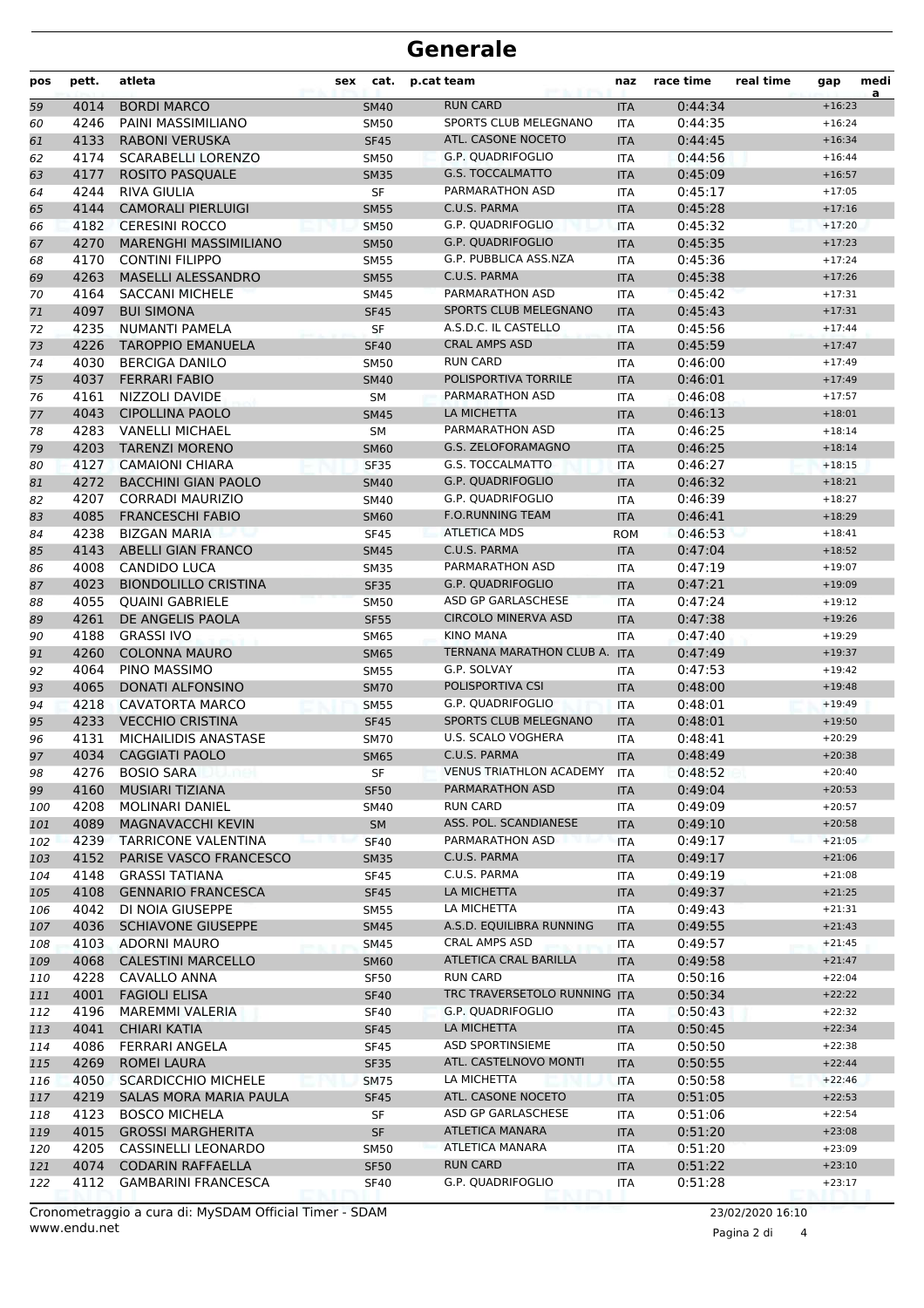| pos | pett. | atleta                                                 | sex | cat.        | p.cat team                     | naz        | race time | real time        | gap      | medi<br>a |
|-----|-------|--------------------------------------------------------|-----|-------------|--------------------------------|------------|-----------|------------------|----------|-----------|
| 123 | 4136  | <b>DANIELSSON ANNA CARIN</b><br><b>ELISABETH</b>       |     | <b>SF50</b> | <b>RUNNING CLUB CESANESE</b>   | <b>SWE</b> | 0:51:33   |                  | $+23:21$ |           |
| 124 | 4117  | <b>GEORGIEVA MARTINA</b>                               |     | SF          |                                | <b>ITA</b> | 0:51:34   |                  | $+23:22$ |           |
| 125 | 4223  | <b>ZANELLI WALTER</b>                                  |     | <b>SM65</b> | ATL. CASONE NOCETO             | <b>ITA</b> | 0:51:53   |                  | $+23:41$ |           |
| 126 | 4150  | MELEGARI ANDREA                                        |     | <b>SM60</b> | C.U.S. PARMA                   | <b>ITA</b> | 0:51:57   |                  | $+23:46$ |           |
| 127 | 4135  | <b>VIZZINI BISACCIA</b><br><b>VALENTINA</b>            |     | <b>SF40</b> | <b>VENUS TRIATHLON ACADEMY</b> | <b>ITA</b> | 0:52:00   |                  | $+23:49$ |           |
| 128 | 4206  | PASTORINO LUCA                                         |     | <b>SM60</b> | ATLETICA MANARA                | <b>ITA</b> | 0:52:04   |                  | $+23:52$ |           |
| 129 | 4224  | <b>DOSI FABIO</b>                                      |     | <b>SM55</b> | ATL. CASONE NOCETO             | <b>ITA</b> | 0:52:17   |                  | $+24:05$ |           |
| 130 | 4222  | <b>GHIONI GIUSEPPINA</b>                               |     | <b>SF50</b> | ATL. CASONE NOCETO             | <b>ITA</b> | 0:52:27   |                  | $+24:16$ |           |
| 131 | 4287  | <b>BILANCINI RICCARDO</b>                              |     | <b>SM35</b> |                                | <b>ITA</b> | 0:52:36   |                  | $+24:24$ |           |
| 132 | 4282  | LAURINI SARA                                           |     | <b>SF</b>   | <b>RUN CARD</b>                | <b>ITA</b> | 0:52:53   |                  | $+24:41$ |           |
| 133 | 4073  | <b>VIETTA MICHELE</b>                                  |     | <b>SM</b>   | <b>RUN CARD</b>                | <b>ITA</b> | 0:53:09   |                  | $+24:58$ |           |
| 134 | 4199  | COZZUTO ANNA                                           |     | <b>SF40</b> | <b>RUN CARD</b>                | <b>ITA</b> | 0:53:28   |                  | $+25:16$ |           |
| 135 | 4197  | <b>SALATI DANIELE</b>                                  |     | <b>SM55</b> | <b>CIRCOLO MINERVA ASD</b>     | <b>ITA</b> | 0:53:31   |                  | $+25:19$ |           |
| 136 | 4072  | <b>CONTINI MARCO</b>                                   |     | <b>SM65</b> | <b>RUN CARD</b>                | <b>ITA</b> | 0:53:55   |                  | $+25:43$ |           |
| 137 | 4180  | MEZZADRI DAVIDE                                        |     | <b>SM40</b> | <b>CRAL TEP</b>                | <b>ITA</b> | 0:54:05   |                  | $+25:53$ |           |
| 138 | 4044  | <b>CARIATI SERGIO</b>                                  |     | <b>SM55</b> | LA MICHETTA                    | <b>ITA</b> | 0:54:14   |                  | $+26:02$ |           |
| 139 | 4230  | <b>FRANCIOSI VITTORIO</b>                              |     | <b>SM60</b> | <b>CIRCOLO MINERVA ASD</b>     | <b>ITA</b> | 0:54:18   |                  | $+26:07$ |           |
| 140 | 4101  | <b>BELLINI SILVIA</b>                                  |     | <b>SF50</b> | <b>CIRCOLO MINERVA ASD</b>     | <b>ITA</b> | 0:54:22   |                  | $+26:11$ |           |
| 141 | 4141  | PETRALIA PAOLA                                         |     | <b>SF50</b> | <b>ESC SSD SRL EUROPA SC</b>   | <b>ITA</b> | 0:54:34   |                  | $+26:22$ |           |
| 142 | 4286  | POLESEL ANDREA                                         |     | <b>SM45</b> | POL. ARENZANO SEZ.             | <b>ITA</b> | 0:54:39   |                  | $+26:28$ |           |
| 143 | 4070  | RODOLFI CLAUDIO                                        |     | <b>SM70</b> |                                | <b>ITA</b> | 0:54:44   |                  | $+26:32$ |           |
| 144 | 4110  | <b>BIZZI FAUSTO</b>                                    |     | <b>SM65</b> | POLISPORTIVA TORRILE           | <b>ITA</b> | 0:54:44   |                  | $+26:32$ |           |
| 145 | 4124  | <b>MENOZZI ILARIA</b>                                  |     | <b>SF40</b> | ASD GP GARLASCHESE             | <b>ITA</b> | 0:54:48   |                  | $+26:36$ |           |
| 146 | 4268  | <b>LIZZI SERGIO</b>                                    |     | <b>SM60</b> | ROAD RUNNERS CLUB MILANO ITA   |            | 0:54:53   |                  | $+26:41$ |           |
| 147 | 4165  | <b>VIGNALI LINDA</b>                                   |     | <b>SF35</b> | PARMARATHON ASD                | <b>ITA</b> | 0:54:53   |                  | $+26:41$ |           |
| 148 | 4006  | <b>SACCON ANDREA</b>                                   |     | <b>SM45</b> | PARMARATHON ASD                | <b>ITA</b> | 0:55:06   |                  | $+26:54$ |           |
| 149 | 4022  | <b>CARNEVALE EDDY</b>                                  |     | <b>SM40</b> | <b>RUN CARD</b>                | <b>ITA</b> | 0:55:12   |                  | $+27:00$ |           |
| 150 | 4092  | <b>ZINI MARINA</b>                                     |     | <b>SF55</b> | <b>RUN CARD</b>                | <b>ITA</b> | 0:55:14   |                  | $+27:02$ |           |
| 151 | 4139  | RAFFI VALERIA                                          |     | <b>SF40</b> | POLISPORTIVA TORRILE           | <b>ITA</b> | 0:55:17   |                  | $+27:06$ |           |
| 152 | 4038  | <b>CAU GIANPIERO</b>                                   |     | <b>SM50</b> | POLISPORTIVA TORRILE           | <b>ITA</b> | 0:55:20   |                  | $+27:08$ |           |
| 153 | 4061  | <b>MONTAGNER GIORGIA</b>                               |     | <b>SF35</b> | G.P. SOLVAY                    | <b>ITA</b> | 0:55:20   |                  | $+27:08$ |           |
| 154 | 4212  | <b>MAGLASU MIHAELA</b><br><b>EVELINA</b>               |     | SF50        | <b>CREMONACORRE ASD</b>        | <b>ROM</b> | 0:55:31   |                  | $+27:20$ |           |
| 155 | 4198  | <b>PAGLIARI ROBERTO</b>                                |     | <b>SM55</b> |                                | <b>ITA</b> | 0:56:02   |                  | $+27:50$ |           |
| 156 | 4109  | <b>TRESOLDI EGIDIO</b>                                 |     | <b>SM50</b> | LA MICHETTA                    | <b>ITA</b> | 0:56:04   |                  | $+27:52$ |           |
| 157 | 4049  | <b>PUGLIESE LUCA</b>                                   |     | <b>SM55</b> | LA MICHETTA                    | <b>ITA</b> | 0:56:06   |                  | $+27:54$ |           |
| 158 | 4166  | <b>ZILIOLI FABIOLA</b>                                 |     | SF45        | PARMARATHON ASD                | <b>ITA</b> | 0:56:11   |                  | $+27:59$ |           |
| 159 | 4106  | <b>ADORNI GIOVANNI</b>                                 |     | <b>SM60</b> | <b>RUN CARD</b>                | <b>ITA</b> | 0:56:34   |                  | $+28:22$ |           |
| 160 | 4253  | <b>BOTTAZZI CRISTIAN</b>                               |     | SM40        | <b>RUN CARD</b>                | ITA        | 0:56:41   |                  | $+28:30$ |           |
| 161 | 4040  | <b>CANNONE FRANCESCO</b>                               |     | <b>SM75</b> | LA MICHETTA                    | <b>ITA</b> | 0:56:56   |                  | $+28:44$ |           |
| 162 | 4220  | MELEGARI ENZO                                          |     | SM75        | ATL. CASONE NOCETO             | ITA        | 0:57:33   |                  | $+29:22$ |           |
| 163 | 4039  | DE PASCALI MARIA TERESA                                |     | <b>SF55</b> | POLISPORTIVA TORRILE           | <b>ITA</b> | 0:58:31   |                  | $+30:19$ |           |
| 164 | 4021  | <b>BIANCHI SILVIA</b>                                  |     | <b>SF35</b> | <b>RUN CARD</b>                | <b>ITA</b> | 0:58:39   |                  | $+30:28$ |           |
| 165 | 4290  | <b>VITALI RAFFAELLA</b>                                |     | <b>SF55</b> | <b>ATLETICA MARATHON</b>       | <b>ITA</b> | 0:58:46   |                  | $+30:35$ |           |
| 166 | 4007  | DI CATERINO MARIA<br>RACHELE                           |     | <b>SF50</b> | POLISPORTIVA TORRILE           | ITA        | 0:59:04   |                  | $+30:52$ |           |
| 167 | 4100  | CASSINARI MARIA GRAZIA                                 |     | <b>SF55</b> | <b>RUN CARD</b>                | <b>ITA</b> | 1:00:33   |                  | $+32:21$ |           |
| 168 | 4173  | SAGLIA MASCIA                                          |     | SF          | <b>G.P. QUADRIFOGLIO</b>       | ITA        | 1:00:53   |                  | $+32:41$ |           |
| 169 | 4087  | PERNES LAETITIA                                        |     | <b>SF45</b> | <b>RUN CARD</b>                | <b>FRA</b> | 1:00:56   |                  | $+32:44$ |           |
| 170 | 4241  | <b>BONI BENEDETTA</b>                                  |     | SF35        | ATL. VIADANA                   | ITA        | 1:01:14   |                  | $+33:02$ |           |
| 171 | 4243  | <b>SERESINI PAOLA</b>                                  |     | <b>SF40</b> | ATL. VIADANA                   | <b>ITA</b> | 1:01:18   |                  | $+33:06$ |           |
| 172 | 4053  | <b>CARLINI VALENTINA</b>                               |     | <b>SF50</b> | G.A.U. GIOVANI AMICI UNITI     | ITA        | 1:01:25   |                  | $+33:13$ |           |
| 173 | 4125  | <b>CALVI GIOVANNA</b>                                  |     | <b>SF55</b> | ASD GP GARLASCHESE             | <b>ITA</b> | 1:01:47   |                  | $+33:36$ |           |
| 174 | 4157  | <b>DIOSY PAOLO</b>                                     |     | <b>SM60</b> | PARMARATHON ASD                | ITA        | 1:02:38   |                  | $+34:26$ |           |
| 175 | 4099  | PREDA GIULIANA                                         |     | <b>SF60</b> | <b>RUN CARD</b>                | <b>ITA</b> | 1:03:03   |                  | $+34:51$ |           |
| 176 | 4024  | <b>CURATI EMANUELE</b>                                 |     | SM          | ATLETICA MANARA                | ITA        | 1:04:29   |                  | $+36:17$ |           |
| 177 | 4025  | <b>LUCENTE JESSICA</b>                                 |     | SF          | ATLETICA MANARA                | <b>ITA</b> | 1:04:30   |                  | $+36:18$ |           |
| 178 | 4046  | <b>MARIANO RENATO</b>                                  |     | <b>SM75</b> | LA MICHETTA                    | ITA        | 1:05:34   |                  | $+37:22$ |           |
| 179 | 4252  | <b>LANDI SARA</b>                                      |     | <b>SF35</b> | <b>RUN CARD</b>                | <b>ITA</b> | 1:06:30   |                  | $+38:18$ |           |
| 180 | 4275  | DI MARCO PAOLO                                         |     | <b>SM55</b> | <b>RUN CARD</b>                | ITA        | 1:06:40   |                  | $+38:29$ |           |
| 181 | 4225  | <b>CARUSO MARIA GRAZIA</b>                             |     | <b>SF50</b> | <b>CUS PRO PATRIA MILANO</b>   | <b>ITA</b> | 1:06:53   |                  | $+38:41$ |           |
| 182 | 4035  | <b>GABRIELI PAOLO</b>                                  |     | <b>SM50</b> | ATLETICA CORRIFERRARA          | ITA        | 1:07:21   |                  | $+39:09$ |           |
| 183 | 4095  | <b>CRESTANI PATRIZIA</b>                               |     | <b>SF60</b> | G.S. SPLENDOR COSSATO          | <b>ITA</b> | 1:11:52   |                  | $+43:40$ |           |
| 184 | 4093  | LUPATINI LUIGI                                         |     | <b>SM70</b> | <b>RUN CARD</b>                | <b>ITA</b> | 1:16:15   |                  | $+48:03$ |           |
|     |       | Cronometraggio a cura di: MySDAM Official Timer - SDAM |     |             |                                |            |           | 23/02/2020 16:10 |          |           |

www.endu.net

Pagina 3 di 4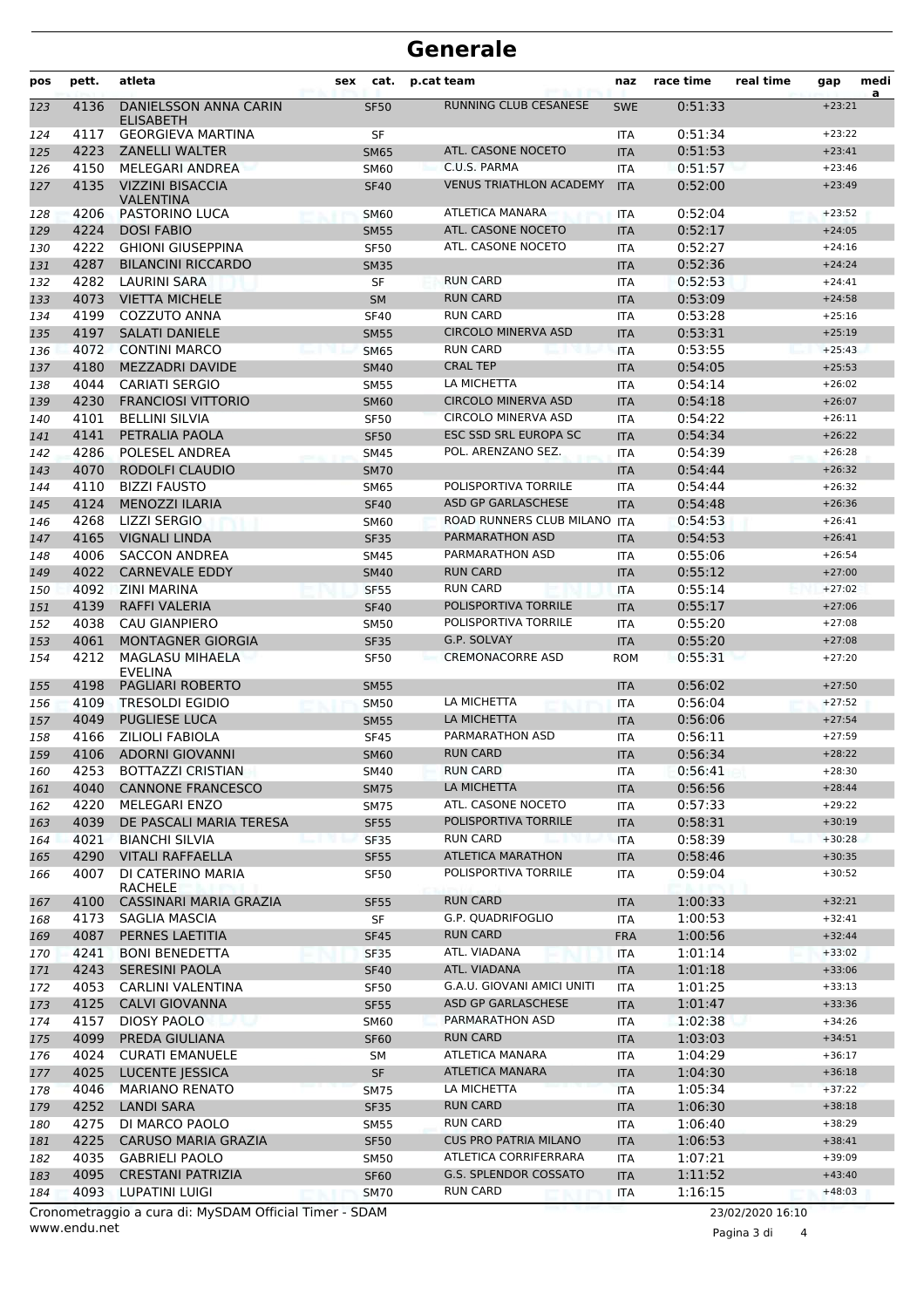|            |              |        |                                                       |                            | <b>Generale</b>                          |                          |                           |                  |                        |           |
|------------|--------------|--------|-------------------------------------------------------|----------------------------|------------------------------------------|--------------------------|---------------------------|------------------|------------------------|-----------|
| pos        | pett.        | atleta |                                                       | sex<br>cat.<br>yer'i.      | p.cat team                               | naz<br>miking            | race time                 | real time        | gap                    | medi<br>a |
| 185<br>186 | 4186<br>4113 |        | ANASTASIA ANTONIO<br>SEREGOTTI DANIELA                | <b>SM35</b><br><b>SF50</b> | <b>RUN CARD</b><br>ATL. CASTELNOVO MONTI | <b>ITA</b><br><b>ITA</b> | 1:25:52<br>1:28:31        |                  | $+57:40$<br>$+1:00:19$ |           |
|            |              |        | ENDU                                                  |                            | BNDU                                     |                          | ENDU                      |                  |                        |           |
|            | ENDU         |        |                                                       | <b>ENDU</b>                |                                          | <b>ENDU</b>              |                           |                  | ENDU                   |           |
|            |              |        | ENDU                                                  |                            | ENDULfet                                 |                          | ENDU                      |                  |                        |           |
|            | <b>ENDU</b>  |        |                                                       | ENDU                       |                                          | <b>ENDU</b>              |                           |                  | ENDU                   |           |
|            |              |        | ENDU, nel                                             |                            | <b>ENDU</b>                              |                          | <b>ENDUnet</b>            |                  |                        |           |
|            | ENDU         |        |                                                       | <b>ENDU</b>                |                                          | <b>ENDU</b>              |                           |                  | ENDU                   |           |
|            |              |        | ENDU                                                  |                            | <b>ENDU</b>                              |                          | ENDU                      |                  |                        |           |
|            | ENDUMet      |        |                                                       | <b>ENDU</b>                |                                          | <b>ENDU</b>              |                           |                  | <b>ENDUTEL</b>         |           |
|            |              |        | ENDU                                                  |                            | <b>ENDU</b>                              |                          | ENDU                      |                  |                        |           |
|            | ENDU         |        |                                                       | ENDU                       |                                          | <b>ENDU</b>              |                           |                  | ENDU                   |           |
|            |              |        |                                                       | <b>ENDUMBL</b>             | ENDU                                     |                          | <b>ENDU<sub>DER</sub></b> |                  |                        |           |
|            | <b>ENDU</b>  |        |                                                       | <b>ENDU</b>                |                                          | <b>ENDU</b>              |                           |                  | <b>ENDU</b>            |           |
|            |              |        | <b>ENDU</b>                                           |                            | <b>ENDUmet</b>                           |                          | <b>ENDU</b>               |                  |                        |           |
|            | ENDU         |        |                                                       | <b>ENDU</b>                |                                          | <b>ENDU</b>              |                           |                  | ENDU                   |           |
|            |              |        | ENDU                                                  | ENDU                       |                                          |                          | ENDU                      |                  |                        |           |
|            | <b>ENDU</b>  |        |                                                       | <b>ENDU</b>                |                                          | ENDU                     |                           |                  | ENDU                   |           |
|            |              |        |                                                       | <b>ENDU</b> net            | ENDU                                     | <b>ENDUmet</b>           |                           |                  |                        |           |
|            |              |        | Cronomotroggio a cura di: MyCDAM Official Timor, CDAM |                            |                                          | <b>ENDIT</b>             |                           | 23/03/3030 16:10 |                        |           |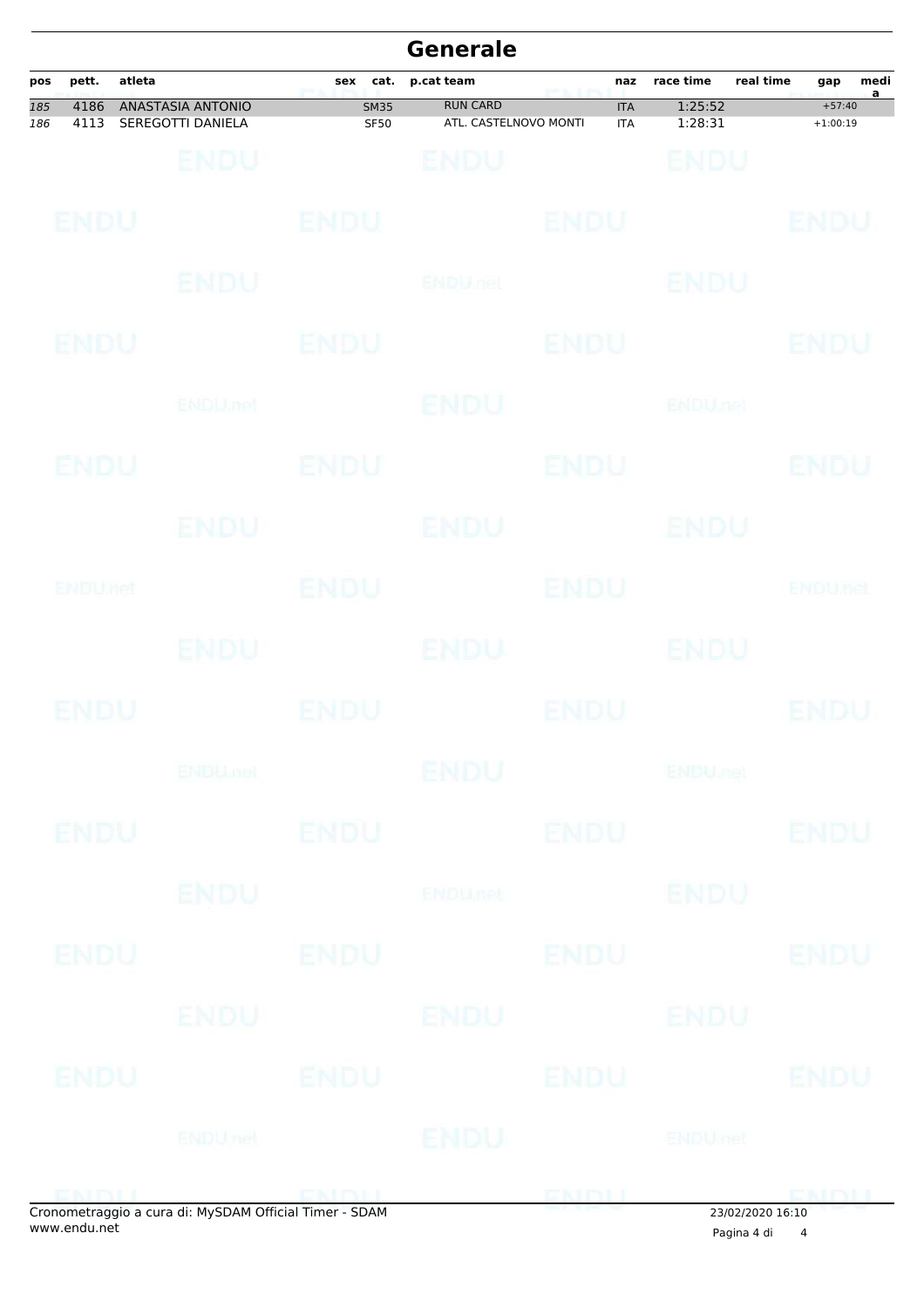# **Verdi Marathon**

*Data* **23/02/2020**

*Gara* **Mezza di Fontanellato**

| <b>Generale</b> |  |
|-----------------|--|
|-----------------|--|

| pos          | pett.        | atleta                                     | sex | cat.                       |                | p.cat team                      | naz        | race time          | real time | gap                | medi |
|--------------|--------------|--------------------------------------------|-----|----------------------------|----------------|---------------------------------|------------|--------------------|-----------|--------------------|------|
| $\mathbf{1}$ | 1814         | <b>MAIOCCHI MATTEO</b>                     |     | <b>SM40</b>                |                | <b>G.S. DILETTANTISTICO</b>     | <b>ITA</b> | 1:10:29            |           |                    | a    |
| 2            | 1850         | <b>RONCHI LUCA</b>                         |     | <b>SM</b>                  |                | <b>ADMO PEPERONCINO</b>         | <b>ITA</b> | 1:10:49            |           | $+20$              |      |
| 3            | 1060         | <b>PONTA ENRICO GABRIELE</b>               |     | <b>SM</b>                  |                | <b>APS LA FENICE ASD</b>        | <b>ITA</b> | 1:11:39            |           | $+1:10$            |      |
| 4            | 1598         | <b>MARCHELLI MICHELE</b>                   |     | <b>SM</b>                  | 1              | <b>KINO MANA</b>                | <b>ITA</b> | 1:11:47            |           | $+1:18$            |      |
| 5            | 1592         | <b>RENO GIOVANNI</b>                       |     | <b>SM</b>                  | 2              | TV Oerlikon Zurich              | SUI        | 1:12:00            |           | $+1:31$            |      |
| 6            | 1802         | <b>TALLERI WILLIAM</b>                     |     | <b>SM40</b>                | $\mathbf{1}$   | ASD 3'.30" TEAM                 | <b>ITA</b> | 1:13:06            |           | $+2:37$            |      |
| 7            | 1677         | <b>VIOLA LUCA</b>                          |     | <b>SM35</b>                | $\mathbf{1}$   | G.T.A. CREMA                    | <b>ITA</b> | 1:13:13            |           | $+2:44$            |      |
| 8            | 1001         | <b>LANZA DANIELE</b>                       |     | <b>SM40</b>                | 2              | <b>ATLETICA LONATO</b>          | <b>ITA</b> | 1:13:58            |           | $+3:29$            |      |
| 9            | 1422         | PILONI MICHELE                             |     | <b>SM40</b>                | 3              | <b>FALCHI-LECCO</b>             | <b>ITA</b> | 1:14:03            |           | $+3:34$            |      |
| 10           | 1008         | <b>COLA GIANLUCA</b>                       |     | <b>SM45</b>                | 1              | <b>CIRCOLO MINERVA ASD</b>      | <b>ITA</b> | 1:14:54            |           | $+4:25$            |      |
| 11           | 1454         | <b>BERIA PAOLO</b>                         |     | <b>SM45</b>                | 2              | <b>FALCHI-LECCO</b>             | <b>ITA</b> | 1:15:06            |           | $+4:37$            |      |
| 12           | 1827         | <b>POGGI FABIO</b>                         |     | <b>SM40</b>                | 4              | <b>RUN CARD</b>                 | <b>ITA</b> | 1:15:14            |           | $+4:45$            |      |
| 13           | 1000         | <b>BONONI DAVIDE</b>                       |     | <b>SM35</b>                | 2              | <b>POD. FORMIGINESE</b>         | <b>ITA</b> | 1:15:17            |           | $+4:48$            |      |
| 14           | 1755         | ARMUZZI ANTONIO                            |     | <b>SM50</b>                | 1              | A.S. CANTURINA POL. S.          | <b>ITA</b> | 1:15:40            |           | $+5:11$            |      |
| 15           | 1610         | <b>ALVAREZ ALFAGEME</b>                    |     | <b>SM40</b>                | 5              | CITTADELLA 1592 PARMA           | <b>ESP</b> | 1:15:47            |           | $+5:19$            |      |
| 16           | 1710         | <b>FERNANDO</b><br><b>VISCONTI STEFANO</b> |     | <b>SM</b>                  | 3              | C.U.S. PARMA                    | <b>ITA</b> | 1:15:55            |           | $+5:26$            |      |
| 17           | 1560         | <b>GALEOTTI FLAVIO</b>                     |     | <b>SM40</b>                | 6              | <b>CORRI FORREST</b>            | <b>ITA</b> | 1:15:55            |           | $+5:26$            |      |
| 18           | 1383         | <b>BETTARELLI STEFANO</b>                  |     | <b>SM40</b>                | 7              | <b>U. P.POLICIANO AREZZO</b>    | ITA        | 1:16:12            |           | $+5:43$            |      |
| 19           | 1820         | <b>ANELLI SIMONE</b>                       |     | <b>SM40</b>                | 8              | <b>G.P. ARREDAMENTI MAIANDI</b> | <b>ITA</b> | 1:16:18            |           | $+5:49$            |      |
| 20           | 1250         | <b>BENINI LUCA</b>                         |     | <b>SM</b>                  | $\overline{4}$ | <b>RUN CARD</b>                 | <b>ITA</b> | 1:17:00            |           | $+6:31$            |      |
| 21           | 1797         | <b>BEDIN NAZZARENO</b>                     |     |                            | 3              | <b>SKYRUNNERS LE VIGNE</b>      | <b>ITA</b> | 1:17:59            |           | $+7:31$            |      |
| 22           | 1790         | CIMINO MASSIMO                             |     | <b>SM45</b><br><b>SM45</b> | 4              | A.S.D. BRANCALEONE ASTI         | <b>ITA</b> | 1:18:10            |           | $+7:41$            |      |
| 23           | 1791         | <b>MANCASTROPPA GIUSEPPE</b>               |     |                            | $\mathbf{1}$   | <b>MARATHON CREMONA</b>         | <b>ITA</b> | 1:18:14            |           | $+7:45$            |      |
|              | 1754         | SPEROTTO FABIO                             |     | <b>SM55</b>                | 2              | ATL. SAN MARCO U.S. ACLI        |            | 1:18:15            |           | $+7:47$            |      |
| 24           |              | <b>RADAELLI DAVIDE</b>                     |     | <b>SM50</b>                | 5              | <b>RUNNERS DESIO</b>            | <b>ITA</b> | 1:18:34            |           |                    |      |
| 25<br>26     | 1686         |                                            |     | <b>SM</b>                  |                | <b>RUN CARD</b>                 | <b>ITA</b> |                    |           | $+8:05$            |      |
|              | 1892<br>1344 | PETRILLO ANTONIO<br><b>TESTA NICOLA</b>    |     | <b>SM35</b>                | 3<br>6         | CAMISANO RUNNING A.S.D.         | <b>ITA</b> | 1:18:41<br>1:18:46 |           | $+8:12$<br>$+8:17$ |      |
| 27           |              |                                            |     | <b>SM</b>                  | 9              | <b>VICENZA MARATHON</b>         | <b>ITA</b> | 1:18:59            |           |                    |      |
| 28           | 1148<br>1297 | <b>GRASSO FRANCESCO</b>                    |     | <b>SM40</b>                |                | <b>ELLE ERRE ASD</b>            | <b>ITA</b> |                    |           | $+8:30$            |      |
| 29           |              | <b>BESANA ANDREA</b>                       |     | <b>SM40</b>                | 10             | SPORTS CLUB MELEGNANO           | <b>ITA</b> | 1:19:00            |           | $+8:32$<br>$+8:33$ |      |
| 30           | 1211         | <b>VERDELLI DANIELE</b>                    |     | <b>SM35</b>                | 4              | <b>ATHLETIC TEAM LARIO</b>      | <b>ITA</b> | 1:19:02            |           |                    |      |
| 31           | 1394         | <b>GADDI NICOLA</b>                        |     | <b>SM50</b>                | 3              | <b>TRM TEAM</b>                 | <b>ITA</b> | 1:19:12            |           | $+8:43$            |      |
| 32           | 1381         | <b>GUGLIELMETTI LUCA</b>                   |     | <b>SM35</b>                | 5              | <b>VENUS TRIATHLON ACADEMY</b>  | <b>ITA</b> | 1:19:41            |           | $+9:12$            |      |
| 33           | 1907         | <b>TORRI MICHELE</b>                       |     | <b>SM</b>                  | 7              | OT8-RUN                         | <b>ITA</b> | 1:19:54            |           | $+9:25$            |      |
| 34           | 1674         | <b>GIACOPELLI ROBERTO</b>                  |     | <b>SM45</b>                | 5              | <b>S.COOP ARL SD GS VILLA</b>   | <b>ITA</b> | 1:20:16            |           | $+9:47$            |      |
| 35           | 1536         | <b>FELLI ANDREA</b>                        |     | <b>SM40</b>                | 11             |                                 | <b>ITA</b> | 1:20:23            |           | $+9:54$            |      |
| 36           | 1572         | <b>LOLLI ROBERTO</b>                       |     | <b>SM45</b>                | 6              | ACOUADELA BOLOGNA               | ITA        | 1:20:25            |           | $+9:56$            |      |
| 37           | 1481         | <b>COMI DANIELE</b>                        |     | <b>SM50</b>                | $\overline{4}$ | <b>STRALENO</b>                 | <b>ITA</b> | 1:21:10            |           | $+10:41$           |      |
| 38           | 1714         | <b>CAPUTO ANDREA</b>                       |     | <b>SM35</b>                | 6              | PARMARATHON ASD                 | <b>ITA</b> | 1:21:13            |           | $+10:44$           |      |
| 39           | 1591         | <b>GUALTIERI FRANCESCO</b>                 |     | <b>SM</b>                  | 8              | G.S. DILETTANTISTICO            | <b>ITA</b> | 1:21:30            |           | $+11:01$           |      |
| 40           | 1395         | PAPA VINCENZO                              |     | SM50                       | 5              | ATHLETIC TEAM LARIO             | <b>ITA</b> | 1:21:42            |           | $+11:13$           |      |
| 41           | 1725         | NADOTTI LUCA                               |     | <b>SM40</b>                |                | 12 PARMARATHON ASD              | <b>ITA</b> | 1:21:51            |           | $+11:22$           |      |
| 42           | 1832         | <b>BRANCHER ROBERTO</b>                    |     | SM40                       | 13             | PODISTICA VALVERMENAGNA         | ITA        | 1:21:53            |           | $+11:24$           |      |
| 43           | 1871         | <b>TALLONE DAVIDE</b>                      |     | <b>SM40</b>                |                | 14 PODISTICA VALVERMENAGNA      | <b>ITA</b> | 1:21:53            |           | $+11:24$           |      |
| 44           | 1196         | <b>ADAMO CHRISTIAN</b>                     |     | <b>SM40</b>                |                | 15 SKYRUNNERS LE VIGNE          | ITA        | 1:22:03            |           | $+11:34$           |      |
| 45           | 1516         | <b>CENTRA GAETANO</b>                      |     | <b>SM45</b>                | $\mathcal{I}$  | ATL. DI LUMEZZANE               | <b>ITA</b> | 1:22:06            |           | $+11:37$           |      |
| 46           | 1083         | SIGNORINI MASSIMO                          |     | SM45                       | 8              | A.S.D. TEAM KM SPORT            | ITA        | 1:22:18            |           | $+11:49$           |      |
| 47           | 1408         | <b>TIRELLI RICCARDO</b>                    |     | <b>SM35</b>                | $\mathcal{I}$  | A.S. DILETTANTISTICA            | <b>ITA</b> | 1:22:21            |           | $+11:53$           |      |
| 48           | 1878         | ARENA LETTERIO                             |     | SM50                       | 6              | <b>G.P. QUADRIFOGLIO</b>        | ITA        | 1:22:23            |           | $+11:55$           |      |
| 49           | 1923         | <b>MARTINELLI SARAH</b>                    |     | <b>SF35</b>                |                | <b>G.P. QUADRIFOGLIO</b>        | <b>ITA</b> | 1:22:35            |           | $+12:06$           |      |
| 50           | 1884         | <b>MASELLI MATTEO</b>                      |     | <b>SM45</b>                | 9              | ASD 3'.30" TEAM                 | ITA        | 1:22:37            |           | $+12:08$           |      |
| 51           | 1562         | <b>TOSETTI PAOLO</b>                       |     | <b>SM40</b>                | 16             | PASSO CAPPONI ASD               | <b>ITA</b> | 1:23:11            |           | $+12:42$           |      |
| 52           | 1527         | <b>AMADINI LUCA</b>                        |     | <b>SM50</b>                | 7              | <b>MARATHON CREMONA</b>         | <b>ITA</b> | 1:23:15            |           | $+12:46$           |      |
| 53           | 1549         | <b>MERLO PAOLO</b>                         |     | <b>SM55</b>                | 2              | G.S. SPLENDOR COSSATO           | <b>ITA</b> | 1:23:19            |           | $+12:50$           |      |
| 54           | 1630         | SIGNORINO LUCA                             |     | SM45                       | 10             | ASD GP GARLASCHESE              | ITA        | 1:23:34            |           | $+13:05$           |      |
| 55           | 1376         | <b>BUSA ALDO</b>                           |     | <b>SM50</b>                |                | 8 VICENZA MARATHON              | <b>ITA</b> | 1:23:42            |           | $+13:13$           |      |
| 56           | 1242         | <b>VILLA LARA</b>                          |     | <b>SF45</b>                |                | RAVENNA RUNNERS CLUB            | ITA        | 1:23:51            |           | $+13:22$           |      |
| 57           | 1339         | PILONI RICCARDO                            |     | <b>SM50</b>                | 9              | CAMISANO RUNNING A.S.D.         | <b>ITA</b> | 1:23:59            |           | $+13:30$           |      |
| 58           | 1801         | <b>BONDI FRANCESCO</b>                     |     | SM40                       |                | 17 RUN CARD                     | <b>ITA</b> | 1:24:04            |           | $+13:35$           |      |

www.endu.net Cronometraggio a cura di: MySDAM Official Timer - SDAM 23/02/2020 16:10

Pagina 1 di 11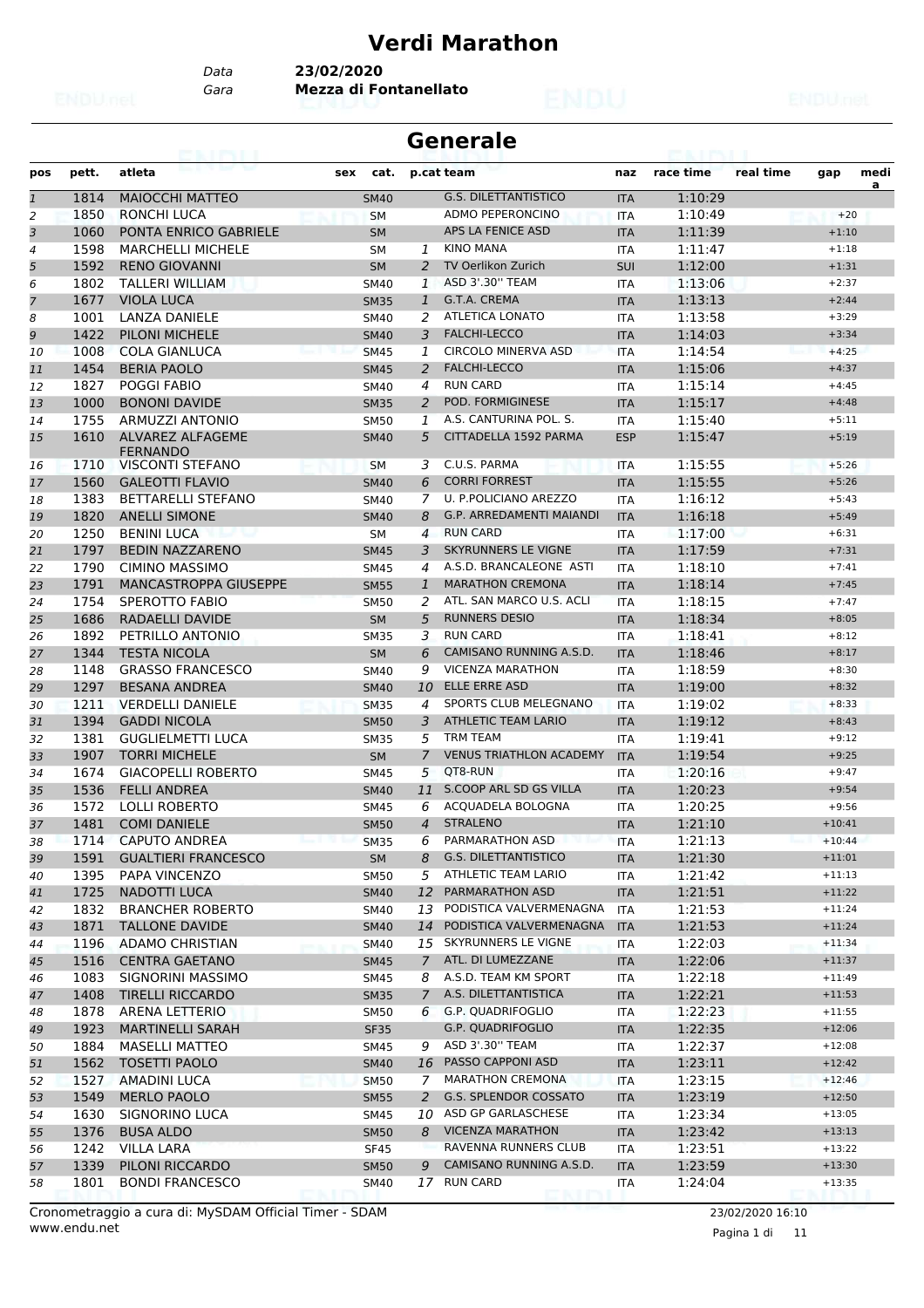| pos | pett.        | atleta                        | cat.<br>sex |                | p.cat team                                         | naz        | race time | real time | gap                  | medi<br>a |
|-----|--------------|-------------------------------|-------------|----------------|----------------------------------------------------|------------|-----------|-----------|----------------------|-----------|
| 59  | 1671         | <b>CLIVIO ALESSANDRO</b>      | <b>SM50</b> |                | 10 CITTADELLA 1592 PARMA                           | <b>ITA</b> | 1:24:06   |           | $+13:38$             |           |
| 60  | 1052         | <b>SPERONI PAOLO</b>          | <b>SM35</b> | 8              | <b>RUN CARD</b>                                    | <b>ITA</b> | 1:24:08   |           | $+13:39$             |           |
| 61  | 1140         | <b>TURCHETTI DAVIDE</b>       | <b>SM45</b> | 11             | <b>G.S. MONTEGARGNANO</b>                          | <b>ITA</b> | 1:24:10   |           | $+13:41$             |           |
| 62  | 1729         | <b>SCIRPOLI LEONARDO</b>      | <b>SM35</b> | 9              | PARMARATHON ASD                                    | <b>ITA</b> | 1:24:15   |           | $+13:47$             |           |
| 63  | 1913         | PIZZELLI LUCA                 | <b>SM40</b> | 18             | <b>URBAN RUNNERS</b>                               | <b>ITA</b> | 1:24:22   |           | $+13:53$             |           |
| 64  | 1238         | <b>SCRIVANI STEFANO</b>       | SM45        |                | 12 G.S. TOCCALMATTO                                | <b>ITA</b> | 1:24:38   |           | $+14:09$             |           |
| 65  | 1782         | <b>GUZZINATI MICHELE</b>      | <b>SM40</b> |                | 19 ATLETICA CORRIFERRARA                           | <b>ITA</b> | 1:24:40   |           | $+14:11$             |           |
| 66  | 1513         | <b>DALLARI TOSI LUCIANO</b>   | <b>SM50</b> |                | 11 ASD SPORTINSIEME                                | <b>ITA</b> | 1:24:52   |           | $+14:23$             |           |
| 67  | 1517         | <b>CORSINI GIUSEPPE</b>       | <b>SM35</b> |                | 10 ALL TRI SPORTS A.S.D.                           | <b>ITA</b> | 1:25:06   |           | $+14:37$             |           |
| 68  | 1264         | <b>TONI FABIO</b>             | <b>SM40</b> | 20             | <b>ASD SPORTINSIEME</b>                            | <b>ITA</b> | 1:25:07   |           | $+14:38$             |           |
| 69  | 1548         | <b>MENDOLA FEDERICO GUIDO</b> | <b>SM</b>   | 9              | <b>VICENZA MARATHON</b>                            | <b>ITA</b> | 1:25:19   |           | $+14:50$             |           |
| 70  | 1334         | <b>CIRELLI LUCA</b>           | <b>SM35</b> | 11             | CAMISANO RUNNING A.S.D.                            | <b>ITA</b> | 1:25:27   |           | $+14:58$             |           |
| 71  | 1142         | <b>BISICCHIA SALVATORE</b>    | <b>SM45</b> |                | 13 ATLETICA ALTO GARDA E                           | <b>ITA</b> | 1:25:36   |           | $+15:07$             |           |
| 72  | 1386         | LORENZONI ODILLA              | <b>SF50</b> |                | A.S.D. TEAM KM SPORT                               | <b>ITA</b> | 1:25:40   |           | $+15:11$             |           |
| 73  | 1256         | <b>CARRARO LISA</b>           | <b>SF35</b> | $\mathbf{1}$   | <b>VICENZA MARATHON</b>                            | <b>ITA</b> | 1:25:48   |           | $+15:20$             |           |
| 74  | 1672         | PASQUARELLI GIUSEPPE          | SM40        | 21             | QT8-RUN                                            | <b>ITA</b> | 1:25:52   |           | $+15:24$             |           |
| 75  | 1237         | <b>CALABRESE ANTONIO</b>      | <b>SM55</b> | 3              | <b>ATLETICA CINISELLO</b>                          | <b>ITA</b> | 1:25:53   |           | $+15:24$             |           |
| 76  | 1819         | ALBARELLI DANIELE             | <b>SM45</b> |                | 14 PODISTICA CORREGGIO                             | <b>ITA</b> | 1:26:06   |           | $+15:37$             |           |
| 77  | 1019         | <b>LANZI ANDREA</b>           | <b>SM35</b> |                | 12 ASD F70 FREESPORT                               | <b>ITA</b> | 1:26:07   |           | $+15:38$             |           |
| 78  | 1109         | <b>CINDRELLINI ALBERTO</b>    | <b>SM35</b> |                | 13 VICENZA RUNNERS                                 | <b>ITA</b> | 1:26:13   |           | $+15:44$             |           |
| 79  | 1475         | <b>COFFRINI MARCO</b>         | <b>SM50</b> |                | 12 CIRCOLO MINERVA ASD                             | <b>ITA</b> | 1:26:23   |           | $+15:55$             |           |
| 80  | 1586         | NIZZOLI MARCO                 | <b>SM</b>   | 10             | POLISPORTIVA TORRILE                               | <b>ITA</b> | 1:26:31   |           | $+16:02$             |           |
| 81  | 1240         | <b>GAZZOTTI DANTE</b>         | <b>SM50</b> | 13             | <b>ASD SPORTINSIEME</b>                            | <b>ITA</b> | 1:26:43   |           | $+16:14$             |           |
| 82  | 1873         | <b>MATTAVELLI IGOR</b>        | <b>SM45</b> |                | 15 GRUPPO ETHOS RUNNING                            | <b>ITA</b> | 1:26:56   |           | $+16:27$             |           |
| 83  | 1413         | RIVA PAOLO                    | <b>SM45</b> |                | 16 POLISPORTIVA RUBIERA                            | <b>ITA</b> | 1:26:58   |           | $+16:29$             |           |
| 84  | 1221         | <b>MERCADO CARL MIRKO</b>     | <b>SM</b>   |                | 11 RUN CARD                                        | <b>ITA</b> | 1:27:00   |           | $+16:31$             |           |
| 85  | 1418         | <b>VITALI RAFFAELE</b>        | <b>SM45</b> |                | 17 G.T.A. CREMA                                    | <b>ITA</b> | 1:27:07   |           | $+16:38$             |           |
| 86  | 1246         | <b>GHIDONI FILIPPO</b>        | <b>SM</b>   | 12             | ASD TAPASCIONE RUNNING                             | <b>ITA</b> | 1:27:18   |           | $+16:49$             |           |
| 87  | 1845         | DE NARDI ALBERTO              | <b>SM35</b> | 14             | <b>BOSCAINI RUNNERS</b>                            | <b>ITA</b> | 1:27:31   |           | $+17:02$             |           |
| 88  | 1326         | <b>MANGHI MICHELE</b>         | <b>SM40</b> | 22             | <b>KINO MANA</b>                                   | <b>ITA</b> | 1:27:32   |           | $+17:03$             |           |
| 89  | 1378         | <b>BALDINOTTI DAMIANO</b>     | <b>SM40</b> |                | 23 ATLETICA MANARA                                 | <b>ITA</b> | 1:27:36   |           | $+17:07$             |           |
| 90  | 1325         | <b>CAMPANINI MATTEO</b>       | SM50        |                | 14 ATLETICA MANARA                                 | <b>ITA</b> | 1:27:38   |           | $+17:09$             |           |
| 91  | 1153         | <b>GENTILE LUIGI</b>          | <b>SM45</b> |                | 18 SETTE LAGHI RUNNERS                             | <b>ITA</b> | 1:27:45   |           | $+17:17$             |           |
| 92  | 1187         | PIROTTI MATTIA                | <b>SM35</b> | 15             | <b>GRUPPO PODISTICO MELZO A.</b>                   | <b>ITA</b> | 1:27:51   |           | $+17:22$             |           |
| 93  | 1808         | <b>BOVINA MICHELE</b>         | <b>SM55</b> | $\overline{4}$ | POL. PORTA SARAGOZZA                               | <b>ITA</b> | 1:27:52   |           | $+17:23$             |           |
| 94  | 1331         | <b>TREBBI BRUNO</b>           | <b>SM40</b> | 24             | POL. MONTE SAN PIETRO                              | <b>ITA</b> | 1:28:10   |           | $+17:41$             |           |
| 95  | 1025         | <b>SCALCO MICHELA</b>         | <b>SF35</b> | 2              | ATL.VICENTINA                                      | <b>ITA</b> | 1:28:25   |           | $+17:56$             |           |
| 96  | 1522         | DANI DAVIDE                   | SM40        | 25             | <b>GRUPPO PODISTICO MELZO A.</b>                   | <b>ITA</b> | 1:28:30   |           | $+18:01$             |           |
| 97  | 1021         | <b>DALL'OLIO LUCA</b>         | <b>SM50</b> |                | 15 PARMARATHON ASD                                 | <b>ITA</b> | 1:28:30   |           | $+18:02$             |           |
| 98  | 1261         | LA MANNA LUIS                 | SM45        |                | 19 ASD ZENA RUNNERS                                | ITA        | 1:28:34   |           | $+18:05$             |           |
| 99  | 1121         | DE SIMONE PIETRANGELO         | <b>SM55</b> |                | 5 A.S.D. TEAM KM SPORT                             | <b>ITA</b> | 1:28:48   |           | $+18:20$             |           |
| 100 | 1804         | RAFFAELLI ANDREA              | SM          |                | 13 G.P. QUADRIFOGLIO                               | <b>ITA</b> | 1:28:59   |           | $+18:30$             |           |
| 101 | 1883         | <b>BALLERINI ANDREA</b>       | <b>SM50</b> |                | 16 RUNNING OLTREPO'                                | <b>ITA</b> | 1:29:00   |           | $+18:31$             |           |
| 102 | 1159         | MARENGHI ALESSANDRO           | <b>SM45</b> |                | 20 G.P. QUADRIFOGLIO                               | ITA        | 1:29:02   |           | $+18:33$             |           |
| 103 | 1365         | <b>FARESIN FABRIZIO</b>       | <b>SM45</b> |                | 21 ATL.VICENTINA                                   | <b>ITA</b> | 1:29:08   |           | $+18:39$             |           |
| 104 | 1561         | <b>GIANNONI MATTEO</b>        | SM35        |                | 16 ATLETICA BRESCIA                                | ITA        | 1:29:12   |           | $+18:43$             |           |
| 105 | 1652         | <b>SCOTTI MICHELE</b>         | <b>SM45</b> |                | 22 RUN CARD                                        | <b>ITA</b> | 1:29:13   |           | $+18:44$             |           |
| 106 | 1150         | <b>INCERTI PETER</b>          | SM45        |                | 23 ASS. POL. SCANDIANESE                           | <b>ITA</b> | 1:29:14   |           | $+18:45$             |           |
| 107 | 1680         | <b>BALLABIO CRISTINA</b>      | SF          | $\mathbf{1}$   | <b>RUNNERS DESIO</b>                               | <b>ITA</b> | 1:29:16   |           | $+18:47$             |           |
| 108 | 1249         | FONTANA GAETANO               | <b>SM45</b> |                | 24 LA FULMINEA RUNNING TEAM                        | ITA        | 1:29:17   |           | $+18:48$             |           |
| 109 | 1302         | <b>BALDO STEFANO</b>          | <b>SM50</b> |                | 17 LA MICHETTA                                     | <b>ITA</b> | 1:29:19   |           | $+18:50$             |           |
| 110 | 1744         | SARTOR ROBERTO                | <b>SM50</b> |                | 18 RUN CARD                                        | ITA        | 1:29:20   |           | $+18:51$             |           |
| 111 | 1552         | <b>VILLANOVA MARCO</b>        | <b>SM40</b> |                | 26 S.COOP ARL SD GS VILLA                          | <b>ITA</b> | 1:29:22   |           | $+18:54$             |           |
| 112 | 1243         | <b>MARINO MARCO</b>           | SM50        |                | 19 MARCIATORI SAN GIORGIO                          | ITA        | 1:29:23   |           | $+18:54$             |           |
| 113 | 1478         | <b>COTER MARIO</b>            | <b>SM70</b> | $\mathbf{1}$   | <b>G. ALPINISTICO VERTOVESE</b>                    | <b>ITA</b> | 1:29:25   |           | $+18:56$             |           |
| 114 | 1858         | RABAGLIA MICHELE              | SM55        | 6              | ATL. CASONE NOCETO                                 | ITA        | 1:29:28   |           | $+18:59$             |           |
| 115 | 1431         | PIOLTELLI CARLO GIUSEPPE      | <b>SM45</b> | 25             | <b>RUN CARD</b>                                    | <b>ITA</b> | 1:29:29   |           | $+19:00$             |           |
| 116 | 1366         | <b>MORA LORENZO</b>           | SM45        |                | 26 ATL. CIBENO                                     | <b>ITA</b> | 1:29:35   |           | $+19:06$             |           |
| 117 | 1740         | <b>CARAMATI MARCO</b>         | <b>SM</b>   |                | 14 ATLETICA MANARA                                 | <b>ITA</b> | 1:29:40   |           | $+19:11$             |           |
| 118 | 1267         | GIOVANARDI NICOLO             | SM          |                | 15 RUN CARD                                        | <b>ITA</b> | 1:29:44   |           | $+19:16$             |           |
| 119 | 1280         | <b>UGOLOTTI MICHELE</b>       | <b>SM50</b> |                | 20 POLISPORTIVA TORRILE<br>3 ATLETICA CORRIFERRARA | <b>ITA</b> | 1:29:57   |           | $+19:28$             |           |
| 120 | 1434         | <b>BELLINI GIULIA</b>         | <b>SF35</b> |                | 16 RUN CARD                                        | <b>ITA</b> | 1:30:07   |           | $+19:38$<br>$+19:50$ |           |
| 121 | 1410<br>1818 | MELETTI DIEGO                 | <b>SM</b>   |                | 17 RUN CARD                                        | <b>ITA</b> | 1:30:19   |           | $+19:57$             |           |
| 122 |              | MADOI DAVIDE                  | <b>SM35</b> |                |                                                    | ITA        | 1:30:26   |           |                      |           |

Pagina 2 di 11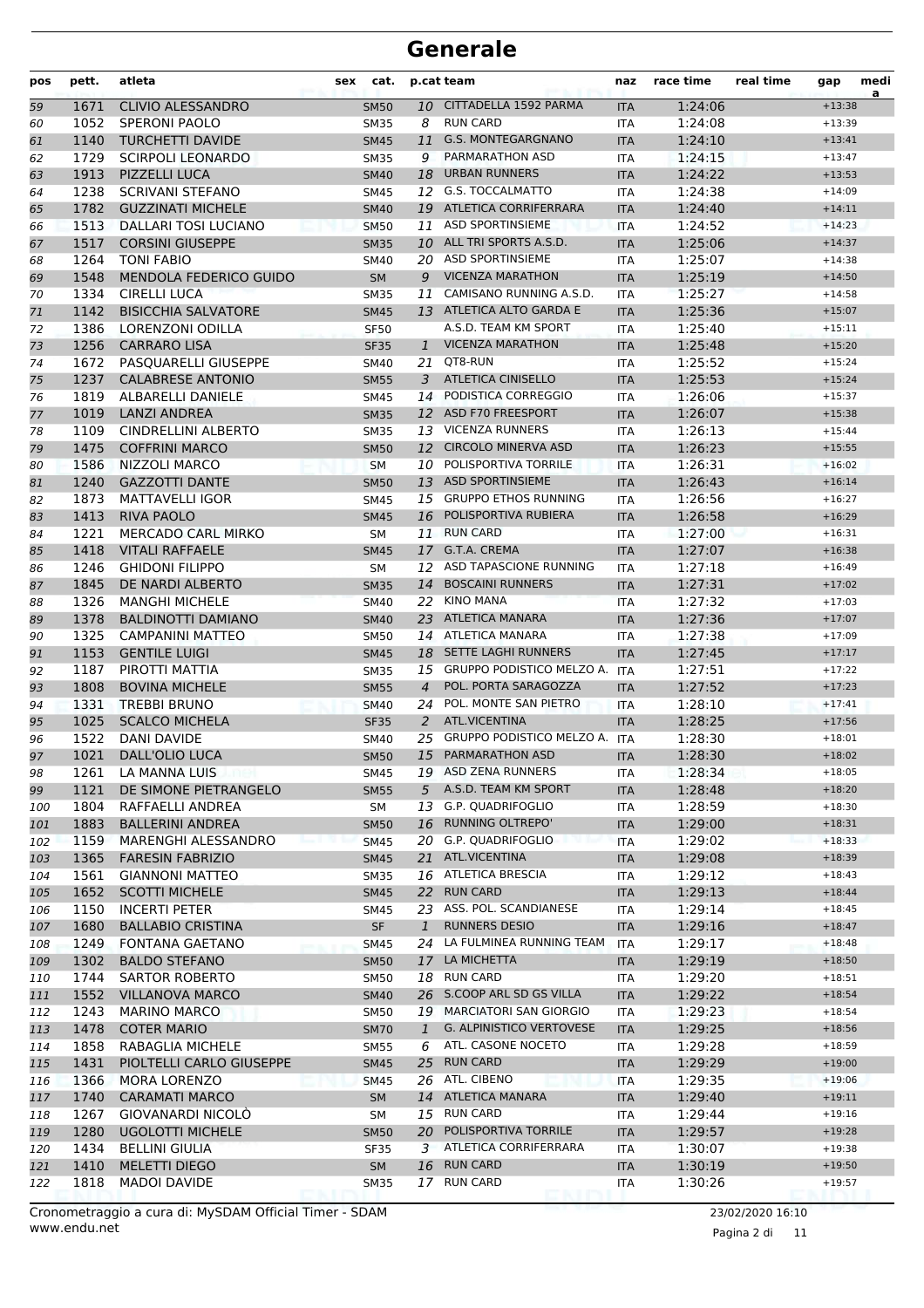| pos        | pett.        | atleta                                      | <b>sex</b> | cat.                       |                | p.cat team                                 | naz                      | race time          | real time | gap                  | medi<br>a |
|------------|--------------|---------------------------------------------|------------|----------------------------|----------------|--------------------------------------------|--------------------------|--------------------|-----------|----------------------|-----------|
| 123        | 1776         | <b>ANGELINI FRANCESCA</b>                   |            | <b>SF45</b>                | $\mathbf{1}$   | <b>VENUS TRIATHLON ACADEMY</b>             | <b>ITA</b>               | 1:30:44            |           | $+20:15$             |           |
| 124        | 1248         | <b>GASPAROTTO ANTONIO</b>                   |            | <b>SM45</b>                | 27             | LA FULMINEA RUNNING TEAM                   | <b>ITA</b>               | 1:30:49            |           | $+20:20$             |           |
| 125        | 1657         | <b>BONFADINI DAVIDE</b>                     |            | <b>SM45</b>                |                | 28 VENUS TRIATHLON ACADEMY                 | <b>ITA</b>               | 1:31:06            |           | $+20:37$             |           |
| 126        | 1128         | <b>COSTA ANDREA</b>                         |            | <b>SM45</b>                |                | 29 ATL. BONDENO                            | <b>ITA</b>               | 1:31:14            |           | $+20:45$             |           |
| 127        | 1739         | <b>GIORDANI GIULIA</b>                      |            | <b>SF</b>                  | 2              | <b>ATLETICA MANARA</b>                     | <b>ITA</b>               | 1:31:17            |           | $+20:48$             |           |
| 128        | 1424         | <b>CAIRO MARITA</b>                         |            | <b>SF45</b>                | 2              | G.P. SOLVAY                                | <b>ITA</b>               | 1:31:25            |           | $+20:56$             |           |
| 129        | 1102         | <b>RAVASI GUIDO</b>                         |            | <b>SM55</b>                | $\overline{7}$ | <b>RUN CARD</b>                            | <b>ITA</b>               | 1:31:29            |           | $+21:01$             |           |
| 130        | 1300         | <b>ANDREOLI TOMMASO</b>                     |            | <b>SM40</b>                | 27             | LA MICHETTA                                | <b>ITA</b>               | 1:31:34            |           | $+21:06$             |           |
| 131        | 1490         | <b>TUPPUTI DOMENICO</b>                     |            | <b>SM40</b>                |                | 28 CIRCOLO POLISPORTIVA                    | <b>ITA</b>               | 1:31:37            |           | $+21:08$             |           |
| 132        | 1726         | <b>OLIVIERI ENRICO</b>                      |            | <b>SM45</b>                |                | 30 PARMARATHON ASD                         | <b>ITA</b>               | 1:31:46            |           | $+21:17$             |           |
| 133        | 1131         | <b>TABASSO CARLO</b>                        |            | <b>SM35</b>                |                | 18 A.S.D. TEAM KM SPORT                    | <b>ITA</b>               | 1:32:03            |           | $+21:34$             |           |
| 134        | 1230         | <b>ZOCCA ANDREA</b>                         |            | SM45                       |                | 31 BOSCAINI RUNNERS<br>ATL. CESANO MADERNO | <b>ITA</b>               | 1:32:14            |           | $+21:46$             |           |
| 135        | 1861         | PONTI FABIO LUIGI                           |            | <b>SM60</b>                | $\mathbf{1}$   | <b>VENUS TRIATHLON ACADEMY</b>             | <b>ITA</b>               | 1:32:17            |           | $+21:49$             |           |
| 136        | 1563<br>1447 | <b>MONCHIERI SANDRO</b><br>PRADELLA PETRA   |            | <b>SM50</b>                | 21<br>3        | A.S.D. TEAM KM SPORT                       | <b>ITA</b>               | 1:32:44<br>1:33:01 |           | $+22:15$<br>$+22:32$ |           |
| 137        | 1095         | <b>MONTICELLI LUCA MATTIA</b>               |            | <b>SF45</b><br><b>SM35</b> |                | 19 G.A.P. SARONNO                          | <b>ITA</b>               | 1:33:03            |           | $+22:34$             |           |
| 138<br>139 | 1673         | <b>FIUME LUCA</b>                           |            | <b>SM40</b>                | 29             | <b>G.P. QUADRIFOGLIO</b>                   | <b>ITA</b><br><b>ITA</b> | 1:33:06            |           | $+22:37$             |           |
| 140        | 1241         | <b>BURANTI LARA</b>                         |            | <b>SF45</b>                | $\overline{4}$ | AMICI DELLA FATICA CESENA                  | <b>ITA</b>               | 1:33:09            |           | $+22:40$             |           |
| 141        | 1703         | <b>GARBI MASSIMO</b>                        |            | <b>SM40</b>                |                | 30 C.U.S. PARMA                            | <b>ITA</b>               | 1:33:11            |           | $+22:43$             |           |
| 142        | 1048         | <b>CONSERVA MARIO</b>                       |            | <b>SM55</b>                | 8              | MODENA RUNNERS CLUB ASD                    | <b>ITA</b>               | 1:33:19            |           | $+22:50$             |           |
| 143        | 1904         | <b>RAVERA SERGIO</b>                        |            | <b>SM50</b>                |                | 22 SPORTS CLUB MELEGNANO                   | <b>ITA</b>               | 1:33:23            |           | $+22:55$             |           |
| 144        | 1138         | <b>FUSARO ALFONSO</b>                       |            | <b>SM50</b>                |                | 23 PARMARATHON ASD                         | <b>ITA</b>               | 1:33:32            |           | $+23:04$             |           |
| 145        | 1029         | <b>GIOVANELLI MAURIZIO</b>                  |            | <b>SM50</b>                |                | 24 ATLETICA MANARA                         | <b>ITA</b>               | 1:33:35            |           | $+23:06$             |           |
| 146        | 1007         | <b>NEGRI PIETRO</b>                         |            | <b>SM</b>                  |                | 17 RUN CARD                                | <b>ITA</b>               | 1:33:36            |           | $+23:07$             |           |
| 147        | 1742         | <b>ZANICHELLI NICOLO'</b>                   |            | <b>SM</b>                  | 18             | <b>G.P. QUADRIFOGLIO</b>                   | <b>ITA</b>               | 1:33:38            |           | $+23:09$             |           |
| 148        | 1644         | PETRONE GIOVANNI                            |            | <b>SM</b>                  |                | 19 G.P. QUADRIFOGLIO                       | <b>ITA</b>               | 1:33:38            |           | $+23:09$             |           |
| 149        | 1002         | DALLATANA MAXIMILIANO                       |            | <b>SM45</b>                |                | 32 G.S. TOCCALMATTO                        | <b>ITA</b>               | 1:33:49            |           | $+23:20$             |           |
| 150        | 1416         | <b>FUGAZZA DOMENICO</b>                     |            | <b>SM50</b>                |                | 25 G.T.A. CREMA                            | <b>ITA</b>               | 1:33:50            |           | $+23:21$             |           |
| 151        | 1333         | <b>BARDON MARIA CHIARA</b>                  |            | <b>SF</b>                  | 3              | CAMISANO RUNNING A.S.D.                    | <b>ITA</b>               | 1:33:56            |           | $+23:27$             |           |
| 152        | 1724         | <b>MICALE SALVATORE</b>                     |            | <b>SM40</b>                | 31             | PARMARATHON ASD                            | <b>ITA</b>               | 1:33:56            |           | $+23:27$             |           |
| 153        | 1931         | <b>BISSONI LEONARDO</b>                     |            | <b>SM</b>                  |                | 20 S.P. SEVEN                              | <b>ITA</b>               | 1:34:00            |           | $+23:31$             |           |
| 154        | 1500         | <b>ROSSI GIOVANNI</b>                       |            | <b>SM65</b>                | $\mathbf{1}$   | <b>CARVICO SKYRUNNING</b>                  | <b>ITA</b>               | 1:34:17            |           | $+23:48$             |           |
| 155        | 1345         | <b>BOSI LORENZO</b>                         |            | <b>SM35</b>                |                | 20 CAMISANO RUNNING A.S.D.                 | <b>ITA</b>               | 1:34:18            |           | $+23:49$             |           |
| 156        | 1662         | <b>MALE' SILVIO</b>                         |            | <b>SM55</b>                | 9              | <b>ATLETICA BRESCIA</b>                    | <b>ITA</b>               | 1:34:32            |           | $+24:03$             |           |
| 157        | 1111         | <b>ZANCO ANDREA</b>                         |            | <b>SM55</b>                | 10             | ATL.VICENTINA                              | <b>ITA</b>               | 1:34:35            |           | $+24:06$             |           |
| 158        | 1116         | <b>NAVA ALICE</b>                           |            | <b>SF</b>                  | 4              | G.S. SAN DAMIANESE                         | <b>ITA</b>               | 1:34:39            |           | $+24:10$             |           |
| 159        | 1402         | <b>GARAVELLI GIANNI</b>                     |            | <b>SM45</b>                | 33             | <b>RUN CARD</b>                            | <b>ITA</b>               | 1:34:43            |           | $+24:14$             |           |
| 160        | 1574         | <b>DOTTI GUIDO</b>                          |            | SM40                       | 32             | <b>RUN CARD</b>                            | <b>ITA</b>               | 1:34:56            |           | $+24:27$             |           |
| 161        | 1499         | <b>ROSSI LUCA</b>                           |            | <b>SM40</b>                |                | 33 CARVICO SKYRUNNING                      | <b>ITA</b>               | 1:34:58            |           | $+24:30$             |           |
| 162        | 1568         | <b>BOSELLI ANGELO</b>                       |            | SM50                       |                | 26 STRALENO                                | ITA                      | 1:34:59            |           | $+24:30$             |           |
| 163        | 1551         | <b>MARTINELLI DANIELE</b>                   |            | <b>SM</b>                  |                | 21 S.COOP ARL SD GS VILLA                  | <b>ITA</b>               | 1:35:03            |           | $+24:34$             |           |
| 164        | 1314         | <b>VERDI CHRISTIAN</b>                      |            | <b>SM45</b>                |                | 34 LA MICHETTA                             | ITA                      | 1:35:05            |           | $+24:36$             |           |
| 165        | 1508         | <b>CARLONI ANDREA</b>                       |            | <b>SM50</b>                |                | 27 G.S. TOCCALMATTO                        | <b>ITA</b>               | 1:35:10            |           | $+24:41$             |           |
| 166        | 1706         | LESIGNOLI FRANCESCA                         |            | <b>SF40</b>                | 1              | C.U.S. PARMA                               | <b>ITA</b>               | 1:35:31            |           | $+25:03$             |           |
| 167        | 1601         | <b>BELTRAME LIDO</b>                        |            | <b>SM45</b>                |                | 35 RUN CARD                                | <b>ITA</b>               | 1:35:38            |           | $+25:09$             |           |
| 168        | 1493         | DALLERA PIERLUIGI                           |            | SM55                       |                | 11 GP CORNO GIOVINE                        | ITA                      | 1:35:57            |           | $+25:29$             |           |
| 169        | 1693         | <b>ADORNI ILARIA</b>                        |            | <b>SF45</b>                | 5              | C.U.S. PARMA                               | <b>ITA</b>               | 1:36:05            |           | $+25:36$             |           |
| 170        | 1558         | <b>MONARI ANDREA</b>                        |            | SΜ                         | 22             | <b>RUN CARD</b><br><b>RUN CARD</b>         | <b>ITA</b>               | 1:36:06            |           | $+25:37$             |           |
| 171        | 1769<br>1137 | <b>BARTOLI GIULIO</b>                       |            | <b>SM35</b>                | 21<br>1        | <b>GRUPPO MARCIATORI</b>                   | <b>ITA</b>               | 1:36:08<br>1:36:09 |           | $+25:39$             |           |
| 172        | 1414         | <b>GRATTON ALESSANDRA</b><br>DAL ZOVO MARCO |            | <b>SF55</b>                |                | 28 G.P. VILLAFRANCA DI VERONA ITA          | <b>ITA</b>               | 1:36:11            |           | $+25:40$<br>$+25:42$ |           |
| 173<br>174 | 1765         | <b>MONDINI CESARE</b>                       |            | <b>SM50</b><br>SM45        |                | 36 ATLETICA BRESCIA                        | ITA                      | 1:36:14            |           | $+25:46$             |           |
| 175        | 1245         | <b>CREMONESI GIANCARLO</b>                  |            | <b>SM50</b>                |                | 29 GRUPPO PODISTICO MELZO A.               | <b>ITA</b>               | 1:36:16            |           | $+25:47$             |           |
| 176        | 1647         | <b>GANDOLFI ANTONIO</b>                     |            | SM45                       |                | 37 RUN CARD                                | <b>ITA</b>               | 1:36:16            |           | $+25:48$             |           |
| 177        | 1224         | <b>BAVA ENRICO</b>                          |            | <b>SM50</b>                |                | 30 RUN CARD                                | <b>ITA</b>               | 1:36:18            |           | $+25:49$             |           |
| 178        | 1448         | <b>VENEZIA CRISTIAN</b>                     |            | SM                         |                | 23 G.S. TOCCALMATTO                        | <b>ITA</b>               | 1:36:25            |           | $+25:56$             |           |
| 179        | 1403         | <b>MAFFI GIAMPIERO</b>                      |            | <b>SM50</b>                |                | 31 G.P. AVIS PAVIA                         | <b>ITA</b>               | 1:36:29            |           | $+26:00$             |           |
| 180        | 1872         | VEZZANI PIER FILIPPO                        |            | <b>SM40</b>                |                | 34 RUN CARD                                | ITA                      | 1:36:30            |           | $+26:01$             |           |
| 181        | 1263         | <b>VENEZIA RAFFAELE</b>                     |            | <b>SM</b>                  |                | 24 G.S. TOCCALMATTO                        | <b>ITA</b>               | 1:36:30            |           | $+26:01$             |           |
| 182        | 1313         | URTIS MARCO CESARE                          |            | <b>SM45</b>                | 38             | LA MICHETTA                                | ITA                      | 1:36:38            |           | $+26:09$             |           |
|            |              | <b>MARIA</b>                                |            |                            |                |                                            |                          |                    |           |                      |           |
| 183        | 1290         | PINTELLI STEFANO                            |            | <b>SM55</b>                |                | 12 ATL. CASONE NOCETO                      | <b>ITA</b>               | 1:36:39            |           | $+26:10$             |           |
| 184        | 1509         | REBECCHI LAURA                              |            | SF50                       | 1              | G.S. TOCCALMATTO                           | ITA                      | 1:36:42            |           | $+26:13$             |           |
| 185        | 1285         | <b>DIECI LUCA</b>                           |            | <b>SM50</b>                |                | 32 POLISPORTIVA TORRILE                    | <b>ITA</b>               | 1:36:46            |           | $+26:18$             |           |
|            |              |                                             |            |                            |                |                                            |                          |                    |           |                      |           |

www.endu.net Cronometraggio a cura di: MySDAM Official Timer - SDAM 23/02/2020 16:10

Pagina 3 di 11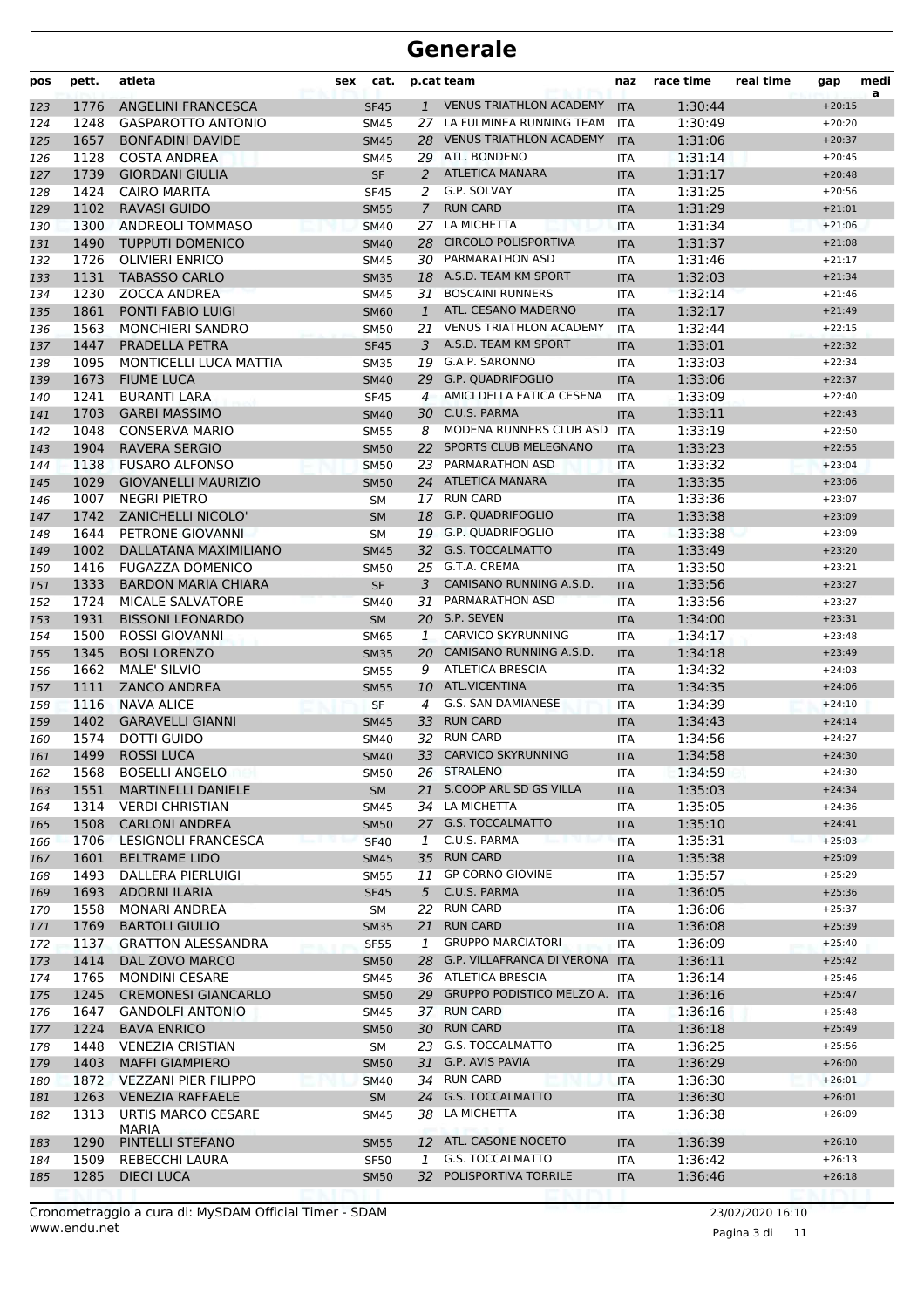| pos        | pett.        | atleta                                              | <b>sex</b> | cat.                |                | p.cat team                                      | naz               | race time          | real time | gap                  | medi<br>a |
|------------|--------------|-----------------------------------------------------|------------|---------------------|----------------|-------------------------------------------------|-------------------|--------------------|-----------|----------------------|-----------|
| 186        | 1633         | <b>TAGLIAFERRI FILIPPO</b>                          |            | <b>SM50</b>         |                | 33 G.P. QUADRIFOGLIO                            | <b>ITA</b>        | 1:36:51            |           | $+26:22$             |           |
| 187        | 1446         | BERTINELLI ALESSANDRO                               |            | <b>SM35</b>         |                | 22 A.S. GINNIC-CLUB PIACENZA                    | <b>ITA</b>        | 1:36:54            |           | $+26:25$             |           |
| 188        | 1225         | <b>SALA BRUNO</b>                                   |            | <b>SM55</b>         | 13             | POL. VILLESE                                    | <b>ITA</b>        | 1:36:59            |           | $+26:30$             |           |
| 189        | 1670         | PAGLIARI GILBERTO                                   |            | <b>SM40</b>         | 35             | <b>RUN CARD</b>                                 | ITA               | 1:37:03            |           | $+26:34$             |           |
| 190        | 1642         | <b>MASSINI BARBARA</b>                              |            | <b>SF</b>           | 5              | G.P. QUADRIFOGLIO                               | <b>ITA</b>        | 1:37:04            |           | $+26:36$             |           |
| 191        | 1701         | <b>FRANCAVILLA VITO</b>                             |            | <b>SM45</b>         | 39             | C.U.S. PARMA                                    | <b>ITA</b>        | 1:37:08            |           | $+26:39$             |           |
| 192        | 1286         | <b>FEDERICI CARLO</b>                               |            | <b>SM50</b>         | 34             | POLISPORTIVA TORRILE                            | <b>ITA</b>        | 1:37:15            |           | $+26:46$             |           |
| 193        | 1077         | <b>ZITO ARCANGELO</b>                               |            | <b>SM55</b>         |                | 14 TIGER SPORT RUNNING TEAM                     | <b>ITA</b>        | 1:37:24            |           | $+26:55$             |           |
| 194        | 1358         | <b>GHILLANI STEFANIA</b>                            |            | <b>SF55</b>         | 2              | <b>G.S. TOCCALMATTO</b>                         | <b>ITA</b>        | 1:37:28            |           | $+26:59$             |           |
| 195        | 1691         | <b>ALESSI EUGENIO ROBERTO</b>                       |            | <b>SM55</b>         | 15             | <b>RUNNING OLTREPO'</b>                         | ITA               | 1:37:28            |           | $+26:59$             |           |
| 196        | 1573         | RESTELLI ALESSANDRO                                 |            | <b>SM55</b>         | 16             | ATL. BRESSO                                     | <b>ITA</b>        | 1:37:32            |           | $+27:03$             |           |
| 197        | 1359         | FARDELLA ALESSANDRO                                 |            | <b>SM45</b>         | 40             | ATLETICA CORRIFERRARA                           | <b>ITA</b>        | 1:37:36            |           | $+27:08$             |           |
| 198        | 1897<br>1594 | <b>CARDINALI SILVIO</b>                             |            | <b>SM50</b>         |                | 35 C.U.S. PARMA<br>36 G.P. QUADRIFOGLIO         | <b>ITA</b>        | 1:37:37            |           | $+27:08$             |           |
| 199        | 1839         | <b>BULZI MAURIZIO</b><br><b>GONZALEZ MURO</b>       |            | SM40                | 36             | POL. PORTA SARAGOZZA                            | ITA               | 1:37:45<br>1:37:47 |           | $+27:16$<br>$+27:18$ |           |
| 200        |              | <b>ZORIONTZU XABIER</b>                             |            | <b>SM50</b>         |                |                                                 | <b>ESP</b>        |                    |           |                      |           |
| 201        | 1717         | <b>CURATI SIMONE</b>                                |            | <b>SM55</b>         | 17             | PARMARATHON ASD                                 | <b>ITA</b>        | 1:37:48            |           | $+27:19$             |           |
| 202        | 1728         | <b>SANTO BALDASSARE</b>                             |            | <b>SM</b>           | 25             | PARMARATHON ASD                                 | <b>ITA</b>        | 1:37:49            |           | $+27:20$             |           |
| 203        | 1542         | <b>CASELLI SERGIO</b>                               |            | <b>SM45</b>         |                | 41 AMICA ASD - I SSSIAN                         | <b>ITA</b>        | 1:37:50            |           | $+27:21$             |           |
| 204        | 1713         | <b>BERTOLOTTI LORENZO</b>                           |            | <b>SM40</b>         |                | 37 PARMARATHON ASD                              | <b>ITA</b>        | 1:37:51            |           | $+27:22$             |           |
| 205        | 1016         | <b>FILIPPINI MASSIMO</b>                            |            | SM45                | 42             | G.P. QUADRIFOGLIO                               | <b>ITA</b>        | 1:37:54            |           | $+27:25$             |           |
| 206        | 1556         | <b>MAESTRI ALESSANDRO</b>                           |            | <b>SM50</b>         |                | 37 G.P. QUADRIFOGLIO                            | <b>ITA</b>        | 1:38:07            |           | $+27:38$             |           |
| 207        | 1118         | <b>GARDA ELENA</b>                                  |            | <b>SF40</b>         | 2              | POLISPORTIVA G.B. VIGHENZI                      | <b>ITA</b>        | 1:38:08            |           | $+27:40$             |           |
| 208        | 1190         | DE LUCA FIORENZO                                    |            | <b>SM50</b>         | 38             | ATL. BONDENO                                    | <b>ITA</b>        | 1:38:12            |           | $+27:43$             |           |
| 209        | 1170         | PAGANI ILENIA                                       |            | <b>SF40</b>         | 3              | G.P. QUADRIFOGLIO                               | <b>ITA</b>        | 1:38:13            |           | $+27:45$             |           |
| 210        | 1038         | <b>TONELLI EMIL</b>                                 |            | <b>SM35</b>         | 23             | <b>RUN CARD</b>                                 | <b>ITA</b>        | 1:38:17            |           | $+27:48$             |           |
| 211        | 1132         | LIVRAGHI STEFANO                                    |            | <b>SM45</b>         | 43             | <b>RUN CARD</b>                                 | <b>ITA</b>        | 1:38:22            |           | $+27:53$             |           |
| 212        | 1616         | <b>FLAMMINI LISA</b>                                |            | <b>SF45</b>         | 6              | ATL. CASONE NOCETO                              | <b>ITA</b>        | 1:38:25            |           | $+27:56$             |           |
| 213        | 1210         | <b>GALLI ROBERTO EMILIANO</b>                       |            | <b>SM40</b>         | 38             | G.S. AVIS - SEREGNO                             | <b>ITA</b>        | 1:38:27            |           | $+27:58$             |           |
| 214        | 1612         | <b>VASSENA MARCO</b>                                |            | <b>SM55</b>         | 18             | <b>G.S. TOCCALMATTO</b>                         | <b>ITA</b>        | 1:38:34            |           | $+28:05$             |           |
| 215        | 1781         | <b>MAURI MASSIMILIANO</b>                           |            | <b>SM50</b>         |                | 39 A.L.S. CREMELLA                              | <b>ITA</b>        | 1:38:37            |           | $+28:08$             |           |
| 216        | 1183         | <b>GOBBI ELISA</b>                                  |            | <b>SF45</b>         | $\overline{7}$ | AMICI DELLA FATICA CESENA                       | <b>ITA</b>        | 1:38:42            |           | $+28:13$             |           |
| 217        | 1577         | <b>ALCHIERI GIOVANNI</b>                            |            | <b>SM50</b>         | 40             | CAMISANO RUNNING A.S.D.                         | ITA               | 1:38:43            |           | $+28:14$             |           |
| 218        | 1604         | <b>LAMBRI ENRICO</b>                                |            | <b>SM40</b>         |                | 39 RUN CARD                                     | <b>ITA</b>        | 1:38:46            |           | $+28:17$             |           |
| 219        | 1371         | MADESANI ALESSANDRO                                 |            | <b>SM55</b>         | 19             | <b>RUN CARD</b>                                 | <b>ITA</b>        | 1:38:53            |           | $+28:24$             |           |
| 220        | 1535         | <b>BORELLA MATTEO</b>                               |            | <b>SM</b>           | 26             | <b>G.P. QUADRIFOGLIO</b>                        | <b>ITA</b>        | 1:38:56            |           | $+28:27$             |           |
| 221        | 1124         | <b>MORESCO ALICE</b>                                |            | <b>SF45</b>         | 8              | <b>RUN CARD</b>                                 | <b>ITA</b>        | 1:39:08            |           | $+28:39$             |           |
| 222        | 1465         | <b>SALVI MICHELE</b>                                |            | <b>SM55</b>         | 20             | POD. FINALE EMILIA                              | <b>ITA</b>        | 1:39:10            |           | $+28:41$             |           |
| 223        | 1426         | ASTI ADRIANO<br>1204 MAGGI SERGIO                   |            | <b>SM60</b>         | 2              | G.P. SOLVAY<br>3 POLISPORTIVA G.B. VIGHENZI ITA | <b>ITA</b>        | 1:39:20            |           | $+28:51$<br>$+29:00$ |           |
| 224        |              |                                                     |            | <b>SM60</b>         |                | 44 G.P. AVIS PAVIA                              |                   | 1:39:29            |           | $+29:02$             |           |
| 225        | 1860<br>1544 | PRETTI SIMONE                                       |            | SM45                |                | A.S.D. ESCAPE TEAM                              | ITA               | 1:39:31            |           |                      |           |
| 226        |              | SORRENTINO MARIA<br><b>FRANCESCA</b>                |            | SF                  | 6              |                                                 | <b>ITA</b>        | 1:39:31            |           | $+29:02$             |           |
| 227        | 1532         | CROTTA STEFANO                                      |            | SM40                | 40             | <b>EVOLUTION SPORT TEAM</b>                     | ITA               | 1:39:34            |           | $+29:05$             |           |
| 228        | 1707         | PAVARANI LUCA                                       |            | <b>SM45</b>         |                | 45 C.U.S. PARMA                                 | <b>ITA</b>        | 1:39:38            |           | $+29:09$             |           |
| 229        | 1009         | LUBATTI ADRIANO                                     |            | <b>SM60</b>         | 4              | SPORTIFICATION                                  | ITA               | 1:39:41            |           | $+29:12$             |           |
| 230        | 1667         | <b>BAISTROCCHI FABIO</b>                            |            | <b>SM45</b>         |                | 46 G.P. QUADRIFOGLIO                            | <b>ITA</b>        | 1:39:41            |           | $+29:12$             |           |
| 231        | 1188         | <b>COZZI LUIGI</b>                                  |            | <b>SM50</b>         |                | 41 C.U.S. PARMA                                 | ITA               | 1:39:43            |           | $+29:15$             |           |
| 232        | 1072         | <b>BANZOLA MANUELA</b>                              |            | <b>SF50</b>         |                | 2 G.P. QUADRIFOGLIO                             | <b>ITA</b>        | 1:39:46            |           | $+29:18$             |           |
| 233        | 1445         | MANFREDINI ALESSANDRO                               |            | SM40                | 41             | <b>RUN CARD</b>                                 | ITA               | 1:39:47            |           | $+29:18$             |           |
| 234        | 1350         | <b>DONI GIOVANNI</b>                                |            | <b>SM55</b>         | 21             | ASSOCIAZIONE STRAVERONA                         | <b>ITA</b>        | 1:39:55            |           | $+29:26$             |           |
| 235        | 1473         | <b>BOSINA MARCO</b>                                 |            | <b>SM50</b>         |                | 42 RUN CARD                                     | <b>ITA</b>        | 1:40:03            |           | $+29:35$             |           |
| 236        | 1718         | DI LEO ANTONIO                                      |            | <b>SM35</b>         |                | 24 PARMARATHON ASD                              | <b>ITA</b>        | 1:40:16            |           | $+29:47$             |           |
| 237        | 1406         | SALVIATI ANTONIO                                    |            | <b>SM60</b>         |                | 5 C.U.S. PARMA                                  | ITA               | 1:40:17            |           | $+29:48$             |           |
| 238        | 1597         | <b>GALLI CRISTHIAN</b>                              |            | <b>SM40</b>         |                | 42 G.P. QUADRIFOGLIO                            | <b>ITA</b>        | 1:40:21            |           | $+29:52$             |           |
| 239        | 1698         | <b>DELMONTE MASSIMO</b>                             |            | <b>SM55</b>         | 22             | C.U.S. PARMA                                    | ITA               | 1:40:31            |           | $+30:02$             |           |
| 240        | 1123         | ROSATO NADIA                                        |            | <b>SF40</b>         | $\overline{4}$ |                                                 | <b>ITA</b>        | 1:40:31            |           | $+30:03$             |           |
| 241        | 1518         | <b>FILIPPI OSCAR</b>                                |            | SM45                |                | 47 ATLETICA VALLE DI CEMBRA                     | ITA               | 1:40:34            |           | $+30:06$             |           |
| 242        | 1255         | <b>VILLA ANTONIO</b>                                |            | <b>SM65</b>         | 2              | <b>ATLETICA CRAL BANCO</b><br>48 RUN CARD       | <b>ITA</b>        | 1:40:40            |           | $+30:11$<br>$+30:15$ |           |
| 243        | 1768<br>1030 | <b>BERTOLINO FRANCESCO</b><br><b>DOTTI FABRIZIO</b> |            | SM45                |                | 43 C.U.S. PARMA                                 | ITA               | 1:40:44<br>1:40:47 |           | $+30:18$             |           |
| 244<br>245 | 1479         | PROCACCIANTI MAURO                                  |            | <b>SM50</b><br>SM55 |                | 23 RUNNING OLTREPO'                             | <b>ITA</b><br>ITA | 1:40:47            |           | $+30:19$             |           |
| 246        | 1694         | <b>ALINOVI DAVIDE</b>                               |            | <b>SM40</b>         |                | 43 C.U.S. PARMA                                 | <b>ITA</b>        | 1:40:51            |           | $+30:22$             |           |
| 247        | 1020         | CAVALIERI GRETA                                     |            | SF                  | 7              | C.U.S. PARMA                                    | ITA               | 1:40:51            |           | $+30:22$             |           |
| 248        | 1607         | <b>BELLONE SILVIA</b>                               |            | <b>SF45</b>         | 9              | POL. PORTA SARAGOZZA                            | <b>ITA</b>        | 1:40:59            |           | $+30:30$             |           |
|            |              |                                                     |            |                     |                |                                                 |                   |                    |           |                      |           |

www.endu.net Cronometraggio a cura di: MySDAM Official Timer - SDAM 23/02/2020 16:10

Pagina 4 di 11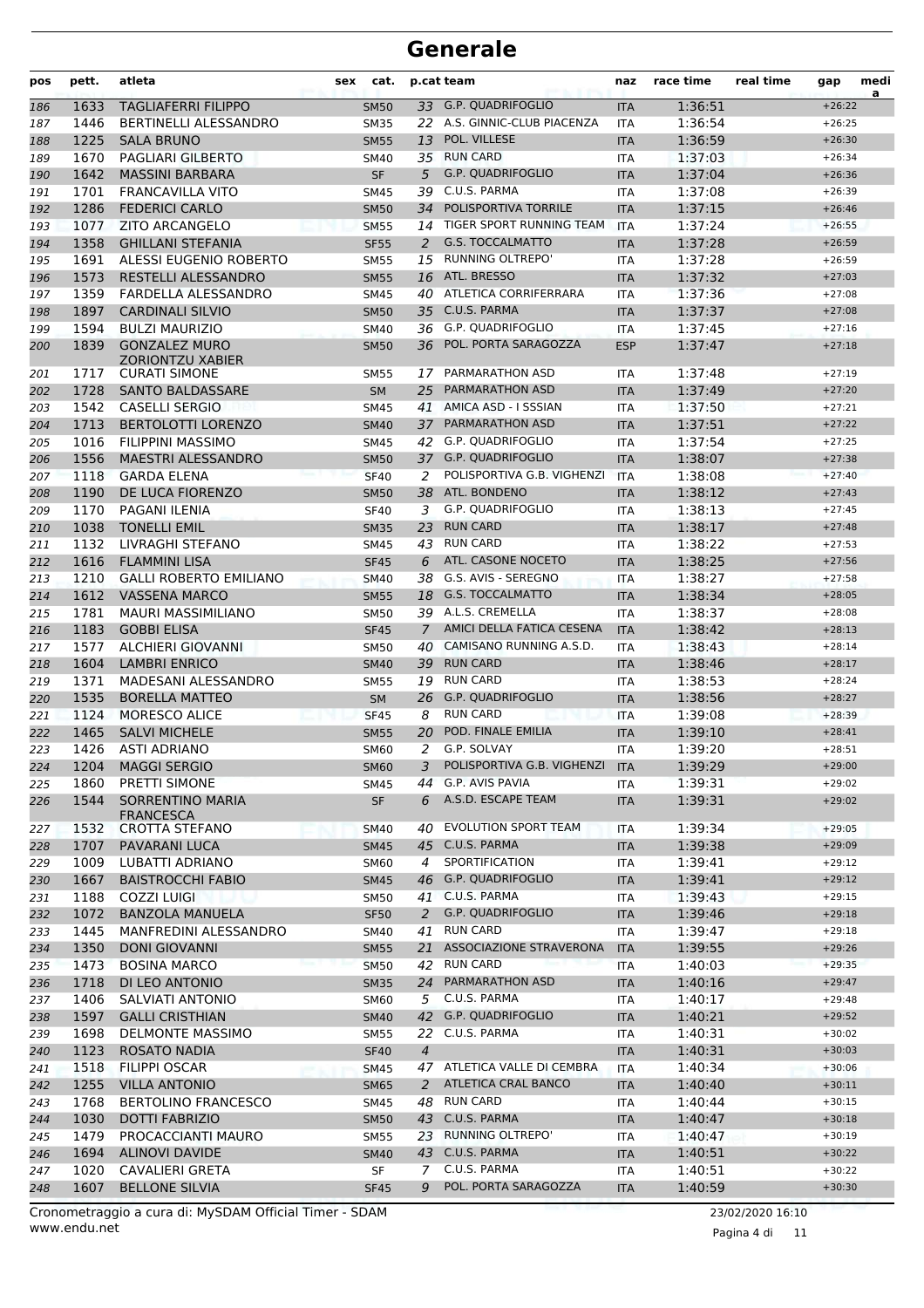| pos | pett. | atleta                                    | sex | cat.        |                | p.cat team                   | naz        | race time | real time | gap      | medi<br>a |
|-----|-------|-------------------------------------------|-----|-------------|----------------|------------------------------|------------|-----------|-----------|----------|-----------|
| 249 | 1122  | <b>FANNA EMANUELA</b>                     |     | <b>SF40</b> | 5              | A.S.D. TEAM KM SPORT         | <b>ITA</b> | 1:41:00   |           | $+30:32$ |           |
| 250 | 1119  | <b>GALETTO LUCA</b>                       |     | <b>SM55</b> | 24             |                              | <b>ITA</b> | 1:41:01   |           | $+30:32$ |           |
| 251 | 1466  | <b>TOFFANIN CRISTIANO</b>                 |     | <b>SM45</b> | 49             | POL.UNICREDIT CIRCOLO        | <b>ITA</b> | 1:41:02   |           | $+30:33$ |           |
| 252 | 1169  | VITALETTI SERGIO                          |     | <b>SM55</b> |                | 25 ATLETICA MARATHON         | <b>ITA</b> | 1:41:10   |           | $+30:41$ |           |
| 253 | 1596  | <b>CAMURATI MICHELE</b>                   |     | <b>SM</b>   |                | 27 RUN CARD                  | <b>ITA</b> | 1:41:15   |           | $+30:46$ |           |
| 254 | 1584  | <b>FEDERICI MIRCO</b>                     |     | <b>SM50</b> | 44             | POLISPORTIVA TORRILE         | <b>ITA</b> | 1:41:19   |           | $+30:50$ |           |
| 255 | 1296  | <b>CALZI ALESSANDRO</b>                   |     | <b>SM50</b> |                | 45 G.T.A. CREMA              | <b>ITA</b> | 1:41:24   |           | $+30:55$ |           |
| 256 | 1723  | LEONARDUZZI CRISTINA                      |     | <b>SF35</b> | 4              | PARMARATHON ASD              | <b>ITA</b> | 1:41:27   |           | $+30:58$ |           |
| 257 | 1867  | DE GRANDIS MARCO                          |     | <b>SM50</b> | 46             | <b>ASD ZENA RUNNERS</b>      | <b>ITA</b> | 1:41:34   |           | $+31:05$ |           |
| 258 | 1767  | SIGNORINI GIULIO                          |     | <b>SM45</b> | 50             | <b>RUN CARD</b>              | <b>ITA</b> | 1:41:34   |           | $+31:06$ |           |
| 259 | 1036  | <b>LUDERGNANI GIOVANNI</b>                |     | <b>SM45</b> | 51             | <b>RUN CARD</b>              | <b>ITA</b> | 1:41:52   |           | $+31:23$ |           |
| 260 | 1106  | <b>VICINI FILIPPO</b>                     |     | SM          | 28             | <b>G.P. PUBBLICA ASS.NZA</b> | <b>ITA</b> | 1:41:57   |           | $+31:28$ |           |
| 261 | 1308  | <b>MARAN MAURIZIO</b><br><b>GIANPAOLO</b> |     | <b>SM55</b> | 26             | LA MICHETTA                  | <b>ITA</b> | 1:41:59   |           | $+31:30$ |           |
| 262 | 1268  | <b>FOSSELLA CLAUDIO</b>                   |     | <b>SM55</b> |                | 27 GRUPPO PODISTICO MELZO A. | <b>ITA</b> | 1:42:08   |           | $+31:39$ |           |
| 263 | 1080  | <b>BARALDI RUDY</b>                       |     | <b>SM45</b> |                | 52 POD. FINALE EMILIA        | <b>ITA</b> | 1:42:08   |           | $+31:39$ |           |
| 264 | 1751  | POLTRONIERI ROBERTO                       |     | <b>SM50</b> | 47             | G.P. PUBBLICA ASS.NZA        | <b>ITA</b> | 1:42:10   |           | $+31:41$ |           |
| 265 | 1299  | <b>CAGNOLI IVAN</b>                       |     | <b>SM45</b> | 53             | NAVIGLIO RUNNING TEAM ASD    | <b>ITA</b> | 1:42:13   |           | $+31:44$ |           |
| 266 | 1168  | <b>BRUSATI MAURIZIO</b>                   |     | SM60        | 6              | <b>ATLETICA MARATHON</b>     | <b>ITA</b> | 1:42:15   |           | $+31:46$ |           |
| 267 | 1420  | <b>FRATI MICHELE</b>                      |     | <b>SM45</b> | 54             | <b>RUN CARD</b>              | <b>ITA</b> | 1:42:17   |           | $+31:48$ |           |
| 268 | 1557  | <b>ROFFI SIMONE</b>                       |     | <b>SM45</b> |                | 55 G.P. QUADRIFOGLIO         | <b>ITA</b> | 1:42:26   |           | $+31:57$ |           |
| 269 | 1639  | <b>ICARDI ENRICO</b>                      |     | <b>SM60</b> | $\overline{7}$ | <b>MARATONETI GENOVESI</b>   | <b>ITA</b> | 1:42:28   |           | $+32:00$ |           |
| 270 | 1074  | <b>MONTICO ALBERTO</b>                    |     | <b>SM55</b> | 28             | DURBANO GAS ENERGY           | <b>ITA</b> | 1:42:31   |           | $+32:02$ |           |
| 271 | 1384  | <b>GIRELLI MONIA</b>                      |     | <b>SF45</b> | 10             | POLISPORTIVA G.B. VIGHENZI   | <b>ITA</b> | 1:42:33   |           | $+32:05$ |           |
| 272 | 1341  | <b>TEDOLDI MAURO MARIA</b>                |     | <b>SM45</b> | 56             | CAMISANO RUNNING A.S.D.      | <b>ITA</b> | 1:42:36   |           | $+32:07$ |           |
| 273 | 1309  | <b>LUCCHI GIUSEPPE</b>                    |     | <b>SM65</b> | 3              | LA MICHETTA                  | <b>ITA</b> | 1:42:38   |           | $+32:09$ |           |
| 274 | 1929  | COPPOLA GIANLUCA                          |     | <b>SM35</b> | 25             |                              | ITA        | 1:42:40   |           | $+32:12$ |           |
| 275 | 1158  | <b>MICHELINI IVONE</b>                    |     | <b>SM55</b> |                | 29 ATL.VICENTINA             | <b>ITA</b> | 1:42:43   |           | $+32:14$ |           |
| 276 | 1788  | <b>GIANOTTI SALVATORE</b>                 |     | <b>SM35</b> | 26             | PODISTICA CORREGGIO          | ITA        | 1:42:51   |           | $+32:22$ |           |
| 277 | 1047  | <b>BRIGATI ELENA</b>                      |     | <b>SF45</b> | 11             | <b>RUN CARD</b>              | <b>ITA</b> | 1:42:55   |           | $+32:26$ |           |
| 278 | 1015  | <b>FERDENZI ELENA</b>                     |     | <b>SF40</b> | 6              | <b>CIRCOLO MINERVA ASD</b>   | <b>ITA</b> | 1:42:55   |           | $+32:26$ |           |
| 279 | 1004  | <b>GIACOMAZZI FEDERICO</b>                |     | <b>SM35</b> | 27             | C.U.S. PARMA                 | <b>ITA</b> | 1:43:06   |           | $+32:37$ |           |
| 280 | 1638  | <b>ZANINONI PAOLO</b>                     |     | <b>SM</b>   |                | 29 RUN CARD                  | <b>ITA</b> | 1:43:06   |           | $+32:37$ |           |
| 281 | 1697  | <b>BILZI ENRICHETTA</b>                   |     | <b>SF50</b> | 3              | C.U.S. PARMA                 | <b>ITA</b> | 1:43:10   |           | $+32:41$ |           |
| 282 | 1018  | RASTELLI MASSIMO                          |     | SM40        | 44             | <b>RUN CARD</b>              | ITA        | 1:43:10   |           | $+32:42$ |           |
| 283 | 1082  | <b>BRIGNOLI FEDERICO MARIA</b>            |     | <b>SM</b>   | 30             | <b>RUN CARD</b>              | <b>ITA</b> | 1:43:11   |           | $+32:42$ |           |
| 284 | 1010  | <b>SERRA GIAN MATTEO</b>                  |     | <b>SM50</b> | 48             | <b>G.S. TOCCALMATTO</b>      | <b>ITA</b> | 1:43:15   |           | $+32:46$ |           |
| 285 | 1075  | LAMORTE PASQUALINO                        |     | <b>SM55</b> | 30             | <b>DURBANO GAS ENERGY</b>    | <b>ITA</b> | 1:43:23   |           | $+32:54$ |           |
| 286 | 1810  | <b>GALIOTTO PAOLO</b>                     |     | <b>SM55</b> |                | 31 PODISTICA CORREGGIO       | <b>ITA</b> | 1:43:26   |           | $+32:57$ |           |
| 287 |       | 1444 FABRIS DANIELE                       |     | SM          |                | 31 LA FULMINEA RUNNING TEAM  | <b>ITA</b> | 1:43:27   |           | $+32:58$ |           |
| 288 | 1412  | ALBERGATI ANDREA                          |     | <b>SM55</b> |                | 32 RUN CARD                  | <b>ITA</b> | 1:43:32   |           | $+33:03$ |           |
| 289 | 1927  | <b>BERGAMI GIANNI</b>                     |     | <b>SM50</b> |                | 49 LEOPODISTICA              | <b>ITA</b> | 1:43:36   |           | $+33:07$ |           |
| 290 | 1205  | MARINI BARBARA                            |     | <b>SF50</b> | 4              | G.P. LA GUGLIA SASSUOLO S.   | ITA        | 1:43:42   |           | $+33:13$ |           |
| 291 | 1228  | DEL BUE DANILO                            |     | <b>SM60</b> | 8              | POD. BIASOLA                 | <b>ITA</b> | 1:43:42   |           | $+33:13$ |           |
| 292 | 1156  | TRESOLDI GIUDITTA                         |     | SF60        | 1              | <b>RUN CARD</b>              | <b>ITA</b> | 1:43:42   |           | $+33:14$ |           |
| 293 | 1284  | <b>FERRARI LUCA</b>                       |     | <b>SM45</b> |                | 57 POLISPORTIVA TORRILE      | <b>ITA</b> | 1:43:46   |           | $+33:17$ |           |
| 294 | 1357  | PAINI FABIO                               |     | <b>SM50</b> | 50             | SPORTS CLUB MELEGNANO        | ITA        | 1:43:47   |           | $+33:18$ |           |
| 295 | 1014  | NOUGADERE ALEXANDRE                       |     | <b>SM40</b> |                | 45 RUN CARD                  | <b>ITA</b> | 1:43:50   |           | $+33:21$ |           |
| 296 | 1353  | <b>ZANON SIMONE</b>                       |     | <b>SM50</b> |                | 51 ASSOCIAZIONE STRAVERONA   | <b>ITA</b> | 1:43:52   |           | $+33:23$ |           |
| 297 | 1346  | <b>ACCORDI GIANNI</b>                     |     | <b>SM50</b> |                | 52 ASSOCIAZIONE STRAVERONA   | <b>ITA</b> | 1:43:58   |           | $+33:29$ |           |
| 298 | 1865  | ESPOSITO ALESSANDRO                       |     | <b>SM55</b> |                | 33 A.S.ATLETICA FALCONARA    | <b>ITA</b> | 1:44:00   |           | $+33:31$ |           |
| 299 | 1147  | <b>TOMASINI ANDREA</b>                    |     | <b>SM45</b> |                | 58 LA FULMINEA RUNNING TEAM  | <b>ITA</b> | 1:44:02   |           | $+33:34$ |           |
| 300 | 1882  | <b>TANGUY PIERRE</b>                      |     | SM          |                | 32 RUN CARD                  | <b>FRA</b> | 1:44:24   |           | $+33:56$ |           |
| 301 | 1924  | <b>AMADIO GIANLUCA</b>                    |     | <b>SM50</b> | 53             |                              | <b>ITA</b> | 1:44:26   |           | $+33:57$ |           |
| 302 | 1219  | <b>GUARESCHI ANDREA</b>                   |     | SM50        |                | 54 RUN CARD                  | <b>ITA</b> | 1:44:28   |           | $+33:59$ |           |
| 303 | 1370  | <b>SBARBATI ANDREA</b>                    |     | <b>SM40</b> |                | 46 RUN CARD                  | <b>ITA</b> | 1:44:29   |           | $+34:00$ |           |
| 304 | 1443  | MARINI DARIA                              |     | <b>SF45</b> |                | 12 POLISPORTIVA AURORA 76    | <b>ITA</b> | 1:44:30   |           | $+34:02$ |           |
| 305 | 1110  | <b>SCHIEVANO LISA</b>                     |     | <b>SF35</b> | 5              | <b>VICENZA RUNNERS</b>       | <b>ITA</b> | 1:44:31   |           | $+34:02$ |           |
| 306 | 1259  | PONZONI FRANCO<br><b>GIULIANO</b>         |     | <b>SM70</b> | 2              | ATL. GAVARDO '90 LIB.        | <b>ITA</b> | 1:44:32   |           | $+34:03$ |           |
| 307 | 1915  | <b>BEOLCHI ANDREA</b>                     |     | <b>SM40</b> | 47             | <b>RUN CARD</b>              | <b>ITA</b> | 1:44:35   |           | $+34:06$ |           |
| 308 | 1614  | ZANIBONI MATTIA                           |     | <b>SM55</b> |                | 34 ATL. CASONE NOCETO        | <b>ITA</b> | 1:44:46   |           | $+34:18$ |           |
| 309 | 1685  | <b>VILLA MATTEO</b>                       |     | <b>SM45</b> |                | 59 RUNNERS DESIO             | <b>ITA</b> | 1:44:49   |           | $+34:20$ |           |
| 310 | 1750  | SARDIN WILMA                              |     | <b>SF55</b> | 3              | <b>RUN CARD</b>              | <b>ITA</b> | 1:44:54   |           | $+34:25$ |           |
| 311 | 1141  | <b>BRANCOLINI SARA</b>                    |     | <b>SF45</b> |                | 13 G.S. TOCCALMATTO          | <b>ITA</b> | 1:44:54   |           | $+34:25$ |           |
|     |       |                                           |     |             |                |                              |            |           |           |          |           |

www.endu.net Cronometraggio a cura di: MySDAM Official Timer - SDAM 23/02/2020 16:10

Pagina 5 di 11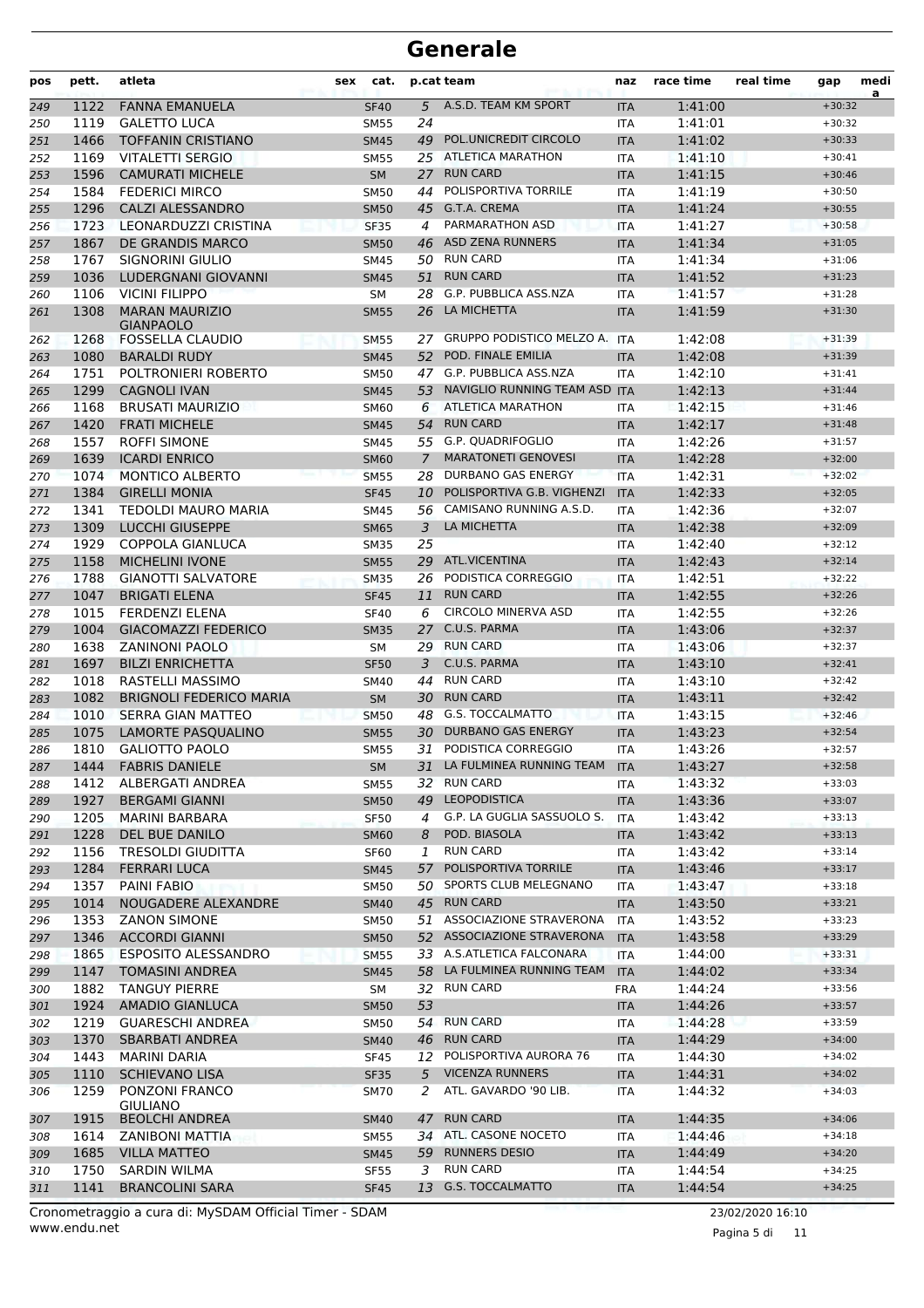| pos | pett. | atleta                                 | sex | cat.        |             | p.cat team                      | naz        | race time | real time | gap      | medi<br>a |
|-----|-------|----------------------------------------|-----|-------------|-------------|---------------------------------|------------|-----------|-----------|----------|-----------|
| 312 | 1575  | <b>BELLOLI MASSIMO</b>                 |     | <b>SM50</b> |             | 55 RUN CARD                     | <b>ITA</b> | 1:44:57   |           | $+34:29$ |           |
| 313 | 1215  | <b>GUARESCHI PAOLO</b>                 |     | SM40        | 48          | <b>RUN CARD</b>                 | <b>ITA</b> | 1:45:00   |           | $+34:31$ |           |
| 314 | 1108  | <b>BARBIERI LORENZO</b>                |     | <b>SM50</b> | 56          | LA FULMINEA RUNNING TEAM        | <b>ITA</b> | 1:45:02   |           | $+34:33$ |           |
| 315 | 1853  | <b>BARBIERI MAURIZIO</b>               |     | <b>SM60</b> | 9           | <b>RUN CARD</b>                 | <b>ITA</b> | 1:45:02   |           | $+34:33$ |           |
| 316 | 1385  | <b>TONATO LUISA</b>                    |     | <b>SF50</b> | 5           | <b>TEAM ITALIA ROAD RUNNERS</b> | <b>ITA</b> | 1:45:04   |           | $+34:35$ |           |
| 317 | 1348  | <b>CAPRIATI ANTONIO</b>                |     | <b>SM50</b> | 57          | ASSOCIAZIONE STRAVERONA         | ITA        | 1:45:08   |           | $+34:39$ |           |
| 318 | 1421  | <b>CARMINATI PAOLO CESARE</b>          |     | <b>SM40</b> |             | 49 TRIATHLON CREMONA            | <b>ITA</b> | 1:45:09   |           | $+34:40$ |           |
| 319 | 1013  | <b>MARCHESIN LAURA</b>                 |     | <b>SF40</b> | 7           | ATHLETIC CLUB VILLASANTA        | <b>ITA</b> | 1:45:10   |           | $+34:41$ |           |
| 320 | 1474  | LA GATTA MARIA LUCIA                   |     | <b>SF55</b> | 4           | POL. PORTA SARAGOZZA            | <b>ITA</b> | 1:45:10   |           | $+34:41$ |           |
| 321 | 1580  | <b>FRATI PAOLO</b>                     |     | <b>SM45</b> | 60          | ATLETICA MANARA                 | <b>ITA</b> | 1:45:15   |           | $+34:46$ |           |
| 322 | 1925  | <b>POZZI KAREN</b>                     |     | <b>SF</b>   | 8           | <b>MULTISPORT CANTU' 2012</b>   | <b>ITA</b> | 1:45:19   |           | $+34:50$ |           |
| 323 | 1813  | ARBOLETTO ALESSANDRO                   |     | <b>SM50</b> | 58          | ASD MICS MARTESANA IN           | <b>ITA</b> | 1:45:19   |           | $+34:50$ |           |
| 324 | 1053  | <b>GIACALONE MASSIMILIANO</b>          |     | <b>SM50</b> |             | 59 G.S. TOCCALMATTO             | <b>ITA</b> | 1:45:20   |           | $+34:51$ |           |
| 325 | 1415  | <b>BUCOVAZ DANIELE</b>                 |     | <b>SM40</b> |             | 50 CUS PRO PATRIA MILANO        | ITA        | 1:45:25   |           | $+34:57$ |           |
| 326 | 1737  | <b>ROSSI DIEGO</b>                     |     | <b>SM40</b> | 51          | G.P. PUBBLICA ASS.NZA           | <b>ITA</b> | 1:45:29   |           | $+35:00$ |           |
| 327 | 1887  | CAPORETTO PAOLA                        |     | <b>SF45</b> |             | 14 ATLETICA MANARA              | <b>ITA</b> | 1:45:41   |           | $+35:12$ |           |
| 328 | 1411  | <b>SACCO DANILO</b>                    |     | <b>SM65</b> | 4           | G.S. CASTELLANIA - GOZZANO      | <b>ITA</b> | 1:45:48   |           | $+35:19$ |           |
| 329 | 1891  | <b>VEZZANI FEDERICO</b>                |     | SM          |             | 33 RUN CARD                     | <b>ITA</b> | 1:45:55   |           | $+35:26$ |           |
| 330 | 1486  | <b>GATTI FRANCO</b>                    |     | <b>SM60</b> |             | 10 CAMPOGALLIANO CIRCOLO        | <b>ITA</b> | 1:45:56   |           | $+35:27$ |           |
| 331 | 1770  | <b>MINARI VITTORIO</b>                 |     | <b>SM55</b> |             | 35 RUN CARD                     | <b>ITA</b> | 1:46:04   |           | $+35:35$ |           |
| 332 | 1756  | <b>RONDINI MONICA</b>                  |     | <b>SF50</b> | 6           | PODISTICA CORREGGIO             | <b>ITA</b> | 1:46:06   |           | $+35:37$ |           |
| 333 | 1125  | <b>TADIELLO ANNA</b>                   |     | <b>SF40</b> | 8           | <b>RUN CARD</b>                 | <b>ITA</b> | 1:46:07   |           | $+35:38$ |           |
| 334 | 1114  | <b>ASTI VALENTINA</b>                  |     | <b>SF40</b> | 9           | <b>RUN CARD</b>                 | <b>ITA</b> | 1:46:09   |           | $+35:40$ |           |
| 335 | 1748  | <b>FRACCICA SALVATORE</b>              |     | SM          | 34          |                                 | ITA        | 1:46:14   |           | $+35:45$ |           |
| 336 | 1812  | <b>BRAGAGNOLO LISA</b>                 |     | <b>SF40</b> | 10          | TEAM ITALIA ROAD RUNNERS        | <b>ITA</b> | 1:46:14   |           | $+35:45$ |           |
| 337 | 1382  | <b>GUGLIELMETTI VALTER</b>             |     | <b>SM65</b> | 5           | <b>TRM TEAM</b>                 | <b>ITA</b> | 1:46:16   |           | $+35:47$ |           |
| 338 | 1747  | <b>ANGARONI ENRICO</b>                 |     | <b>SM</b>   | 35          | POLISPORTIVA SALUS              | <b>ITA</b> | 1:46:19   |           | $+35:50$ |           |
| 339 | 1201  | <b>SARTORE ROBERTO</b>                 |     | <b>SM60</b> | 11          | POLISPORTIVA G.B. VIGHENZI      | <b>ITA</b> | 1:46:28   |           | $+35:59$ |           |
| 340 | 1777  | <b>ROSITO NATALE</b>                   |     | <b>SM60</b> |             | 12 G.S. TOCCALMATTO             | <b>ITA</b> | 1:46:32   |           | $+36:03$ |           |
| 341 | 1914  | <b>INVERNIZZI ELENA</b>                |     | <b>SF45</b> |             | 15 RUN CARD                     | <b>ITA</b> | 1:46:35   |           | $+36:06$ |           |
| 342 | 1537  | <b>FESTI GIOVANNA</b>                  |     | <b>SF60</b> | 2           | AMICA ASD - I SSSIAN            | <b>ITA</b> | 1:46:37   |           | $+36:08$ |           |
| 343 | 1098  | <b>BALASSO MASSIMO</b>                 |     | <b>SM50</b> |             | 60 FAIZANE' RUNNERS TEAM        | <b>ITA</b> | 1:46:39   |           | $+36:10$ |           |
| 344 | 1539  | <b>MONTUORI CLAUDIO</b>                |     | <b>SM55</b> |             | 36 AMICA ASD - I SSSIAN         | <b>ITA</b> | 1:46:39   |           | $+36:10$ |           |
| 345 | 1540  | <b>ZOPPI TONINO</b>                    |     | <b>SM55</b> |             | 37 AMICA ASD - I SSSIAN         | <b>ITA</b> | 1:46:39   |           | $+36:10$ |           |
| 346 | 1393  | <b>MOLINARI PIETRO</b>                 |     | <b>SM50</b> |             | 61 G.S. TOCCALMATTO             | <b>ITA</b> | 1:46:40   |           | $+36:11$ |           |
| 347 | 1134  | D'ADDA FABIO                           |     | <b>SM45</b> | 61          | <b>RUN CARD</b>                 | <b>ITA</b> | 1:46:51   |           | $+36:22$ |           |
| 348 | 1191  | <b>ANGOLI GIOVANNI</b>                 |     | <b>SM40</b> |             | 52 BIKE & RUN                   | <b>ITA</b> | 1:47:03   |           | $+36:35$ |           |
| 349 | 1815  | RONZULLI MICHELE                       |     | <b>SM50</b> |             | 62 ALMOSTHERE ASD               | <b>ITA</b> | 1:47:15   |           | $+36:46$ |           |
| 350 | 1442  | <b>MANTOVANI ANDREA</b>                |     | <b>SM40</b> |             | 53 RUN CARD                     | <b>ITA</b> | 1:47:18   |           | $+36:49$ |           |
| 351 | 1480  | <b>PESCIONI SARA</b>                   |     | <b>SF40</b> |             | 11 RUN CARD                     | <b>ITA</b> | 1:47:29   |           | $+37:00$ |           |
| 352 | 1712  | <b>ARCURI ANNARITA</b>                 |     | <b>SF35</b> | 6           | PARMARATHON ASD                 | <b>ITA</b> | 1:47:50   |           | $+37:21$ |           |
| 353 | 1491  | <b>TALAMO GIOVANNI</b>                 |     | SM65        | 6           | CIRCOLO POLISPORTIVA            | <b>ITA</b> | 1:47:56   |           | $+37:27$ |           |
| 354 | 1372  | <b>CAVALLI GIOVANNI</b>                |     | <b>SM50</b> | 63          | <b>RUN CARD</b>                 | <b>ITA</b> | 1:48:07   |           | $+37:38$ |           |
| 355 | 1088  | MANGORA FRANCESCO                      |     | <b>SM50</b> | 64          |                                 | ITA        | 1:48:08   |           | $+37:39$ |           |
| 356 | 1488  | <b>RUOZZI STEFANO</b>                  |     | <b>SM45</b> | 62          | <b>CIRCOLO POLISPORTIVA</b>     | <b>ITA</b> | 1:48:14   |           | $+37:45$ |           |
| 357 | 1779  | <b>VITALI ANDREA</b>                   |     | <b>SM35</b> |             | 28 RUN CARD                     | <b>ITA</b> | 1:48:17   |           | $+37:48$ |           |
| 358 | 1608  | <b>MELILLO CHIARA</b>                  |     | <b>SF40</b> |             | 12 VICENZA RUNNERS              | <b>ITA</b> | 1:48:19   |           | $+37:51$ |           |
| 359 | 1889  | <b>DONINI GIOVANNI</b>                 |     | <b>SM55</b> |             | 38 G.P. LA GUGLIA SASSUOLO S.   | <b>ITA</b> | 1:48:28   |           | $+37:59$ |           |
| 360 | 1039  | <b>SOLENGHI CRISTIANA</b>              |     | <b>SF50</b> | $7^{\circ}$ | <b>RUN CARD</b>                 | <b>ITA</b> | 1:48:31   |           | $+38:02$ |           |
| 361 | 1354  | <b>MAGALINI GIORGIO</b>                |     | <b>SM60</b> |             | 13 ASSOCIAZIONE STRAVERONA      | ITA        | 1:48:35   |           | $+38:06$ |           |
| 362 | 1266  | DE ANGELI SILVIA                       |     | <b>SF</b>   | 9           | DE RAN CLAB                     | <b>ITA</b> | 1:48:38   |           | $+38:09$ |           |
| 363 | 1498  | <b>BARCHETTI PAOLO</b>                 |     | <b>SM55</b> | 39          | <b>RUN CARD</b>                 | <b>ITA</b> | 1:48:40   |           | $+38:11$ |           |
| 364 | 1666  | <b>VILLA STEFANO</b>                   |     | <b>SM45</b> |             | 63 RUN CARD                     | <b>ITA</b> | 1:48:40   |           | $+38:12$ |           |
| 365 | 1699  | <b>DEPEDRI MARCO</b>                   |     | <b>SM55</b> |             | 40 C.U.S. PARMA                 | ITA        | 1:48:42   |           | $+38:13$ |           |
| 366 | 1069  | RIZZI ANDREA                           |     | <b>SM55</b> |             | 41 G.S. DILETTANTISTICO         | <b>ITA</b> | 1:48:46   |           | $+38:17$ |           |
| 367 | 1078  | <b>GAMBAZZA MARCO</b><br><b>RENATO</b> |     | SM50        |             | 65 RUN CARD                     | <b>ITA</b> | 1:48:51   |           | $+38:22$ |           |
| 368 | 1640  | <b>GAVIETA JONABEL</b>                 |     | SF35        | 7           | <b>RUN CARD</b>                 | <b>ITA</b> | 1:48:52   |           | $+38:23$ |           |
| 369 | 1668  | <b>TAROCCO SUSANNA</b>                 |     | <b>SF55</b> | 5           | G.S.D. MOMBOCAR                 | <b>ITA</b> | 1:48:52   |           | $+38:24$ |           |
| 370 | 1606  | PAGNINI SARA                           |     | <b>SF40</b> | 13          | <b>RUN CARD</b>                 | <b>ITA</b> | 1:48:54   |           | $+38:25$ |           |
| 371 | 1605  | SANTI NATASHA                          |     | <b>SF45</b> |             | 16 RUN CARD                     | <b>ITA</b> | 1:48:54   |           | $+38:25$ |           |
| 372 | 1529  | <b>BECCARIA GIANLUCA</b>               |     | <b>SM50</b> | 66          | <b>RUN CARD</b>                 | <b>ITA</b> | 1:48:55   |           | $+38:26$ |           |
| 373 | 1708  | SORESI BORDINI CHIARA                  |     | <b>SF50</b> | 8           | C.U.S. PARMA                    | <b>ITA</b> | 1:48:59   |           | $+38:30$ |           |
| 374 | 1566  | <b>MALVOLTI SILVIA</b>                 |     | SF          |             | 10 RUN CARD                     | <b>ITA</b> | 1:49:07   |           | $+38:39$ |           |
|     |       |                                        |     |             |             |                                 |            |           |           |          |           |

www.endu.net Cronometraggio a cura di: MySDAM Official Timer - SDAM 23/02/2020 16:10

Pagina 6 di 11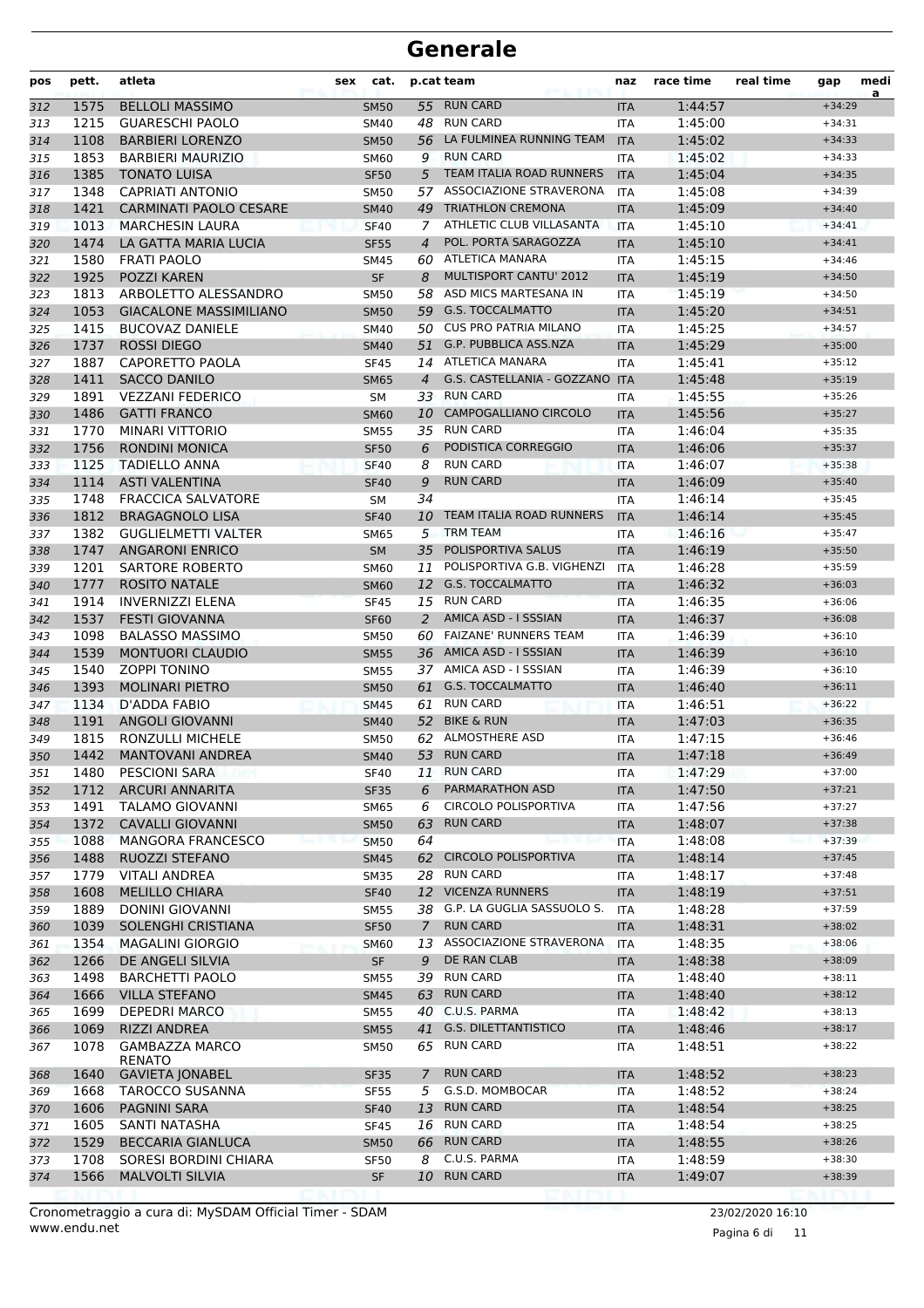| pos        | pett. | atleta                        | <b>sex</b>  | cat. |              | p.cat team                    | naz        | race time | real time | gap      | medi<br>a |
|------------|-------|-------------------------------|-------------|------|--------------|-------------------------------|------------|-----------|-----------|----------|-----------|
| 375        | 1450  | <b>MASCHERONI LOREDANA</b>    | <b>SF55</b> |      | 6            | <b>RUN CARD</b>               | <b>ITA</b> | 1:49:21   |           | $+38:52$ |           |
| 376        | 1101  | <b>BROUCILOVA PETRA</b>       | <b>SF40</b> |      | 14           | <b>RUN CARD</b>               | <b>CZE</b> | 1:49:21   |           | $+38:52$ |           |
| 377        | 1407  | <b>CORSI SILVIA</b>           | <b>SF35</b> |      | 8            | <b>PASSO CAPPONI ASD</b>      | <b>ITA</b> | 1:49:23   |           | $+38:54$ |           |
| 378        | 1320  | SPACCAPELO LUCA               | <b>SM35</b> |      | 29           | PASSO CAPPONI ASD             | <b>ITA</b> | 1:49:23   |           | $+38:54$ |           |
| 379        | 1174  | <b>TOPPI ELENA</b>            | <b>SF40</b> |      | 15           | G.S. AVIS - SEREGNO           | <b>ITA</b> | 1:49:24   |           | $+38:55$ |           |
| 380        | 1554  | <b>DAMBROSIO SANDRA</b>       | <b>SF50</b> |      | 9            | POL. QUADRILATERO             | <b>ITA</b> | 1:49:32   |           | $+39:03$ |           |
| 381        | 1933  | PECORARI CARLO                | <b>SM55</b> |      | 42           |                               | <b>ITA</b> | 1:49:33   |           | $+39:04$ |           |
| 382        | 1390  | <b>SANTI MARCO</b>            | <b>SM40</b> |      | 54           |                               | <b>ITA</b> | 1:49:38   |           | $+39:09$ |           |
| 383        | 1654  | <b>ZORZOLI CLEMENTE</b>       | <b>SM55</b> |      | 43           | 9,92 RUNNING ASD              | <b>ITA</b> | 1:49:43   |           | $+39:14$ |           |
| 384        | 1905  | <b>GIURIATO ANDREA</b>        | <b>SM50</b> |      | 67           | UNIONE SPORTIVA ZOLA A.S.     | <b>ITA</b> | 1:49:56   |           | $+39:27$ |           |
| 385        | 1906  | <b>GIURIATO GIACOMO</b>       | <b>SM</b>   |      | 36           | UNIONE SPORTIVA ZOLA A.S.     | <b>ITA</b> | 1:49:56   |           | $+39:27$ |           |
| 386        | 1273  | REVERBERI SUSANNA             | <b>SF45</b> |      | 17           | POLISPORTIVA TORRILE          | <b>ITA</b> | 1:49:59   |           | $+39:30$ |           |
| 387        | 1650  | <b>BONETTI COSTANZA</b>       | PF          |      | $\mathbf{1}$ | POL. PORTA SARAGOZZA          | <b>ITA</b> | 1:49:59   |           | $+39:31$ |           |
| 388        | 1375  | <b>CORALLI VANNI</b>          | <b>SM35</b> |      | 30           | LIFERUNNER SSDARL             | <b>ITA</b> | 1:50:04   |           | $+39:35$ |           |
| 389        | 1780  | PONGOLINI MATTEO              | <b>SM40</b> |      | 55           | LIFERUNNER SSDARL             | <b>ITA</b> | 1:50:05   |           | $+39:36$ |           |
| 390        | 1627  | <b>BEDOGNI GRAZIANO</b>       | <b>SM50</b> |      | 68           | ASD GP GARLASCHESE            | <b>ITA</b> | 1:50:06   |           | $+39:37$ |           |
| 391        | 1272  | <b>MARTINI ILARIA</b>         | <b>SF45</b> |      | 18           | POLISPORTIVA TORRILE          | <b>ITA</b> | 1:50:10   |           | $+39:41$ |           |
| 392        | 1283  | <b>CARPI MARTINA</b>          | <b>SF</b>   |      | 11           | POLISPORTIVA TORRILE          | <b>ITA</b> | 1:50:12   |           | $+39:43$ |           |
| 393        | 1609  | <b>MOLINARI MARCO</b>         | <b>SM60</b> |      | 14           | <b>RUN CARD</b>               | <b>ITA</b> | 1:50:18   |           | $+39:49$ |           |
| 394        | 1543  | DI GRUTTOLA MONIA             | <b>SF40</b> |      |              | 16 AMICA ASD - I SSSIAN       | <b>ITA</b> | 1:50:19   |           | $+39:50$ |           |
| 395        | 1570  | PERCUDANI STEFANO             | <b>SM50</b> |      |              | 69 ASD F70 FREESPORT          | <b>ITA</b> | 1:50:20   |           | $+39:51$ |           |
| 396        | 1379  | <b>MELEGARI MARCO</b>         | <b>SM45</b> |      | 64           | <b>RUN CARD</b>               | <b>ITA</b> | 1:50:21   |           | $+39:52$ |           |
| 397        | 1377  | <b>BENDINI FILIPPO</b>        | <b>SM40</b> |      |              | 56 ASD F70 FREESPORT          | <b>ITA</b> | 1:50:22   |           | $+39:53$ |           |
| 398        | 1440  | <b>FUSAR IMPERATORE PAOLO</b> | <b>SM60</b> |      |              | 15 G.T.A. CREMA               | <b>ITA</b> | 1:50:29   |           | $+40:00$ |           |
| 399        | 1700  | <b>ELEZI ERIDA</b>            | <b>SF35</b> |      | 9            | C.U.S. PARMA                  | <b>ALB</b> | 1:50:33   |           | $+40:04$ |           |
| 400        | 1753  | <b>CAMINATI SAMORANI</b>      | <b>SM45</b> |      | 65           | <b>RUN CARD</b>               | <b>ITA</b> | 1:50:35   |           | $+40:06$ |           |
|            |       | <b>SAMUELE</b>                |             |      |              |                               |            |           |           |          |           |
| 401        | 1317  | <b>DALLATURCA DIEGO</b>       | <b>SM50</b> |      | 70           | <b>RUN CARD</b>               | <b>ITA</b> | 1:50:45   |           | $+40:16$ |           |
| 402        | 1828  | <b>GROSSI ANTONIO</b>         | <b>SM65</b> |      | 7            | GS AVIS TREVIGLIO G.          | <b>ITA</b> | 1:50:55   |           | $+40:26$ |           |
| 403        | 1825  | <b>D'URSO TAMARA</b>          | <b>SF45</b> |      | 19           |                               | <b>ITA</b> | 1:51:07   |           | $+40:38$ |           |
| 404        | 1763  | <b>ZUCO ALESSANDRO</b>        | <b>SM40</b> |      | 57           | ALZAIA NAVIGLIO RUNNERS       | <b>ITA</b> | 1:51:08   |           | $+40:39$ |           |
| 405        | 1863  | <b>CHIESA MAURO</b>           | <b>SM55</b> |      | 44           | <b>CIRCOLO MINERVA ASD</b>    | <b>ITA</b> | 1:51:16   |           | $+40:47$ |           |
| 406        | 1541  | <b>IMMERNINO DENIS</b>        | SM          |      |              | 37 AMICA ASD - I SSSIAN       | <b>ITA</b> | 1:51:17   |           | $+40:48$ |           |
| 407        | 1645  | <b>GHIZZONI ADRIANO</b>       | <b>SM</b>   |      |              | 38 G.P. QUADRIFOGLIO          | <b>ITA</b> | 1:51:21   |           | $+40:52$ |           |
| 408        | 1352  | <b>MARGONARI FRANCESCA</b>    | <b>SF40</b> |      |              | 17 ASSOCIAZIONE STRAVERONA    | <b>ITA</b> | 1:51:21   |           | $+40:52$ |           |
| 409        | 1024  | <b>MALPIGHI ANNAMARIA</b>     | <b>SF40</b> |      |              | 18 A.S.D.C. IL CASTELLO       | <b>ITA</b> | 1:51:52   |           | $+41:24$ |           |
| 410        | 1165  | EGENOLF ALBERT MARIA          | <b>SM55</b> |      |              | 45 RUN CARD                   | <b>ITA</b> | 1:52:00   |           | $+41:31$ |           |
| 411        | 1902  | <b>BRAVIAKOVA JANA</b>        | <b>SF45</b> |      |              | 20 9,92 RUNNING ASD           | <b>SVK</b> | 1:52:03   |           | $+41:34$ |           |
| 412        | 1600  | SPEZZANI MAURO                | SM45        |      |              | 66 G.P. LA GUGLIA SASSUOLO S. | <b>ITA</b> | 1:52:05   |           | $+41:37$ |           |
| 413        | 1624  | <b>RIUSSI DARIO</b>           | <b>SM55</b> |      |              | 46 ASD GP GARLASCHESE         | <b>ITA</b> | 1:52:08   |           | $+41:39$ |           |
| 414        | 1269  | <b>FAZZONE MICHELE</b>        | <b>SM45</b> |      |              | 67 3C (COMP. CREMONESE        | ITA.       | 1:52:10   |           | $+41:41$ |           |
| 415        | 1316  | LO SECCO CARLO                | <b>SM45</b> |      |              | 68 3C (COMP. CREMONESE        | <b>ITA</b> | 1:52:10   |           | $+41:42$ |           |
| 416        | 1602  | <b>BUSELLATO SIMONE</b>       | SM          |      |              | 39 EMOZIONI SPORT TEAM A.S.D. | ITA        | 1:52:17   |           | $+41:49$ |           |
| 417        | 1805  | <b>RICO' MONICA</b>           | <b>SF40</b> |      |              | 19 G.P. QUADRIFOGLIO          | <b>ITA</b> | 1:52:19   |           | $+41:51$ |           |
| 418        | 1166  | ZURZOLO MASSIMO               | <b>SM50</b> |      | 71           | G.S. AVIS - SEREGNO           | ITA        | 1:52:21   |           | $+41:52$ |           |
| 419        | 1648  | <b>SGARZI LUIGI</b>           | <b>SM50</b> |      |              | 72 RUN CARD                   | <b>ITA</b> | 1:52:33   |           | $+42:04$ |           |
|            | 1227  | DOSSENA ALESSANDRO            | SM          |      |              | 40 RUN CARD                   | ITA        | 1:52:35   |           | $+42:06$ |           |
| 420<br>421 | 1651  | DI LEO ALESSANDRO             | <b>SM50</b> |      | 73           | <b>RUN CARD</b>               | <b>ITA</b> | 1:52:45   |           | $+42:16$ |           |
|            | 1115  | <b>FERRARI VERA</b>           | <b>SF40</b> |      | 20           |                               |            | 1:52:45   |           | $+42:16$ |           |
| 422        |       |                               |             |      |              | 10 RUN CARD                   | ITA.       |           |           | $+42:26$ |           |
| 423        | 1922  | BETTINI PAOLA MARIALUISA      | <b>SF50</b> |      |              | AMICI DELLA FATICA CESENA     | <b>ITA</b> | 1:52:55   |           |          |           |
| 424        | 1182  | CHIANURA SANDRA               | <b>SF55</b> |      | 7            |                               | <b>ITA</b> | 1:52:56   |           | $+42:27$ |           |
| 425        | 1822  | <b>ORTELLI ANDREA</b>         | <b>SM45</b> |      |              | 69 RUN CARD                   | <b>ITA</b> | 1:53:02   |           | $+42:33$ |           |
| 426        | 1784  | MAZZACANI LORENZO             | <b>SM35</b> |      |              | 31 RUN CARD                   | ITA        | 1:53:07   |           | $+42:38$ |           |
| 427        | 1705  | <b>GUARESCHI CLARA</b>        | <b>SF40</b> |      |              | 21 C.U.S. PARMA               | <b>ITA</b> | 1:53:11   |           | $+42:43$ |           |
| 428        | 1538  | <b>BUZZONI MIRCO</b>          | <b>SM50</b> |      |              | 74 AMICA ASD - I SSSIAN       | <b>ITA</b> | 1:53:13   |           | $+42:44$ |           |
| 429        | 1152  | <b>FRIGERIO GIANNI</b>        | <b>SM45</b> |      |              | 70 RUN CARD                   | <b>ITA</b> | 1:53:33   |           | $+43:04$ |           |
| 430        | 1749  | <b>MACCHETTI SILVIA</b>       | <b>SF40</b> |      |              | 22 ATLANTIDE                  | ITA        | 1:53:38   |           | $+43:10$ |           |
| 431        | 1046  | PIZZIMENTO MASSIMO            | SM          |      |              | 41 RUN CARD                   | <b>ITA</b> | 1:53:45   |           | $+43:16$ |           |
| 432        | 1622  | <b>GALANTE ANDREA CESARE</b>  | SM45        |      |              | 71 ASD GP GARLASCHESE         | ITA        | 1:53:52   |           | $+43:24$ |           |
| 433        | 1842  | <b>AMPOLLINI MANUEL</b>       | <b>SM35</b> |      |              | 32 RUN CARD                   | <b>ITA</b> | 1:53:58   |           | $+43:29$ |           |
| 434        | 1664  | PAGLIA FAUSTO                 | <b>SM50</b> |      |              | 75 ATL. CASTELNOVO MONTI      | ITA        | 1:53:58   |           | $+43:29$ |           |
| 435        | 1665  | <b>CONIGLIO MARIA ROSARIA</b> | <b>SF45</b> |      |              | 21 ATL. CASTELNOVO MONTI      | <b>ITA</b> | 1:53:58   |           | $+43:29$ |           |
| 436        | 1301  | <b>ARIOLI MARIA</b>           | <b>SF55</b> |      | 8            | LA MICHETTA                   | ITA        | 1:54:01   |           | $+43:32$ |           |
| 437        | 1485  | <b>CAVALIERI DENIS</b>        | <b>SM60</b> |      |              | 16 CAMPOGALLIANO CIRCOLO      | <b>ITA</b> | 1:54:03   |           | $+43:34$ |           |
|            |       |                               |             |      |              |                               |            |           |           |          |           |

Pagina 7 di 11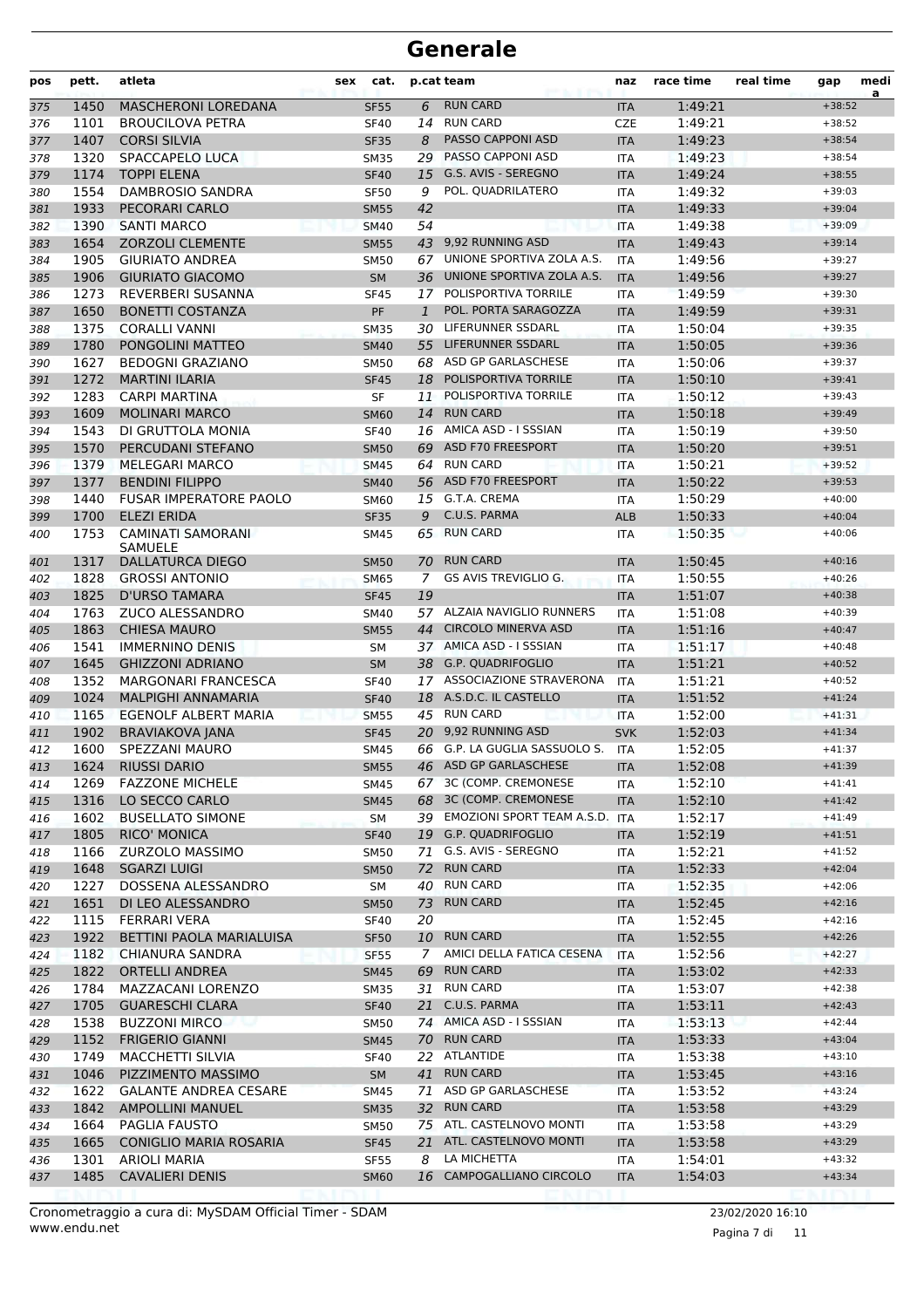| pos        | pett.        | atleta                                      | <b>sex</b> | cat.                       |          | p.cat team                                               | naz                      | race time          | real time | gap                  | medi<br>a |
|------------|--------------|---------------------------------------------|------------|----------------------------|----------|----------------------------------------------------------|--------------------------|--------------------|-----------|----------------------|-----------|
| 438        | 1789         | <b>SALARDINI LUCA</b>                       |            | <b>SM45</b>                |          | 72 RUN CARD                                              | <b>ITA</b>               | 1:54:07            |           | $+43:38$             |           |
| 439        | 1877         | <b>AZZOLINI GABRIELE</b>                    |            | <b>SM50</b>                |          | 76 C.U.S. PARMA                                          | <b>ITA</b>               | 1:54:08            |           | $+43:39$             |           |
| 440        | 1786         | <b>DI LUCA GABRIELE</b>                     |            | <b>SM55</b>                | 47       | ROAD RUNNERS CLUB MILANO                                 | <b>ITA</b>               | 1:54:09            |           | $+43:40$             |           |
| 441        | 1675         | <b>CASAROLI MONICA</b>                      |            | <b>SF50</b>                | 11       | <b>G.P. QUADRIFOGLIO</b>                                 | <b>ITA</b>               | 1:54:10            |           | $+43:42$             |           |
| 442        | 1757         | <b>GARUTI ALICE</b>                         |            | <b>SF</b>                  |          | 12 A.S. DILETTANTISTICA                                  | <b>ITA</b>               | 1:54:13            |           | $+43:45$             |           |
| 443        | 1041         | <b>VERSOLATO BARBARA</b>                    |            | <b>SF50</b>                | 12       | <b>BREMA RUNNING TEAM</b>                                | <b>ITA</b>               | 1:54:19            |           | $+43:50$             |           |
| 444        | 1260         | <b>TAROCCO ADALBERTO</b>                    |            | <b>SM</b>                  | 42       | POLISPORTIVA G.B. VIGHENZI                               | <b>ITA</b>               | 1:54:21            |           | $+43:52$             |           |
| 445        | 1112         | RIGODANZO PAOLA                             |            | <b>SF55</b>                | 9        | <b>ATL.VICENTINA</b>                                     | <b>ITA</b>               | 1:54:25            |           | $+43:56$             |           |
| 446        | 1512         | QUINTAVALLA<br><b>ALESSANDRO</b>            |            | <b>SM50</b>                | 77       | <b>RUN CARD</b>                                          | <b>ITA</b>               | 1:54:39            |           | $+44:10$             |           |
| 447        | 1003         | <b>BELCASTRO SALVATORE</b>                  |            | <b>SM60</b>                | 17       | TRC TRAVERSETOLO RUNNING ITA                             |                          | 1:54:39            |           | $+44:10$             |           |
| 448        | 1288         | <b>REGGIANI MORGAN</b>                      |            | <b>SM45</b>                | 73       | ATL. CASONE NOCETO                                       | <b>ITA</b>               | 1:54:47            |           | $+44:18$             |           |
| 449        | 1501         | CANTU' MARGHERITA                           |            | <b>SF60</b>                | 3        | <b>CARVICO SKYRUNNING</b>                                | <b>ITA</b>               | 1:54:52            |           | $+44:23$             |           |
| 450        | 1278         | <b>SARASINI DAVIDE</b>                      |            | <b>SM50</b>                | 78       | POLISPORTIVA TORRILE                                     | <b>ITA</b>               | 1:55:01            |           | $+44:33$             |           |
| 451        | 1279         | <b>BUFFA FRANCESCA</b>                      |            | <b>SF45</b>                | 22       | POLISPORTIVA TORRILE                                     | <b>ITA</b>               | 1:55:01            |           | $+44:33$             |           |
| 452        | 1730         | <b>TEGONI FABRIZIO</b>                      |            | <b>SM50</b>                | 79       | <b>PARMARATHON ASD</b>                                   | <b>ITA</b>               | 1:55:05            |           | $+44:36$             |           |
| 453        | 1430         | <b>BAFICO MARINO</b>                        |            | SM60                       | 18       | <b>MARATONETI DEL TIGULLIO</b><br><b>RUN CARD</b>        | ITA                      | 1:55:07            |           | $+44:39$             |           |
| 454        | 1274         | <b>VEZZOSI ROSSANO</b>                      |            | <b>SM55</b>                | 48       | <b>RUN CARD</b>                                          | <b>ITA</b>               | 1:55:08            |           | $+44:39$             |           |
| 455        | 1634<br>1177 | BARBIERI MADDALENA<br><b>MALERBA GIULIA</b> |            | <b>SF50</b>                | 13<br>23 | <b>RUN CARD</b>                                          | <b>ITA</b>               | 1:55:08<br>1:55:09 |           | $+44:39$<br>$+44:40$ |           |
| 456        | 1144         | <b>STORARI DANIELE</b>                      |            | <b>SF40</b>                | 19       | <b>RUN CARD</b>                                          | <b>ITA</b>               | 1:55:09            |           | $+44:40$             |           |
| 457<br>458 | 1064         | <b>BONINI NADIA</b>                         |            | <b>SM60</b><br><b>SF45</b> | 23       | POD. FORMIGINESE                                         | <b>ITA</b><br><b>ITA</b> | 1:55:27            |           | $+44:58$             |           |
| 459        | 1065         | <b>BENASSI EMANUELE</b>                     |            | <b>SM40</b>                | 58       | POD. FORMIGINESE                                         | <b>ITA</b>               | 1:55:27            |           | $+44:58$             |           |
| 460        | 1364         | <b>GRECO GIAN CARLO</b>                     |            | <b>SM60</b>                | 20       | <b>RUN CARD</b>                                          | <b>ITA</b>               | 1:55:27            |           | $+44:58$             |           |
| 461        | 1555         | NICOLAE CARMEN                              |            | <b>SF45</b>                | 24       | POL. QUADRILATERO                                        | <b>ROM</b>               | 1:55:34            |           | $+45:05$             |           |
| 462        | 1487         | <b>MEMETI EDLIRA</b>                        |            | <b>SF35</b>                | 10       | <b>CIRCOLO POLISPORTIVA</b>                              | <b>ITA</b>               | 1:55:35            |           | $+45:06$             |           |
| 463        | 1175         | POZZATI ELISABETTA                          |            | <b>SF50</b>                | 14       | PASSO CAPPONI ASD                                        | <b>ITA</b>               | 1:55:37            |           | $+45:08$             |           |
| 464        | 1176         | DE LUCIA LAURA                              |            | <b>SF45</b>                | 25       | <b>PASSO CAPPONI ASD</b>                                 | <b>ITA</b>               | 1:55:37            |           | $+45:08$             |           |
| 465        | 1795         | <b>FALAUTANO MONICA</b>                     |            | <b>SF55</b>                | 10       | ROAD RUNNERS CLUB MILANO ITA                             |                          | 1:55:42            |           | $+45:13$             |           |
| 466        | 1746         | <b>DOSI ALBERTO</b>                         |            | <b>SM65</b>                | 8        | <b>ATLANTIDE</b>                                         | <b>ITA</b>               | 1:55:54            |           | $+45:26$             |           |
| 467        | 1794         | <b>SPOTTI NICOLA</b>                        |            | <b>SM40</b>                | 59       | <b>G.P. QUADRIFOGLIO</b>                                 | <b>ITA</b>               | 1:55:58            |           | $+45:29$             |           |
| 468        | 1456         | <b>BRAVO PINTO JUAN JOSE</b>                |            | <b>SM40</b>                | 60       | <b>RUN CARD</b>                                          | <b>ECU</b>               | 1:56:05            |           | $+45:36$             |           |
| 469        | 1079         | DELPOGETTO ROBERTO                          |            | <b>SM50</b>                | 80       | <b>RUN CARD</b>                                          | ITA                      | 1:56:12            |           | $+45:43$             |           |
| 470        | 1618         | <b>BARACCO BARBARA</b>                      |            | <b>SF45</b>                |          | 26 ASD GP GARLASCHESE                                    | <b>ITA</b>               | 1:56:21            |           | $+45:52$             |           |
| 471        | 1617         | POGGIO ALBERTO                              |            | <b>SM40</b>                | 61       | ASD GP GARLASCHESE                                       | <b>ITA</b>               | 1:56:23            |           | $+45:54$             |           |
| 472        | 1629         | <b>ZUCCARIN MARCO</b>                       |            | <b>SM45</b>                | 74       | ASD GP GARLASCHESE                                       | <b>ITA</b>               | 1:56:23            |           | $+45:54$             |           |
| 473        | 1620         | MILANI EDOARDO                              |            | <b>SM45</b>                | 75       | ASD GP GARLASCHESE                                       | <b>ITA</b>               | 1:56:23            |           | $+45:54$             |           |
| 474        | 1625         | <b>FERRARESI ALESSANDRO</b>                 |            | <b>SM45</b>                |          | 76 ASD GP GARLASCHESE                                    | <b>ITA</b>               | 1:56:23            |           | $+45:54$             |           |
| 475        | 1621         | <b>CARBONARO MICHELE</b>                    |            | SM45                       |          | 77 ASD GP GARLASCHESE                                    | <b>ITA</b>               | 1:56:24            |           | $+45:55$             |           |
| 476        | 1623         | MOSCHETTI GIORGIO                           |            | <b>SM50</b>                |          | 81 ASD GP GARLASCHESE                                    | $\mathsf{II} \mathsf{A}$ | 1:56:24            |           | $+45:55$             |           |
| 477<br>478 | 1355<br>1470 | <b>GOBBI GIANNI</b><br>QUINTEROS RAQUEL DE  |            | <b>SM60</b><br><b>SF45</b> | 27       | 21 ASSOCIAZIONE STRAVERONA<br><b>RUNNER'S ANGELS ASD</b> | <b>ITA</b><br><b>ITA</b> | 1:56:34<br>1:56:50 |           | $+46:05$<br>$+46:21$ |           |
|            |              | LAS MERCED                                  |            |                            |          | 15 RUN CARD                                              |                          | 1:56:52            |           |                      |           |
| 479        | 1084<br>1181 | POLIMENI SIMONA<br><b>GARAVINI SOFIA</b>    |            | SF <sub>50</sub>           |          | 13 RUN CARD                                              | ITA                      | 1:57:00            |           | $+46:23$<br>$+46:32$ |           |
| 480<br>481 | 1292         | ZIVERI EDOARDO                              |            | SF<br>SM45                 |          | 78 ATL. CASONE NOCETO                                    | <b>ITA</b><br><b>ITA</b> | 1:57:04            |           | $+46:35$             |           |
| 482        | 1419         | <b>FONTANESI NICOLA</b>                     |            | <b>SM40</b>                | 62       | <b>RUN CARD</b>                                          | <b>ITA</b>               | 1:57:06            |           | $+46:37$             |           |
| 483        | 1184         | PETRINI LUCIANA                             |            | SF                         |          | 14 RUN CARD                                              | <b>ITA</b>               | 1:57:16            |           | $+46:47$             |           |
| 484        | 1213         | <b>BASSIS ILARIA</b>                        |            | <b>SF45</b>                |          | 28 RUN CARD                                              | <b>ITA</b>               | 1:57:30            |           | $+47:01$             |           |
| 485        | 1727         | PELOSI MONIA                                |            | <b>SF45</b>                |          | 29 PARMARATHON ASD                                       | <b>ITA</b>               | 1:57:39            |           | $+47:11$             |           |
| 486        | 1502         | <b>TIEZZI MARCO</b>                         |            | <b>SM55</b>                | 49       | <b>RUN CARD</b>                                          | <b>ITA</b>               | 1:57:47            |           | $+47:18$             |           |
| 487        | 1859         | <b>AMICI PAOLO</b>                          |            | <b>SM45</b>                |          | 79 ATL. CASONE NOCETO                                    | <b>ITA</b>               | 1:58:03            |           | $+47:34$             |           |
| 488        | 1846         | <b>DALL'AGLIO CARLA</b>                     |            | <b>SF50</b>                |          | 16 ATLETICA MANARA                                       | <b>ITA</b>               | 1:58:04            |           | $+47:35$             |           |
| 489        | 1719         | <b>FAGGIOLI LORENZO</b>                     |            | SM40                       |          | 63 PARMARATHON ASD                                       | <b>ITA</b>               | 1:58:06            |           | $+47:37$             |           |
| 490        | 1722         | LANZAFAME PIERANDREA                        |            | <b>SM45</b>                |          | 80 PARMARATHON ASD                                       | <b>ITA</b>               | 1:58:06            |           | $+47:37$             |           |
| 491        | 1613         | <b>MARENGHI MARCELLA</b>                    |            | <b>SF55</b>                | 11       | G.S. TOCCALMATTO                                         | <b>ITA</b>               | 1:58:27            |           | $+47:58$             |           |
| 492        | 1864         | <b>SOLDI ELENA</b>                          |            | <b>SF50</b>                | 17       |                                                          | <b>ITA</b>               | 1:58:29            |           | $+48:00$             |           |
| 493        | 1615         | <b>CREMONA SERGIO</b>                       |            | <b>SM40</b>                | 64       | ATL. CASONE NOCETO                                       | ITA                      | 1:58:31            |           | $+48:03$             |           |
| 494        | 1733         | <b>ZERBINI ENRICO</b>                       |            | <b>SM55</b>                |          | 50 PARMARATHON ASD                                       | <b>ITA</b>               | 1:58:41            |           | $+48:12$             |           |
| 495        | 1469         | LASALA AGOSTINO                             |            | SM45                       |          | 81 RUNNER'S ANGELS ASD                                   | <b>ITA</b>               | 1:58:45            |           | $+48:16$             |           |
| 496        | 1528         | <b>JASONI ALBERTO</b>                       |            | <b>SM50</b>                |          | 82 G.S. ZELOFORAMAGNO                                    | <b>ITA</b>               | 1:58:46            |           | $+48:17$             |           |
| 497        | 1071         | <b>BERTOZZI GIUSEPPE</b>                    |            | <b>SM60</b>                |          | 22 G.P. QUADRIFOGLIO                                     | <b>ITA</b>               | 1:58:48            |           | $+48:19$             |           |
| 498        | 1129         | <b>ANASTASI PAOLO</b>                       |            | <b>SM45</b>                |          | 82 RUN CARD                                              | <b>ITA</b>               | 1:58:54            |           | $+48:25$             |           |
| 499        | 1661         | MUSSINI MARIA ANGELA                        |            | SF45                       | 30       | OMBRIANO RUNNING                                         | <b>ITA</b>               | 1:58:55            |           | $+48:27$             |           |
| 500        | 1483         | TILL IAN CHARLES                            |            | <b>SM55</b>                | 51       | <b>MARATHON CREMONA</b>                                  | <b>GBR</b>               | 1:58:57            |           | $+48:28$             |           |

www.endu.net Cronometraggio a cura di: MySDAM Official Timer - SDAM 23/02/2020 16:10

Pagina 8 di 11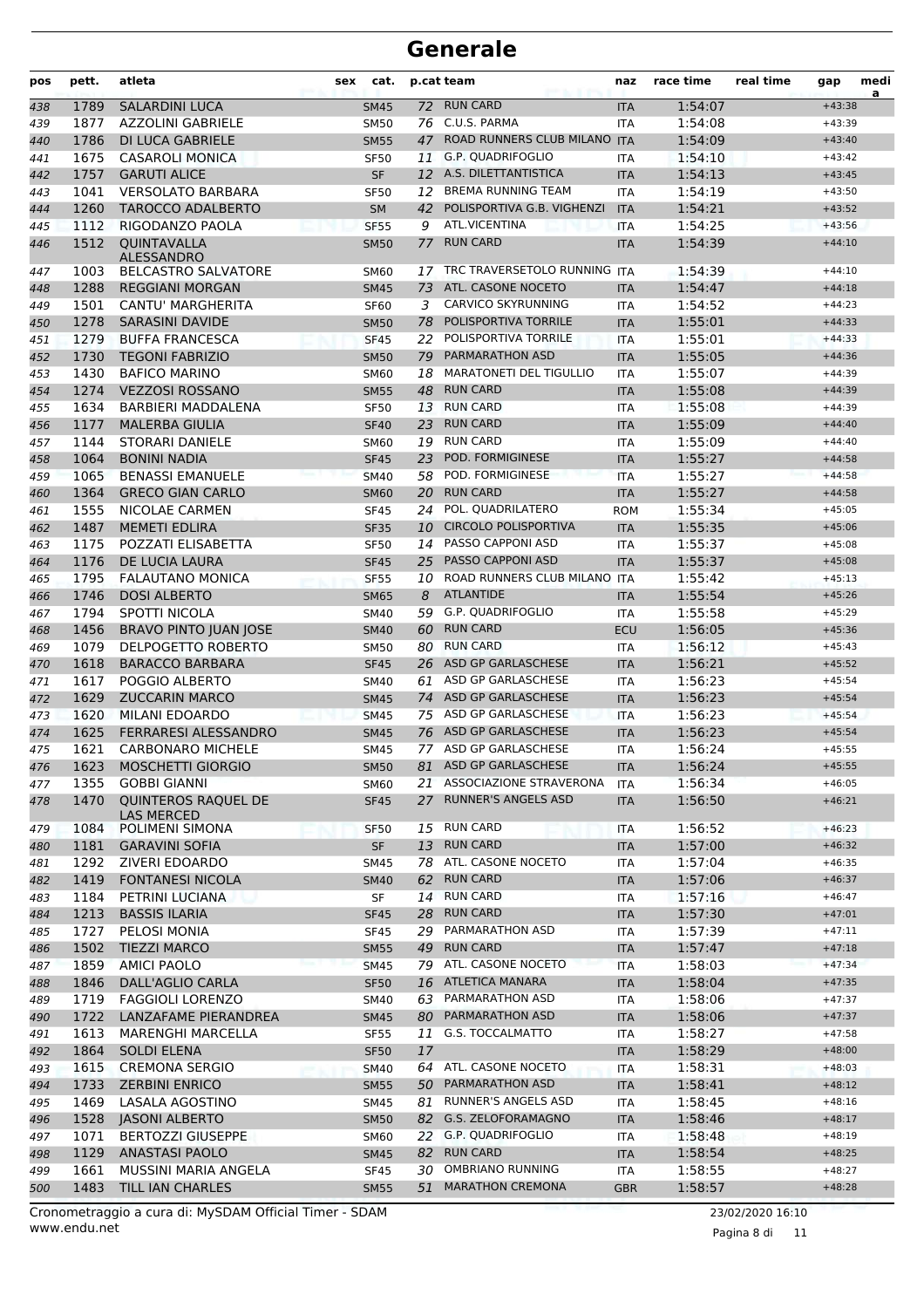| pos        | pett.        | atleta                                   | sex | cat.                       |              | p.cat team                                         | naz                      | race time          | real time | gap                  | medi<br>a |
|------------|--------------|------------------------------------------|-----|----------------------------|--------------|----------------------------------------------------|--------------------------|--------------------|-----------|----------------------|-----------|
| 501        | 1482         | <b>ZANELLI ALESSIO</b>                   |     | <b>SM55</b>                | 52           | <b>MARATHON CREMONA</b>                            | <b>ITA</b>               | 1:58:58            |           | $+48:29$             |           |
| 502        | 1171         | <b>PASTORE MARCO</b>                     |     | <b>SM</b>                  | 43           | <b>BOSCAINI RUNNERS</b>                            | <b>ITA</b>               | 1:58:58            |           | $+48:29$             |           |
| 503        | 1360         | <b>RESCIGNO FRANCESCA</b>                |     | <b>SF50</b>                |              | 18 PASSO CAPPONI ASD                               | <b>ITA</b>               | 1:59:12            |           | $+48:43$             |           |
| 504        | 1798         | <b>RINALDIS ROSSANA</b>                  |     | <b>SF65</b>                | $\mathbf{1}$ | <b>VICENZA RUNNERS</b>                             | <b>ITA</b>               | 1:59:15            |           | $+48:46$             |           |
| 505        | 1051         | PANCIROLLI ANDREA                        |     | <b>SM50</b>                | 83           | <b>RUN CARD</b>                                    | <b>ITA</b>               | 1:59:20            |           | $+48:51$             |           |
| 506        | 1628         | <b>BIANCHI PIERLUIGI</b>                 |     | SM50                       |              | 84 ASD GP GARLASCHESE                              | <b>ITA</b>               | 1:59:21            |           | $+48:52$             |           |
| 507        | 1809         | <b>FERRARI MARIA</b>                     |     | <b>SF45</b>                | 31           | POL. PORTA SARAGOZZA                               | <b>ITA</b>               | 1:59:24            |           | $+48:55$             |           |
| 508        | 1389         | <b>GALASSO MICHELA</b>                   |     | <b>SF40</b>                |              | 24 MARCIATORI DESIO                                | <b>ITA</b>               | 1:59:40            |           | $+49:11$             |           |
| 509        | 1388         | PELLEGRINO DOMENICO                      |     | <b>SM50</b>                | 85           | <b>MARCIATORI DESIO</b>                            | <b>ITA</b>               | 1:59:40            |           | $+49:11$             |           |
| 510        | 1835         | PESSINA MONICA                           |     | <b>SF50</b>                | 19           | C.U.S. PARMA                                       | <b>ITA</b>               | 1:59:49            |           | $+49:20$             |           |
| 511        | 1514         | CATTANEO CARLO ENRICO                    |     | <b>SM60</b>                | 23           | <b>RUN CARD</b>                                    | <b>ITA</b>               | 1:59:50            |           | $+49:21$             |           |
| 512        | 1583         | <b>BERNARDI VINCENZA</b>                 |     | <b>SF55</b>                | 12           | POLISPORTIVA TORRILE                               | <b>ITA</b>               | 1:59:52            |           | $+49:23$             |           |
| 513        | 1356         | <b>REGAU' ELISABETTA</b>                 |     | <b>SF55</b>                | 13           | <b>VICENZA RUNNERS</b>                             | <b>ITA</b>               | 1:59:58            |           | $+49:30$             |           |
| 514        | 1197         | <b>CARLONI GIANCARLO</b>                 |     | <b>SM40</b>                | 65           | <b>RUN CARD</b>                                    | <b>ITA</b>               | 2:00:00            |           | $+49:31$             |           |
| 515        | 1590         | <b>CORAZZARI RICCARDO</b>                |     | <b>SM45</b>                | 83           | <b>PICO RUNNERS</b>                                | <b>ITA</b>               | 2:00:13            |           | $+49:44$             |           |
| 516        | 1669         | <b>DONATI ORNELLA</b>                    |     | <b>SF65</b>                | 2            | G.P. QUADRIFOGLIO                                  | <b>ITA</b>               | 2:00:21            |           | $+49:52$             |           |
| 517        | 1203         | <b>BARESI ONDINA</b>                     |     | <b>SF55</b>                | 14           | POLISPORTIVA G.B. VIGHENZI                         | <b>ITA</b>               | 2:00:33            |           | $+50:04$             |           |
| 518        | 1459         | PONTI CHIARA                             |     | <b>SF45</b>                |              | 32 RUNNING SARONNO                                 | <b>ITA</b>               | 2:00:40            |           | $+50:11$             |           |
| 519        | 1743         | <b>SECAREANU DANIELA</b>                 |     | <b>SF</b>                  | 15           | <b>G.P. QUADRIFOGLIO</b>                           | <b>ITA</b>               | 2:00:52            |           | $+50:23$             |           |
| 520        | 1045         | PALTRINIERI DANIELE                      |     | <b>SM55</b>                |              | 53 ATLETICA MDS                                    | <b>ITA</b>               | 2:01:04            |           | $+50:35$             |           |
| 521        | 1005         | <b>LAURINI LUCA</b>                      |     | <b>SM55</b>                |              | 54 G.P. PUBBLICA ASS.NZA                           | <b>ITA</b>               | 2:01:06            |           | $+50:38$             |           |
| 522        | 1006         | <b>CATTADORI ELISABETTA</b>              |     | <b>SF55</b>                | 15           | G.P. PUBBLICA ASS.NZA                              | <b>ITA</b>               | 2:01:06            |           | $+50:38$             |           |
| 523        | 1564         | <b>SACCHI INGRID</b>                     |     | <b>SF35</b>                | 11           | <b>RUN CARD</b>                                    | <b>ITA</b>               | 2:01:36            |           | $+51:07$             |           |
| 524        | 1734         | <b>ZUCCHI FABRIZIO</b>                   |     | <b>SM50</b>                | 86           | PARMARATHON ASD                                    | <b>ITA</b>               | 2:01:38            |           | $+51:09$             |           |
| 525        | 1461         | <b>IGNATYEVA EKATERINA</b>               |     | <b>SF40</b>                | 25           | <b>RUN CARD</b>                                    | <b>ITA</b>               | 2:01:41            |           | $+51:13$             |           |
| 526        | 1876         | <b>MONTANARI ALESSIO</b>                 |     | <b>SM40</b>                |              | 66 ATLETICA CORRIFERRARA                           | <b>ITA</b>               | 2:01:52            |           | $+51:24$             |           |
| 527        | 1032         | DI ROCCO VERONICA                        |     | <b>SF35</b>                |              | 12 RUN CARD                                        | <b>ITA</b>               | 2:02:01            |           | $+51:32$             |           |
| 528        | 1192         | PANGRAZI IRENE                           |     | <b>SF60</b>                | 4            | <b>VICENZA RUNNERS</b>                             | <b>ITA</b>               | 2:02:10            |           | $+51:42$             |           |
| 529        | 1318         | <b>AMADEI SIMONA</b>                     |     | <b>SF45</b>                | 33           | <b>RUN CARD</b>                                    | <b>ITA</b>               | 2:02:15            |           | $+51:47$             |           |
| 530        | 1229         | VANNINI CLAUDIA                          |     | <b>SF50</b>                | 20           | POD. BIASOLA                                       | <b>ITA</b>               | 2:02:16            |           | $+51:48$             |           |
| 531        | 1405         | POZZI LUCA                               |     | <b>SM40</b>                | 67           | G.S. AVIS - SEREGNO                                | <b>ITA</b>               | 2:02:18            |           | $+51:49$             |           |
| 532        | 1404         | <b>MOLTENI BEATRICE</b>                  |     | SF                         |              | 16 G.S. AVIS - SEREGNO<br>34 G.P. PUBBLICA ASS.NZA | <b>ITA</b>               | 2:02:18            |           | $+51:49$             |           |
| 533        | 1511<br>1061 | <b>ABELLI RAFFAELLA</b>                  |     | <b>SF45</b>                |              | <b>G.S. TOCCALMATTO</b>                            | <b>ITA</b>               | 2:02:20<br>2:02:20 |           | $+51:51$             |           |
| 534<br>535 | 1530         | LAZZARETTI LUIGI<br><b>CONTI ANTONIO</b> |     | <b>SM70</b><br><b>SM60</b> | 3<br>24      | <b>RUN CARD</b>                                    | <b>ITA</b><br><b>ITA</b> | 2:02:26            |           | $+51:51$<br>$+51:58$ |           |
|            | 1637         | <b>BERTINELLI LORENZA</b>                |     |                            | 35           | G.P. QUADRIFOGLIO                                  | <b>ITA</b>               | 2:02:44            |           | $+52:15$             |           |
| 536<br>537 | 1049         | <b>BELLOI SABRINA</b>                    |     | <b>SF45</b><br><b>SF35</b> | 13           | <b>RUN CARD</b>                                    | <b>ITA</b>               | 2:03:10            |           | $+52:41$             |           |
| 538        | 1105         | PONTREMOLI PAOLA                         |     | <b>SF40</b>                | 26           | <b>RUN CARD</b>                                    | <b>ITA</b>               | 2:03:23            |           | $+52:54$             |           |
| 539        | 1503         | <b>BONATI LUCIA</b>                      |     | <b>SF50</b>                | 21           | <b>RUN CARD</b>                                    | <b>ITA</b>               | 2:03:26            |           | $+52:57$             |           |
| 540        | 1545         | <b>BERTELLI SANDRO</b>                   |     | <b>SM50</b>                |              | 87 ATL. PIACENZA                                   | ITA                      | 2:03:27            |           | $+52:58$             |           |
| 541        | 1251         | <b>RASPANTI IRENE</b>                    |     | <b>SF55</b>                |              | 16 RUN CARD                                        | <b>ITA</b>               | 2:03:52            |           | $+53:23$             |           |
| 542        | 1252         | <b>CONTI PAOLO</b>                       |     | <b>SM55</b>                |              | 55 RUN CARD                                        | ITA                      | 2:03:53            |           | $+53:24$             |           |
| 543        | 1026         | <b>ALBERTONE ALESSIA</b>                 |     | <b>SF45</b>                |              | 36 A.S.D. OLIMPIA RUNNERS                          | <b>ITA</b>               | 2:03:56            |           | $+53:27$             |           |
| 544        | 1151         | <b>VISINTIN MARIAGRAZIA</b>              |     | <b>SF55</b>                |              | 17 GRUPPO MARCIATORI                               | <b>ITA</b>               | 2:03:56            |           | $+53:28$             |           |
| 545        | 1659         | <b>EGENOLF FRANCESCA</b>                 |     | <b>SF</b>                  |              | 17 RUN CARD                                        | <b>ITA</b>               | 2:04:13            |           | $+53:44$             |           |
| 546        | 1304         | BRESCIANI VALERIO                        |     | <b>SM50</b>                | 88           | LA MICHETTA                                        | ITA                      | 2:04:17            |           | $+53:48$             |           |
| 547        | 1589         | <b>ZIANI MORGANA</b>                     |     | <b>SF45</b>                |              | 37 VAMPIRO ASD                                     | <b>ITA</b>               | 2:04:29            |           | $+54:00$             |           |
| 548        | 1709         | UGOLINI GINO                             |     | SM60                       |              | 25 C.U.S. PARMA                                    | ITA                      | 2:04:38            |           | $+54:09$             |           |
| 549        | 1593         | <b>GUIDOLIN JESSICA</b>                  |     | <b>SF40</b>                |              | 27 G.P. QUADRIFOGLIO                               | <b>ITA</b>               | 2:04:40            |           | $+54:11$             |           |
| 550        | 1199         | <b>GUBELLINI LUIGI</b>                   |     | <b>SM45</b>                |              | 84 ASD TEAM GRANAROLO                              | ITA                      | 2:04:44            |           | $+54:15$             |           |
| 551        | 1663         | <b>SCHEDL CHRISTOPH</b>                  |     | <b>SM40</b>                |              | 68 Front Runners (United                           | <b>AUT</b>               | 2:04:55            |           | $+54:26$             |           |
| 552        | 1306         | DI LIBERTO NATALE                        |     | <b>SM65</b>                | 9            | LA MICHETTA                                        | ITA                      | 2:04:56            |           | $+54:27$             |           |
| 553        | 1888         | <b>CAVALLARI DARIO</b>                   |     | <b>SM45</b>                | 85           | ATL. VIADANA                                       | <b>ITA</b>               | 2:05:03            |           | $+54:34$             |           |
| 554        | 1362         | RAIMONDI MARCO                           |     | SM45                       |              | 86 G.A.P. SARONNO                                  | ITA                      | 2:05:04            |           | $+54:35$             |           |
| 555        | 1179         | <b>SAMORI STEFANO</b>                    |     | <b>SM55</b>                |              | 56 RUN CARD                                        | <b>ITA</b>               | 2:05:06            |           | $+54:37$             |           |
| 556        | 1885         | <b>TONELLI ADRIANA</b>                   |     | <b>SF55</b>                |              | 18 RUN CARD                                        | ITA                      | 2:05:19            |           | $+54:50$             |           |
| 557        | 1476         | <b>COLETTA PIETRO</b>                    |     | <b>SM50</b>                |              | 89 POL. PORTA SARAGOZZA                            | <b>ITA</b>               | 2:05:37            |           | $+55:08$             |           |
| 558        | 1265         | ARINIELLO PATRIZIA                       |     | <b>SF50</b>                |              | 22 RUN CARD                                        | ITA                      | 2:05:41            |           | $+55:12$             |           |
| 559        | 1022         | AMPOLLINI GIOVANNA                       |     | <b>SF40</b>                |              | 28 A.S.D.C. IL CASTELLO                            | <b>ITA</b>               | 2:05:51            |           | $+55:22$             |           |
| 560        | 1646         | <b>BONATI ROSALIA</b>                    |     | <b>SF45</b>                |              | 38 RUN CARD                                        | ITA                      | 2:05:53            |           | $+55:24$             |           |
| 561        | 1894         | <b>CIARDO ANNA</b>                       |     | <b>SF40</b>                |              | 29 C.U.S. PARMA                                    | <b>ITA</b>               | 2:05:55            |           | $+55:26$             |           |
| 562        | 1298         | ROVERSI MADDALENA                        |     | <b>SF45</b>                |              | 39 RUN CARD                                        | ITA                      | 2:06:04            |           | $+55:35$             |           |
| 563        | 1595         | <b>CARGANICO SIMONE ORIOL</b>            |     | SM                         | 44           |                                                    | <b>ITA</b>               | 2:06:09            |           | $+55:40$             |           |
| 564        | 1793         | PICCOLI PIERPAOLO                        |     | <b>SM45</b>                |              | 87 G.P. ARCI GOODWIN                               | ITA                      | 2:06:19            |           | $+55:50$             |           |
|            |              |                                          |     |                            |              |                                                    |                          |                    |           |                      |           |

www.endu.net Cronometraggio a cura di: MySDAM Official Timer - SDAM 23/02/2020 16:10

Pagina 9 di 11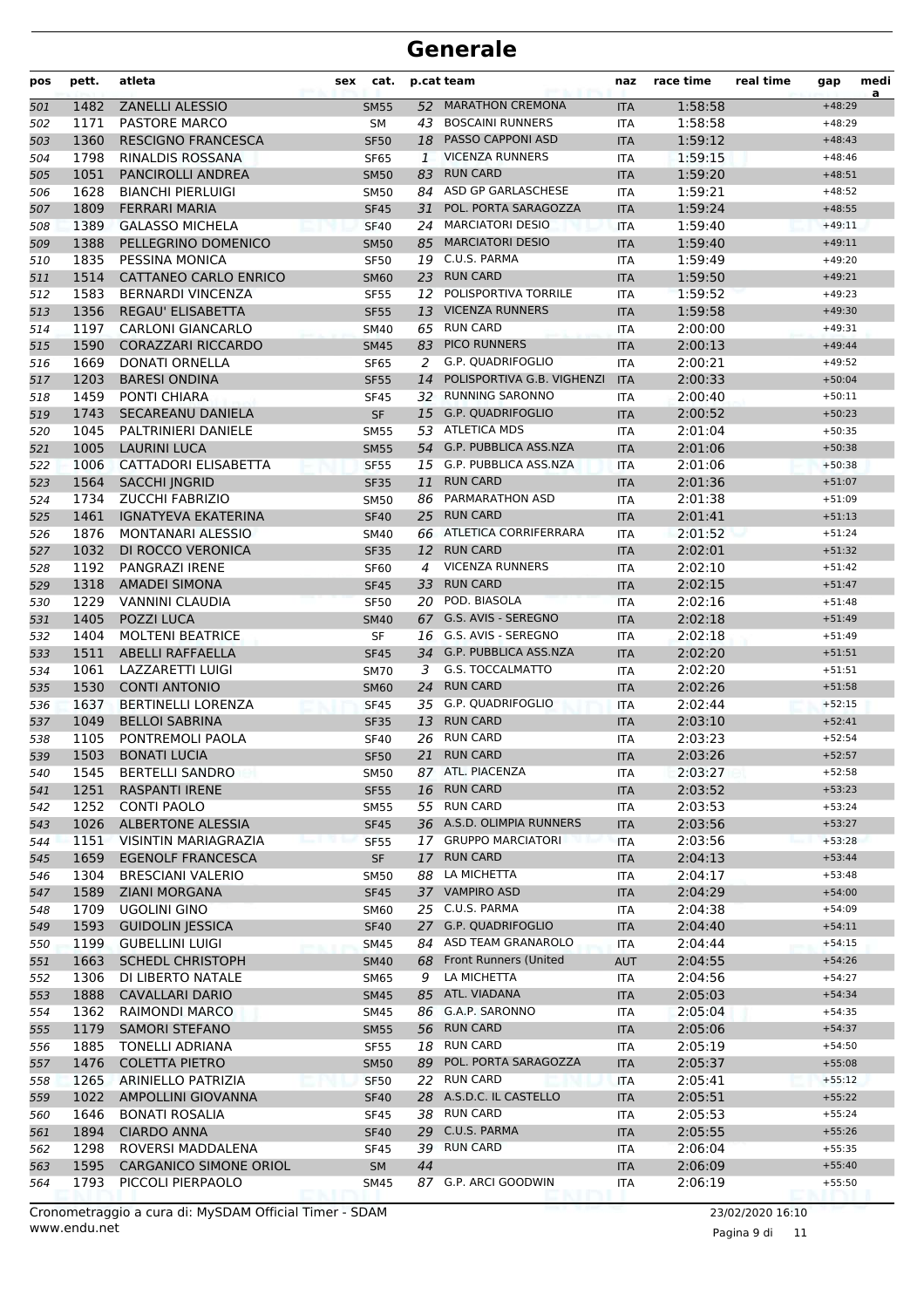| pos | pett. | atleta                                      | sex | cat.                |                | p.cat team                   | naz        | race time          | real time | gap        | medi<br>a |
|-----|-------|---------------------------------------------|-----|---------------------|----------------|------------------------------|------------|--------------------|-----------|------------|-----------|
| 565 | 1880  | <b>DALL'ASTA DANIELE</b>                    |     | <b>SM50</b>         | 90             | <b>KINO MANA</b>             | <b>ITA</b> | 2:06:25            |           | $+55:56$   |           |
| 566 | 1881  | <b>GREGORI SIMONETTA</b>                    |     | <b>SF45</b>         | 40             | C.U.S. PARMA                 | <b>ITA</b> | 2:06:25            |           | $+55:56$   |           |
| 567 | 1874  | <b>SEMERARO CLAUDIO</b>                     |     | <b>SM45</b>         | 88             | <b>EDERA ATL. FORLI</b>      | <b>ITA</b> | 2:06:52            |           | $+56:23$   |           |
| 568 | 1145  | CHIANELLA MASSIMO                           |     | <b>SM65</b>         |                | 10 RUN CARD                  | <b>ITA</b> | 2:07:20            |           | $+56:51$   |           |
| 569 | 1055  | <b>TERZI TANIA</b>                          |     | <b>SF45</b>         | 41             | <b>RUN CARD</b>              | <b>ITA</b> | 2:07:24            |           | $+56:55$   |           |
| 570 | 1087  | <b>LEONI PAOLA</b>                          |     | <b>SF45</b>         |                | 42 RUN CARD                  | <b>ITA</b> | 2:07:25            |           | $+56:56$   |           |
| 571 | 1656  | <b>LOMBARDI FABRIZIO</b>                    |     | <b>SM60</b>         | 26             | ATL. CASTELLO                | <b>ITA</b> | 2:07:40            |           | $+57:12$   |           |
| 572 | 1934  | <b>FERRARI FRANCESCA</b>                    |     | <b>SF45</b>         | 43             |                              | <b>ITA</b> | 2:07:41            |           | $+57:12$   |           |
| 573 | 1519  | <b>BORGHI SERENA</b>                        |     | <b>SF40</b>         |                | 30 RUN CARD                  | <b>ITA</b> | 2:08:03            |           | $+57:34$   |           |
| 574 | 1289  | PAGLIARI ALESSANDRA                         |     | <b>SF50</b>         | 23             | ATL. CASONE NOCETO           | <b>ITA</b> | 2:08:24            |           | $+57:55$   |           |
| 575 | 1209  | PENNISI CONCETTO<br><b>ANDREA</b>           |     | <b>SM35</b>         | 33             | C.U.S. PARMA                 | <b>ITA</b> | 2:08:29            |           | $+58:01$   |           |
| 576 | 1117  | <b>BRUNAZZI CELASCHI</b><br><b>NICOLA</b>   |     | SM45                | 89             | <b>RUN CARD</b>              | ITA        | 2:08:46            |           | $+58:17$   |           |
| 577 | 1585  | <b>OLARI DEBORAH</b>                        |     | <b>SF50</b>         | 24             | POLISPORTIVA TORRILE         | <b>ITA</b> | 2:09:23            |           | $+58:54$   |           |
| 578 | 1711  | <b>LELLI PAOLA</b>                          |     | <b>SF45</b>         | 44             | <b>RUN CARD</b>              | <b>ITA</b> | 2:09:27            |           | $+58:58$   |           |
| 579 | 1837  | <b>MURATORI SILVIA</b>                      |     | <b>SF</b>           | 18             | <b>RUN CARD</b>              | <b>ITA</b> | 2:09:27            |           | $+58:59$   |           |
| 580 | 1460  | ARDEMAGNI FRANCESCA                         |     | <b>SF45</b>         | 45             | <b>RUN CARD</b>              | <b>ITA</b> | 2:09:39            |           | $+59:10$   |           |
| 581 | 1146  | <b>REGINATO VANESSA</b>                     |     | <b>SF45</b>         | 46             | LA FULMINEA RUNNING TEAM     | <b>ITA</b> | 2:09:50            |           | $+59:21$   |           |
| 582 | 1282  | <b>CANTONI EMANUELA</b>                     |     | <b>SF55</b>         |                | 19 POLISPORTIVA TORRILE      | <b>ITA</b> | 2:09:54            |           | $+59:25$   |           |
| 583 | 1222  | <b>PUGNI PAOLO</b>                          |     | <b>SM60</b>         | 27             | ROAD RUNNERS CLUB MILANO ITA |            | 2:09:57            |           | $+59:28$   |           |
| 584 | 1062  | <b>COPERCINI MANUELA</b>                    |     | <b>SF40</b>         | 31             | G.P. QUADRIFOGLIO            | <b>ITA</b> | 2:10:06            |           | $+59:37$   |           |
| 585 | 1276  | <b>CARDILLO MADDALENA</b>                   |     | <b>SF45</b>         | 47             | <b>POLISPORTIVA TORRILE</b>  | <b>ITA</b> | 2:10:10            |           | $+59:42$   |           |
| 586 | 1277  | <b>ORATI ROBERTO</b>                        |     | <b>SM55</b>         | 57             | POLISPORTIVA TORRILE         | <b>ITA</b> | 2:10:11            |           | $+59:42$   |           |
| 587 | 1900  | <b>MAGGI MILENA</b>                         |     | <b>SF65</b>         | 3              | G.P. AVIS PAVIA              | <b>ITA</b> | 2:10:18            |           | $+59:49$   |           |
| 588 | 1323  | <b>TREVISAN CRISTINA</b><br><b>CATERINA</b> |     | <b>SF50</b>         | 25             | <b>VICENZA RUNNERS</b>       | <b>ITA</b> | 2:10:25            |           | $+59:56$   |           |
| 589 | 1626  | <b>BASSAN AMBRA</b>                         |     | <b>SF45</b>         | 48             | ASD GP GARLASCHESE           | <b>ITA</b> | 2:10:26            |           | $+59:57$   |           |
| 590 | 1901  | DAL BARCO STEFANO                           |     | <b>SM55</b>         | 58             | 9,92 RUNNING ASD             | ITA        | 2:10:42            |           | $+1:00:13$ |           |
| 591 | 1715  | <b>CECCHETTO GIAN CARLO</b>                 |     | <b>SM60</b>         | 28             | PARMARATHON ASD              | <b>ITA</b> | 2:10:44            |           | $+1:00:15$ |           |
| 592 | 1270  | ZANELLATI TIZIANO                           |     | <b>SM50</b>         | 91             | POLISPORTIVA TORRILE         | <b>ITA</b> | 2:10:58            |           | $+1:00:30$ |           |
| 593 | 1387  | <b>MISEROTTI MARTA</b>                      |     | <b>SF35</b>         | 14             | <b>G.P. QUADRIFOGLIO</b>     | <b>ITA</b> | 2:10:59            |           | $+1:00:30$ |           |
| 594 | 1462  | <b>PASTORI LUISA</b>                        |     | <b>SF50</b>         |                | 26 RUN CARD                  | <b>ITA</b> | 2:11:15            |           | $+1:00:46$ |           |
| 595 | 1202  | <b>BARDINI NANCY</b>                        |     | <b>SF45</b>         | 49             | POLISPORTIVA G.B. VIGHENZI   | <b>ITA</b> | 2:11:42            |           | $+1:01:13$ |           |
| 596 | 1200  | <b>FERRARESI SERGIO</b>                     |     | <b>SM60</b>         | 29             | POLISPORTIVA G.B. VIGHENZI   | <b>ITA</b> | 2:11:43            |           | $+1:01:14$ |           |
| 597 | 1457  | <b>MERCURI STEFANO</b>                      |     | <b>SM60</b>         | 30             | <b>RUN CARD</b>              | <b>ITA</b> | 2:11:57            |           | $+1:01:29$ |           |
| 598 | 1515  | <b>MAGISTRONI ANGELO</b>                    |     | <b>SM65</b>         | 11             | <b>RUN CARD</b>              | <b>ITA</b> | 2:11:58            |           | $+1:01:29$ |           |
| 599 | 1928  | <b>MAFFEZZINI LUCIANO</b>                   |     | <b>SM55</b>         | 59             | G.S. C.S.I. MORBEGNO         | <b>ITA</b> | 2:12:03            |           | $+1:01:34$ |           |
| 600 | 1373  | <b>BROZZI MANUELA</b>                       |     | <b>SF40</b>         | 32             | <b>RUN CARD</b>              | <b>ITA</b> | 2:12:06            |           | $+1:01:37$ |           |
| 601 | 1452  | <b>CATTABRIGA CRISTINA</b>                  |     | <b>SF45</b>         |                | 50 POD. FINALE EMILIA        | <b>ITA</b> | 2:12:13            |           | $+1:01:44$ |           |
| 602 | 1307  | FERRAUTO MONICA ILENIA                      |     | <b>SF45</b>         |                | 51 LA MICHETTA               | ITA        | 2:12:41            |           | $+1:02:13$ |           |
| 603 | 1303  | <b>BALLARINI GIANLUCA</b>                   |     | <b>SM45</b>         |                | 90 LA MICHETTA               | <b>ITA</b> | 2:12:42            |           | $+1:02:14$ |           |
| 604 | 1472  | <b>GRITSAI ELENA</b>                        |     | <b>SF50</b>         |                | 27 RUN CARD                  | <b>RUS</b> | 2:14:07            |           | $+1:03:38$ |           |
| 605 | 1911  | <b>DEVODIER ERNESTO</b>                     |     | <b>SM60</b>         | 31             | <b>RUN CARD</b>              | <b>ITA</b> | 2:14:20            |           | $+1:03:51$ |           |
| 606 | 1775  | ARTUSI MARUSKA                              |     | <b>SF50</b>         |                | 28 RUN CARD                  | <b>ITA</b> | 2:14:56            |           | $+1:04:27$ |           |
| 607 | 1233  | <b>MAZZI ALBERTO</b>                        |     | <b>SM45</b>         | 91             | <b>RUN CARD</b>              | <b>ITA</b> | 2:15:07            |           | $+1:04:38$ |           |
| 608 | 1035  | LYKHACHOVA MARYNA                           |     | SF35                |                | 15 RUN CARD                  | ITA        | 2:15:20            |           | $+1:04:52$ |           |
| 609 | 1157  | <b>SASSILISA</b>                            |     | <b>SF45</b>         | 52             | <b>RUN CARD</b>              | <b>ITA</b> | 2:15:47            |           | $+1:05:18$ |           |
| 610 | 1236  | <b>LAMPREDI SILVIA</b>                      |     | SF45                |                | 53 POLISPORTIVA TORRILE      | ITA        | 2:16:11            |           | $+1:05:42$ |           |
| 611 | 1235  | <b>ARDUINI PAOLO</b>                        |     | <b>SM50</b>         |                | 92 POLISPORTIVA TORRILE      | <b>ITA</b> | 2:16:12            |           | $+1:05:43$ |           |
| 612 | 1658  | <b>SALA MONICA</b>                          |     | <b>SF55</b>         |                | 20 RUN CARD                  | ITA        | 2:16:21            |           | $+1:05:52$ |           |
| 613 | 1081  | MARESCALCHI MICHELE                         |     | <b>SM55</b>         |                | 60 POD. FINALE EMILIA        | <b>ITA</b> | 2:16:41            |           | $+1:06:12$ |           |
| 614 | 1315  | <b>TOSINI MARCELLINO</b>                    |     | <b>SM50</b>         | 93             | 3C (COMP. CREMONESE          | ITA        | 2:17:50            |           | $+1:07:21$ |           |
| 615 | 1223  | <b>MALAGO' FRANCA</b>                       |     | <b>SF55</b>         | 21             | <b>RUN CARD</b>              | <b>ITA</b> | 2:17:56            |           | $+1:07:27$ |           |
| 616 | 1198  | MARRI ALESSANDRA                            |     | <b>SF55</b>         |                | 22 ASD TEAM GRANAROLO        | ITA        | 2:18:04            |           | $+1:07:35$ |           |
| 617 | 1207  | <b>BOSCHIROLI PAOLA</b>                     |     | <b>SF65</b>         | $\overline{4}$ | <b>RUN CARD</b>              | <b>ITA</b> | 2:18:18            |           | $+1:07:49$ |           |
| 618 | 1843  | KOENIG LAURENT SERGE                        |     | SM50                |                | 94 MARATHON CREMONA          | ITA        | 2:18:21            |           | $+1:07:52$ |           |
| 619 | 1458  | PONTI MARCO                                 |     | <b>SM45</b>         |                | 92 G.S. TOCCALMATTO          | <b>ITA</b> | 2:18:55            |           | $+1:08:26$ |           |
| 620 | 1525  | MIRA ROSSANA                                |     | <b>SF50</b>         |                | 29 9,92 RUNNING ASD          | ITA        | 2:20:06            |           | $+1:09:37$ |           |
| 621 | 1463  | ZAFFARONI GIOVANNI                          |     | <b>SM50</b>         | 95             | <b>RUNNING SARONNO</b>       | <b>ITA</b> | 2:20:24            |           | $+1:09:55$ |           |
| 622 | 1206  | MINETTO UMBERTO                             |     | <b>SM70</b>         | 4              | <b>RUN CARD</b>              | ITA        | 2:20:28            |           | $+1:09:59$ |           |
|     | 1033  | TALIGNANI GIACOMO                           |     |                     | 61             | <b>ATLETICA MANARA</b>       |            | 2:21:56            |           | $+1:11:27$ |           |
| 623 | 1510  | <b>CRIVELLO MIRELLA</b>                     |     | <b>SM55</b><br>SF60 |                | 5 G.P. QUADRIFOGLIO          | <b>ITA</b> | 2:22:03            |           | $+1:11:34$ |           |
| 624 | 1926  | <b>BADIA ALBERTO</b>                        |     |                     | 12             |                              | ITA        |                    |           | $+1:12:40$ |           |
| 625 | 1257  | <b>CIRILLO VINCENZO</b>                     |     | <b>SM65</b>         |                | 93 RUN CARD                  | <b>ITA</b> | 2:23:08<br>2:23:35 |           | $+1:13:06$ |           |
| 626 |       |                                             |     | SM45                |                |                              | ITA        |                    |           |            |           |

Pagina 10 di 11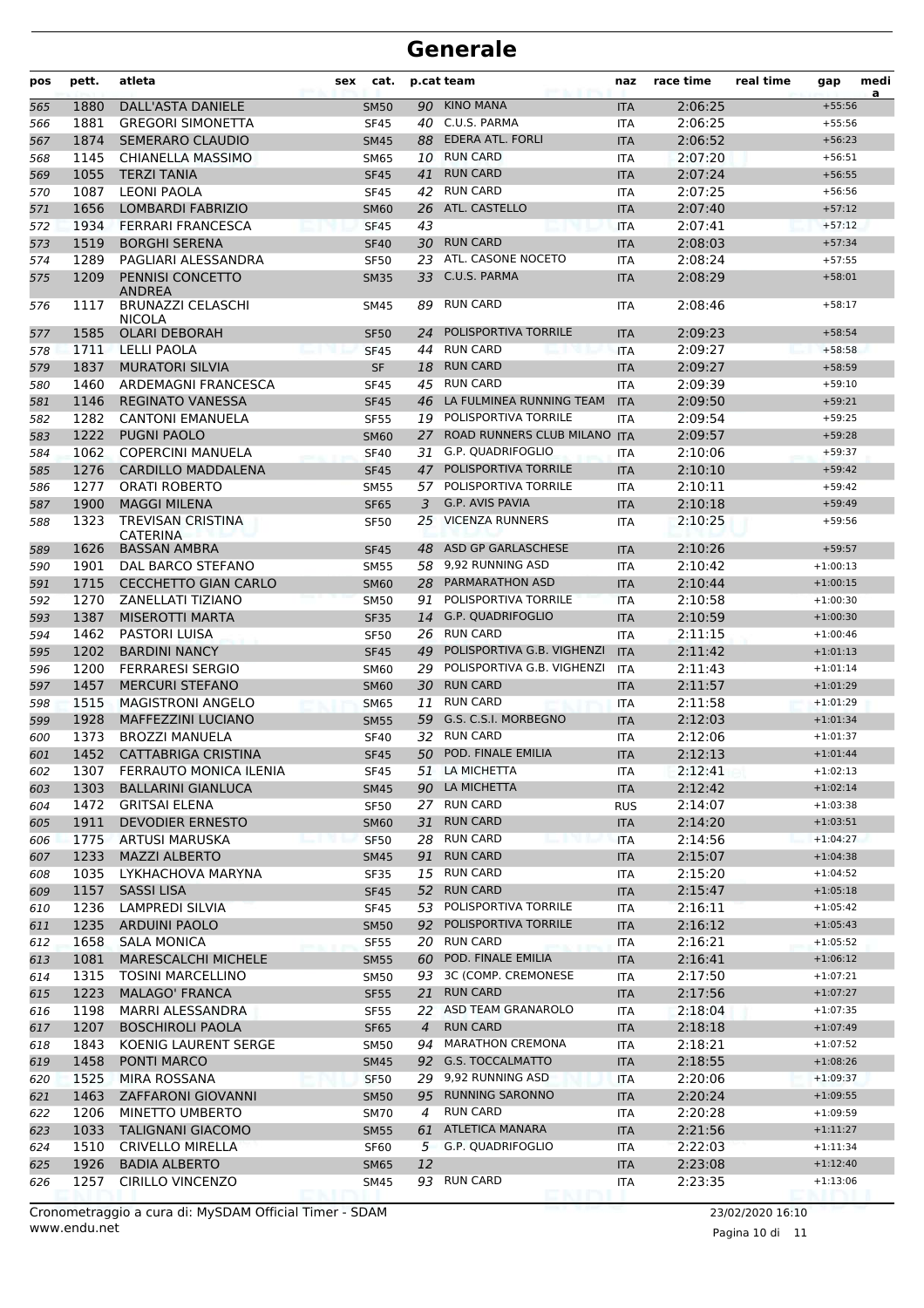| pos | pett. | atleta                     | cat.<br>sex |              | p.cat team                   | naz        | race time | real time<br>medi<br>gap<br>a |
|-----|-------|----------------------------|-------------|--------------|------------------------------|------------|-----------|-------------------------------|
| 627 | 1636  | TAGLIAVINI MAURIZIA        | <b>SF50</b> | 30           | <b>RUN CARD</b>              | <b>ITA</b> | 2:23:35   | $+1:13:06$                    |
| 628 | 1164  | <b>BARTOLINI ROBERTA</b>   | <b>SF50</b> | 31           | <b>RUN CARD</b>              | <b>ITA</b> | 2:23:39   | $+1:13:10$                    |
| 629 | 1143  | <b>VENIER GRAZIANO</b>     | <b>SM55</b> | 62           | <b>RUN CARD</b>              | <b>ITA</b> | 2:23:43   | $+1:13:14$                    |
| 630 | 1836  | <b>FERRANTE MARCO</b>      | <b>SM</b>   | 45           | <b>RUN CARD</b>              | <b>ITA</b> | 2:24:11   | $+1:13:43$                    |
| 631 | 1399  | <b>DELPOGETTO GABRIELE</b> | <b>SM50</b> | 96           | <b>RUN CARD</b>              | <b>ITA</b> | 2:24:31   | $+1:14:02$                    |
| 632 | 1829  | NOVARA LUCIA               | <b>SF60</b> | 6            | <b>ATLANTIDE</b>             | <b>ITA</b> | 2:25:08   | $+1:14:39$                    |
| 633 | 1489  | <b>CARRI MARINELLA</b>     | <b>SF60</b> | 7            | <b>CIRCOLO POLISPORTIVA</b>  | <b>ITA</b> | 2:26:36   | $+1:16:07$                    |
| 634 | 1778  | <b>MORLINI ENRICO</b>      | <b>SM45</b> | 94           | <b>RUN CARD</b>              | <b>ITA</b> | 2:28:50   | $+1:18:21$                    |
| 635 | 1193  | <b>MANZONI ANGELICA</b>    | <b>SF50</b> | 32.          | <b>SPORTS CLUB MELEGNANO</b> | <b>ITA</b> | 2:29:54   | $+1:19:25$                    |
| 636 | 1099  | <b>BUCCHINI PAOLO</b>      | <b>SM55</b> | 63           | ATLETICA VALLE DI CEMBRA     | <b>ITA</b> | 2:30:51   | $+1:20:22$                    |
| 637 | 1247  | <b>CUCCO IVANA</b>         | <b>SF65</b> | 5            | ROAD RUNNERS CLUB MILANO     | <b>ITA</b> | 2:30:58   | $+1:20:29$                    |
| 638 | 1785  | CUOGHI GIUSEPPE            | <b>SM70</b> | 5.           | CIRC.RICREATIVO CITTANOVA    | <b>ITA</b> | 2:36:20   | $+1:25:51$                    |
| 639 | 1464  | <b>VOLONTERIO EUGENIA</b>  | <b>SF70</b> | $\mathbf{1}$ | <b>RUN CARD</b>              | <b>ITA</b> | 2:52:30   | $+1:42:02$                    |
| 640 | 1932  | <b>BANI DANIELA</b>        | <b>SF55</b> | 23           | ATL. SAN MARCO U.S. ACLI     | <b>ITA</b> | 3:01:04   | $+1:50:35$                    |

|             | ENDU.net        |             | <b>ENDU</b>    |             | <b>ENDUnet</b>            |                |
|-------------|-----------------|-------------|----------------|-------------|---------------------------|----------------|
| ENDU        |                 | <b>ENDU</b> |                | <b>ENDU</b> |                           | <b>ENDU</b>    |
|             | ENDU            |             | <b>ENDU</b>    |             | ENDU                      |                |
| ENDUMet     |                 | <b>ENDU</b> |                | <b>ENDU</b> |                           | <b>ENDUnet</b> |
|             | <b>ENDU</b>     |             | ENDU           |             | <b>ENDU</b>               |                |
| <b>ENDU</b> |                 | <b>ENDU</b> |                | <b>ENDU</b> |                           | <b>ENDU</b>    |
|             | <b>ENDUMBL</b>  |             | <b>ENDU</b>    |             | <b>ENDU<sub>DER</sub></b> |                |
| <b>ENDU</b> |                 | <b>ENDU</b> |                | <b>ENDU</b> |                           | <b>ENDU</b>    |
|             | <b>ENDU</b>     |             | <b>ENDUnet</b> |             | <b>ENDU</b>               |                |
| <b>ENDU</b> |                 | <b>ENDU</b> |                | <b>ENDU</b> |                           | <b>ENDU</b>    |
|             | ENDU            |             | ENDU           |             | ENDU                      |                |
| <b>ENDU</b> |                 | <b>ENDU</b> |                | <b>ENDU</b> |                           | ENDU           |
|             | <b>ENDU</b> nel |             | <b>ENDU</b>    |             | ENDUmet                   |                |
|             | MLCDAMOLEich    |             |                | ENDI        |                           | 1999 P.M. L    |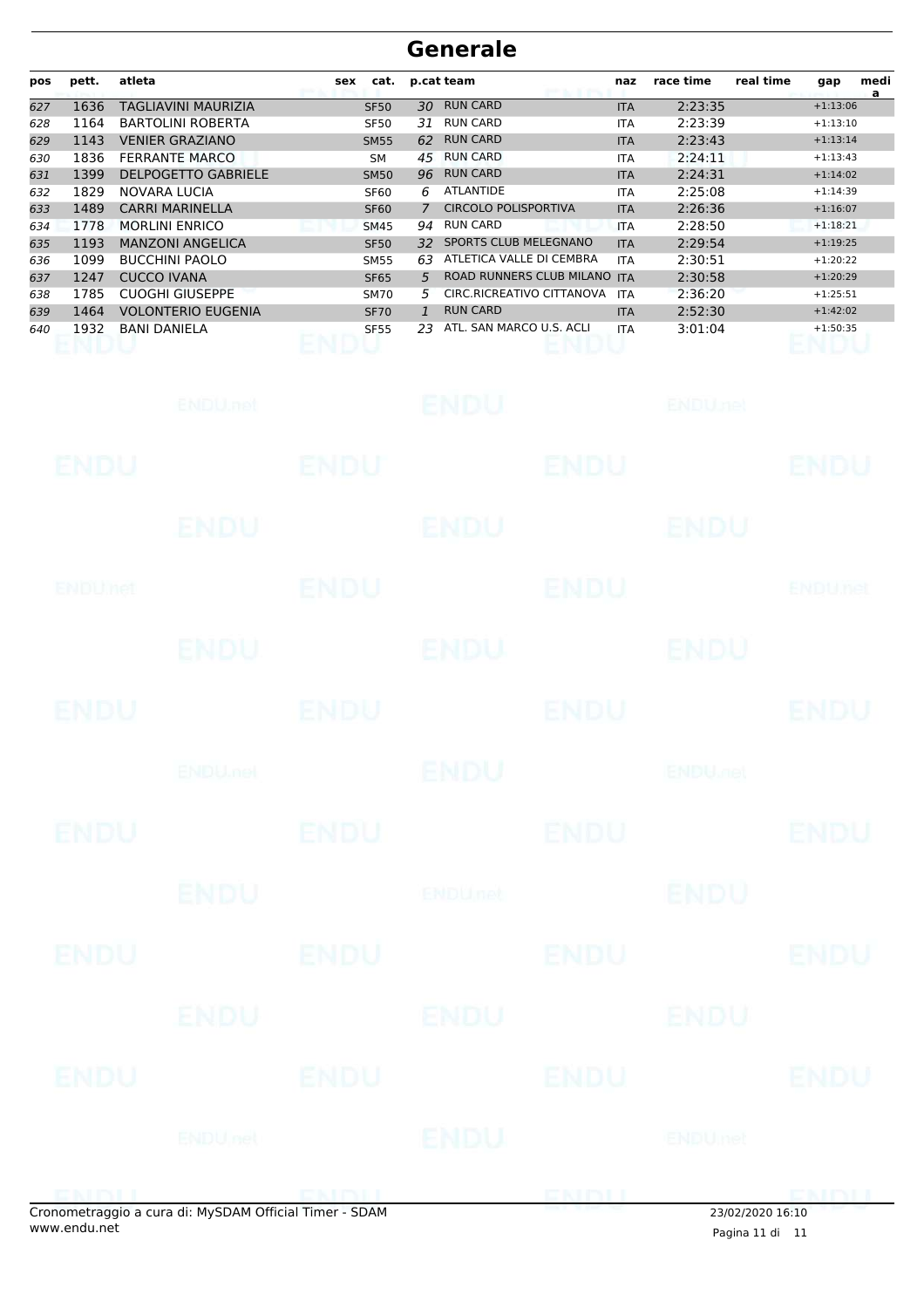### **Verdi Marathon**

*Gara* **Corsa del Principe** *Data* **23/02/2020**

|              |       | A HATI                             |     |             | <b>Generale</b>                |            |           |           |          |      |
|--------------|-------|------------------------------------|-----|-------------|--------------------------------|------------|-----------|-----------|----------|------|
| pos          | pett. | atleta                             | sex | cat.        | p.cat team                     | naz        | race time | real time | gap      | medi |
| $\mathbf{1}$ | 3151  | <b>MANDELLI LORIS</b>              |     | <b>SM</b>   | POL. CARUGATE                  | <b>ITA</b> | 1:38:16   |           |          | a    |
| 2            | 3365  | <b>MASSONI EMANUELE</b>            |     | <b>SM35</b> | ASD GP GARLASCHESE             | <b>ITA</b> | 1:47:01   |           | $+8:46$  |      |
| 3            | 3234  | <b>STEFANINA DANIELE</b>           |     | <b>SM35</b> | <b>CIRCOLO AMATORI PODISTI</b> | <b>ITA</b> | 1:49:27   |           | $+11:12$ |      |
| 4            | 3390  | <b>VECCHIA MATTEO</b>              |     | <b>SM</b>   | DK RUNNERS MILANO              | <b>ITA</b> | 1:50:10   |           | $+11:55$ |      |
| 5            | 3052  | <b>INZAINA DOMENICO</b>            |     | <b>SM45</b> | <b>ATLETICA MANARA</b>         | <b>ITA</b> | 1:50:41   |           | $+12:26$ |      |
| 6            | 3002  | <b>BRESSANO GIORGIO</b>            |     | <b>SM40</b> | <b>ASD PODISTICA</b>           | ITA        | 1:53:13   |           | $+14:58$ |      |
| 7            | 3483  | <b>LOTTICI IVAN</b>                |     | <b>SM40</b> | <b>G.S. TOCCALMATTO</b>        | <b>ITA</b> | 1:53:19   |           | $+15:04$ |      |
| 8            | 3395  | <b>ANDREOLI FABIO</b>              |     | <b>SM45</b> | ASD GP GARLASCHESE             | <b>ITA</b> | 1:53:22   |           | $+15:07$ |      |
| 9            | 3155  | <b>BEATI ANDREA</b>                |     | <b>SM45</b> | <b>G.P. QUADRIFOGLIO</b>       | <b>ITA</b> | 1:53:27   |           | $+15:12$ |      |
| 10           | 3221  | <b>BRUNO GIOVANNI</b>              |     | <b>SM45</b> | PODISTICA CORREGGIO            | <b>ITA</b> | 1:53:27   |           | $+15:12$ |      |
| 11           | 3094  | <b>BERTANI PAOLO</b>               |     | <b>SM40</b> |                                | <b>ITA</b> | 1:53:29   |           | $+15:14$ |      |
| 12           | 3430  | <b>TRAGNI EMANUELE</b>             |     | <b>SM45</b> | PARMARATHON ASD                | <b>ITA</b> | 1:53:32   |           | $+15:17$ |      |
| 13           | 3367  | DE MARINO GIUSEPPE                 |     | <b>SM50</b> | <b>PICO RUNNERS</b>            | <b>ITA</b> | 1:53:43   |           | $+15:27$ |      |
| 14           | 3456  | <b>BOSI GIORGIO</b>                |     | SM45        | <b>BALLOTTA CAMP</b>           | <b>ITA</b> | 1:53:51   |           | $+15:35$ |      |
| 15           | 3132  | <b>NOBILE ANDREA</b>               |     | <b>SM50</b> | <b>SPORTS CLUB MELEGNANO</b>   | <b>ITA</b> | 1:55:54   |           | $+17:39$ |      |
| 16           | 3283  | <b>MASCIS MICHELE</b>              |     | <b>SM35</b> | <b>RUN CARD</b>                | ITA        | 1:56:46   |           | $+18:31$ |      |
| 17           | 3437  | <b>SALSI DAVIDE</b>                |     | <b>SM40</b> | PODISTICA CORREGGIO            | <b>ITA</b> | 1:57:11   |           | $+18:56$ |      |
| 18           | 3230  | <b>MARNI SAMUELE</b>               |     | SM45        | BERGAMO STARS ATLETICA         | ITA        | 1:58:15   |           | $+20:00$ |      |
| 19           | 3307  | PERUZZO FABIO                      |     | <b>SM40</b> | <b>G.S. SPLENDOR COSSATO</b>   | <b>ITA</b> | 1:58:34   |           | $+20:19$ |      |
| 20           | 3239  | SPINETTI MASSIMILIANO              |     | <b>SM40</b> | CITTADELLA 1592 PARMA          | ITA        | 1:58:46   |           | $+20:31$ |      |
| 21           | 3019  | <b>BORLENGHI LUCA</b>              |     | <b>SM40</b> | <b>G.S. TOCCALMATTO</b>        | <b>ITA</b> | 1:58:48   |           | $+20:33$ |      |
| 22           | 3291  | <b>VIVALDINI ALBERTO</b>           |     | <b>SM50</b> | <b>STRALENO</b>                | <b>ITA</b> | 1:59:27   |           | $+21:12$ |      |
| 23           | 3134  | <b>RIZZO DIEGO</b>                 |     | <b>SM35</b> | UNIONE SPORTIVA ZOLA A.S.      | <b>ITA</b> | 1:59:28   |           | $+21:13$ |      |
| 24           | 3349  | <b>MONTORSI MARCO</b>              |     | <b>SM40</b> | ASD 3'.30" TEAM                | <b>ITA</b> | 1:59:58   |           | $+21:43$ |      |
| 25           | 3298  | <b>SOLA MARCO</b>                  |     | <b>SM50</b> | <b>G.S. SPLENDOR COSSATO</b>   | <b>ITA</b> | 2:00:21   |           | $+22:06$ |      |
| 26           | 3299  | <b>CHIEPPA GIUSEPPE</b>            |     | <b>SM45</b> | G.S. SPLENDOR COSSATO          | ITA        | 2:00:22   |           | $+22:07$ |      |
| 27           | 3476  | <b>ALBIERI EMILIANO</b>            |     | <b>SM35</b> | <b>ATLETICA MANARA</b>         | <b>ITA</b> | 2:00:54   |           | $+22:39$ |      |
| 28           | 3492  | CAZZANIGA DANIELE                  |     | <b>SM40</b> | A.L.S. CREMELLA                | <b>ITA</b> | 2:01:10   |           | $+22:55$ |      |
| 29           | 3465  | <b>RINI GIUSEPPE</b>               |     | <b>SM35</b> | PODISTICA CORREGGIO            | <b>ITA</b> | 2:01:11   |           | $+22:56$ |      |
| 30           | 3124  | ELLI ROBERTO                       |     | <b>SM60</b> | ATLETICA MANARA                | <b>ITA</b> | 2:01:31   |           | $+23:16$ |      |
| 31           | 3044  | <b>VALERIO GIUSEPPE</b>            |     | <b>SM40</b> | <b>RUN CARD</b>                | <b>ITA</b> | 2:01:32   |           | $+23:16$ |      |
| 32           | 3232  | <b>ZILIO ANNA</b>                  |     | SF          | A.S.D. TEAM KM SPORT           | ITA        | 2:01:35   |           | $+23:20$ |      |
| 33           | 3273  | <b>CAMPAGNA MARCO</b>              |     | <b>SM40</b> | A.S.D. BOVES RUN               | <b>ITA</b> | 2:02:19   |           | $+24:03$ |      |
| 34           | 3231  | <b>COLNAGHI ALESSIA</b>            |     | <b>SF40</b> | A.L.S. CREMELLA                | <b>ITA</b> | 2:02:59   |           | $+24:44$ |      |
| 35           | 3315  | <b>RINALDI ROCCO</b>               |     | <b>SM</b>   | C.U.S. PARMA                   | <b>ITA</b> | 2:03:26   |           | $+25:11$ |      |
| 36           | 3440  | <b>VERSARI LORENZO</b>             |     | <b>SM</b>   | ATHLETIC ELITE TRACK AND       | ITA        | 2:03:39   |           | $+25:24$ |      |
| 37           | 3281  | <b>BORRELLI ANTONIO</b>            |     | <b>SM45</b> | <b>CIRCOLO POLISPORTIVA</b>    | <b>ITA</b> | 2:04:03   |           | $+25:47$ |      |
| 38           |       | 3152 RAVAIOLI MAURO                |     | <b>SM45</b> | <b>CORRI FORREST</b>           | <b>ITA</b> | 2:04:23   |           | $+26:08$ |      |
| 39           | 3297  | <b>BAILA ANGELO</b>                |     | <b>SM50</b> | AMATORI ATL. CASORATE S.       | <b>ITA</b> | 2:04:31   |           | $+26:16$ |      |
|              |       | ALESSANDRO                         |     |             |                                |            |           |           |          |      |
| 40           | 3146  | CABRAS SEBASTIANO                  |     | SM45        | ATL LEGG LURAS                 | ITA        | 2:05:28   |           | $+27:13$ |      |
| 41           | 3306  | <b>SETZU CARLO</b>                 |     | <b>SM45</b> | <b>STRALENO</b>                | <b>ITA</b> | 2:05:38   |           | $+27:23$ |      |
| 42           | 3314  | RAIMONDO NICOLA<br><b>EMANUELE</b> |     | <b>SM50</b> | P.B.M. BOVISIO MASCIAGO        | ITA        | 2:05:50   |           | $+27:35$ |      |
| 43           | 3486  | <b>FULCINI ALESSANDRO</b>          |     | <b>SM40</b> | G.P. QUADRIFOGLIO              | <b>ITA</b> | 2:05:57   |           | $+27:42$ |      |
| 44           | 3480  | SPAGGIARI SIMONE                   |     | <b>SM40</b> | CIRCOLO MINERVA ASD            | ITA        | 2:06:27   |           | $+28:12$ |      |
| 45           | 3329  | <b>PANDINI SIMONE</b>              |     | <b>SM40</b> | ASD 3'.30" TEAM                | <b>ITA</b> | 2:07:00   |           | $+28:45$ |      |
| 46           | 3007  | CAPRA ANDREA                       |     | SM50        | <b>STAR RUN</b>                | ITA        | 2:07:01   |           | $+28:45$ |      |
| 47           | 3126  | <b>GAETTI ANDREA</b>               |     | <b>SM35</b> | <b>GRUPPO SAN PIO X</b>        | <b>ITA</b> | 2:07:50   |           | $+29:35$ |      |
| 48           | 3497  | DI BENEDETTO CLAUDIO               |     | SM40        | <b>RUN CARD</b>                | ITA        | 2:08:04   |           | $+29:49$ |      |
| 49           | 3264  | <b>CARUSO CARLO ALBERTO</b>        |     | <b>SM35</b> | G.P. QUADRIFOGLIO              | <b>ITA</b> | 2:08:13   |           | $+29:58$ |      |
| 50           | 3347  | AGU' VALENTINA                     |     | SF35        | G.S.R. FERRERO A.S.D.          | ITA        | 2:08:34   |           | $+30:19$ |      |
| 51           | 3137  | DALLA FRANCESCA DAVIDE             |     | <b>SM40</b> | <b>GRUPPO SPORTIVO ROGENO</b>  | <b>ITA</b> | 2:08:45   |           | $+30:29$ |      |
| 52           | 3409  | DI BLASI ANDREA                    |     | SM40        | PARMARATHON ASD                | ITA        | 2:08:49   |           | $+30:34$ |      |
| 53           | 3453  | ARIOLDI PIER GIORGIO               |     | <b>SM45</b> | SPORTS CLUB MELEGNANO          | <b>ITA</b> | 2:10:09   |           | $+31:54$ |      |
| 54           | 3392  | <b>TICOZZELLI GIANNI</b>           |     | SM40        | <b>RUN CARD</b>                | ITA        | 2:10:19   |           | $+32:04$ |      |
| 55           | 3140  | <b>MARANI ALBERTO</b>              |     | <b>SM50</b> | G.S. TOCCALMATTO               | <b>ITA</b> | 2:10:21   |           | $+32:05$ |      |
| 56           | 3141  | MAZZA MATTEO                       |     | <b>SM35</b> | G.S. TOCCALMATTO               | ITA        | 2:10:22   |           | $+32:07$ |      |
| 57           | 3076  | <b>CRIPPA EMANUEL</b>              |     | <b>SM45</b> | FO' DI PE                      | <b>ITA</b> | 2:10:32   |           | $+32:17$ |      |
|              |       |                                    |     |             |                                |            |           |           |          |      |

www.endu.net Cronometraggio a cura di: MySDAM Official Timer - SDAM 23/02/2020 16:10

Pagina 1 di 6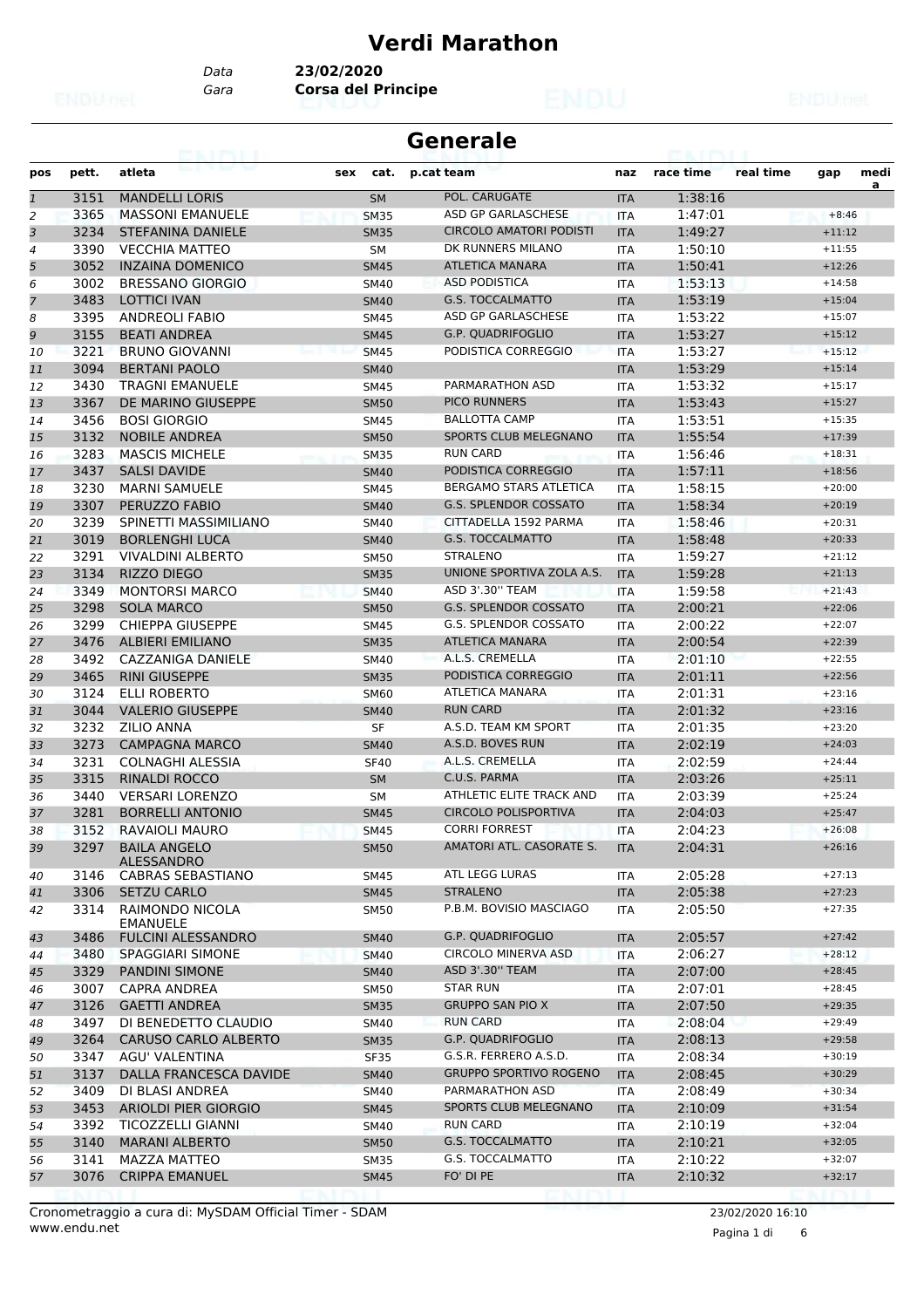| pos        | pett.        | atleta                                          | sex<br>cat.                | p.cat team                             | naz               | race time          | real time | gap                  | medi<br>a |
|------------|--------------|-------------------------------------------------|----------------------------|----------------------------------------|-------------------|--------------------|-----------|----------------------|-----------|
| 58         | 3104         | <b>TONESI GABRIELE</b>                          | <b>SM55</b>                | ATL. LA TORRE                          | <b>ITA</b>        | 2:11:57            |           | $+33:42$             |           |
| 59         | 3325         | <b>BELLESIA MARCO</b>                           | SM40                       | PODISTICA CORREGGIO                    | <b>ITA</b>        | 2:13:21            |           | $+35:06$             |           |
| 60         | 3460         | <b>UBIALI MAURO</b>                             | <b>SM50</b>                | PISA ROAD RUNNERS CLUB                 | <b>ITA</b>        | 2:13:51            |           | $+35:36$             |           |
| 61         | 3288         | <b>FIAMBERTI STEFANO</b>                        | SM45                       | <b>ATLETICA INTESA</b>                 | <b>ITA</b>        | 2:14:10            |           | $+35:55$             |           |
| 62         | 3271         | <b>AMATI PAOLO</b>                              | <b>SM55</b>                | <b>RUN CARD</b>                        | <b>ITA</b>        | 2:14:14            |           | $+35:59$             |           |
| 63         | 3295         | CALI' VITTORIO                                  | SM50                       | TEAM OTC SSD ARL                       | <b>ITA</b>        | 2:14:16            |           | $+36:00$             |           |
| 64         | 3268         | <b>VANINI DAVIDE</b>                            | <b>SM45</b>                | TEAM OTC SSD ARL                       | <b>ITA</b>        | 2:14:16            |           | $+36:01$             |           |
| 65         | 3270         | <b>CIRILLO GEPPINO</b>                          | <b>SM50</b>                | OSTERIA DEI PODISTI                    | <b>ITA</b>        | 2:14:17            |           | $+36:02$             |           |
| 66         | 3253         | <b>PONASSI EZIO</b>                             | <b>SM60</b>                | G.P. SOLVAY<br>A.S.D. PODISTI CARUGATE | <b>ITA</b>        | 2:14:23            |           | $+36:08$             |           |
| 67         | 3302         | <b>MANDELLI FABRIZIO</b>                        | SM40                       | CITTADELLA 1592 PARMA                  | <b>ITA</b>        | 2:14:30            |           | $+36:15$             |           |
| 68         | 3452         | <b>PINTUS LARA</b>                              | <b>SF40</b>                | CAMISANO RUNNING A.S.D.                | <b>ITA</b>        | 2:14:34            |           | $+36:19$<br>$+36:19$ |           |
| 69         | 3340<br>3263 | CHIAPPARINI IVO<br><b>BAGGI CARLO LUIGI</b>     | SM60                       | TEAM OTC SSD ARL                       | <b>ITA</b>        | 2:14:34            |           | $+36:21$             |           |
| 70<br>71   | 3464         | STRATULEA GALINA                                | <b>SM55</b><br>SF          | <b>CIRCOLO AMATORI PODISTI</b>         | <b>ITA</b><br>ITA | 2:14:36<br>2:14:37 |           | $+36:22$             |           |
| 72         | 3326         | <b>SANGALLI LAURA</b>                           | <b>SF45</b>                | POL. BESANESE                          | <b>ITA</b>        | 2:14:45            |           | $+36:30$             |           |
| 73         | 3103         | SIGNORELLI STEFANO                              | <b>SM50</b>                | ATL. LA TORRE                          | ITA               | 2:15:06            |           | $+36:51$             |           |
| 74         | 3228         | <b>BONVINI SIMONE</b>                           | <b>SM</b>                  | EDERA ATL. FORLI                       | <b>ITA</b>        | 2:15:22            |           | $+37:07$             |           |
| 75         | 3055         | <b>BARALDINI MASSIMO</b>                        | <b>SM45</b>                | POD. FINALE EMILIA                     | <b>ITA</b>        | 2:15:25            |           | $+37:09$             |           |
| 76         | 3096         | <b>BAZZI GABRIELE</b>                           | <b>SM50</b>                | <b>VICENZA RUNNERS</b>                 | <b>ITA</b>        | 2:15:32            |           | $+37:17$             |           |
| 77         | 3426         | <b>BENADUSI CRISTIANO</b>                       | SM45                       | PARMARATHON ASD                        | <b>ITA</b>        | 2:15:39            |           | $+37:24$             |           |
| 78         | 3481         | SANTINELLI CLAUDIA                              | <b>SF</b>                  | ATL. COLOGNO AL SERIO                  | <b>ITA</b>        | 2:15:39            |           | $+37:24$             |           |
| 79         | 3010         | <b>ERMETI MARCO</b>                             | <b>SM40</b>                | TEAM 3 ESSE                            | <b>ITA</b>        | 2:15:47            |           | $+37:32$             |           |
| 80         | 3123         | <b>ARMAROLI ROBERTO</b>                         | <b>SM45</b>                | 9.92 RUNNING ASD                       | <b>ITA</b>        | 2:15:50            |           | $+37:35$             |           |
| 81         | 3411         | <b>BASSANESI ANDREA</b>                         | SM60                       | G.S. ZELOFORAMAGNO                     | <b>ITA</b>        | 2:16:04            |           | $+37:49$             |           |
| 82         | 3407         | PANINI GIANCARLO                                | <b>SM50</b>                | <b>RUN CARD</b>                        | <b>ITA</b>        | 2:16:06            |           | $+37:51$             |           |
| 83         | 3414         | PAGLIARINI ROBERTO                              | <b>SM35</b>                | ASD ORTICA TEAM MILANO                 | ITA               | 2:16:07            |           | $+37:52$             |           |
| 84         | 3105         | <b>BOSIO GIACOMO</b>                            | <b>SM55</b>                | ATL. LA TORRE                          | <b>ITA</b>        | 2:16:14            |           | $+37:59$             |           |
| 85         | 3184         | CAIBUCATTI EDOARDO                              | <b>SM45</b>                | TEAM OTC SSD ARL                       | <b>ITA</b>        | 2:16:17            |           | $+38:02$             |           |
| 86         | 3156         | <b>LORUSSO MAURO</b>                            | <b>SM45</b>                | <b>ATLETICA MDS</b>                    | <b>ITA</b>        | 2:16:35            |           | $+38:20$             |           |
| 87         | 3296         | <b>MEMEO VINCENZO</b>                           | <b>SM55</b>                | POLISPORTIVA SANT'ADELE                | <b>ITA</b>        | 2:16:40            |           | $+38:24$             |           |
| 88         | 3496         | <b>MAGNI STEFANO</b>                            | <b>SM45</b>                | <b>G.S. TOCCALMATTO</b>                | <b>ITA</b>        | 2:17:26            |           | $+39:10$             |           |
| 89         | 3301         | <b>GRITTI CORRADO</b>                           | <b>SM55</b>                | ASD ATLETICA STEZZANO                  | <b>ITA</b>        | 2:17:29            |           | $+39:14$             |           |
| 90         | 3217         | <b>GUIDI FRANCESCO</b>                          | <b>SM</b>                  | <b>RUN CARD</b>                        | <b>ITA</b>        | 2:17:54            |           | $+39:39$             |           |
| 91         | 3218         | <b>VANTAGGIATO DARIO</b>                        | SM                         | <b>RUN CARD</b>                        | <b>ITA</b>        | 2:17:54            |           | $+39:39$             |           |
| 92         | 3187         | <b>DAZZI FILIPPO</b>                            | <b>SM45</b>                | G.P. LA GUGLIA SASSUOLO S.             | <b>ITA</b>        | 2:18:05            |           | $+39:50$             |           |
| 93         | 3017         | <b>CEA DARIO</b>                                | <b>SM35</b>                | TEAM OTC SSD ARL                       | <b>ITA</b>        | 2:18:18            |           | $+40:03$             |           |
| 94         | 3361         | <b>JOUITTEAU ADRIAN</b><br><b>FERREOL EMILE</b> | <b>SM</b>                  | ASD ORTICA TEAM MILANO                 | <b>FRA</b>        | 2:18:25            |           | $+40:10$             |           |
| 95         | 3443         | <b>PEZZONI ARONNE</b>                           | SM40                       | <b>RUN CARD</b>                        | ITA               | 2:18:48            |           | $+40:33$             |           |
| 96         |              | 3130 TRONCONI FLAVIO                            | SM45                       | A.S. AMP<br>PARMARATHON ASD            | ITA               | 2:19:03            |           | $+40:48$             |           |
| 97         | 3428         | DODDO ALESSANDRO                                | SM35                       | <b>RUN CARD</b>                        | ITA               | 2:19:04            |           | $+40:48$             |           |
| 98         | 3133<br>584  | <b>CARNIGLIA SIMONE</b><br>CAVAZZUTI MICHELE    | <b>SM</b>                  | ATLETICA MANARA                        | <b>ITA</b><br>ITA | 2:19:18<br>2:19:21 |           | $+41:03$<br>$+41:06$ |           |
| 99         | 3121         | <b>ALLEGRI LORENZO</b>                          | <b>SM50</b><br><b>SM45</b> | <b>G.S. DILETTANTISTICO</b>            | <b>ITA</b>        | 2:19:28            |           | $+41:13$             |           |
| 100<br>101 | 3023         | DELL'AGLIO MICHELE                              | SM45                       | ATLETICA BRESCIA                       | ITA               | 2:19:44            |           | $+41:29$             |           |
| 102        | 3471         | <b>BUCCELLA SANDRO</b>                          | <b>SM40</b>                |                                        | <b>ITA</b>        | 2:19:51            |           | $+41:36$             |           |
| 103        | 3223         | DELLE DONNE UGO                                 | <b>SM55</b>                | ALZAIA NAVIGLIO RUNNERS                | ITA               | 2:20:00            |           | $+41:45$             |           |
| 104        | 3317         | <b>GOIO MARIO</b>                               | <b>SM55</b>                | G.S. SPLENDOR COSSATO                  | <b>ITA</b>        | 2:20:02            |           | $+41:47$             |           |
| 105        | 3316         | FIORETTA ELENA                                  | <b>SF50</b>                | G.S. SPLENDOR COSSATO                  | ITA               | 2:20:03            |           | $+41:47$             |           |
| 106        | 3338         | <b>BORELLA ERMANNO</b>                          | <b>SM45</b>                | CAMISANO RUNNING A.S.D.                | <b>ITA</b>        | 2:20:09            |           | $+41:54$             |           |
| 107        | 3122         | TODARO ANDREA                                   | SM45                       | G.S. TOCCALMATTO                       | ITA               | 2:20:34            |           | $+42:19$             |           |
| 108        | 3222         | FRATIANNI ALESSIA                               | SF                         | <b>RUN CARD</b>                        | <b>ITA</b>        | 2:20:36            |           | $+42:21$             |           |
| 109        | 3331         | PEYRANI GIORDANO                                | SM50                       | <b>RUN CARD</b>                        | ITA               | 2:20:37            |           | $+42:22$             |           |
| 110        | 3051         | <b>VOLTA FAUSTO GIUSEPPE</b>                    | <b>SM50</b>                | RUNNER VARESE                          | <b>ITA</b>        | 2:20:56            |           | $+42:41$             |           |
| 111        | 3399         | <b>SCHIATTI CARLO</b>                           | SM50                       | RUNNERS DESIO                          | ITA               | 2:21:02            |           | $+42:46$             |           |
| 112        | 3008         | <b>CALABRESE MASSIMO</b>                        | <b>SM45</b>                | <b>RUN CARD</b>                        | <b>ITA</b>        | 2:21:11            |           | $+42:56$             |           |
| 113        | 3050         | PELLA LILIANA BEATRIZ                           | <b>SF45</b>                | FO' DI PE                              | ITA               | 2:21:12            |           | $+42:56$             |           |
| 114        | 3424         | ROTONDO FEDERICA                                | <b>SF40</b>                | C.U.S. PARMA                           | <b>ITA</b>        | 2:21:14            |           | $+42:58$             |           |
| 115        | 3053         | MEZZADRI LUCA                                   | SM45                       | ATLETICA MANARA                        | ITA               | 2:21:14            |           | $+42:58$             |           |
| 116        | 599          | <b>LISSONI ANTONELLA</b>                        | <b>SF55</b>                | DAINI CARATE BRIANZA                   | <b>ITA</b>        | 2:21:15            |           | $+43:00$             |           |
| 117        | 3038         | DI FEO FIORE                                    | SM40                       | C.U.S. PARMA                           | ITA               | 2:21:39            |           | $+43:24$             |           |
| 118        | 3168         | <b>CAPPELLO NICOLA</b>                          | <b>SM40</b>                | LA MICHETTA                            | <b>ITA</b>        | 2:21:47            |           | $+43:32$             |           |
| 119        | 3308         | <b>BRICCHI FLAVIO</b>                           | SM45                       | POLISPORTIVA SANT'ADELE                | ITA               | 2:21:52            |           | $+43:37$             |           |
| 120        | 3412         | DI GREGORIO MARGHERITA                          | <b>SF</b>                  | A.S.D. PIETRO GUARINO                  | <b>ITA</b>        | 2:22:15            |           | $+43:59$             |           |
|            |              |                                                 |                            |                                        |                   |                    |           |                      |           |

Pagina 2 di 6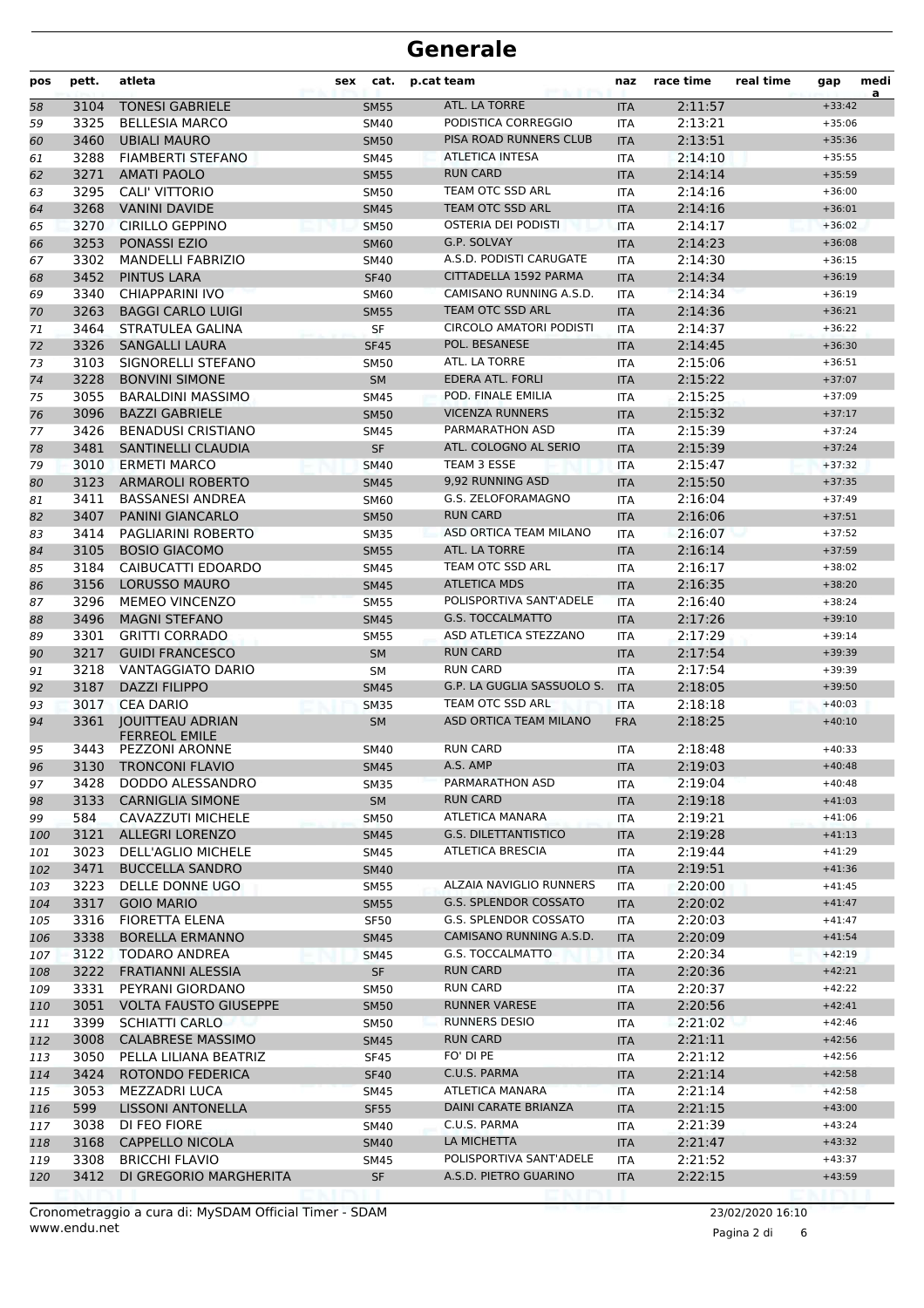| pos        | pett.        | atleta                                              | <b>sex</b> | cat.                       | p.cat team                                | naz                      | race time          | real time | gap                  | medi<br>a |
|------------|--------------|-----------------------------------------------------|------------|----------------------------|-------------------------------------------|--------------------------|--------------------|-----------|----------------------|-----------|
| 121        | 3470         | <b>CATELLANI DAVIDE</b>                             |            | <b>SM45</b>                | <b>RUN CARD</b>                           | <b>ITA</b>               | 2:22:19            |           | $+44:04$             |           |
| 122        | 3354         | <b>TRENTINI ELENA</b>                               |            | <b>SF40</b>                | ATL. BONDENO                              | <b>ITA</b>               | 2:22:20            |           | $+44:05$             |           |
| 123        | 3144         | <b>BARRIVIERA IVAN</b>                              |            | <b>SM50</b>                | <b>RUN CARD</b>                           | <b>ITA</b>               | 2:22:35            |           | $+44:20$             |           |
| 124        | 3011         | <b>FRANCHI RICCARDO</b>                             |            | <b>SM45</b>                | UNA TRICYCLESCHOOL ASD                    | <b>ITA</b>               | 2:22:42            |           | $+44:27$             |           |
| 125        | 3432         | SAPORITO FRANCESCO                                  |            | <b>SM55</b>                | <b>G.P. S.ANGELA AVIS</b>                 | <b>ITA</b>               | 2:22:44            |           | $+44:29$             |           |
| 126        | 3405         | CALEGARI ALBERTO                                    |            | SM40                       | ELLE ERRE ASD                             | <b>ITA</b>               | 2:22:47            |           | $+44:32$             |           |
| 127        | 3071         | <b>GALLI MAURIZIO</b>                               |            | <b>SM60</b>                | POLISPORTIVA G.B. VIGHENZI                | <b>ITA</b>               | 2:22:52            |           | $+44:37$             |           |
| 128        | 3075         | <b>CORTINOVIS OSCAR</b>                             |            | <b>SM55</b>                | FO' DI PE                                 | <b>ITA</b>               | 2:22:56            |           | $+44:41$             |           |
| 129        | 3275         | <b>BERNABE' DANIELA</b>                             |            | <b>SF40</b>                | ATLETICA VALLE DI CEMBRA<br>ATL. PIACENZA | <b>ITA</b>               | 2:23:05            |           | $+44:50$             |           |
| 130        | 3408         | <b>TOMASONI MAURIZIO</b>                            |            | <b>SM55</b>                |                                           | ITA                      | 2:23:12            |           | $+44:57$             |           |
| 131        | 3356<br>3429 | <b>MASSERONI CORRADO</b><br>SARDELLA MASSIMO        |            | <b>SM45</b>                | <b>STRALENO</b><br>PARMARATHON ASD        | <b>ITA</b>               | 2:23:16            |           | $+45:01$             |           |
| 132        | 3170         | DONZELLA GIUSEPPE                                   |            | <b>SM45</b>                | LA MICHETTA                               | <b>ITA</b>               | 2:23:44<br>2:24:11 |           | $+45:29$<br>$+45:56$ |           |
| 133<br>134 | 3032         | <b>MORETTI MANOLO</b>                               |            | <b>SM50</b><br><b>SM45</b> | A RUNNING                                 | <b>ITA</b><br>ITA        | 2:24:16            |           | $+46:01$             |           |
| 135        | 3061         | <b>GERMINI ANDREA</b>                               |            | <b>SM45</b>                | <b>RUN CARD</b>                           | <b>ITA</b>               | 2:24:21            |           | $+46:06$             |           |
| 136        | 3260         | <b>CHECCHIA MICHELE</b>                             |            | <b>SM50</b>                | <b>RUN CARD</b>                           | <b>ITA</b>               | 2:24:21            |           | $+46:06$             |           |
| 137        | 3413         | ATTARDO ORAZIO                                      |            | <b>SM40</b>                | A.S.D. PIETRO GUARINO                     | <b>ITA</b>               | 2:24:26            |           | $+46:10$             |           |
| 138        | 3410         | <b>GUATTA CRISTINA</b>                              |            | <b>SF50</b>                | 101 RUNNING ASD                           | <b>ITA</b>               | 2:24:27            |           | $+46:11$             |           |
| 139        | 3072         | <b>VENTURELLI GIAMPAOLO</b>                         |            | <b>SM55</b>                | POLISPORTIVA G.B. VIGHENZI                | <b>ITA</b>               | 2:24:33            |           | $+46:17$             |           |
| 140        | 3463         | <b>FORASACCO VALTER</b>                             |            | <b>SM55</b>                | P&C PODISMOECAZZEGGIO                     | <b>ITA</b>               | 2:24:49            |           | $+46:33$             |           |
| 141        | 3003         | <b>FOGACCI SILVIA</b>                               |            | <b>SF45</b>                | <b>RUN CARD</b>                           | <b>ITA</b>               | 2:24:50            |           | $+46:35$             |           |
| 142        | 3272         | FERRARIO STEFANO CARLO                              |            | <b>SM55</b>                | <b>RUN CARD</b>                           | ITA                      | 2:24:56            |           | $+46:41$             |           |
|            |              | <b>GIOVANNI</b>                                     |            |                            |                                           |                          |                    |           |                      |           |
| 143        | 3138         | <b>MERZARI SABRINA</b>                              |            | <b>SF50</b>                | G.A.A.C. 2007                             | <b>ITA</b>               | 2:24:56            |           | $+46:41$             |           |
| 144        | 3049         | <b>SERATI RACHELE</b>                               |            | <b>SF45</b>                | C.U.S. PARMA                              | <b>ITA</b>               | 2:24:58            |           | $+46:42$             |           |
| 145        | 3046         | <b>GRASSI ENRICO</b>                                |            | <b>SM45</b>                | <b>G.P. QUADRIFOGLIO</b>                  | <b>ITA</b>               | 2:25:00            |           | $+46:45$             |           |
| 146        | 3035         | PAOLETTI MICHELA                                    |            | <b>SF45</b>                | ASD LAVORATORI INTESA                     | <b>ITA</b>               | 2:25:11            |           | $+46:56$             |           |
| 147        | 3091         | <b>BACCHI TANANI CRISTIANO</b>                      |            | <b>SM40</b>                | <b>G.P. QUADRIFOGLIO</b>                  | <b>ITA</b>               | 2:25:12            |           | $+46:56$             |           |
| 148        | 3387         | <b>MARZOLI DAMIANO</b>                              |            | <b>SM45</b>                | ATL. PIACENZA                             | ITA                      | 2:25:27            |           | $+47:12$             |           |
| 149        | 3000         | <b>GAZZA MATTEO</b>                                 |            | <b>SM45</b>                | <b>RUN CARD</b>                           | <b>ITA</b>               | 2:25:33            |           | $+47:18$             |           |
| 150        | 3265         | PETROLINI LUCA                                      |            | SM40                       | <b>RUN CARD</b>                           | ITA                      | 2:26:00            |           | $+47:45$             |           |
| 151        | 3376         | <b>FORTINO MARCO</b>                                |            | <b>SM40</b>                | <b>RUN CARD</b>                           | <b>ITA</b>               | 2:26:00            |           | $+47:45$             |           |
| 152        | 3067<br>3269 | ZOCCHE LELIO                                        |            | <b>SM55</b>                | <b>VICENZA RUNNERS</b><br><b>RUN CARD</b> | <b>ITA</b>               | 2:26:10            |           | $+47:55$             |           |
| 153        | 3186         | <b>VITTO ELENA</b><br><b>MARINONI DAVIDE</b>        |            | <b>SF35</b>                | STRAMILANO RUNNING CLUB                   | <b>ITA</b><br><b>ITA</b> | 2:26:15<br>2:26:19 |           | $+48:00$<br>$+48:04$ |           |
| 154        |              | <b>FRANCESCO</b>                                    |            | <b>SM35</b>                |                                           |                          |                    |           |                      |           |
| 155        | 3183         | <b>CORRENTI MARCO</b>                               |            | <b>SM35</b>                | <b>RUN CARD</b>                           | <b>ITA</b>               | 2:26:24            |           | $+48:09$             |           |
| 156        | 583          | <b>ZALDINI MARCO</b>                                |            | <b>SM45</b>                | G.P. AVIS SUZZARA                         | <b>ITA</b>               | 2:26:30            |           | $+48:14$             |           |
| 157        | 3014         | <b>BRANDOLINI MAURO</b>                             |            | <b>SM45</b>                | <b>ASD ORTICA TEAM MILANO</b>             | <b>ITA</b>               | 2:26:47            |           | $+48:32$             |           |
| 158        | 3166         | <b>GASPARELLA MICAELA</b>                           |            | <b>SF45</b>                | G.S.D. MOMBOCAR                           | <b>ITA</b>               | 2:26:52            |           | $+48:37$             |           |
| 159        | 3493         | <b>CAFARO VITO</b>                                  |            | <b>SM35</b>                | A.S.D. LA FENICE                          | <b>ITA</b>               | 2:27:01            |           | $+48:46$             |           |
| 160        | 3327         | PAGANO ALFONSO                                      |            | <b>SM55</b>                | POL. BESANESE                             | ITA                      | 2:27:13            |           | $+48:58$             |           |
| 161        | 3227         | <b>CORTESI MARCELLO</b>                             |            | <b>SM35</b>                | RUN CARD                                  | <b>ITA</b>               | 2:27:29            |           | $+49:14$             |           |
| 162        | 3045         | <b>BRESCIANI DARIO</b>                              |            | <b>SM40</b>                | ATL. VIADANA<br>PARMARATHON ASD           | ITA                      | 2:27:30            |           | $+49:15$             |           |
| 163        | 3178<br>3310 | <b>BERNARDI ERIKA</b><br><b>CORNEJO VICTOR HUGO</b> |            | <b>SF35</b>                | ASD POL. RUBIERA                          | <b>ITA</b>               | 2:27:37<br>2:27:59 |           | $+49:22$<br>$+49:44$ |           |
| 164<br>165 | 3457         | PERI SALVATORE                                      |            | SM40<br><b>SM55</b>        | ROAD RUNNERS CLUB MILANO ITA              | ITA                      | 2:28:04            |           | $+49:49$             |           |
| 166        | 3446         | FRANCIOSA DAVIDE                                    |            | SM40                       | SSD RCS ACTIVE TEAM A R.L.                | ITA                      | 2:28:05            |           | $+49:50$             |           |
| 167        | 3489         | DI MEO FEDERICA                                     |            | <b>SF45</b>                | <b>RUN CARD</b>                           | <b>ITA</b>               | 2:28:11            |           | $+49:56$             |           |
| 168        | 3439         | <b>IMBRO' STEFANO</b>                               |            | SM45                       | POLISPORTIVA TORRILE                      | ITA                      | 2:28:16            |           | $+50:01$             |           |
| 169        | 3355         | <b>GILARDI PAOLO</b>                                |            | <b>SM40</b>                | POL. TEAM BRIANZA LISSONE                 | <b>ITA</b>               | 2:28:39            |           | $+50:23$             |           |
| 170        | 3333         | RABUAZZO FRANCESCO                                  |            | <b>SM55</b>                | NAVIGLIO RUNNING TEAM ASD ITA             |                          | 2:28:56            |           | $+50:41$             |           |
| 171        | 3131         | PELLEGRINO SALVATORE                                |            | <b>SM35</b>                | PIETRO MICCA BIELLA                       | <b>ITA</b>               | 2:29:31            |           | $+51:16$             |           |
| 172        | 3188         | DEBBI ADRIANO                                       |            | <b>SM55</b>                | ASD SPORTINSIEME                          | ITA                      | 2:29:38            |           | $+51:23$             |           |
| 173        | 3286         | NUNNARI FEDERICO                                    |            | <b>SM35</b>                | SSD RCS ACTIVE TEAM A R.L.                | <b>ITA</b>               | 2:29:49            |           | $+51:34$             |           |
| 174        | 3098         | PITTELLA GIOVANNI                                   |            | SM45                       | ATLETICA CRAL BARILLA                     | ITA                      | 2:30:10            |           | $+51:55$             |           |
| 175        | 3167         | <b>BARALDI SIMONETTA</b>                            |            | <b>SF50</b>                | LA MICHETTA                               | <b>ITA</b>               | 2:30:15            |           | $+52:00$             |           |
| 176        | 3487         | <b>FOLIO MARTINA</b>                                |            | <b>SF35</b>                | <b>VERDE PISELLO GROUP</b>                | ITA                      | 2:30:16            |           | $+52:00$             |           |
| 177        | 3371         | <b>BALLABIO MARCO</b>                               |            | <b>SM40</b>                | G.S. AVIS - SEREGNO                       | <b>ITA</b>               | 2:30:17            |           | $+52:02$             |           |
| 178        | 3171         | <b>GIARAMIDA GIUSEPPE</b>                           |            | SM40                       | LA MICHETTA                               | ITA                      | 2:30:21            |           | $+52:06$             |           |
| 179        | 3027         | PAPINI MATTEO                                       |            | <b>SM45</b>                | UNA TRICYCLESCHOOL ASD                    | <b>ITA</b>               | 2:30:41            |           | $+52:26$             |           |
| 180        | 3026         | GAVEZZOTTI SERGIO                                   |            | SM40                       | PARMARATHON ASD                           | ITA                      | 2:30:41            |           | $+52:26$             |           |
| 181        | 3012         | <b>BOMBELLI MATTEO</b>                              |            | <b>SM40</b>                | BIKE & RUN                                | <b>ITA</b>               | 2:30:46            |           | $+52:31$             |           |
| 182        | 3459         | <b>BASSI ANDREA</b>                                 |            | <b>SM45</b>                | ATL. COLOGNO AL SERIO                     | ITA                      | 2:31:13            |           | $+52:58$             |           |
| 183        | 3357         | RONCHI ALESSANDRO                                   |            | <b>SM45</b>                | POL. SPINESE ATL.                         | <b>ITA</b>               | 2:31:32            |           | $+53:17$             |           |

www.endu.net Cronometraggio a cura di: MySDAM Official Timer - SDAM 23/02/2020 16:10

Pagina 3 di 6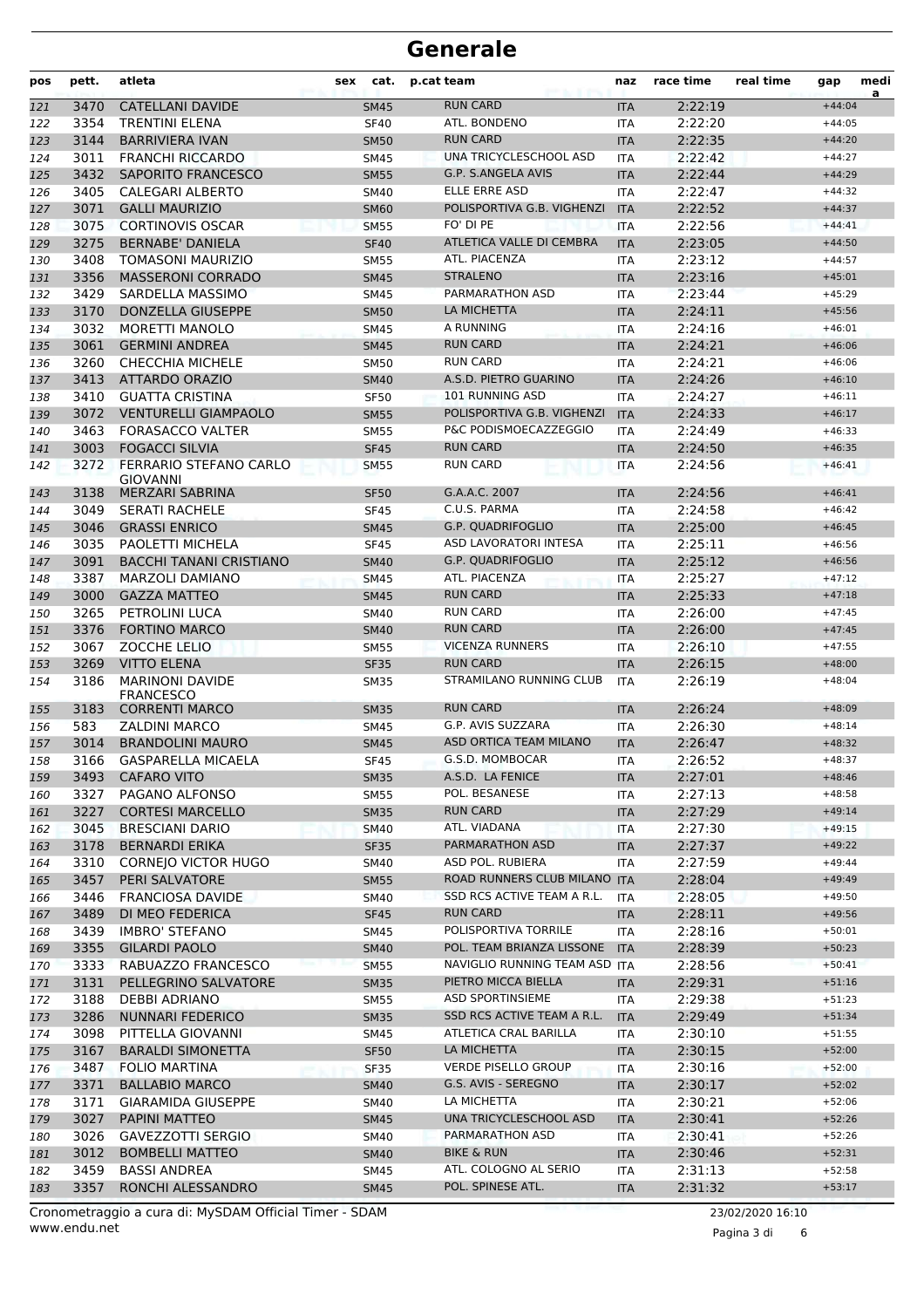| pos        | pett.        | atleta                                         | sex | cat.                | p.cat team                         | naz                         | race time          | real time | gap                      | medi<br>a |
|------------|--------------|------------------------------------------------|-----|---------------------|------------------------------------|-----------------------------|--------------------|-----------|--------------------------|-----------|
| 184        | 3033         | <b>TOFANI ILARIA</b>                           |     | <b>SF35</b>         | <b>RUN CARD</b>                    | <b>ITA</b>                  | 2:31:51            |           | $+53:36$                 |           |
| 185        | 3213         | <b>GRANDIS ELENA</b>                           |     | <b>SF45</b>         | ASSOCIAZIONE STRAVERONA            | <b>ITA</b>                  | 2:32:03            |           | $+53:48$                 |           |
| 186        | 3238         | LUNINI VALENTINA                               |     | <b>SF40</b>         | <b>RUN CARD</b>                    | <b>ITA</b>                  | 2:32:10            |           | $+53:55$                 |           |
| 187        | 3158         | <b>MERCANDALLI GIUSEPPE</b>                    |     | <b>SM55</b>         | <b>RUN CARD</b>                    | ITA                         | 2:32:18            |           | $+54:03$                 |           |
| 188        | 3139         | <b>FANELLI FRANCESCO</b>                       |     | <b>SM</b>           | <b>ATLETICA MDS</b>                | <b>ITA</b>                  | 2:32:43            |           | $+54:28$                 |           |
| 189        | 3385         | <b>FRIGNANI PAOLO</b>                          |     | <b>SM50</b>         | ASD SAMPOLESE BASKET &             | <b>ITA</b>                  | 2:32:45            |           | $+54:30$                 |           |
| 190        | 3212         | <b>BALLARINI LUCA</b>                          |     | <b>SM55</b>         | ASSOCIAZIONE STRAVERONA            | <b>ITA</b>                  | 2:32:48            |           | $+54:32$                 |           |
| 191        | 3006         | PIAZZA SILVIA                                  |     | <b>SF45</b>         | ATL. CASONE NOCETO                 | <b>ITA</b>                  | 2:32:58            |           | $+54:43$                 |           |
| 192        | 3313         | <b>GOZZO MAURO</b>                             |     | <b>SM60</b>         | <b>ATL. PIACENZA</b>               | <b>ITA</b>                  | 2:33:04            |           | $+54:48$                 |           |
| 193        | 3282         | RAIMONDI PAOLO                                 |     | <b>SM50</b>         | <b>CIRCOLO POLISPORTIVA</b>        | <b>ITA</b>                  | 2:33:09            |           | $+54:54$                 |           |
| 194        | 3198         | <b>DELL'ONORE EUSEBIO</b>                      |     | <b>SM50</b>         | CAMISANO RUNNING A.S.D.            | <b>ITA</b>                  | 2:33:28            |           | $+55:13$                 |           |
| 195        | 3040         | LIMONTA LETIZIA                                |     | <b>SF50</b>         | FO' DI PE                          | <b>ITA</b>                  | 2:33:30            |           | $+55:15$                 |           |
| 196        | 3214         | <b>GREGGIO ANDREA</b>                          |     | <b>SM40</b>         | ASSOCIAZIONE STRAVERONA            | <b>ITA</b>                  | 2:33:33            |           | $+55:17$                 |           |
| 197        | 3244         | <b>ZATTI SELENA</b>                            |     | <b>SF35</b>         | ASD F70 FREESPORT                  | ITA                         | 2:33:43            |           | $+55:28$                 |           |
| 198        | 3353         | <b>VINCENZI SABRINA</b>                        |     | <b>SF50</b>         | ATL. BONDENO                       | <b>ITA</b>                  | 2:33:44            |           | $+55:29$                 |           |
| 199        | 3060         | <b>GERMINI MICHELE</b>                         |     | SM40                | <b>RUN CARD</b>                    | ITA                         | 2:34:23            |           | $+56:08$                 |           |
| 200        | 3311         | <b>GIANOTTI ANDREA ALLEN</b>                   |     | <b>SM50</b>         | A.S.D. ESCAPE TEAM                 | <b>ITA</b>                  | 2:35:25            |           | $+57:10$                 |           |
| 201        | 3324         | <b>MEDEGHINI WALTER</b>                        |     | SM40                | ESC SSD SRL EUROPA SC              | <b>ITA</b>                  | 2:35:30            |           | $+57:15$                 |           |
| 202        | 3237         | <b>SERNESI ROCCO</b>                           |     | <b>SM40</b>         | <b>RUN CARD</b>                    | <b>ITA</b>                  | 2:35:36            |           | $+57:21$                 |           |
| 203        | 3100         | <b>MACCHIA GIUSEPPE</b>                        |     | <b>SM50</b>         | NAVIGLIO RUNNING TEAM ASD ITA      |                             | 2:35:37            |           | $+57:22$                 |           |
| 204        | 3145         | <b>TALIN ANDREA</b>                            |     | <b>SM45</b>         | <b>VICENZA RUNNERS</b>             | <b>ITA</b>                  | 2:35:41            |           | $+57:26$                 |           |
| 205        | 3478         | ANSELMO DAVIDE                                 |     | <b>SM45</b>         | <b>BRONTOLO BIKE ASD</b>           | <b>ITA</b>                  | 2:35:50            |           | $+57:35$                 |           |
| 206        | 3257         | <b>VICO DAMIANO</b>                            |     | <b>SM40</b>         | <b>ACADEMY RAVENNA</b>             | <b>ITA</b>                  | 2:36:04            |           | $+57:48$                 |           |
| 207        | 3348         | <b>GABBIANELLI GRAZIANA</b><br><b>GIOVANNA</b> |     | <b>SF50</b>         | <b>RUN CARD</b>                    | <b>ITA</b>                  | 2:36:46            |           | $+58:30$                 |           |
| 208        | 3048         | <b>CASIRAGHI MARCO</b>                         |     | <b>SM50</b>         | <b>RUNNERS DESIO</b>               | <b>ITA</b>                  | 2:36:58            |           | $+58:43$                 |           |
| 209        | 3499         | ADORNI DAVIDE                                  |     | <b>SM50</b>         | <b>G.S. TOCCALMATTO</b>            | ITA                         | 2:37:03            |           | $+58:48$                 |           |
| 210        | 3415         | <b>GUTTONI ALBERTO</b>                         |     | <b>SM50</b>         | G.S.D. VALDALPONE DE               | <b>ITA</b>                  | 2:37:07            |           | $+58:52$                 |           |
| 211        | 3416         | <b>GIANNONE FABIA</b>                          |     | <b>SF50</b>         | G.S.D. VALDALPONE DE               | <b>ITA</b>                  | 2:37:08            |           | $+58:53$                 |           |
| 212        | 3380         | <b>CORRIAS ALESSANDRO</b>                      |     | <b>SM40</b>         | <b>RUN CARD</b>                    | <b>ITA</b>                  | 2:37:21            |           | $+59:06$                 |           |
| 213        | 3224         | MAZZIERI ALBERTO                               |     | SM45                |                                    | <b>ITA</b>                  | 2:37:38            |           | $+59:23$                 |           |
| 214        | 3142         | <b>SPAGGIARI LUCA</b>                          |     | <b>SM45</b>         | POLISPORTIVA TORRILE               | <b>ITA</b>                  | 2:37:45            |           | $+59:30$                 |           |
| 215        | 3025         | <b>CASOLI CRISTINA</b>                         |     | <b>SF35</b>         | PARMARATHON ASD                    | ITA                         | 2:38:06            |           | $+59:51$                 |           |
| 216        | 3451         | PIEROBON MARCO                                 |     | <b>SM45</b>         | <b>RUN CARD</b>                    | <b>ITA</b>                  | 2:38:11            |           | $+59:56$                 |           |
| 217        | 3241         | SASSANELLI GIUSEPPE                            |     | <b>SM35</b>         | S.P. SEVEN                         | <b>ITA</b>                  | 2:38:18            |           | $+1:00:03$               |           |
| 218        | 3215         | <b>RIZZO DANIELE</b>                           |     | <b>SM50</b>         | ASSOCIAZIONE STRAVERONA            | <b>ITA</b>                  | 2:38:41            |           | $+1:00:26$               |           |
| 219        | 3247         | <b>BALLERANI FEDERICO</b>                      |     | <b>SM</b>           | <b>RUN CARD</b>                    | <b>ITA</b>                  | 2:38:42            |           | $+1:00:27$               |           |
| 220        | 3312         | <b>BIONDINI BARBARA</b>                        |     | <b>SF45</b>         | <b>ATLETICA MANARA</b>             | <b>ITA</b>                  | 2:39:23            |           | $+1:01:07$               |           |
| 221        | 3209         | <b>VACCARI IRENE</b>                           |     | <b>SF45</b>         | CAMISANO RUNNING A.S.D.            | <b>ITA</b>                  | 2:39:39            |           | $+1:01:24$               |           |
| 222        |              | 3454 MASINO SIMONA                             |     | <b>SF40</b>         | ASD F70 FREESPORT                  | $\ensuremath{\mathsf{ITA}}$ | 2:39:51            |           | $+1:01:35$               |           |
| 223        | 3179         | SACCO BOTTO ANNA                               |     | SF60                | A.S.D.DRAGONERO                    | ITA                         | 2:39:57            |           | $+1:01:42$               |           |
| 224        | 3262         | <b>MASSARI GIANCARLO</b>                       |     | <b>SM45</b>         | ESC SSD SRL EUROPA SC              | ITA                         | 2:40:01            |           | $+1:01:46$               |           |
| 225        | 3450         | LUPPI ROSSANO                                  |     | <b>SM50</b>         | MODENA ATLETICA                    | ITA                         | 2:40:18            |           | $+1:02:03$               |           |
| 226        | 3041         | <b>LOZZA MIRIAM</b>                            |     | <b>SF40</b>         | FO' DI PE<br>ATL. R.C.M. CASINALBO | <b>ITA</b>                  | 2:40:27            |           | $+1:02:12$               |           |
| 227        | 3079         | <b>BONDIOLI CLAUDIO</b>                        |     | SM50                |                                    | ITA                         | 2:41:06            |           | $+1:02:51$               |           |
| 228        | 3292         | <b>BASSINI GIANLUCA</b>                        |     | <b>SM45</b>         | <b>RUN CARD</b>                    | <b>ITA</b>                  | 2:41:13            |           | $+1:02:58$               |           |
| 229        | 3372<br>3068 | <b>CIMA ROBERTA</b><br><b>BASSETTO CINZIA</b>  |     | <b>SF50</b>         | <b>RUN CARD</b><br>ATL.VICENTINA   | ITA                         | 2:41:22            |           | $+1:03:07$<br>$+1:03:13$ |           |
| 230        |              |                                                |     | <b>SF55</b>         | RASCHIANI TRIATHLON                | <b>ITA</b>                  | 2:41:28            |           |                          |           |
| 231        | 590          | BLEDIANA BEQIRI<br><b>VIGORITO GIANFRANCO</b>  |     | SF35                | P&C PODISMOECAZZEGGIO              | ITA                         | 2:41:49            |           | $+1:03:34$<br>$+1:03:37$ |           |
| 232        | 3294<br>3256 | <b>TOSCHI VALENTINA</b>                        |     | <b>SM55</b>         | ACADEMY RAVENNA                    | <b>ITA</b>                  | 2:41:52<br>2:42:02 |           | $+1:03:47$               |           |
| 233        | 3164         | PINI RODOLFO                                   |     | SF35                | ATL. CASONE NOCETO                 | ITA                         |                    |           | $+1:04:05$               |           |
| 234        | 582          | <b>BARATTI ROBERTO</b>                         |     | <b>SM40</b>         | G.P. AVIS SUZZARA                  | <b>ITA</b>                  | 2:42:20<br>2:42:21 |           | $+1:04:05$               |           |
| 235        | 3375         | <b>MAZZA MARCO</b>                             |     | SM45<br><b>SM45</b> | A.S.D. 3T                          | ITA<br><b>ITA</b>           | 2:42:27            |           | $+1:04:12$               |           |
| 236        | 3088         | CASOTTI PAOLO                                  |     |                     | <b>ATLETICA MDS</b>                |                             | 2:42:32            |           | $+1:04:17$               |           |
| 237<br>238 | 3248         | <b>MEDRI DAVIDE</b>                            |     | SM50<br><b>SM50</b> | <b>RUN CARD</b>                    | ITA<br><b>ITA</b>           | 2:42:34            |           | $+1:04:19$               |           |
| 239        | 3278         | <b>GUERZONI MARCO</b>                          |     | SM55                | CIRCOLO POLISPORTIVA               | ITA                         | 2:42:59            |           | $+1:04:44$               |           |
| 240        | 3352         | <b>RUCI RENATA</b>                             |     | <b>SF45</b>         | ATL. BONDENO                       | <b>ALB</b>                  | 2:43:54            |           | $+1:05:39$               |           |
| 241        | 3022         | CALGARO DEBORAH                                |     | SF                  | <b>RUN CARD</b>                    | ITA                         | 2:44:00            |           | $+1:05:45$               |           |
| 242        | 3320         | <b>RICCI ANTONIO</b>                           |     | <b>SM40</b>         | <b>RUN CARD</b>                    | <b>ITA</b>                  | 2:44:03            |           | $+1:05:47$               |           |
| 243        | 3433         | <b>VLASA ANA</b>                               |     | <b>SF35</b>         | <b>RUN CARD</b>                    | MOL                         | 2:44:26            |           | $+1:06:11$               |           |
| 244        | 3102         | <b>BAVA CATERINA</b>                           |     | SF                  | <b>BOSCAINI RUNNERS</b>            | <b>ITA</b>                  | 2:44:34            |           | $+1:06:19$               |           |
| 245        | 3243         | <b>BERTI FIORENZA</b>                          |     | <b>SF50</b>         | ATLETICA CLARINA TRENTINO          | ITA                         | 2:44:55            |           | $+1:06:39$               |           |
| 246        | 3274         | <b>MEDORO PAOLO</b>                            |     | <b>SM50</b>         | <b>RUN CARD</b>                    | <b>ITA</b>                  | 2:45:02            |           | $+1:06:46$               |           |
|            |              |                                                |     |                     |                                    |                             |                    |           |                          |           |

www.endu.net Cronometraggio a cura di: MySDAM Official Timer - SDAM 23/02/2020 16:10

Pagina 4 di 6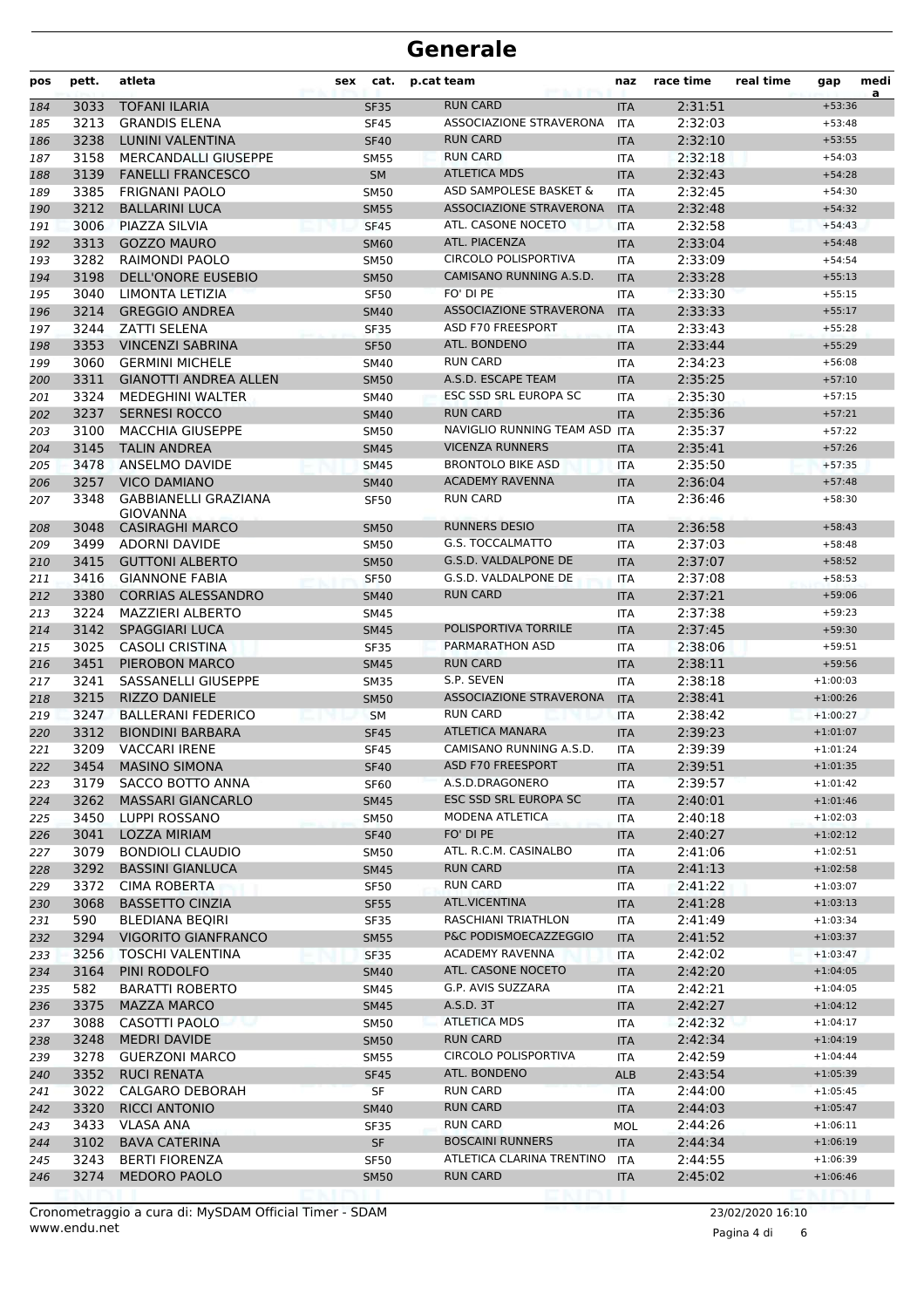| pos        | pett.        | atleta                                        | sex | cat.                       | p.cat team                                 | naz               | race time          | real time | gap                      | medi<br>a |
|------------|--------------|-----------------------------------------------|-----|----------------------------|--------------------------------------------|-------------------|--------------------|-----------|--------------------------|-----------|
| 247        | 3181         | <b>CLISSURA FERRUCCIO</b>                     |     | <b>SM60</b>                | <b>RUN CARD</b>                            | <b>ITA</b>        | 2:45:02            |           | $+1:06:47$               |           |
| 248        | 3057         | <b>CARISSIMI IVA</b>                          |     | <b>SF35</b>                | <b>RUN CARD</b>                            | ITA               | 2:45:03            |           | $+1:06:48$               |           |
| 249        | 3109         | <b>DESSENA VINCENZINA</b>                     |     | <b>SF50</b>                | <b>G.S. TOCCALMATTO</b>                    | <b>ITA</b>        | 2:45:12            |           | $+1:06:57$               |           |
| 250        | 3406         | <b>VILLA DIANA</b>                            |     | <b>SF35</b>                | <b>RUN CARD</b>                            | <b>ITA</b>        | 2:45:17            |           | $+1:07:02$               |           |
| 251        | 3475         | <b>CITTERIO SILVIA ROSA</b>                   |     | <b>SF45</b>                | <b>RUN CARD</b>                            | <b>ITA</b>        | 2:45:41            |           | $+1:07:26$               |           |
| 252        | 3335         | RAGNI PAOLO                                   |     | SM50                       | <b>CIRCOLO MINERVA ASD</b>                 | <b>ITA</b>        | 2:45:54            |           | $+1:07:39$               |           |
| 253        | 3128         | <b>CAMORALI CARLO</b>                         |     | <b>SM35</b>                | <b>RUN CARD</b>                            | <b>ITA</b>        | 2:45:54            |           | $+1:07:39$               |           |
| 254        | 3384         | <b>CARACCIOLO ERNESTO</b>                     |     | <b>SM55</b>                | <b>RUNNERS BERGAMO</b>                     | <b>ITA</b>        | 2:46:52            |           | $+1:08:37$               |           |
| 255        | 3206         | ROMANENGHI ROBERTO                            |     | <b>SM50</b>                | CAMISANO RUNNING A.S.D.                    | <b>ITA</b>        | 2:46:53            |           | $+1:08:38$               |           |
| 256        | 3039         | CASTELLI SIMONETTA                            |     | <b>SF55</b>                | FO' DI PE                                  | <b>ITA</b>        | 2:47:05            |           | $+1:08:50$               |           |
| 257        | 3070         | <b>SOMENSI STEFANO</b>                        |     | <b>SM40</b>                | POLISPORTIVA G.B. VIGHENZI                 | <b>ITA</b>        | 2:47:17            |           | $+1:09:02$               |           |
| 258        | 3363         | <b>TRAVAGLIA FABRIZIO</b>                     |     | SM45                       | ASD GP GARLASCHESE                         | <b>ITA</b>        | 2:47:24            |           | $+1:09:09$               |           |
| 259        | 3350         | <b>MILO PASQUALE</b>                          |     | <b>SM35</b>                | GS AVIS TREVIGLIO G.                       | <b>ITA</b>        | 2:47:30            |           | $+1:09:15$               |           |
| 260        | 3359         | <b>LEONCINI FEDERICA</b>                      |     | <b>SF65</b>                | ATL. CASONE NOCETO                         | <b>ITA</b>        | 2:47:37            |           | $+1:09:22$               |           |
| 261        | 3095         | <b>GARRE' SIMONE</b>                          |     | <b>SM40</b>                | TEAM CASA DELLA SALUTE<br><b>RUN CARD</b>  | <b>ITA</b>        | 2:47:44            |           | $+1:09:28$               |           |
| 262        | 3154         | <b>ALBIERI MICHELE</b>                        |     | <b>SM45</b>                |                                            | <b>ITA</b>        | 2:47:49            |           | $+1:09:34$               |           |
| 263        | 3207         | <b>SEVERGNINI TAMARA</b>                      |     | <b>SF40</b>                | CAMISANO RUNNING A.S.D.<br><b>RUN CARD</b> | <b>ITA</b>        | 2:47:52            |           | $+1:09:37$               |           |
| 264        | 3266         | CISLAGHI CRISTIANA                            |     | <b>SF45</b>                | <b>G.S. MONTESTELLA</b>                    | <b>ITA</b>        | 2:47:58            |           | $+1:09:42$               |           |
| 265        | 3267<br>3448 | <b>MANARA ELENA</b><br>RECCHIA ALESSANDRO     |     | <b>SF35</b>                | G.P. GORGONZOLA '88                        | <b>ITA</b>        | 2:47:59<br>2:49:11 |           | $+1:09:44$               |           |
| 266        |              |                                               |     | SM40                       | <b>CIRCOLO POLISPORTIVA</b>                | ITA               | 2:49:28            |           | $+1:10:56$               |           |
| 267        | 3279<br>3085 | <b>BONACINI ANDREA</b>                        |     | <b>SM50</b>                | SPORTS CLUB MELEGNANO                      | <b>ITA</b>        |                    |           | $+1:11:13$<br>$+1:11:15$ |           |
| 268        | 3287         | <b>APICELLA MARIA</b><br><b>BRASCHI LUIGI</b> |     | <b>SF55</b>                |                                            | <b>ITA</b>        | 2:49:30            |           |                          |           |
| 269        | 3136         | <b>RUSSO MANUELA</b>                          |     | <b>SM55</b>                | GS AVIS TREVIGLIO G.                       | <b>ITA</b>        | 2:49:57<br>2:50:02 |           | $+1:11:41$<br>$+1:11:47$ |           |
| 270        | 3149         | <b>VECCHIONE GERARDO</b>                      |     | <b>SF40</b>                | LAZIO RUNNERS TEAM A.S.D.                  | <b>ITA</b>        |                    |           | $+1:11:53$               |           |
| 271        | 3368         | DE STEFANI MASSIMO                            |     | <b>SM45</b>                | POLISPORTIVA SANT'ADELE                    | <b>ITA</b>        | 2:50:08<br>2:50:16 |           | $+1:12:01$               |           |
| 272        | 3028         | <b>NARDELLA LUIGI</b>                         |     | <b>SM55</b>                | <b>RUN CARD</b>                            | ITA<br><b>ITA</b> | 2:50:19            |           | $+1:12:04$               |           |
| 273<br>274 | 3479         | <b>MARINONI GABRIELE</b>                      |     | <b>SM60</b><br><b>SM50</b> | ASD AVIS OGGIONO                           | <b>ITA</b>        | 2:50:27            |           | $+1:12:12$               |           |
| 275        | 3150         | <b>BERTIN ILARIA</b>                          |     | <b>SF</b>                  | <b>ATL.VICENTINA</b>                       | <b>ITA</b>        | 2:51:16            |           | $+1:13:01$               |           |
| 276        | 3389         | SOAVE TATIANA                                 |     | <b>SF35</b>                | DK RUNNERS MILANO                          | <b>ITA</b>        | 2:51:20            |           | $+1:13:04$               |           |
| 277        | 3251         | <b>DENDENA BORTOLO</b>                        |     | <b>SM55</b>                | G.T.A. CREMA                               | <b>ITA</b>        | 2:51:29            |           | $+1:13:14$               |           |
| 278        | 3259         | <b>AGNELLI ALBERTO</b>                        |     | SM40                       | G.T.A. CREMA                               | ITA               | 2:51:32            |           | $+1:13:17$               |           |
| 279        | 3117         | <b>BAROZZI ALESSANDRO</b>                     |     | <b>SM45</b>                | <b>ASD TAPASCIONE RUNNING</b>              | <b>ITA</b>        | 2:51:35            |           | $+1:13:20$               |           |
| 280        | 3334         | <b>COLOMBO PIROLA</b>                         |     | <b>SF50</b>                | <b>RUN CARD</b>                            | ITA               | 2:51:40            |           | $+1:13:24$               |           |
|            |              | <b>ROBERTA</b>                                |     |                            |                                            |                   |                    |           |                          |           |
| 281        | 3261         | <b>FRANCHI LUIGI</b>                          |     | <b>SM60</b>                | A.S.D. TEAM KM SPORT                       | <b>ITA</b>        | 2:51:43            |           | $+1:13:28$               |           |
| 282        | 3246         | PIGNI ROMEO                                   |     | <b>SM60</b>                | P&C PODISMOECAZZEGGIO                      | ITA               | 2:52:09            |           | $+1:13:54$               |           |
| 283        | 3305         | <b>FRANCESCHI CLAUDIO</b>                     |     | <b>SM60</b>                | P&C PODISMOECAZZEGGIO                      | <b>ITA</b>        | 2:52:59            |           | $+1:14:44$               |           |
| 284        | 3441         | ORLANDINI GUIDO                               |     | <b>SM60</b>                | C.U.S. PARMA                               | <b>ITA</b>        | 2:53:06            |           | $+1:14:51$               |           |
| 285        |              | 595 LAUCIELLO FRANCESCO                       |     | <b>SM45</b>                | <b>URBAN RUNNERS</b>                       | <b>ITA</b>        | 2:55:41            |           | $+1:17:26$               |           |
| 286        | 3466         | <b>SAVERIO</b><br><b>FABBRI MASSIMO</b>       |     | SM50                       | <b>RUN CARD</b>                            | ITA               | 2:55:59            |           | $+1:17:44$               |           |
| 287        | 3086         | <b>SEBASTIAN GIULIANA</b>                     |     | <b>SF45</b>                | 9,92 RUNNING ASD                           | <b>ITA</b>        | 2:56:11            |           | $+1:17:56$               |           |
|            |              | RACELLA FRA                                   |     |                            |                                            |                   |                    |           |                          |           |
| 288        | 3101         | PEZZULLA SALVATORE                            |     | <b>SM65</b>                | OTRANTO 800                                | ITA               | 2:56:27            |           | $+1:18:12$               |           |
| 289        | 3099         | <b>FRANCHI VALERIA</b>                        |     | <b>SF50</b>                | G.P. QUADRIFOGLIO                          | <b>ITA</b>        | 2:56:27            |           | $+1:18:12$               |           |
| 290        | 3125         | <b>BISOGNI EMANUELA</b>                       |     | <b>SF40</b>                | PODISTICA SOLIDARIETA'                     | ITA               | 2:56:32            |           | $+1:18:17$               |           |
| 291        | 3081         | <b>MARCINNO' GIUSEPPE</b>                     |     | <b>SM45</b>                | AZZURRA GARBAGNATE M.SE                    | <b>ITA</b>        | 2:57:01            |           | $+1:18:46$               |           |
| 292        | 3280         | POMPEI CARLA                                  |     | SF50                       | CIRCOLO POLISPORTIVA                       | ITA               | 2:57:04            |           | $+1:18:49$               |           |
| 293        | 3436         | <b>FIANCHINI FRANCESCO</b>                    |     | <b>SM45</b>                | <b>RUN CARD</b>                            | <b>ITA</b>        | 2:57:26            |           | $+1:19:11$               |           |
| 294        | 3467         | PERI ROBERTO                                  |     | <b>SM55</b>                | ASD F70 FREESPORT                          | <b>ITA</b>        | 2:58:35            |           | $+1:20:20$               |           |
| 295        | 3427         | <b>BUSSONI IVANO</b>                          |     | <b>SM55</b>                | PARMARATHON ASD                            | <b>ITA</b>        | 2:58:37            |           | $+1:20:21$               |           |
| 296        | 3431         | <b>VURCHIO ALESSANDRO</b>                     |     | SM40                       | PARMARATHON ASD                            | ITA               | 2:58:45            |           | $+1:20:30$               |           |
| 297        | 3500         | <b>LENTINI LUCA</b>                           |     | <b>SM55</b>                | P.B.M. BOVISIO MASCIAGO                    | <b>ITA</b>        | 2:58:48            |           | $+1:20:32$               |           |
| 298        | 3021         | ROSSETTO CLAUDIO                              |     | SM55                       | MADONNINA PODISMO G.S.                     | ITA               | 2:58:49            |           | $+1:20:34$               |           |
| 299        | 3020         | <b>MALAVASI SIMONA</b>                        |     | <b>SF50</b>                | MADONNINA PODISMO G.S.                     | <b>ITA</b>        | 2:58:50            |           | $+1:20:34$               |           |
| 300        | 3388         | <b>BARZAGHI ROBERTO</b>                       |     | SM40                       | DK RUNNERS MILANO                          | ITA               | 2:59:31            |           | $+1:21:16$               |           |
| 301        | 3346         | PRINA PAOLA                                   |     | SF                         | <b>RUN CARD</b>                            | <b>ITA</b>        | 2:59:32            |           | $+1:21:16$               |           |
| 302        | 3118         | CARLETTI LUZMINDA                             |     | <b>SF40</b>                | POLISPORTIVA G.B. VIGHENZI                 | <b>ITA</b>        | 2:59:35            |           | $+1:21:20$               |           |
| 303        | 3309         | <b>FELTER DAVIDE</b>                          |     | <b>SM</b>                  | POLISPORTIVA SANT'ADELE                    | <b>ITA</b>        | 3:00:07            |           | $+1:21:52$               |           |
| 304        | 3461         | <b>GARBAGNATI BARBARA</b>                     |     | <b>SF35</b>                | ASD GP GARLASCHESE                         | ITA               | 3:00:48            |           | $+1:22:33$               |           |
| 305        | 3418         | <b>FERRO LINDA</b>                            |     | <b>SF40</b>                | <b>RUN CARD</b>                            | <b>ITA</b>        | 3:01:36            |           | $+1:23:21$               |           |
| 306        | 3165         | MAFFEZZOLI MASSIMILIANO                       |     | SM50                       | ATL. CASONE NOCETO                         | ITA               | 3:01:40            |           | $+1:23:25$               |           |
| 307        | 3360         | <b>BAROU ELODIE</b>                           |     | <b>SF35</b>                | TO BE SPORT                                | <b>FRA</b>        | 3:02:07            |           | $+1:23:52$               |           |
| 308        | 3064         | PEZZI MARCO                                   |     | SM40                       | RUN CARD                                   | ITA               | 3:02:27            |           | $+1:24:12$               |           |

Pagina 5 di 6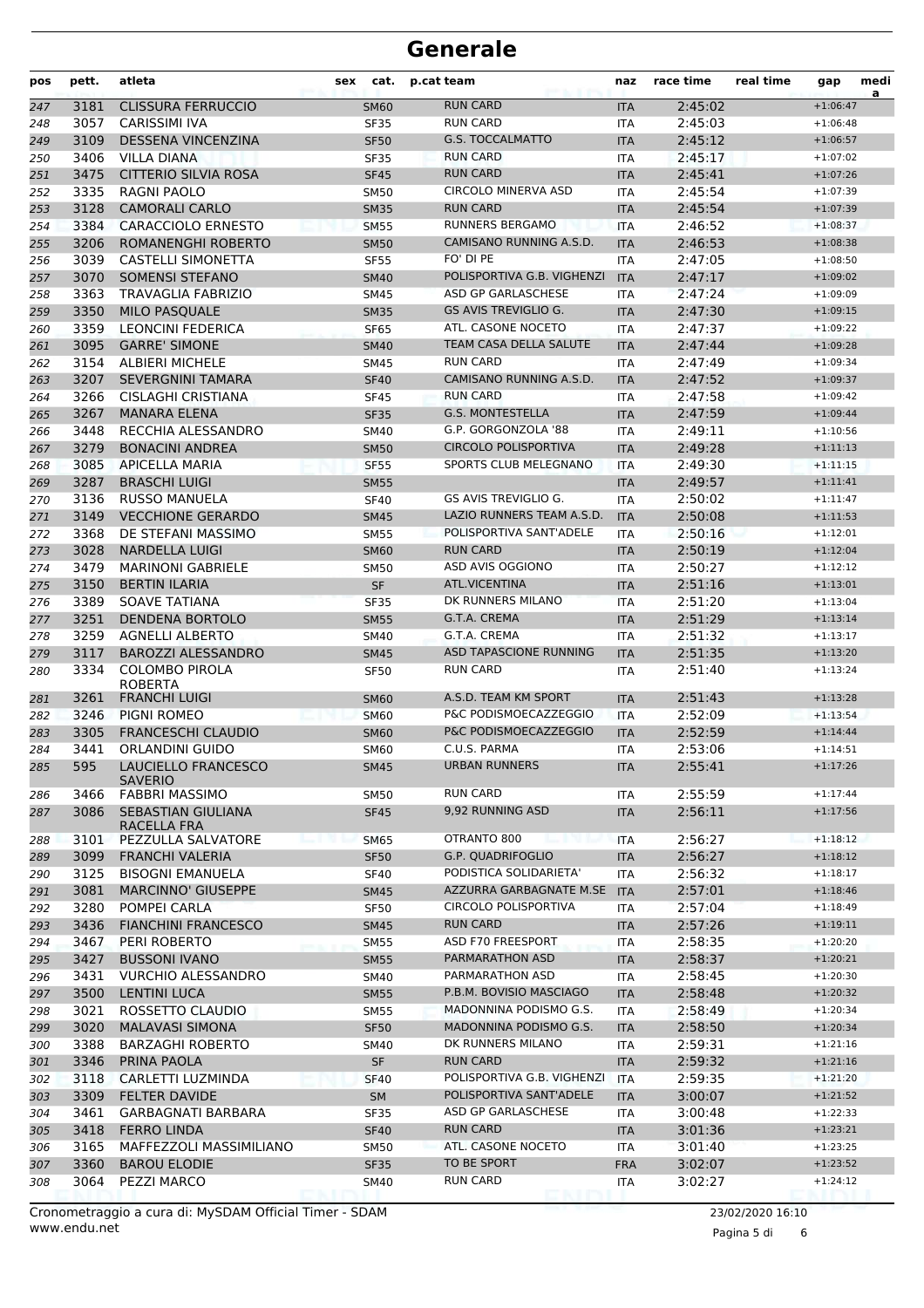| pos | pett. | atleta                                  | sex | cat.        | p.cat team                     | naz        | race time | real time | gap        | medi<br>a |
|-----|-------|-----------------------------------------|-----|-------------|--------------------------------|------------|-----------|-----------|------------|-----------|
| 309 | 3063  | MAZZACANI LETIZIA                       |     | <b>SF45</b> | <b>RUN CARD</b>                | <b>ITA</b> | 3:02:27   |           | $+1:24:12$ |           |
| 310 | 3062  | DI TULLIO NICOLA                        |     | <b>SM40</b> | <b>RUN CARD</b>                | ITA        | 3:02:28   |           | $+1:24:13$ |           |
| 311 | 3358  | <b>PATTINI FEDERICO</b>                 |     | <b>SM45</b> | ATL. CASONE NOCETO             | <b>ITA</b> | 3:02:31   |           | $+1:24:16$ |           |
| 312 | 3377  | <b>GENERALI ALBERTO</b>                 |     | <b>SM50</b> | <b>RUN CARD</b>                | <b>ITA</b> | 3:03:19   |           | $+1:25:03$ |           |
| 313 | 3300  | <b>NOZZA DANIELA</b>                    |     | <b>SF40</b> | ASD ATLETICA STEZZANO          | <b>ITA</b> | 3:03:34   |           | $+1:25:19$ |           |
| 314 | 5124  | <b>MURATORI MASSIMO</b>                 |     | <b>SM55</b> |                                | <b>ITA</b> | 3:03:35   |           | $+1:25:20$ |           |
| 315 | 3193  | <b>BOSI AGOSTINO</b>                    |     | <b>SM60</b> | CAMISANO RUNNING A.S.D.        | <b>ITA</b> | 3:04:07   |           | $+1:25:52$ |           |
| 316 | 3362  | <b>LONGO SIMONA</b>                     |     | <b>SF35</b> | ASD GP GARLASCHESE             | <b>ITA</b> | 3:05:16   |           | $+1:27:01$ |           |
| 317 | 3290  | <b>BOCCHI SILVIA</b>                    |     | <b>SF55</b> | <b>ATLETICA MANARA</b>         | <b>ITA</b> | 3:05:18   |           | $+1:27:03$ |           |
| 318 | 3111  | <b>CABRINI ANGELA</b>                   |     | <b>SF50</b> | SPORTS CLUB MELEGNANO          | <b>ITA</b> | 3:07:17   |           | $+1:29:02$ |           |
| 319 | 3056  | <b>BAGLIERI NUNZIO</b>                  |     | <b>SM40</b> | <b>RUN CARD</b>                | <b>ITA</b> | 3:07:22   |           | $+1:29:07$ |           |
| 320 | 3201  | <b>GIUSSANI LUISELLA</b>                |     | <b>SF45</b> | CAMISANO RUNNING A.S.D.        | <b>ITA</b> | 3:07:42   |           | $+1:29:27$ |           |
| 321 | 3339  | PILONI FULVIO ANGELO                    |     | <b>SM55</b> | CAMISANO RUNNING A.S.D.        | <b>ITA</b> | 3:07:43   |           | $+1:29:28$ |           |
| 322 | 3394  | SALVITTI GIAN PIETRO                    |     | <b>SM55</b> | CAMISANO RUNNING A.S.D.        | <b>ITA</b> | 3:07:49   |           | $+1:29:33$ |           |
| 323 | 3204  | RIBOLI ANNA MARIA                       |     | <b>SF55</b> | CAMISANO RUNNING A.S.D.        | <b>ITA</b> | 3:08:01   |           | $+1:29:46$ |           |
| 324 | 3219  | ELENSKA MARGARITA<br><b>PENCHEVA</b>    |     | <b>SF35</b> | FUTURA - SOC. COOP. SPORT      | <b>BUL</b> | 3:08:28   |           | $+1:30:13$ |           |
| 325 | 3163  | <b>FERLISI LUANA</b>                    |     | <b>SF45</b> | ATL. CASTELNOVO MONTI          | <b>ITA</b> | 3:08:40   |           | $+1:30:25$ |           |
| 326 | 3159  | <b>ZANNINI MASSIMILIANO</b>             |     | <b>SM45</b> | ATL. CASTELNOVO MONTI          | <b>ITA</b> | 3:08:41   |           | $+1:30:25$ |           |
| 327 | 3065  | LAZZAROTTO GIULIANO                     |     | <b>SM60</b> | <b>MARATONETI DEL TIGULLIO</b> | <b>ITA</b> | 3:12:11   |           | $+1:33:56$ |           |
| 328 | 3110  | CAMPAGNA MARIA SABRINA                  |     | <b>SF50</b> | SPORTS CLUB MELEGNANO          | <b>ITA</b> | 3:12:49   |           | $+1:34:34$ |           |
| 329 | 3236  | <b>IORI MARCO</b>                       |     | <b>SM40</b> | <b>G.P. ARCI GOODWIN</b>       | <b>ITA</b> | 3:13:18   |           | $+1:35:03$ |           |
| 330 | 3160  | <b>CABRINI GABRIELE</b>                 |     | <b>SM55</b> | POLISPORTIVA TORRILE           | <b>ITA</b> | 3:14:56   |           | $+1:36:41$ |           |
| 331 | 3090  | LANZILOTTO STEFANIA                     |     | <b>SF55</b> | MONZA MARATHON TEAM - A.       | <b>ITA</b> | 3:15:10   |           | $+1:36:55$ |           |
| 332 | 3036  | <b>GUFFANTI CHIARA</b>                  |     | <b>SF50</b> | MONZA MARATHON TEAM - A.       | <b>ITA</b> | 3:15:20   |           | $+1:37:05$ |           |
| 333 | 3373  | <b>ANDOLFO SERGIO</b>                   |     | <b>SM55</b> | PERSICETANA PODISTICA          | <b>ITA</b> | 3:17:56   |           | $+1:39:40$ |           |
| 334 | 3013  | ZAFFRA LAURA                            |     | <b>SF55</b> | G.P. S.ANGELA AVIS             | <b>ITA</b> | 3:19:25   |           | $+1:41:09$ |           |
| 335 | 3074  | <b>SANTONI DANIELE</b>                  |     | <b>SM55</b> | FO' DI PE                      | <b>ITA</b> | 3:19:30   |           | $+1:41:15$ |           |
| 336 | 3078  | <b>FABBRETTI FLORIANO</b>               |     | <b>SM45</b> | <b>RUN CARD</b>                | <b>ITA</b> | 3:20:25   |           | $+1:42:10$ |           |
| 337 | 3189  | AIMOLA FRANCESCA                        |     | <b>SF45</b> | TRIBU' FRENTANA LANCIANO       | <b>ITA</b> | 3:20:54   |           | $+1:42:39$ |           |
| 338 | 597   | <b>RIZZI FILIPPO</b>                    |     | <b>SM45</b> | <b>RUN CARD</b>                | <b>ITA</b> | 3:21:23   |           | $+1:43:08$ |           |
| 339 | 3498  | <b>CAROTTI ANDREA</b>                   |     | <b>SM45</b> |                                | <b>ITA</b> | 3:21:24   |           | $+1:43:09$ |           |
| 340 | 598   | <b>LENA ALESSANDRO</b>                  |     | <b>SM45</b> |                                | <b>ITA</b> | 3:21:24   |           | $+1:43:09$ |           |
| 341 | 3435  | PARISOTTO EMANUELA                      |     | <b>SF55</b> | A.S. CANTURINA POL. S.         | <b>ITA</b> | 3:23:18   |           | $+1:45:03$ |           |
| 342 | 3462  | <b>MASTROMATTEO</b><br><b>FRANCESCO</b> |     | <b>SM40</b> | <b>RUN CARD</b>                | <b>ITA</b> | 3:23:24   |           | $+1:45:09$ |           |
| 343 | 3351  | <b>RONCHI MARCELLO</b>                  |     | <b>SM</b>   | <b>RUN CARD</b>                | <b>ITA</b> | 3:23:25   |           | $+1:45:10$ |           |
| 344 | 3419  | <b>BALLARINO MICHELE</b>                |     | <b>SM55</b> | ATL. SAN MARCO U.S. ACLI       | <b>ITA</b> | 3:26:20   |           | $+1:48:04$ |           |
| 345 | 3197  | <b>DELFINI SILVIA</b>                   |     | <b>SF50</b> | CAMISANO RUNNING A.S.D.        | <b>ITA</b> | 3:28:03   |           | $+1:49:47$ |           |
| 346 | 3182  | PETTINATO CATERINA                      |     | <b>SF40</b> | <b>RUN CARD</b>                | <b>ITA</b> | 3:33:00   |           | $+1:54:45$ |           |
| 347 | 3042  | <b>MORONI SIMONA</b>                    |     | <b>SF60</b> | <b>ATL. TREVIGLIO</b>          | <b>ITA</b> | 3:42:00   |           | $+2:03:45$ |           |
| 348 | 3106  | <b>LOSI LORENA</b>                      |     | <b>SF65</b> | <b>RUN CARD</b>                | <b>ITA</b> | 4:01:18   |           | $+2:23:03$ |           |
| 349 | 3153  | <b>ORLANDI SANTE</b>                    |     | <b>SM70</b> |                                | <b>ITA</b> | 4:01:18   |           | $+2:23:03$ |           |
| 350 | 3276  | <b>FERRARINI SANDRA</b>                 |     | <b>SF55</b> | <b>CIRCOLO POLISPORTIVA</b>    | <b>ITA</b> | 4:04:09   |           | $+2:25:53$ |           |
| 351 | 3277  | <b>GRAZIOLI MARIA GRAZIA</b>            |     | <b>SF55</b> | <b>CIRCOLO POLISPORTIVA</b>    | <b>ITA</b> | 4:04:12   |           | $+2:25:56$ |           |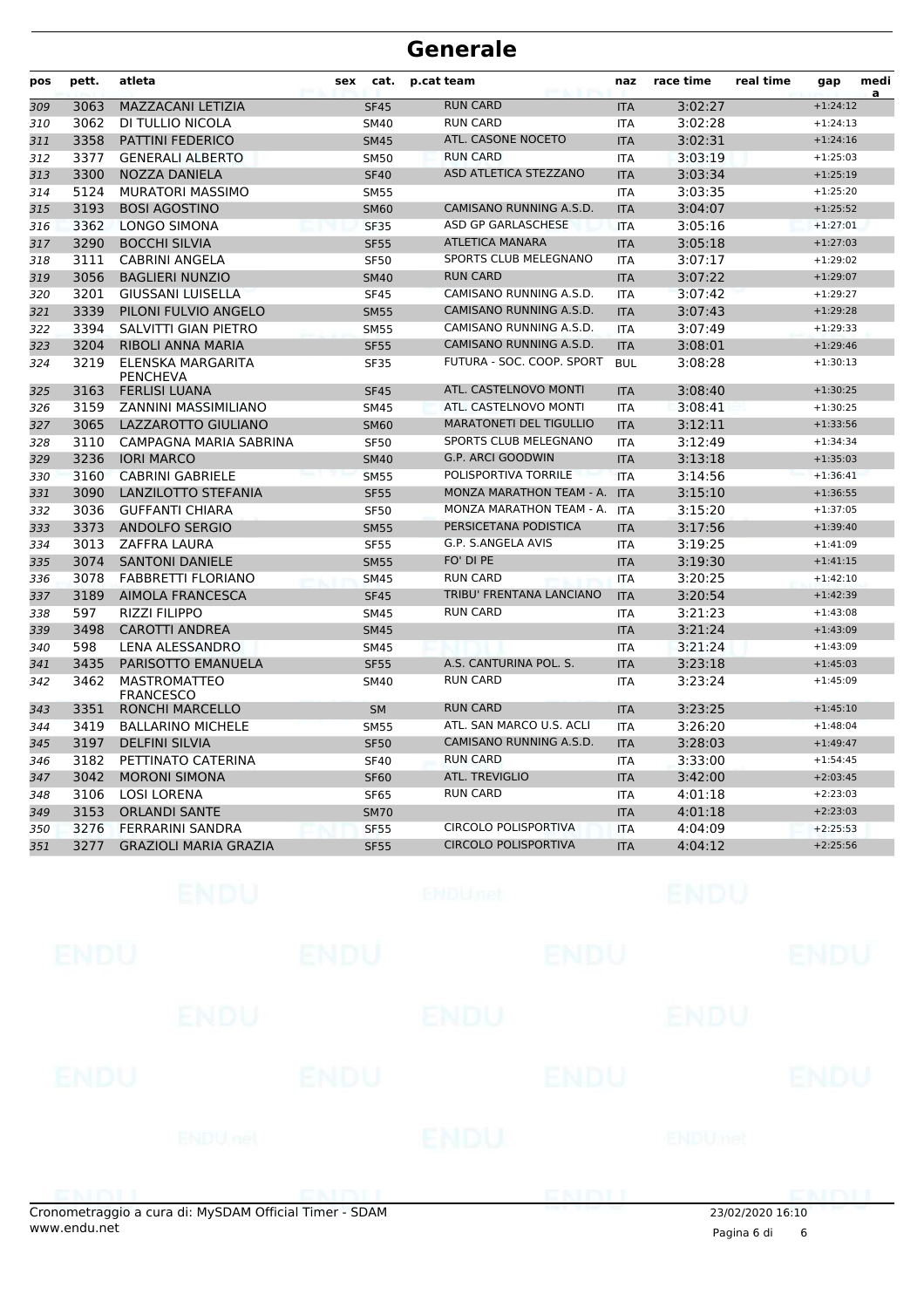#### **Verdi Marathon**

*Gara* **Maratona** *Data* **23/02/2020**

|                |                |                                               |             |                | <b>Generale</b>                 |            |           |           |          |           |
|----------------|----------------|-----------------------------------------------|-------------|----------------|---------------------------------|------------|-----------|-----------|----------|-----------|
| pos            | pett.          | atleta                                        | sex<br>cat. |                | p.cat team                      | naz        | race time | real time | gap      | medi<br>a |
| $\mathbf{1}$   | 421            | <b>TUGYI LEVENTE</b>                          | <b>SM</b>   |                | <b>DVTK</b>                     | <b>HUN</b> | 2:32:18   |           |          |           |
| 2              | 270            | <b>FIADONE ANTONIO MARIO</b>                  | <b>SM45</b> |                | PASSOLOGICO                     | <b>ITA</b> | 2:37:22   |           | $+5:04$  |           |
| $\overline{3}$ | 209            | <b>PAGGIARIN ANDREA</b>                       | <b>SM</b>   |                | RUN SPINEA RUN A.S.D.           | <b>ITA</b> | 2:38:26   |           | $+6:08$  |           |
| $\overline{4}$ | 273            | <b>CECCARELLI MATTIA</b>                      | <b>SM</b>   | $\mathbf{1}$   | EDERA ATL. FORLI                | <b>ITA</b> | 2:44:48   |           | $+12:30$ |           |
| 5              | 453            | <b>COSTI CLAUDIO</b>                          | <b>SM45</b> | $\mathbf{1}$   | G.P. LA GUGLIA SASSUOLO S.      | <b>ITA</b> | 2:45:16   |           | $+12:58$ |           |
| 6              | 370            | PASQUALE NICOLAS                              | <b>SM35</b> | $\mathbf{1}$   | <b>ASD ZENA RUNNERS</b>         | <b>ITA</b> | 2:48:37   |           | $+16:19$ |           |
| $\overline{7}$ | 522            | <b>CAMPRINCOLI FEDERICO</b>                   | <b>SM</b>   | $\overline{2}$ | G.S. GABBI                      | <b>ITA</b> | 2:50:10   |           | $+17:52$ |           |
| 8              | 208            | <b>BOSIO DINO</b>                             | <b>SM50</b> | 1              | <b>GRUPPO SAN PIO X</b>         | <b>ITA</b> | 2:50:14   |           | $+17:56$ |           |
| 9              | 471            | <b>CAMPASSI NICOLA PIETRO</b>                 | <b>SM40</b> | $\mathbf{1}$   | <b>SAI FRECCE BIANCHE</b>       | <b>ITA</b> | 2:50:50   |           | $+18:32$ |           |
| 10             | 371            | <b>ILLARI LUIGI</b>                           | <b>SM55</b> | 1              | <b>CORRI FORREST</b>            | <b>ITA</b> | 2:51:30   |           | $+19:12$ |           |
| 11             | 422            | <b>BERTA GABOR</b>                            | <b>SM40</b> | 2              | <b>DVTK</b>                     | <b>HUN</b> | 2:52:40   |           | $+20:22$ |           |
| 12             | 268            | DIRANI ANDREA                                 | SM40        | 3              | PASSO CAPPONI ASD               | <b>ITA</b> | 2:52:56   |           | $+20:38$ |           |
| 13             | 404            | <b>VALBONESI SANDRO</b>                       | <b>SM40</b> | $\overline{4}$ | <b>CORRI FORREST</b>            | <b>ITA</b> | 2:53:14   |           | $+20:56$ |           |
| 14             | 100            | LACOMBE OLIVIER                               | <b>SM45</b> | 2              | <b>RUN CARD</b>                 | <b>FRA</b> | 2:53:43   |           | $+21:25$ |           |
| 15             | 267            | <b>MATARRESE GIUSEPPE</b>                     | <b>SM35</b> |                | 2 A.MARATONETI ANDRIESI         | <b>ITA</b> | 2:53:55   |           | $+21:37$ |           |
| 16             | 124            | VILLA ELISABETTA                              | <b>SF45</b> |                | <b>AZZANO RUNNERS</b>           | <b>ITA</b> | 2:56:03   |           | $+23:45$ |           |
| 17             | 199            | <b>PRANDONI RAFFAELE</b>                      | <b>SM50</b> | 2              | <b>RUN CARD</b>                 | <b>ITA</b> | 2:57:49   |           | $+25:31$ |           |
| 18             | 181            | <b>GROSSI PAOLO</b>                           | <b>SM35</b> | 3              | GS AVIS TREVIGLIO G.            | <b>ITA</b> | 2:58:26   |           | $+26:08$ |           |
| 19             | 239            | <b>VIGANO' BIAGIO</b>                         | <b>SM45</b> | 3              | <b>RUN CARD</b>                 | <b>ITA</b> | 2:58:54   |           | $+26:36$ |           |
| 20             | 86             | <b>GELOSA PAOLO</b>                           | <b>SM45</b> | 4              | ATLETICA DESIO ASD              | <b>ITA</b> | 2:58:54   |           | $+26:36$ |           |
| 21             | 401            | ŠIMUNOVIĆ SILVIA                              | <b>SF40</b> |                |                                 | <b>CRO</b> | 2:59:16   |           | $+26:58$ |           |
| 22             | 284            | <b>KESSLER JULIA</b>                          | SF          |                | <b>RUN CARD</b>                 | <b>ITA</b> | 2:59:20   |           | $+27:02$ |           |
| 23             | 426            | <b>BRIVIO ALESSIO</b>                         | <b>SM45</b> | 5              | A.L.S. CREMELLA                 | <b>ITA</b> | 3:00:23   |           | $+28:05$ |           |
| 24             | 163            | <b>BRIGATI ALESSANDRO</b>                     | <b>SM50</b> | 3              | <b>MARATHON CREMONA</b>         | <b>ITA</b> | 3:03:11   |           | $+30:53$ |           |
| 25             | 224            | <b>JANOS ZABARI</b>                           | <b>SM50</b> | $\overline{4}$ | T.F.S.E                         | <b>HUN</b> | 3:03:56   |           | $+31:38$ |           |
| 26             | 74             | <b>FRANZIN ROBERTO</b>                        | <b>SM40</b> | 5              | U.S. VIRTUS ATL.                | <b>ITA</b> | 3:04:42   |           | $+32:24$ |           |
| 27             | 302            | <b>BIGGI ALESSIO</b>                          | <b>SM</b>   | 3              | <b>RUN CARD</b>                 | <b>ITA</b> | 3:07:01   |           | $+34:43$ |           |
| 28             | 84             | <b>MARTINET PASCAL</b>                        | <b>SM50</b> | 5              | Etoile sportive de Villeneuve   | <b>FRA</b> | 3:07:27   |           | $+35:09$ |           |
| 29             | 472            | <b>MARTIGNONI</b>                             | <b>SM50</b> | 6              | ATL. SAN MARCO U.S. ACLI        | <b>ITA</b> | 3:07:58   |           | $+35:41$ |           |
| 30             | 359            | <b>MASSIMILIANO</b><br>NICOLODI STEFANO       | <b>SM45</b> | 6              | ATLETICA VALLE DI CEMBRA        | <b>ITA</b> | 3:08:22   |           | $+36:04$ |           |
| 31             | 500            | <b>CHIARINI CLAUDIO</b>                       | <b>SM45</b> | 7              | BERGAMO STARS ATLETICA          | <b>ITA</b> | 3:09:05   |           | $+36:47$ |           |
| 32             | 66             | <b>TURRI MARCO</b>                            | SM45        | 8              | G.S.D. VALDALPONE DE            | <b>ITA</b> | 3:09:05   |           | $+36:47$ |           |
| 33             | 204            | <b>SPREAFICO MARCELLO</b>                     | <b>SM40</b> | 6              | <b>BERGAMO STARS ATLETICA</b>   | <b>ITA</b> | 3:09:37   |           | $+37:19$ |           |
| 34             | 298            | <b>BOGDANOV ANDREY</b>                        | SM40        | $\overline{7}$ | <b>RUN CARD</b>                 | <b>RUS</b> | 3:10:58   |           | $+38:40$ |           |
| 35             | 432            | <b>GRAZIANO DEVIS OSCAR</b><br><b>LORENZO</b> | <b>SM45</b> | 9              |                                 | <b>ITA</b> | 3:11:14   |           | $+38:56$ |           |
| 36             | 167            | <b>BORGHI LUCIANO</b>                         | SM45        |                | 10 ATL. BONDENO                 | <b>ITA</b> | 3:11:52   |           | $+39:34$ |           |
| 37             | 47             | <b>ROSI ANDREA</b>                            | <b>SM50</b> | 7              | <b>CIRCOLO MINERVA ASD</b>      | <b>ITA</b> | 3:12:01   |           | $+39:43$ |           |
| 38             | 452            | <b>BIFFI DOMENICO</b>                         | SM60        | 1              | ASD AVIS OGGIONO                | ITA        | 3:12:19   |           | $+40:01$ |           |
| 39             | 551            | NARDI ALESSANDRO                              | <b>SM55</b> | 2              | S.S. LAZIO ATLETICA LEGGERA ITA |            | 3:12:28   |           | $+40:10$ |           |
| 40             | 175            | <b>BERNARDELLO CLAUDIO</b>                    | SM40        | 8              | ATLETICA GALLIERA VENETA        | <b>ITA</b> | 3:12:45   |           | $+40:27$ |           |
| 41             | 295            | MAGGETTI GIACOMO<br><b>ENGELS</b>             | <b>SM55</b> | 3              | ATL. AMAT. AVIS                 | <b>ITA</b> | 3:12:45   |           | $+40:27$ |           |
| 42             | 544            | STELLUTI MATTEO                               | SM55        | 4              | ASD MANFREDONIA CORRE           | ITA        | 3:12:51   |           | $+40:33$ |           |
| 43             | 516            | <b>CALLONI TANIA</b>                          | <b>SF40</b> | $\mathbf{1}$   | <b>CORRO ERGO SUM RUNNERS</b>   | <b>ITA</b> | 3:13:02   |           | $+40:45$ |           |
| 44             | 191            | DI TOMA CLAUDIO                               | <b>SM45</b> | 11             | NAVIGLIO RUNNING TEAM ASD ITA   |            | 3:13:10   |           | $+40:52$ |           |
| 45             | 466            | <b>BRUSA MICAELA</b>                          | <b>SF45</b> | $\mathbf{1}$   | ATL. CASONE NOCETO              | <b>ITA</b> | 3:13:15   |           | $+40:57$ |           |
| 46             | 180            | <b>COMMODO ANTONIO</b>                        | SM60        | 2              | RUNNING CLUB CESANESE           | ITA        | 3:13:51   |           | $+41:33$ |           |
| 47             | 61             | <b>ZUCCARELLI BENOIT</b>                      | <b>SM40</b> | 9              |                                 | <b>FRA</b> | 3:14:12   |           | $+41:54$ |           |
| 48             | 527            | <b>PASSONI DANIEL</b>                         | SM          | $\overline{4}$ | <b>GRUPPO ETHOS RUNNING</b>     | <b>ITA</b> | 3:14:26   |           | $+42:08$ |           |
| 49             | 493            | PONZONI RICCARDO                              | <b>SM35</b> | $\overline{4}$ | <b>GRUPPO ETHOS RUNNING</b>     | <b>ITA</b> | 3:14:26   |           | $+42:08$ |           |
| 50             | 367            | CREMA MARZIO MIRCO                            | <b>SM55</b> | 5              | G.T.A. CREMA                    | ITA        | 3:14:38   |           | $+42:20$ |           |
| 51             | 5 <sub>1</sub> | <b>MARCELLINI MATTEO</b>                      | <b>SM45</b> | 12             | ATL. CASONE NOCETO              | <b>ITA</b> | 3:15:57   |           | $+43:39$ |           |
|                | 354            | <b>TARSI CRISTINA</b>                         |             | 2              | ASD ORTICA TEAM MILANO          |            | 3:16:06   |           | $+43:48$ |           |
| 52             |                |                                               | <b>SF45</b> | 8              | ATLETICA CINISELLO              | ITA        |           |           | $+44:02$ |           |
| 53             | 557            | PASINI OSVALDO                                | <b>SM50</b> |                |                                 | <b>ITA</b> | 3:16:20   |           |          |           |
| 54             | 307            | NANNINI THOMAS                                | SM40        |                | 10 LIFERUNNER SSDARL            | ITA        | 3:16:26   |           | $+44:08$ |           |
| 55             | 73             | <b>TUNESI MAURO</b>                           | <b>SM35</b> | 5              | U.S. VIRTUS ATL.                | <b>ITA</b> | 3:17:02   |           | $+44:44$ |           |
| 56             | 327            | PEZZA ANDREA                                  | SM45        |                | 13 G.S.FILIPPIDE                | ITA        | 3:17:31   |           | $+45:13$ |           |
| 57             | 289            | <b>RICCI WALTER</b>                           | <b>SM55</b> | 6              | G.T.A. CREMA                    | <b>ITA</b> | 3:17:42   |           | $+45:24$ |           |

www.endu.net Cronometraggio a cura di: MySDAM Official Timer - SDAM 23/02/2020 16:10

Pagina 1 di 7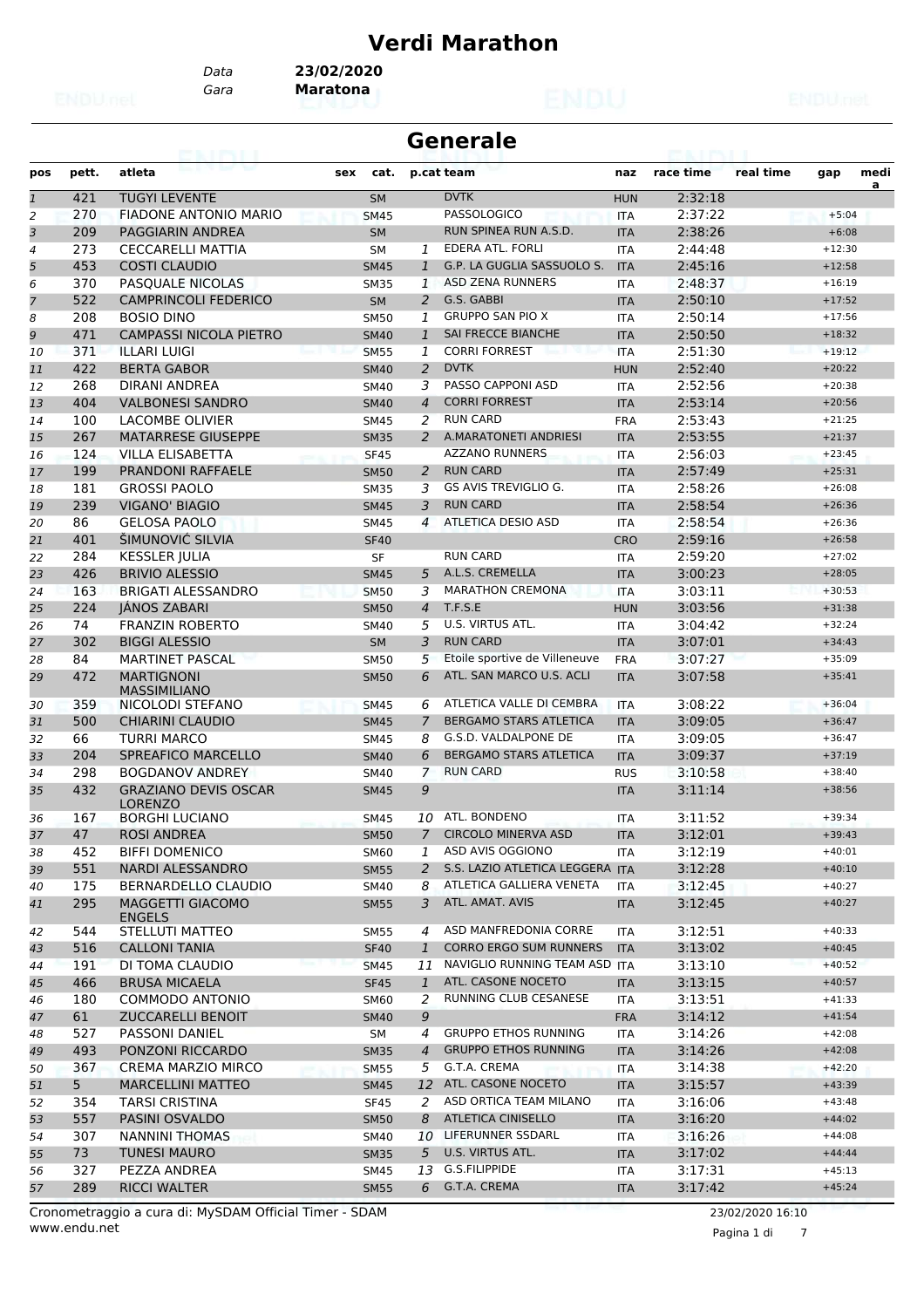| pos | pett. | atleta                                | sex | cat.        |                | p.cat team                    | naz        | race time | real time | gap      | medi<br>a |
|-----|-------|---------------------------------------|-----|-------------|----------------|-------------------------------|------------|-----------|-----------|----------|-----------|
| 58  | 416   | <b>MAZZONI ROBERTO</b>                |     | <b>SM45</b> |                | 14 ASD TOSCO-ROMAGNOLA        | <b>ITA</b> | 3:17:47   |           | $+45:29$ |           |
| 59  | 254   | PAPETTI IVANO                         |     | SM45        |                | 15 ASD TAPASCIONE RUNNING     | <b>ITA</b> | 3:18:10   |           | $+45:52$ |           |
| 60  | 192   | <b>CICILIATO ALESSANDRO</b>           |     | <b>SM35</b> | 6              | <b>RUN CARD</b>               | <b>ITA</b> | 3:18:32   |           | $+46:14$ |           |
| 61  | 398   | <b>ANTONIELLI ANDREA</b>              |     | <b>SM50</b> | 9              | G. P. DILETT. TAPPOROSSO      | <b>ITA</b> | 3:18:44   |           | $+46:26$ |           |
| 62  | 103   | <b>TIBALDO SIMONE</b>                 |     | <b>SM</b>   | 5              | <b>VICENZA MARATHON</b>       | <b>ITA</b> | 3:18:46   |           | $+46:28$ |           |
| 63  | 190   | <b>USMELLI ROBERTO</b>                |     | SM40        | 11             | <b>CUS PRO PATRIA MILANO</b>  | ITA        | 3:18:56   |           | $+46:38$ |           |
| 64  | 322   | <b>FIORDI STEFANO</b>                 |     | <b>SM50</b> | 10             | UNIONE SPORTIVA NAVE ASD      | <b>ITA</b> | 3:19:03   |           | $+46:45$ |           |
| 65  | 332   | <b>CRISTALDINI ROBERTO</b>            |     | <b>SM50</b> | 11             | ATL.CAPANNE PRO LOCO          | <b>ITA</b> | 3:19:55   |           | $+47:37$ |           |
| 66  | 428   | <b>MUSTICA TERESA</b>                 |     | <b>SF45</b> | 3              | <b>CAB SPORT</b>              | <b>ITA</b> | 3:20:07   |           | $+47:49$ |           |
| 67  | 312   | <b>FORTINI ALESSANDRO</b>             |     | <b>SM40</b> | 12             | CAMISANO RUNNING A.S.D.       | <b>ITA</b> | 3:20:09   |           | $+47:51$ |           |
| 68  | 383   | <b>BORGHESI DAVIDE</b>                |     | <b>SM50</b> | 12             | <b>SETTE LAGHI RUNNERS</b>    | <b>ITA</b> | 3:20:09   |           | $+47:52$ |           |
| 69  | 177   | <b>CARUBELLI DIEGO</b>                |     | SM45        |                | 16 MARATHON CREMONA           | ITA        | 3:20:24   |           | $+48:06$ |           |
| 70  | 534   | <b>TARZI GIANLUIGI</b>                |     | <b>SM55</b> | $7^{\circ}$    | A.S.D.ARIES COMO ATHLETIC     | <b>ITA</b> | 3:20:47   |           | $+48:29$ |           |
| 71  | 97    | <b>ASCHIERI ALBERTO</b>               |     | SM45        |                | 17 ATLETICA MANARA            | ITA        | 3:20:48   |           | $+48:31$ |           |
| 72  | 283   | <b>MOSER MATTHIAS</b>                 |     | <b>SM35</b> | $\mathcal{I}$  | <b>RUN CARD</b>               | <b>ITA</b> | 3:21:05   |           | $+48:47$ |           |
| 73  | 461   | LINARI ALEX                           |     | <b>SM40</b> | 13             | ASD TOSCO-ROMAGNOLA           | <b>ITA</b> | 3:21:17   |           | $+48:59$ |           |
| 74  | 262   | <b>RICCHI ROBERTO</b>                 |     | <b>SM45</b> | 18             | <b>RUN CARD</b>               | <b>ITA</b> | 3:21:25   |           | $+49:07$ |           |
| 75  | 200   | <b>BREMBILLA ALDO</b>                 |     | <b>SM55</b> | 8              | <b>MEDIRUN</b>                | <b>ITA</b> | 3:21:37   |           | $+49:19$ |           |
| 76  | 458   | <b>TANGENTI MARIO</b>                 |     | <b>SM50</b> |                | 13 RUN CARD                   | <b>ITA</b> | 3:22:02   |           | $+49:44$ |           |
| 77  | 320   | <b>TRAVATI ALESSANDRO</b>             |     | <b>SM50</b> |                | 14 CAMISANO RUNNING A.S.D.    | ITA        | 3:22:07   |           | $+49:49$ |           |
| 78  | 297   | <b>ROSSI ROBERTO</b>                  |     | <b>SM45</b> | 19             | <b>RUN CARD</b>               | <b>ITA</b> | 3:22:24   |           | $+50:06$ |           |
| 79  | 70    | <b>KASCAK PETER</b>                   |     | <b>SM50</b> | 15             | <b>RUN CARD</b>               | <b>SVK</b> | 3:22:54   |           | $+50:37$ |           |
| 80  | 417   | OTTONELLO PIERO                       |     | <b>SM40</b> | 14             | NAVIGLIO RUNNING TEAM ASD ITA |            | 3:23:18   |           | $+51:00$ |           |
| 81  | 435   | <b>MORA MANUEL</b>                    |     | <b>SM40</b> |                | 15 RUN CARD                   | <b>ITA</b> | 3:23:23   |           | $+51:05$ |           |
| 82  | 343   | <b>ALFANO MONICA</b>                  |     | <b>SF45</b> | $\overline{4}$ | ASD POD.CAVA PIC.COSTA        | <b>ITA</b> | 3:23:37   |           | $+51:19$ |           |
| 83  | 533   | <b>BELLINI MASSIMO</b>                |     | SM45        | 20             | POL.UNICREDIT CIRCOLO         | ITA        | 3:24:08   |           | $+51:50$ |           |
| 84  | 377   | <b>TELLAZZI DAVIDE</b>                |     | <b>SM50</b> | 16             | 3 LIFE                        | <b>ITA</b> | 3:24:10   |           | $+51:52$ |           |
| 85  | 98    | <b>TEDALDI GIAN MARCO</b>             |     | SM40        | 16             | <b>RUN CARD</b>               | <b>ITA</b> | 3:24:13   |           | $+51:56$ |           |
| 86  | 382   | POLONIOLI STEFANO                     |     | <b>SM50</b> | 17             | <b>RUN CARD</b>               | <b>ITA</b> | 3:24:24   |           | $+52:06$ |           |
| 87  | 153   | <b>RICHTER TORSTEN</b>                |     | <b>SM50</b> | 18             | LG Nord Berlin Ultrateam      | <b>FRA</b> | 3:24:31   |           | $+52:14$ |           |
| 88  | 473   | PONCHIONE ALESSANDRO                  |     | <b>SM55</b> | 9              | A.S.D. GATE-CRAL INPS         | <b>ITA</b> | 3:24:50   |           | $+52:32$ |           |
| 89  | 34    | PISCOPO GENNARO                       |     | SM60        | 3              | G.S.R. FERRERO A.S.D.         | ITA        | 3:25:12   |           | $+52:54$ |           |
| 90  | 246   | <b>FALZEI PIERO ANTONIO</b>           |     | <b>SM50</b> | 19             | ASD AVIS OGGIONO              | <b>ITA</b> | 3:25:30   |           | $+53:12$ |           |
| 91  | 465   | <b>VACCARO EMANUELE</b>               |     | <b>SM40</b> | 17             | ATL. CASONE NOCETO            | <b>ITA</b> | 3:25:45   |           | $+53:27$ |           |
| 92  | 395   | <b>SILVESTRI STEFANO</b>              |     | <b>SM50</b> | 20             | POL. CARUGATE                 | <b>ITA</b> | 3:25:48   |           | $+53:30$ |           |
| 93  | 536   | PREVARIN GABRIELE                     |     | <b>SM50</b> | 21             | ATL. LEONE SAN MARCO          | <b>ITA</b> | 3:26:08   |           | $+53:50$ |           |
| 94  | 236   | <b>TRAINI GABRIELE</b>                |     | <b>SM55</b> |                | 10 ATL. AVIS S.BENEDETTO DEL  | <b>ITA</b> | 3:26:10   |           | $+53:52$ |           |
| 95  | 436   | <b>BARBIERI MAURO</b>                 |     | <b>SM50</b> | 22             | KINO MANA                     | ITA        | 3:26:17   |           | $+54:00$ |           |
| 96  | 137   | <b>ROSSI DOMENICO</b>                 |     | <b>SM50</b> |                | 23 RUNNER VARESE              | <b>ITA</b> | 3:26:38   |           | $+54:20$ |           |
| 97  | 445   | <b>RENO VITTORIANO</b>                |     | SM          | 6              | Krakowa Runners               | POL        | 3:27:05   |           | $+54:47$ |           |
| 98  | 259   | <b>MAGGIONI MATTEO</b>                |     | <b>SM40</b> | 18             | <b>RUN CARD</b>               | <b>ITA</b> | 3:27:32   |           | $+55:14$ |           |
| 99  | 545   | <b>BUSONERO EUGENIO</b>               |     | SM65        | 1              | ATL. SAN NICANDRO             | ITA        | 3:27:42   |           | $+55:25$ |           |
| 100 | 554   | <b>MASSARI GIAN LUCA</b>              |     | <b>SM45</b> | 21             | ASD NUOVA VIRTUS CREMA        | <b>ITA</b> | 3:27:44   |           | $+55:26$ |           |
| 101 | 18    | <b>GIANCECCHI GIANNI</b>              |     | <b>SM40</b> |                | 19 ASD TOSCO-ROMAGNOLA        | ITA        | 3:28:02   |           | $+55:44$ |           |
| 102 | 444   | <b>DEGANI LORENZO</b>                 |     | <b>SM55</b> | 11             | CAMISANO RUNNING A.S.D.       | <b>ITA</b> | 3:28:33   |           | $+56:15$ |           |
| 103 | 54    | PASTORELLI ANDREA                     |     | SM45        | 22             | TEAM OTC SSD ARL              | <b>ITA</b> | 3:28:37   |           | $+56:19$ |           |
| 104 | 210   | <b>LAZZARI ERIKA</b>                  |     | <b>SF40</b> | 2              | RUN SPINEA RUN A.S.D.         | <b>ITA</b> | 3:28:39   |           | $+56:21$ |           |
| 105 | 521   | PAPAGEORGIOU STAVROS                  |     | SM45        | 23             | <b>RUN CARD</b>               | ITA        | 3:28:40   |           | $+56:22$ |           |
| 106 | 71    | <b>LESBATS CHRISTOPHE</b>             |     | <b>SM35</b> | 8              | <b>RUN CARD</b>               | <b>ITA</b> | 3:28:57   |           | $+56:39$ |           |
| 107 | 78    | <b>CADIERE ROMAIN</b>                 |     | <b>SM35</b> | 9              | <b>RUN CARD</b>               | <b>FRA</b> | 3:28:57   |           | $+56:39$ |           |
| 108 | 485   | <b>MONTRASIO ALESSIO</b>              |     | <b>SM</b>   | $\overline{7}$ | <b>RUN CARD</b>               | <b>ITA</b> | 3:28:57   |           | $+56:39$ |           |
| 109 | 412   | PAPEO DANIELE                         |     | SM          | 8              | POLISPORTIVA SANT'ADELE       | <b>ITA</b> | 3:29:15   |           | $+56:58$ |           |
| 110 | 174   | <b>FRANCESCO</b><br><b>URRU MAURO</b> |     | <b>SM50</b> | 24             | <b>RUN CARD</b>               | <b>ITA</b> | 3:29:31   |           | $+57:13$ |           |
| 111 | 333   | <b>FAGIOLI SIMONA</b>                 |     | SF50        | $\mathbf{1}$   | ATL.CAPANNE PRO LOCO          | ITA        | 3:29:34   |           | $+57:16$ |           |
| 112 | 524   | <b>GIOVINETTI ROBERTO</b>             |     | <b>SM45</b> |                | 24 RUN CARD                   | <b>ITA</b> | 3:29:35   |           | $+57:18$ |           |
| 113 | 154   | ROSSI CARLO                           |     | <b>SM55</b> | 12             | PIETRO MICCA BIELLA           | ITA        | 3:29:37   |           | $+57:19$ |           |
| 114 | 405   | PERNES PASCAL                         |     | <b>SM45</b> |                | 25 RUN CARD                   | <b>FRA</b> | 3:30:00   |           | $+57:42$ |           |
| 115 | 131   | MILHEM CHRISTOPHE                     |     | <b>SM55</b> | 13             | <b>RUN CARD</b>               | <b>FRA</b> | 3:30:01   |           | $+57:43$ |           |
| 116 | 368   | <b>TARCHINI MAURIZIO</b>              |     | <b>SM60</b> | $\overline{4}$ | NAVIGLIO RUNNING TEAM ASD ITA |            | 3:30:06   |           | $+57:48$ |           |
| 117 | 517   | MATTAVELLI LUCA                       |     | SM40        | 20             | <b>CORRO ERGO SUM RUNNERS</b> | <b>ITA</b> | 3:30:08   |           | $+57:50$ |           |
|     |       | <b>STEFANO</b>                        |     |             |                | 25 RUN CARD                   |            |           |           |          |           |
| 118 | 496   | <b>TONIATTI ROBERTO</b>               |     | <b>SM50</b> |                | LATIN MARATHON LOVERS         | <b>ITA</b> | 3:30:10   |           | $+57:52$ |           |
| 119 | 195   | <b>BUCCINO SALVATORE</b>              |     | <b>SM55</b> | 14             |                               | ITA        | 3:30:26   |           | $+58:08$ |           |
| 120 | 238   | <b>GIAVAZZOLI FABIO</b>               |     | <b>SM50</b> |                | 26 G.P. PUBBLICA ASS.NZA      | <b>ITA</b> | 3:30:27   |           | $+58:09$ |           |

www.endu.net Cronometraggio a cura di: MySDAM Official Timer - SDAM 23/02/2020 16:10

Pagina 2 di 7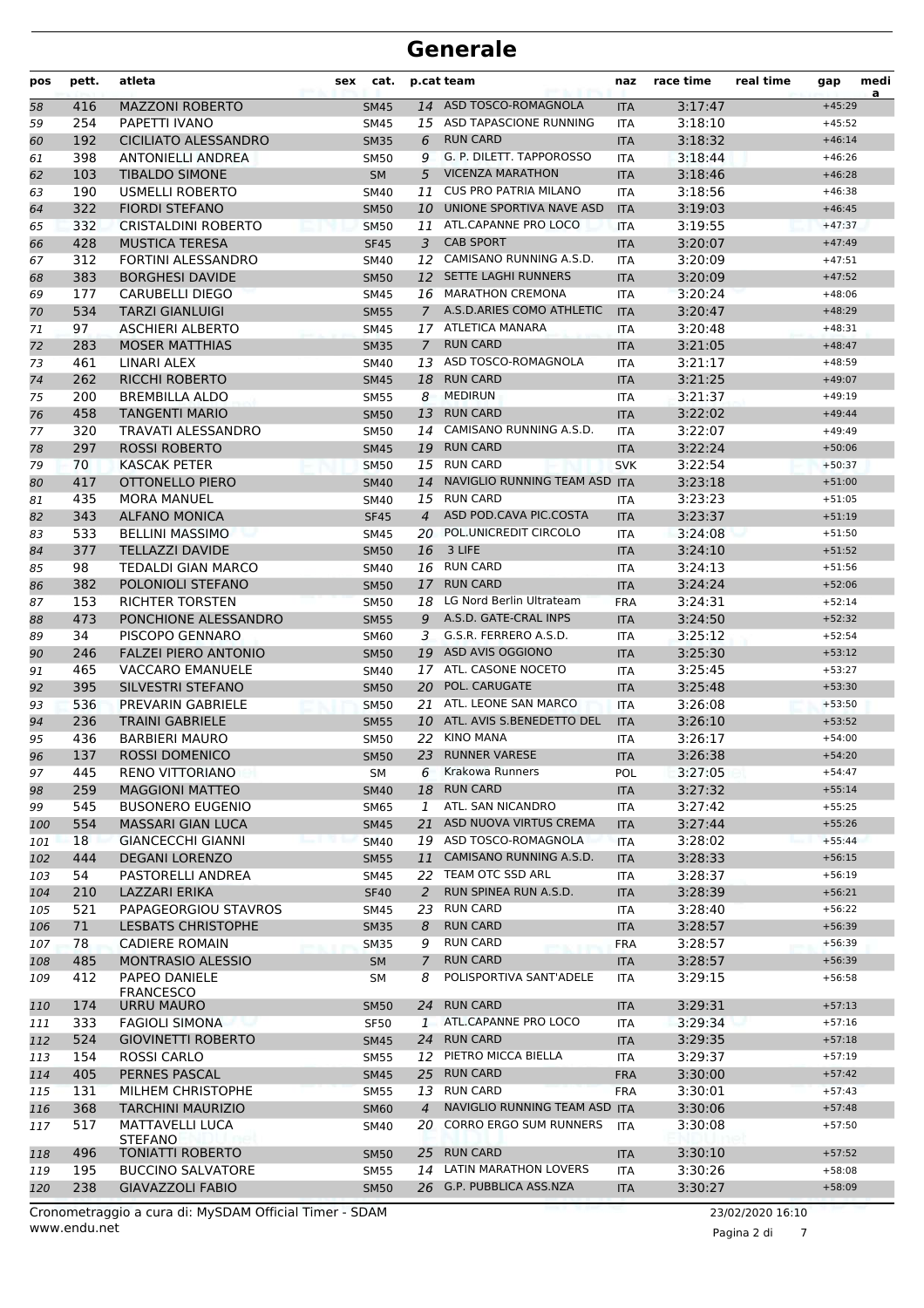| 27 POLISPORTIVA RUBIERA<br>389<br><b>FERRARI WAINER</b><br>3:30:50<br><b>SM50</b><br><b>ITA</b><br>$+58:32$<br>121<br><b>ATLETICA MANARA</b><br>437<br>2<br>3:31:36<br><b>GIUFFREDI FRANCESCA</b><br><b>SF50</b><br>122<br>ITA<br>$+59:18$<br>203<br><b>BERGAMO STARS ATLETICA</b><br>3:31:54<br><b>INNOCENTI FRANCESCA</b><br>$\mathbf{1}$<br>$+59:36$<br>123<br><b>SF35</b><br><b>ITA</b><br>334<br>PIERACCI CIRO<br>ATL.CAPANNE PRO LOCO<br>3:32:18<br>$+1:00:00$<br>124<br><b>SM35</b><br>10<br><b>ITA</b><br><b>RUN CARD</b><br>353<br><b>DEGLI ESPOSTI MASSIMO</b><br>3:32:57<br>28<br>125<br><b>SM50</b><br><b>ITA</b><br>$+1:00:39$<br>480<br>5 A.S.D. TEAM KM SPORT<br><b>MALAFFO ELENA</b><br><b>SF45</b><br>3:33:44<br>126<br>ITA<br>$+1:01:26$<br>SSD RCS ACTIVE TEAM A R.L.<br>513<br><b>BRUZZESE SALVATORE</b><br>9<br>3:33:55<br>127<br><b>SM</b><br><b>ITA</b><br>$+1:01:37$<br>G.S.FILIPPIDE<br>326<br>3:33:58<br><b>LUCULLI DIEGO</b><br><b>SM35</b><br>11<br><b>ITA</b><br>128<br>$+1:01:40$<br>ATLETICA VALLE DI CEMBRA<br>216<br><b>AGOSTINI MARIANNA</b><br><b>SF40</b><br><b>ITA</b><br>3:34:02<br>129<br>3<br>$+1:01:45$<br><b>RUN CARD</b><br>87<br><b>CHILLERI SIRIO</b><br>5<br>3:34:06<br>130<br><b>SM60</b><br>$+1:01:48$<br>ITA<br><b>RUN CARD</b><br>391<br>3:34:13<br><b>GRITCAI SERGEI</b><br>29<br><b>RUS</b><br>131<br><b>SM50</b><br>$+1:01:55$<br><b>RUN CARD</b><br>40<br>DI MARINO GIAN LUCA<br>26<br>3:34:20<br>132<br>SM45<br>ITA<br>$+1:02:02$<br>81<br><b>SOREL ARNAUD</b><br>10<br>3:34:38<br>133<br><b>SM</b><br><b>FRA</b><br>$+1:02:20$<br>82<br>SOREL GEOFFROY<br><b>RUN CARD</b><br>3:34:39<br><b>SM</b><br>11<br>134<br><b>FIN</b><br>$+1:02:21$<br>556<br><b>GRUPPO PODISTI RESCO 1909</b><br>PELLEGRINESCHI GABRIELE<br>21<br>3:34:44<br>$+1:02:26$<br>135<br><b>SM40</b><br><b>ITA</b><br>ATL.CAPANNE PRO LOCO<br>335<br><b>ZUCCHERINI RICCARDO</b><br><b>SM50</b><br>30<br>3:34:54<br>$+1:02:36$<br>136<br><b>ITA</b><br>291<br><b>ALBANESE IVAN</b><br>12 G.S.A. BRUGHERIO<br>3:34:57<br><b>SM35</b><br>137<br><b>ITA</b><br>$+1:02:39$<br>JANKOVIĆ DRAGAN<br>361<br>15<br>3:35:03<br><b>SM55</b><br>CRO<br>$+1:02:45$<br>138<br>13 G.P. ARCI GOODWIN<br>406<br><b>BEGOTTI DEVIS</b><br>3:35:07<br>139<br><b>SM35</b><br><b>ITA</b><br>$+1:02:49$<br>350<br><b>LEPRI NICOLA</b><br><b>GOLDEN CLUB RIMINI</b><br>3:35:15<br><b>SM45</b><br>27<br><b>ITA</b><br>$+1:02:57$<br>140<br>317<br>CAMISANO RUNNING A.S.D.<br>3:35:55<br><b>ROMANI GIORGIO</b><br><b>SM55</b><br>16<br><b>ITA</b><br>$+1:03:37$<br>141<br><b>RUN CARD</b><br>133<br>SPINA PARDO NICOLA<br>3:36:09<br><b>SM50</b><br>31<br>$+1:03:51$<br>142<br><b>ITA</b><br>179<br><b>MORELLI FRANCESCO</b><br><b>RUNNING CLUB CESANESE</b><br>3:36:30<br>143<br><b>SM50</b><br>32<br><b>ITA</b><br>$+1:04:12$<br>482<br>33 RUNNING CLUB CESANESE<br>DI VITO RAFFAELE<br>3:36:31<br><b>SM50</b><br><b>ITA</b><br>$+1:04:13$<br>144<br>34 POL. TEAM BRIANZA LISSONE<br>197<br>3:36:38<br><b>GIOVANNETTI ERNESTO</b><br><b>SM50</b><br><b>ITA</b><br>$+1:04:20$<br>145<br>477<br>22 ATL. FRANCIACORTA<br>3:37:08<br><b>ZAPPONI LUCA</b><br>146<br>SM40<br><b>ITA</b><br>$+1:04:50$<br>529<br>17 RUN CARD<br><b>ZANABONI GIUSEPPE</b><br>3:37:20<br>$+1:05:02$<br>147<br><b>SM55</b><br><b>ITA</b><br>237<br><b>ZITO PAOLO</b><br>35 ATLETICA SCHIO<br>3:37:34<br>$+1:05:16$<br>148<br><b>SM50</b><br><b>ITA</b><br>23 100 % ANIMA TRAIL ASD<br>111<br><b>FORMENTIN EMILIANO</b><br><b>ITA</b><br>3:38:06<br>149<br><b>SM40</b><br>$+1:05:48$<br>488<br>12 RUN CARD<br><b>MONTRASIO MICHELE</b><br>3:38:23<br><b>SM</b><br><b>ITA</b><br>$+1:06:05$<br>150<br>36 A.S.D. VEGAN RUNNERS<br>207<br><b>RIGACCI GIANNI</b><br>3:38:23<br><b>SM50</b><br><b>ITA</b><br>151<br>$+1:06:05$<br>220<br>COTTICA RICCARDO<br>28 CHIAVARI-TIGULLIO OUTDOOR ITA<br>3:38:51<br>SM45<br>152<br>$+1:06:33$<br>323<br>24 ATLETICA MONOPOLI<br>ABBATANTUONO GAETANO<br>3:39:08<br><b>SM40</b><br>$+1:06:50$<br>153<br><b>ITA</b><br>37 RUN CARD<br>415<br><b>BREVINI RICCARDO</b><br>3:39:10<br>154<br><b>SM50</b><br><b>ITA</b><br>$+1:06:52$<br>155<br><b>BONINI PIERGIORGIO</b><br>18 S.CLUB LIB. SESTO<br>155<br><b>SM55</b><br><b>ITA</b><br>3:39:17<br>$+1:06:59$<br>CAMISANO RUNNING A.S.D.<br>308<br>3:39:20<br><b>ABRAMI FRANCESCO</b><br><b>SM35</b><br><b>ITA</b><br>$+1:07:02$<br>156<br>14<br>315<br>PALADINI GIACOMO MARIA<br>15 CAMISANO RUNNING A.S.D.<br>3:39:20<br><b>SM35</b><br>157<br><b>ITA</b><br>$+1:07:02$<br>427<br>G.P. ARCI GOODWIN<br><b>GAZZI LUCA</b><br>25<br>3:39:33<br>SM40<br><b>ITA</b><br>158<br>$+1:07:15$<br>526<br>TEAM MARATHON S.S.D.<br><b>ARGENTIN CLAUDIO</b><br>6<br>3:39:35<br>$+1:07:17$<br>159<br><b>SM60</b><br><b>ITA</b><br>38 RUNNER VARESE<br>3:40:09<br>138<br><b>LEVATINO CARLO</b><br>$+1:07:51$<br><b>SM50</b><br>160<br>ITA<br>GRUPPO PODISTICO MELZO A. ITA<br>144<br>DE ANGELI GIOVANNI<br><b>SM65</b><br>3:40:16<br>$+1:07:58$<br>161<br>2<br>19 ATL. IMOLA SACMI AVIS<br>483<br><b>DALLEA FABRIZIO</b><br><b>SM55</b><br>3:40:17<br>$+1:07:59$<br><b>ITA</b><br>162<br>29 SETTE LAGHI RUNNERS<br>188<br><b>SCALERCIO MASSIMO</b><br><b>SM45</b><br>3:40:21<br>$+1:08:03$<br><b>ITA</b><br>163<br>26 TEAM ITALIA ROAD RUNNERS<br>146<br><b>MAGRO RICCARDO</b><br>3:40:25<br>$+1:08:07$<br><b>SM40</b><br><b>ITA</b><br>164<br><b>GUERRINA GIACOMO</b><br>39 ACQUIRUNNERS<br>479<br>3:40:41<br>$+1:08:23$<br><b>SM50</b><br><b>ITA</b><br>165<br><b>CARLO</b><br>POL. TEAM BRIANZA LISSONE<br>429<br><b>CRIPPA SIMONE</b><br>3:41:54<br>$+1:09:36$<br>SM45<br>30<br><b>ITA</b><br>166<br>31 ASD 3'.30" TEAM<br>142<br><b>BOLDRINI MASSIMO</b><br>3:41:57<br>$+1:09:39$<br><b>SM45</b><br>167<br><b>ITA</b><br>43<br>27 RUN CARD<br>3:42:44<br>$+1:10:26$<br>SPINONI SERGIO<br>SM40<br>168<br><b>ITA</b><br>28 A.S. GINNIC-CLUB PIACENZA<br>37<br>PRANDINI IVAN<br>3:43:04<br>$+1:10:46$<br>169<br><b>SM40</b><br><b>ITA</b><br>20 RUN CARD<br>264<br><b>FASSA PAOLO</b><br>3:43:13<br>$+1:10:55$<br>170<br><b>SM55</b><br>ITA<br>89<br><b>NAVA ENRICO GIUSEPPE</b><br>21 G.S. SAN DAMIANESE<br>3:43:28<br><b>SM55</b><br><b>ITA</b><br>$+1:11:10$<br>171<br>16 POLISPORTIVA SANT'ADELE<br>96<br><b>FLOREAN ALESSIO</b><br>3:44:00<br>$+1:11:42$<br>172<br><b>SM35</b><br><b>ITA</b><br>EMOZIONI SPORT TEAM A.S.D.<br>REPETTO GABRIELLA<br>3:44:03<br>$+1:11:45$<br>173<br>462<br><b>SF45</b><br>6<br><b>ITA</b><br>22 RUN CARD<br>388<br>SASSI DAVIDE<br>3:44:06<br>$+1:11:48$<br>174<br>SM55<br>ITA<br>13 RASCHIANI TRIATHLON<br>85<br><b>LOSIO GIANLUCA</b><br><b>SM</b><br>$+1:12:27$<br>175<br><b>ITA</b><br>3:44:45<br>23 ASD 3'.30" TEAM<br>373<br><b>CIABATTONI STEFANO</b><br>3:44:57<br>$+1:12:39$<br><b>SM55</b><br>176<br>ITA<br>45<br>32 RUN CARD<br>PREMORI PAOLO<br>3:45:22<br>$+1:13:04$<br><b>SM45</b><br>177<br><b>ITA</b><br>24 ASD AVIS OGGIONO<br>324<br><b>MAGGIONI ROBERTO</b><br>3:45:32<br>$+1:13:14$<br>178<br><b>SM55</b><br>ITA<br>25 LIFERUNNER SSDARL<br>451<br><b>LANDI MARCO</b><br>3:45:41<br>$+1:13:23$<br>179<br><b>SM55</b><br><b>ITA</b><br>26 RUN CARD<br>329<br><b>BUZZONI DANIELE</b><br>3:45:44<br>$+1:13:26$<br>180<br>SM55<br>ITA<br>40 RUN CARD<br>330<br><b>LOLLI PAOLO</b><br>3:45:44<br>$+1:13:26$<br>181<br><b>SM50</b><br><b>ITA</b><br>A.S.D. 3T<br>543<br><b>TESTA MONICA</b><br>3:45:46<br>182<br><b>SF40</b><br>4<br>$+1:13:28$<br>ITA<br>52<br>41 ASD TAPASCIONE RUNNING<br><b>CHIARI GIANLUCA</b><br>3:45:48<br>$+1:13:31$<br><b>SM50</b><br><b>ITA</b><br>183 | pos | pett. | atleta | cat.<br>sex | p.cat team | naz | race time | real time | gap | medi<br>a |
|----------------------------------------------------------------------------------------------------------------------------------------------------------------------------------------------------------------------------------------------------------------------------------------------------------------------------------------------------------------------------------------------------------------------------------------------------------------------------------------------------------------------------------------------------------------------------------------------------------------------------------------------------------------------------------------------------------------------------------------------------------------------------------------------------------------------------------------------------------------------------------------------------------------------------------------------------------------------------------------------------------------------------------------------------------------------------------------------------------------------------------------------------------------------------------------------------------------------------------------------------------------------------------------------------------------------------------------------------------------------------------------------------------------------------------------------------------------------------------------------------------------------------------------------------------------------------------------------------------------------------------------------------------------------------------------------------------------------------------------------------------------------------------------------------------------------------------------------------------------------------------------------------------------------------------------------------------------------------------------------------------------------------------------------------------------------------------------------------------------------------------------------------------------------------------------------------------------------------------------------------------------------------------------------------------------------------------------------------------------------------------------------------------------------------------------------------------------------------------------------------------------------------------------------------------------------------------------------------------------------------------------------------------------------------------------------------------------------------------------------------------------------------------------------------------------------------------------------------------------------------------------------------------------------------------------------------------------------------------------------------------------------------------------------------------------------------------------------------------------------------------------------------------------------------------------------------------------------------------------------------------------------------------------------------------------------------------------------------------------------------------------------------------------------------------------------------------------------------------------------------------------------------------------------------------------------------------------------------------------------------------------------------------------------------------------------------------------------------------------------------------------------------------------------------------------------------------------------------------------------------------------------------------------------------------------------------------------------------------------------------------------------------------------------------------------------------------------------------------------------------------------------------------------------------------------------------------------------------------------------------------------------------------------------------------------------------------------------------------------------------------------------------------------------------------------------------------------------------------------------------------------------------------------------------------------------------------------------------------------------------------------------------------------------------------------------------------------------------------------------------------------------------------------------------------------------------------------------------------------------------------------------------------------------------------------------------------------------------------------------------------------------------------------------------------------------------------------------------------------------------------------------------------------------------------------------------------------------------------------------------------------------------------------------------------------------------------------------------------------------------------------------------------------------------------------------------------------------------------------------------------------------------------------------------------------------------------------------------------------------------------------------------------------------------------------------------------------------------------------------------------------------------------------------------------------------------------------------------------------------------------------------------------------------------------------------------------------------------------------------------------------------------------------------------------------------------------------------------------------------------------------------------------------------------------------------------------------------------------------------------------------------------------------------------------------------------------------------------------------------------------------------------------------------------------------------------------------------------------------------------------------------------------------------------------------------------------------------------------------------------------------------------------------------------------------------------------------------------------------------------------------------------------------------------------------------------------------------------------------------------------------------------------------------------------------------------------------------------------------------------------------------------------------------------------------------------------------------------------------------------------------------------------------------------------------------------------------------------------------------------------------------------------------------------------------------------------------------------------------------------------------------------------------------------------------------------------------------------------------------------------------------------------------------------------------------------|-----|-------|--------|-------------|------------|-----|-----------|-----------|-----|-----------|
|                                                                                                                                                                                                                                                                                                                                                                                                                                                                                                                                                                                                                                                                                                                                                                                                                                                                                                                                                                                                                                                                                                                                                                                                                                                                                                                                                                                                                                                                                                                                                                                                                                                                                                                                                                                                                                                                                                                                                                                                                                                                                                                                                                                                                                                                                                                                                                                                                                                                                                                                                                                                                                                                                                                                                                                                                                                                                                                                                                                                                                                                                                                                                                                                                                                                                                                                                                                                                                                                                                                                                                                                                                                                                                                                                                                                                                                                                                                                                                                                                                                                                                                                                                                                                                                                                                                                                                                                                                                                                                                                                                                                                                                                                                                                                                                                                                                                                                                                                                                                                                                                                                                                                                                                                                                                                                                                                                                                                                                                                                                                                                                                                                                                                                                                                                                                                                                                                                                                                                                                                                                                                                                                                                                                                                                                                                                                                                                                                                                                                                                                                                                                                                                                                                                                                                                                                                                                                                                                                                                                                                                                                                                                                                                                                                                                                                                                                                                                                                                                                                                                                                            |     |       |        |             |            |     |           |           |     |           |
|                                                                                                                                                                                                                                                                                                                                                                                                                                                                                                                                                                                                                                                                                                                                                                                                                                                                                                                                                                                                                                                                                                                                                                                                                                                                                                                                                                                                                                                                                                                                                                                                                                                                                                                                                                                                                                                                                                                                                                                                                                                                                                                                                                                                                                                                                                                                                                                                                                                                                                                                                                                                                                                                                                                                                                                                                                                                                                                                                                                                                                                                                                                                                                                                                                                                                                                                                                                                                                                                                                                                                                                                                                                                                                                                                                                                                                                                                                                                                                                                                                                                                                                                                                                                                                                                                                                                                                                                                                                                                                                                                                                                                                                                                                                                                                                                                                                                                                                                                                                                                                                                                                                                                                                                                                                                                                                                                                                                                                                                                                                                                                                                                                                                                                                                                                                                                                                                                                                                                                                                                                                                                                                                                                                                                                                                                                                                                                                                                                                                                                                                                                                                                                                                                                                                                                                                                                                                                                                                                                                                                                                                                                                                                                                                                                                                                                                                                                                                                                                                                                                                                                            |     |       |        |             |            |     |           |           |     |           |
|                                                                                                                                                                                                                                                                                                                                                                                                                                                                                                                                                                                                                                                                                                                                                                                                                                                                                                                                                                                                                                                                                                                                                                                                                                                                                                                                                                                                                                                                                                                                                                                                                                                                                                                                                                                                                                                                                                                                                                                                                                                                                                                                                                                                                                                                                                                                                                                                                                                                                                                                                                                                                                                                                                                                                                                                                                                                                                                                                                                                                                                                                                                                                                                                                                                                                                                                                                                                                                                                                                                                                                                                                                                                                                                                                                                                                                                                                                                                                                                                                                                                                                                                                                                                                                                                                                                                                                                                                                                                                                                                                                                                                                                                                                                                                                                                                                                                                                                                                                                                                                                                                                                                                                                                                                                                                                                                                                                                                                                                                                                                                                                                                                                                                                                                                                                                                                                                                                                                                                                                                                                                                                                                                                                                                                                                                                                                                                                                                                                                                                                                                                                                                                                                                                                                                                                                                                                                                                                                                                                                                                                                                                                                                                                                                                                                                                                                                                                                                                                                                                                                                                            |     |       |        |             |            |     |           |           |     |           |
|                                                                                                                                                                                                                                                                                                                                                                                                                                                                                                                                                                                                                                                                                                                                                                                                                                                                                                                                                                                                                                                                                                                                                                                                                                                                                                                                                                                                                                                                                                                                                                                                                                                                                                                                                                                                                                                                                                                                                                                                                                                                                                                                                                                                                                                                                                                                                                                                                                                                                                                                                                                                                                                                                                                                                                                                                                                                                                                                                                                                                                                                                                                                                                                                                                                                                                                                                                                                                                                                                                                                                                                                                                                                                                                                                                                                                                                                                                                                                                                                                                                                                                                                                                                                                                                                                                                                                                                                                                                                                                                                                                                                                                                                                                                                                                                                                                                                                                                                                                                                                                                                                                                                                                                                                                                                                                                                                                                                                                                                                                                                                                                                                                                                                                                                                                                                                                                                                                                                                                                                                                                                                                                                                                                                                                                                                                                                                                                                                                                                                                                                                                                                                                                                                                                                                                                                                                                                                                                                                                                                                                                                                                                                                                                                                                                                                                                                                                                                                                                                                                                                                                            |     |       |        |             |            |     |           |           |     |           |
|                                                                                                                                                                                                                                                                                                                                                                                                                                                                                                                                                                                                                                                                                                                                                                                                                                                                                                                                                                                                                                                                                                                                                                                                                                                                                                                                                                                                                                                                                                                                                                                                                                                                                                                                                                                                                                                                                                                                                                                                                                                                                                                                                                                                                                                                                                                                                                                                                                                                                                                                                                                                                                                                                                                                                                                                                                                                                                                                                                                                                                                                                                                                                                                                                                                                                                                                                                                                                                                                                                                                                                                                                                                                                                                                                                                                                                                                                                                                                                                                                                                                                                                                                                                                                                                                                                                                                                                                                                                                                                                                                                                                                                                                                                                                                                                                                                                                                                                                                                                                                                                                                                                                                                                                                                                                                                                                                                                                                                                                                                                                                                                                                                                                                                                                                                                                                                                                                                                                                                                                                                                                                                                                                                                                                                                                                                                                                                                                                                                                                                                                                                                                                                                                                                                                                                                                                                                                                                                                                                                                                                                                                                                                                                                                                                                                                                                                                                                                                                                                                                                                                                            |     |       |        |             |            |     |           |           |     |           |
|                                                                                                                                                                                                                                                                                                                                                                                                                                                                                                                                                                                                                                                                                                                                                                                                                                                                                                                                                                                                                                                                                                                                                                                                                                                                                                                                                                                                                                                                                                                                                                                                                                                                                                                                                                                                                                                                                                                                                                                                                                                                                                                                                                                                                                                                                                                                                                                                                                                                                                                                                                                                                                                                                                                                                                                                                                                                                                                                                                                                                                                                                                                                                                                                                                                                                                                                                                                                                                                                                                                                                                                                                                                                                                                                                                                                                                                                                                                                                                                                                                                                                                                                                                                                                                                                                                                                                                                                                                                                                                                                                                                                                                                                                                                                                                                                                                                                                                                                                                                                                                                                                                                                                                                                                                                                                                                                                                                                                                                                                                                                                                                                                                                                                                                                                                                                                                                                                                                                                                                                                                                                                                                                                                                                                                                                                                                                                                                                                                                                                                                                                                                                                                                                                                                                                                                                                                                                                                                                                                                                                                                                                                                                                                                                                                                                                                                                                                                                                                                                                                                                                                            |     |       |        |             |            |     |           |           |     |           |
|                                                                                                                                                                                                                                                                                                                                                                                                                                                                                                                                                                                                                                                                                                                                                                                                                                                                                                                                                                                                                                                                                                                                                                                                                                                                                                                                                                                                                                                                                                                                                                                                                                                                                                                                                                                                                                                                                                                                                                                                                                                                                                                                                                                                                                                                                                                                                                                                                                                                                                                                                                                                                                                                                                                                                                                                                                                                                                                                                                                                                                                                                                                                                                                                                                                                                                                                                                                                                                                                                                                                                                                                                                                                                                                                                                                                                                                                                                                                                                                                                                                                                                                                                                                                                                                                                                                                                                                                                                                                                                                                                                                                                                                                                                                                                                                                                                                                                                                                                                                                                                                                                                                                                                                                                                                                                                                                                                                                                                                                                                                                                                                                                                                                                                                                                                                                                                                                                                                                                                                                                                                                                                                                                                                                                                                                                                                                                                                                                                                                                                                                                                                                                                                                                                                                                                                                                                                                                                                                                                                                                                                                                                                                                                                                                                                                                                                                                                                                                                                                                                                                                                            |     |       |        |             |            |     |           |           |     |           |
|                                                                                                                                                                                                                                                                                                                                                                                                                                                                                                                                                                                                                                                                                                                                                                                                                                                                                                                                                                                                                                                                                                                                                                                                                                                                                                                                                                                                                                                                                                                                                                                                                                                                                                                                                                                                                                                                                                                                                                                                                                                                                                                                                                                                                                                                                                                                                                                                                                                                                                                                                                                                                                                                                                                                                                                                                                                                                                                                                                                                                                                                                                                                                                                                                                                                                                                                                                                                                                                                                                                                                                                                                                                                                                                                                                                                                                                                                                                                                                                                                                                                                                                                                                                                                                                                                                                                                                                                                                                                                                                                                                                                                                                                                                                                                                                                                                                                                                                                                                                                                                                                                                                                                                                                                                                                                                                                                                                                                                                                                                                                                                                                                                                                                                                                                                                                                                                                                                                                                                                                                                                                                                                                                                                                                                                                                                                                                                                                                                                                                                                                                                                                                                                                                                                                                                                                                                                                                                                                                                                                                                                                                                                                                                                                                                                                                                                                                                                                                                                                                                                                                                            |     |       |        |             |            |     |           |           |     |           |
|                                                                                                                                                                                                                                                                                                                                                                                                                                                                                                                                                                                                                                                                                                                                                                                                                                                                                                                                                                                                                                                                                                                                                                                                                                                                                                                                                                                                                                                                                                                                                                                                                                                                                                                                                                                                                                                                                                                                                                                                                                                                                                                                                                                                                                                                                                                                                                                                                                                                                                                                                                                                                                                                                                                                                                                                                                                                                                                                                                                                                                                                                                                                                                                                                                                                                                                                                                                                                                                                                                                                                                                                                                                                                                                                                                                                                                                                                                                                                                                                                                                                                                                                                                                                                                                                                                                                                                                                                                                                                                                                                                                                                                                                                                                                                                                                                                                                                                                                                                                                                                                                                                                                                                                                                                                                                                                                                                                                                                                                                                                                                                                                                                                                                                                                                                                                                                                                                                                                                                                                                                                                                                                                                                                                                                                                                                                                                                                                                                                                                                                                                                                                                                                                                                                                                                                                                                                                                                                                                                                                                                                                                                                                                                                                                                                                                                                                                                                                                                                                                                                                                                            |     |       |        |             |            |     |           |           |     |           |
|                                                                                                                                                                                                                                                                                                                                                                                                                                                                                                                                                                                                                                                                                                                                                                                                                                                                                                                                                                                                                                                                                                                                                                                                                                                                                                                                                                                                                                                                                                                                                                                                                                                                                                                                                                                                                                                                                                                                                                                                                                                                                                                                                                                                                                                                                                                                                                                                                                                                                                                                                                                                                                                                                                                                                                                                                                                                                                                                                                                                                                                                                                                                                                                                                                                                                                                                                                                                                                                                                                                                                                                                                                                                                                                                                                                                                                                                                                                                                                                                                                                                                                                                                                                                                                                                                                                                                                                                                                                                                                                                                                                                                                                                                                                                                                                                                                                                                                                                                                                                                                                                                                                                                                                                                                                                                                                                                                                                                                                                                                                                                                                                                                                                                                                                                                                                                                                                                                                                                                                                                                                                                                                                                                                                                                                                                                                                                                                                                                                                                                                                                                                                                                                                                                                                                                                                                                                                                                                                                                                                                                                                                                                                                                                                                                                                                                                                                                                                                                                                                                                                                                            |     |       |        |             |            |     |           |           |     |           |
|                                                                                                                                                                                                                                                                                                                                                                                                                                                                                                                                                                                                                                                                                                                                                                                                                                                                                                                                                                                                                                                                                                                                                                                                                                                                                                                                                                                                                                                                                                                                                                                                                                                                                                                                                                                                                                                                                                                                                                                                                                                                                                                                                                                                                                                                                                                                                                                                                                                                                                                                                                                                                                                                                                                                                                                                                                                                                                                                                                                                                                                                                                                                                                                                                                                                                                                                                                                                                                                                                                                                                                                                                                                                                                                                                                                                                                                                                                                                                                                                                                                                                                                                                                                                                                                                                                                                                                                                                                                                                                                                                                                                                                                                                                                                                                                                                                                                                                                                                                                                                                                                                                                                                                                                                                                                                                                                                                                                                                                                                                                                                                                                                                                                                                                                                                                                                                                                                                                                                                                                                                                                                                                                                                                                                                                                                                                                                                                                                                                                                                                                                                                                                                                                                                                                                                                                                                                                                                                                                                                                                                                                                                                                                                                                                                                                                                                                                                                                                                                                                                                                                                            |     |       |        |             |            |     |           |           |     |           |
|                                                                                                                                                                                                                                                                                                                                                                                                                                                                                                                                                                                                                                                                                                                                                                                                                                                                                                                                                                                                                                                                                                                                                                                                                                                                                                                                                                                                                                                                                                                                                                                                                                                                                                                                                                                                                                                                                                                                                                                                                                                                                                                                                                                                                                                                                                                                                                                                                                                                                                                                                                                                                                                                                                                                                                                                                                                                                                                                                                                                                                                                                                                                                                                                                                                                                                                                                                                                                                                                                                                                                                                                                                                                                                                                                                                                                                                                                                                                                                                                                                                                                                                                                                                                                                                                                                                                                                                                                                                                                                                                                                                                                                                                                                                                                                                                                                                                                                                                                                                                                                                                                                                                                                                                                                                                                                                                                                                                                                                                                                                                                                                                                                                                                                                                                                                                                                                                                                                                                                                                                                                                                                                                                                                                                                                                                                                                                                                                                                                                                                                                                                                                                                                                                                                                                                                                                                                                                                                                                                                                                                                                                                                                                                                                                                                                                                                                                                                                                                                                                                                                                                            |     |       |        |             |            |     |           |           |     |           |
|                                                                                                                                                                                                                                                                                                                                                                                                                                                                                                                                                                                                                                                                                                                                                                                                                                                                                                                                                                                                                                                                                                                                                                                                                                                                                                                                                                                                                                                                                                                                                                                                                                                                                                                                                                                                                                                                                                                                                                                                                                                                                                                                                                                                                                                                                                                                                                                                                                                                                                                                                                                                                                                                                                                                                                                                                                                                                                                                                                                                                                                                                                                                                                                                                                                                                                                                                                                                                                                                                                                                                                                                                                                                                                                                                                                                                                                                                                                                                                                                                                                                                                                                                                                                                                                                                                                                                                                                                                                                                                                                                                                                                                                                                                                                                                                                                                                                                                                                                                                                                                                                                                                                                                                                                                                                                                                                                                                                                                                                                                                                                                                                                                                                                                                                                                                                                                                                                                                                                                                                                                                                                                                                                                                                                                                                                                                                                                                                                                                                                                                                                                                                                                                                                                                                                                                                                                                                                                                                                                                                                                                                                                                                                                                                                                                                                                                                                                                                                                                                                                                                                                            |     |       |        |             |            |     |           |           |     |           |
|                                                                                                                                                                                                                                                                                                                                                                                                                                                                                                                                                                                                                                                                                                                                                                                                                                                                                                                                                                                                                                                                                                                                                                                                                                                                                                                                                                                                                                                                                                                                                                                                                                                                                                                                                                                                                                                                                                                                                                                                                                                                                                                                                                                                                                                                                                                                                                                                                                                                                                                                                                                                                                                                                                                                                                                                                                                                                                                                                                                                                                                                                                                                                                                                                                                                                                                                                                                                                                                                                                                                                                                                                                                                                                                                                                                                                                                                                                                                                                                                                                                                                                                                                                                                                                                                                                                                                                                                                                                                                                                                                                                                                                                                                                                                                                                                                                                                                                                                                                                                                                                                                                                                                                                                                                                                                                                                                                                                                                                                                                                                                                                                                                                                                                                                                                                                                                                                                                                                                                                                                                                                                                                                                                                                                                                                                                                                                                                                                                                                                                                                                                                                                                                                                                                                                                                                                                                                                                                                                                                                                                                                                                                                                                                                                                                                                                                                                                                                                                                                                                                                                                            |     |       |        |             |            |     |           |           |     |           |
|                                                                                                                                                                                                                                                                                                                                                                                                                                                                                                                                                                                                                                                                                                                                                                                                                                                                                                                                                                                                                                                                                                                                                                                                                                                                                                                                                                                                                                                                                                                                                                                                                                                                                                                                                                                                                                                                                                                                                                                                                                                                                                                                                                                                                                                                                                                                                                                                                                                                                                                                                                                                                                                                                                                                                                                                                                                                                                                                                                                                                                                                                                                                                                                                                                                                                                                                                                                                                                                                                                                                                                                                                                                                                                                                                                                                                                                                                                                                                                                                                                                                                                                                                                                                                                                                                                                                                                                                                                                                                                                                                                                                                                                                                                                                                                                                                                                                                                                                                                                                                                                                                                                                                                                                                                                                                                                                                                                                                                                                                                                                                                                                                                                                                                                                                                                                                                                                                                                                                                                                                                                                                                                                                                                                                                                                                                                                                                                                                                                                                                                                                                                                                                                                                                                                                                                                                                                                                                                                                                                                                                                                                                                                                                                                                                                                                                                                                                                                                                                                                                                                                                            |     |       |        |             |            |     |           |           |     |           |
|                                                                                                                                                                                                                                                                                                                                                                                                                                                                                                                                                                                                                                                                                                                                                                                                                                                                                                                                                                                                                                                                                                                                                                                                                                                                                                                                                                                                                                                                                                                                                                                                                                                                                                                                                                                                                                                                                                                                                                                                                                                                                                                                                                                                                                                                                                                                                                                                                                                                                                                                                                                                                                                                                                                                                                                                                                                                                                                                                                                                                                                                                                                                                                                                                                                                                                                                                                                                                                                                                                                                                                                                                                                                                                                                                                                                                                                                                                                                                                                                                                                                                                                                                                                                                                                                                                                                                                                                                                                                                                                                                                                                                                                                                                                                                                                                                                                                                                                                                                                                                                                                                                                                                                                                                                                                                                                                                                                                                                                                                                                                                                                                                                                                                                                                                                                                                                                                                                                                                                                                                                                                                                                                                                                                                                                                                                                                                                                                                                                                                                                                                                                                                                                                                                                                                                                                                                                                                                                                                                                                                                                                                                                                                                                                                                                                                                                                                                                                                                                                                                                                                                            |     |       |        |             |            |     |           |           |     |           |
|                                                                                                                                                                                                                                                                                                                                                                                                                                                                                                                                                                                                                                                                                                                                                                                                                                                                                                                                                                                                                                                                                                                                                                                                                                                                                                                                                                                                                                                                                                                                                                                                                                                                                                                                                                                                                                                                                                                                                                                                                                                                                                                                                                                                                                                                                                                                                                                                                                                                                                                                                                                                                                                                                                                                                                                                                                                                                                                                                                                                                                                                                                                                                                                                                                                                                                                                                                                                                                                                                                                                                                                                                                                                                                                                                                                                                                                                                                                                                                                                                                                                                                                                                                                                                                                                                                                                                                                                                                                                                                                                                                                                                                                                                                                                                                                                                                                                                                                                                                                                                                                                                                                                                                                                                                                                                                                                                                                                                                                                                                                                                                                                                                                                                                                                                                                                                                                                                                                                                                                                                                                                                                                                                                                                                                                                                                                                                                                                                                                                                                                                                                                                                                                                                                                                                                                                                                                                                                                                                                                                                                                                                                                                                                                                                                                                                                                                                                                                                                                                                                                                                                            |     |       |        |             |            |     |           |           |     |           |
|                                                                                                                                                                                                                                                                                                                                                                                                                                                                                                                                                                                                                                                                                                                                                                                                                                                                                                                                                                                                                                                                                                                                                                                                                                                                                                                                                                                                                                                                                                                                                                                                                                                                                                                                                                                                                                                                                                                                                                                                                                                                                                                                                                                                                                                                                                                                                                                                                                                                                                                                                                                                                                                                                                                                                                                                                                                                                                                                                                                                                                                                                                                                                                                                                                                                                                                                                                                                                                                                                                                                                                                                                                                                                                                                                                                                                                                                                                                                                                                                                                                                                                                                                                                                                                                                                                                                                                                                                                                                                                                                                                                                                                                                                                                                                                                                                                                                                                                                                                                                                                                                                                                                                                                                                                                                                                                                                                                                                                                                                                                                                                                                                                                                                                                                                                                                                                                                                                                                                                                                                                                                                                                                                                                                                                                                                                                                                                                                                                                                                                                                                                                                                                                                                                                                                                                                                                                                                                                                                                                                                                                                                                                                                                                                                                                                                                                                                                                                                                                                                                                                                                            |     |       |        |             |            |     |           |           |     |           |
|                                                                                                                                                                                                                                                                                                                                                                                                                                                                                                                                                                                                                                                                                                                                                                                                                                                                                                                                                                                                                                                                                                                                                                                                                                                                                                                                                                                                                                                                                                                                                                                                                                                                                                                                                                                                                                                                                                                                                                                                                                                                                                                                                                                                                                                                                                                                                                                                                                                                                                                                                                                                                                                                                                                                                                                                                                                                                                                                                                                                                                                                                                                                                                                                                                                                                                                                                                                                                                                                                                                                                                                                                                                                                                                                                                                                                                                                                                                                                                                                                                                                                                                                                                                                                                                                                                                                                                                                                                                                                                                                                                                                                                                                                                                                                                                                                                                                                                                                                                                                                                                                                                                                                                                                                                                                                                                                                                                                                                                                                                                                                                                                                                                                                                                                                                                                                                                                                                                                                                                                                                                                                                                                                                                                                                                                                                                                                                                                                                                                                                                                                                                                                                                                                                                                                                                                                                                                                                                                                                                                                                                                                                                                                                                                                                                                                                                                                                                                                                                                                                                                                                            |     |       |        |             |            |     |           |           |     |           |
|                                                                                                                                                                                                                                                                                                                                                                                                                                                                                                                                                                                                                                                                                                                                                                                                                                                                                                                                                                                                                                                                                                                                                                                                                                                                                                                                                                                                                                                                                                                                                                                                                                                                                                                                                                                                                                                                                                                                                                                                                                                                                                                                                                                                                                                                                                                                                                                                                                                                                                                                                                                                                                                                                                                                                                                                                                                                                                                                                                                                                                                                                                                                                                                                                                                                                                                                                                                                                                                                                                                                                                                                                                                                                                                                                                                                                                                                                                                                                                                                                                                                                                                                                                                                                                                                                                                                                                                                                                                                                                                                                                                                                                                                                                                                                                                                                                                                                                                                                                                                                                                                                                                                                                                                                                                                                                                                                                                                                                                                                                                                                                                                                                                                                                                                                                                                                                                                                                                                                                                                                                                                                                                                                                                                                                                                                                                                                                                                                                                                                                                                                                                                                                                                                                                                                                                                                                                                                                                                                                                                                                                                                                                                                                                                                                                                                                                                                                                                                                                                                                                                                                            |     |       |        |             |            |     |           |           |     |           |
|                                                                                                                                                                                                                                                                                                                                                                                                                                                                                                                                                                                                                                                                                                                                                                                                                                                                                                                                                                                                                                                                                                                                                                                                                                                                                                                                                                                                                                                                                                                                                                                                                                                                                                                                                                                                                                                                                                                                                                                                                                                                                                                                                                                                                                                                                                                                                                                                                                                                                                                                                                                                                                                                                                                                                                                                                                                                                                                                                                                                                                                                                                                                                                                                                                                                                                                                                                                                                                                                                                                                                                                                                                                                                                                                                                                                                                                                                                                                                                                                                                                                                                                                                                                                                                                                                                                                                                                                                                                                                                                                                                                                                                                                                                                                                                                                                                                                                                                                                                                                                                                                                                                                                                                                                                                                                                                                                                                                                                                                                                                                                                                                                                                                                                                                                                                                                                                                                                                                                                                                                                                                                                                                                                                                                                                                                                                                                                                                                                                                                                                                                                                                                                                                                                                                                                                                                                                                                                                                                                                                                                                                                                                                                                                                                                                                                                                                                                                                                                                                                                                                                                            |     |       |        |             |            |     |           |           |     |           |
|                                                                                                                                                                                                                                                                                                                                                                                                                                                                                                                                                                                                                                                                                                                                                                                                                                                                                                                                                                                                                                                                                                                                                                                                                                                                                                                                                                                                                                                                                                                                                                                                                                                                                                                                                                                                                                                                                                                                                                                                                                                                                                                                                                                                                                                                                                                                                                                                                                                                                                                                                                                                                                                                                                                                                                                                                                                                                                                                                                                                                                                                                                                                                                                                                                                                                                                                                                                                                                                                                                                                                                                                                                                                                                                                                                                                                                                                                                                                                                                                                                                                                                                                                                                                                                                                                                                                                                                                                                                                                                                                                                                                                                                                                                                                                                                                                                                                                                                                                                                                                                                                                                                                                                                                                                                                                                                                                                                                                                                                                                                                                                                                                                                                                                                                                                                                                                                                                                                                                                                                                                                                                                                                                                                                                                                                                                                                                                                                                                                                                                                                                                                                                                                                                                                                                                                                                                                                                                                                                                                                                                                                                                                                                                                                                                                                                                                                                                                                                                                                                                                                                                            |     |       |        |             |            |     |           |           |     |           |
|                                                                                                                                                                                                                                                                                                                                                                                                                                                                                                                                                                                                                                                                                                                                                                                                                                                                                                                                                                                                                                                                                                                                                                                                                                                                                                                                                                                                                                                                                                                                                                                                                                                                                                                                                                                                                                                                                                                                                                                                                                                                                                                                                                                                                                                                                                                                                                                                                                                                                                                                                                                                                                                                                                                                                                                                                                                                                                                                                                                                                                                                                                                                                                                                                                                                                                                                                                                                                                                                                                                                                                                                                                                                                                                                                                                                                                                                                                                                                                                                                                                                                                                                                                                                                                                                                                                                                                                                                                                                                                                                                                                                                                                                                                                                                                                                                                                                                                                                                                                                                                                                                                                                                                                                                                                                                                                                                                                                                                                                                                                                                                                                                                                                                                                                                                                                                                                                                                                                                                                                                                                                                                                                                                                                                                                                                                                                                                                                                                                                                                                                                                                                                                                                                                                                                                                                                                                                                                                                                                                                                                                                                                                                                                                                                                                                                                                                                                                                                                                                                                                                                                            |     |       |        |             |            |     |           |           |     |           |
|                                                                                                                                                                                                                                                                                                                                                                                                                                                                                                                                                                                                                                                                                                                                                                                                                                                                                                                                                                                                                                                                                                                                                                                                                                                                                                                                                                                                                                                                                                                                                                                                                                                                                                                                                                                                                                                                                                                                                                                                                                                                                                                                                                                                                                                                                                                                                                                                                                                                                                                                                                                                                                                                                                                                                                                                                                                                                                                                                                                                                                                                                                                                                                                                                                                                                                                                                                                                                                                                                                                                                                                                                                                                                                                                                                                                                                                                                                                                                                                                                                                                                                                                                                                                                                                                                                                                                                                                                                                                                                                                                                                                                                                                                                                                                                                                                                                                                                                                                                                                                                                                                                                                                                                                                                                                                                                                                                                                                                                                                                                                                                                                                                                                                                                                                                                                                                                                                                                                                                                                                                                                                                                                                                                                                                                                                                                                                                                                                                                                                                                                                                                                                                                                                                                                                                                                                                                                                                                                                                                                                                                                                                                                                                                                                                                                                                                                                                                                                                                                                                                                                                            |     |       |        |             |            |     |           |           |     |           |
|                                                                                                                                                                                                                                                                                                                                                                                                                                                                                                                                                                                                                                                                                                                                                                                                                                                                                                                                                                                                                                                                                                                                                                                                                                                                                                                                                                                                                                                                                                                                                                                                                                                                                                                                                                                                                                                                                                                                                                                                                                                                                                                                                                                                                                                                                                                                                                                                                                                                                                                                                                                                                                                                                                                                                                                                                                                                                                                                                                                                                                                                                                                                                                                                                                                                                                                                                                                                                                                                                                                                                                                                                                                                                                                                                                                                                                                                                                                                                                                                                                                                                                                                                                                                                                                                                                                                                                                                                                                                                                                                                                                                                                                                                                                                                                                                                                                                                                                                                                                                                                                                                                                                                                                                                                                                                                                                                                                                                                                                                                                                                                                                                                                                                                                                                                                                                                                                                                                                                                                                                                                                                                                                                                                                                                                                                                                                                                                                                                                                                                                                                                                                                                                                                                                                                                                                                                                                                                                                                                                                                                                                                                                                                                                                                                                                                                                                                                                                                                                                                                                                                                            |     |       |        |             |            |     |           |           |     |           |
|                                                                                                                                                                                                                                                                                                                                                                                                                                                                                                                                                                                                                                                                                                                                                                                                                                                                                                                                                                                                                                                                                                                                                                                                                                                                                                                                                                                                                                                                                                                                                                                                                                                                                                                                                                                                                                                                                                                                                                                                                                                                                                                                                                                                                                                                                                                                                                                                                                                                                                                                                                                                                                                                                                                                                                                                                                                                                                                                                                                                                                                                                                                                                                                                                                                                                                                                                                                                                                                                                                                                                                                                                                                                                                                                                                                                                                                                                                                                                                                                                                                                                                                                                                                                                                                                                                                                                                                                                                                                                                                                                                                                                                                                                                                                                                                                                                                                                                                                                                                                                                                                                                                                                                                                                                                                                                                                                                                                                                                                                                                                                                                                                                                                                                                                                                                                                                                                                                                                                                                                                                                                                                                                                                                                                                                                                                                                                                                                                                                                                                                                                                                                                                                                                                                                                                                                                                                                                                                                                                                                                                                                                                                                                                                                                                                                                                                                                                                                                                                                                                                                                                            |     |       |        |             |            |     |           |           |     |           |
|                                                                                                                                                                                                                                                                                                                                                                                                                                                                                                                                                                                                                                                                                                                                                                                                                                                                                                                                                                                                                                                                                                                                                                                                                                                                                                                                                                                                                                                                                                                                                                                                                                                                                                                                                                                                                                                                                                                                                                                                                                                                                                                                                                                                                                                                                                                                                                                                                                                                                                                                                                                                                                                                                                                                                                                                                                                                                                                                                                                                                                                                                                                                                                                                                                                                                                                                                                                                                                                                                                                                                                                                                                                                                                                                                                                                                                                                                                                                                                                                                                                                                                                                                                                                                                                                                                                                                                                                                                                                                                                                                                                                                                                                                                                                                                                                                                                                                                                                                                                                                                                                                                                                                                                                                                                                                                                                                                                                                                                                                                                                                                                                                                                                                                                                                                                                                                                                                                                                                                                                                                                                                                                                                                                                                                                                                                                                                                                                                                                                                                                                                                                                                                                                                                                                                                                                                                                                                                                                                                                                                                                                                                                                                                                                                                                                                                                                                                                                                                                                                                                                                                            |     |       |        |             |            |     |           |           |     |           |
|                                                                                                                                                                                                                                                                                                                                                                                                                                                                                                                                                                                                                                                                                                                                                                                                                                                                                                                                                                                                                                                                                                                                                                                                                                                                                                                                                                                                                                                                                                                                                                                                                                                                                                                                                                                                                                                                                                                                                                                                                                                                                                                                                                                                                                                                                                                                                                                                                                                                                                                                                                                                                                                                                                                                                                                                                                                                                                                                                                                                                                                                                                                                                                                                                                                                                                                                                                                                                                                                                                                                                                                                                                                                                                                                                                                                                                                                                                                                                                                                                                                                                                                                                                                                                                                                                                                                                                                                                                                                                                                                                                                                                                                                                                                                                                                                                                                                                                                                                                                                                                                                                                                                                                                                                                                                                                                                                                                                                                                                                                                                                                                                                                                                                                                                                                                                                                                                                                                                                                                                                                                                                                                                                                                                                                                                                                                                                                                                                                                                                                                                                                                                                                                                                                                                                                                                                                                                                                                                                                                                                                                                                                                                                                                                                                                                                                                                                                                                                                                                                                                                                                            |     |       |        |             |            |     |           |           |     |           |
|                                                                                                                                                                                                                                                                                                                                                                                                                                                                                                                                                                                                                                                                                                                                                                                                                                                                                                                                                                                                                                                                                                                                                                                                                                                                                                                                                                                                                                                                                                                                                                                                                                                                                                                                                                                                                                                                                                                                                                                                                                                                                                                                                                                                                                                                                                                                                                                                                                                                                                                                                                                                                                                                                                                                                                                                                                                                                                                                                                                                                                                                                                                                                                                                                                                                                                                                                                                                                                                                                                                                                                                                                                                                                                                                                                                                                                                                                                                                                                                                                                                                                                                                                                                                                                                                                                                                                                                                                                                                                                                                                                                                                                                                                                                                                                                                                                                                                                                                                                                                                                                                                                                                                                                                                                                                                                                                                                                                                                                                                                                                                                                                                                                                                                                                                                                                                                                                                                                                                                                                                                                                                                                                                                                                                                                                                                                                                                                                                                                                                                                                                                                                                                                                                                                                                                                                                                                                                                                                                                                                                                                                                                                                                                                                                                                                                                                                                                                                                                                                                                                                                                            |     |       |        |             |            |     |           |           |     |           |
|                                                                                                                                                                                                                                                                                                                                                                                                                                                                                                                                                                                                                                                                                                                                                                                                                                                                                                                                                                                                                                                                                                                                                                                                                                                                                                                                                                                                                                                                                                                                                                                                                                                                                                                                                                                                                                                                                                                                                                                                                                                                                                                                                                                                                                                                                                                                                                                                                                                                                                                                                                                                                                                                                                                                                                                                                                                                                                                                                                                                                                                                                                                                                                                                                                                                                                                                                                                                                                                                                                                                                                                                                                                                                                                                                                                                                                                                                                                                                                                                                                                                                                                                                                                                                                                                                                                                                                                                                                                                                                                                                                                                                                                                                                                                                                                                                                                                                                                                                                                                                                                                                                                                                                                                                                                                                                                                                                                                                                                                                                                                                                                                                                                                                                                                                                                                                                                                                                                                                                                                                                                                                                                                                                                                                                                                                                                                                                                                                                                                                                                                                                                                                                                                                                                                                                                                                                                                                                                                                                                                                                                                                                                                                                                                                                                                                                                                                                                                                                                                                                                                                                            |     |       |        |             |            |     |           |           |     |           |
|                                                                                                                                                                                                                                                                                                                                                                                                                                                                                                                                                                                                                                                                                                                                                                                                                                                                                                                                                                                                                                                                                                                                                                                                                                                                                                                                                                                                                                                                                                                                                                                                                                                                                                                                                                                                                                                                                                                                                                                                                                                                                                                                                                                                                                                                                                                                                                                                                                                                                                                                                                                                                                                                                                                                                                                                                                                                                                                                                                                                                                                                                                                                                                                                                                                                                                                                                                                                                                                                                                                                                                                                                                                                                                                                                                                                                                                                                                                                                                                                                                                                                                                                                                                                                                                                                                                                                                                                                                                                                                                                                                                                                                                                                                                                                                                                                                                                                                                                                                                                                                                                                                                                                                                                                                                                                                                                                                                                                                                                                                                                                                                                                                                                                                                                                                                                                                                                                                                                                                                                                                                                                                                                                                                                                                                                                                                                                                                                                                                                                                                                                                                                                                                                                                                                                                                                                                                                                                                                                                                                                                                                                                                                                                                                                                                                                                                                                                                                                                                                                                                                                                            |     |       |        |             |            |     |           |           |     |           |
|                                                                                                                                                                                                                                                                                                                                                                                                                                                                                                                                                                                                                                                                                                                                                                                                                                                                                                                                                                                                                                                                                                                                                                                                                                                                                                                                                                                                                                                                                                                                                                                                                                                                                                                                                                                                                                                                                                                                                                                                                                                                                                                                                                                                                                                                                                                                                                                                                                                                                                                                                                                                                                                                                                                                                                                                                                                                                                                                                                                                                                                                                                                                                                                                                                                                                                                                                                                                                                                                                                                                                                                                                                                                                                                                                                                                                                                                                                                                                                                                                                                                                                                                                                                                                                                                                                                                                                                                                                                                                                                                                                                                                                                                                                                                                                                                                                                                                                                                                                                                                                                                                                                                                                                                                                                                                                                                                                                                                                                                                                                                                                                                                                                                                                                                                                                                                                                                                                                                                                                                                                                                                                                                                                                                                                                                                                                                                                                                                                                                                                                                                                                                                                                                                                                                                                                                                                                                                                                                                                                                                                                                                                                                                                                                                                                                                                                                                                                                                                                                                                                                                                            |     |       |        |             |            |     |           |           |     |           |
|                                                                                                                                                                                                                                                                                                                                                                                                                                                                                                                                                                                                                                                                                                                                                                                                                                                                                                                                                                                                                                                                                                                                                                                                                                                                                                                                                                                                                                                                                                                                                                                                                                                                                                                                                                                                                                                                                                                                                                                                                                                                                                                                                                                                                                                                                                                                                                                                                                                                                                                                                                                                                                                                                                                                                                                                                                                                                                                                                                                                                                                                                                                                                                                                                                                                                                                                                                                                                                                                                                                                                                                                                                                                                                                                                                                                                                                                                                                                                                                                                                                                                                                                                                                                                                                                                                                                                                                                                                                                                                                                                                                                                                                                                                                                                                                                                                                                                                                                                                                                                                                                                                                                                                                                                                                                                                                                                                                                                                                                                                                                                                                                                                                                                                                                                                                                                                                                                                                                                                                                                                                                                                                                                                                                                                                                                                                                                                                                                                                                                                                                                                                                                                                                                                                                                                                                                                                                                                                                                                                                                                                                                                                                                                                                                                                                                                                                                                                                                                                                                                                                                                            |     |       |        |             |            |     |           |           |     |           |
|                                                                                                                                                                                                                                                                                                                                                                                                                                                                                                                                                                                                                                                                                                                                                                                                                                                                                                                                                                                                                                                                                                                                                                                                                                                                                                                                                                                                                                                                                                                                                                                                                                                                                                                                                                                                                                                                                                                                                                                                                                                                                                                                                                                                                                                                                                                                                                                                                                                                                                                                                                                                                                                                                                                                                                                                                                                                                                                                                                                                                                                                                                                                                                                                                                                                                                                                                                                                                                                                                                                                                                                                                                                                                                                                                                                                                                                                                                                                                                                                                                                                                                                                                                                                                                                                                                                                                                                                                                                                                                                                                                                                                                                                                                                                                                                                                                                                                                                                                                                                                                                                                                                                                                                                                                                                                                                                                                                                                                                                                                                                                                                                                                                                                                                                                                                                                                                                                                                                                                                                                                                                                                                                                                                                                                                                                                                                                                                                                                                                                                                                                                                                                                                                                                                                                                                                                                                                                                                                                                                                                                                                                                                                                                                                                                                                                                                                                                                                                                                                                                                                                                            |     |       |        |             |            |     |           |           |     |           |
|                                                                                                                                                                                                                                                                                                                                                                                                                                                                                                                                                                                                                                                                                                                                                                                                                                                                                                                                                                                                                                                                                                                                                                                                                                                                                                                                                                                                                                                                                                                                                                                                                                                                                                                                                                                                                                                                                                                                                                                                                                                                                                                                                                                                                                                                                                                                                                                                                                                                                                                                                                                                                                                                                                                                                                                                                                                                                                                                                                                                                                                                                                                                                                                                                                                                                                                                                                                                                                                                                                                                                                                                                                                                                                                                                                                                                                                                                                                                                                                                                                                                                                                                                                                                                                                                                                                                                                                                                                                                                                                                                                                                                                                                                                                                                                                                                                                                                                                                                                                                                                                                                                                                                                                                                                                                                                                                                                                                                                                                                                                                                                                                                                                                                                                                                                                                                                                                                                                                                                                                                                                                                                                                                                                                                                                                                                                                                                                                                                                                                                                                                                                                                                                                                                                                                                                                                                                                                                                                                                                                                                                                                                                                                                                                                                                                                                                                                                                                                                                                                                                                                                            |     |       |        |             |            |     |           |           |     |           |
|                                                                                                                                                                                                                                                                                                                                                                                                                                                                                                                                                                                                                                                                                                                                                                                                                                                                                                                                                                                                                                                                                                                                                                                                                                                                                                                                                                                                                                                                                                                                                                                                                                                                                                                                                                                                                                                                                                                                                                                                                                                                                                                                                                                                                                                                                                                                                                                                                                                                                                                                                                                                                                                                                                                                                                                                                                                                                                                                                                                                                                                                                                                                                                                                                                                                                                                                                                                                                                                                                                                                                                                                                                                                                                                                                                                                                                                                                                                                                                                                                                                                                                                                                                                                                                                                                                                                                                                                                                                                                                                                                                                                                                                                                                                                                                                                                                                                                                                                                                                                                                                                                                                                                                                                                                                                                                                                                                                                                                                                                                                                                                                                                                                                                                                                                                                                                                                                                                                                                                                                                                                                                                                                                                                                                                                                                                                                                                                                                                                                                                                                                                                                                                                                                                                                                                                                                                                                                                                                                                                                                                                                                                                                                                                                                                                                                                                                                                                                                                                                                                                                                                            |     |       |        |             |            |     |           |           |     |           |
|                                                                                                                                                                                                                                                                                                                                                                                                                                                                                                                                                                                                                                                                                                                                                                                                                                                                                                                                                                                                                                                                                                                                                                                                                                                                                                                                                                                                                                                                                                                                                                                                                                                                                                                                                                                                                                                                                                                                                                                                                                                                                                                                                                                                                                                                                                                                                                                                                                                                                                                                                                                                                                                                                                                                                                                                                                                                                                                                                                                                                                                                                                                                                                                                                                                                                                                                                                                                                                                                                                                                                                                                                                                                                                                                                                                                                                                                                                                                                                                                                                                                                                                                                                                                                                                                                                                                                                                                                                                                                                                                                                                                                                                                                                                                                                                                                                                                                                                                                                                                                                                                                                                                                                                                                                                                                                                                                                                                                                                                                                                                                                                                                                                                                                                                                                                                                                                                                                                                                                                                                                                                                                                                                                                                                                                                                                                                                                                                                                                                                                                                                                                                                                                                                                                                                                                                                                                                                                                                                                                                                                                                                                                                                                                                                                                                                                                                                                                                                                                                                                                                                                            |     |       |        |             |            |     |           |           |     |           |
|                                                                                                                                                                                                                                                                                                                                                                                                                                                                                                                                                                                                                                                                                                                                                                                                                                                                                                                                                                                                                                                                                                                                                                                                                                                                                                                                                                                                                                                                                                                                                                                                                                                                                                                                                                                                                                                                                                                                                                                                                                                                                                                                                                                                                                                                                                                                                                                                                                                                                                                                                                                                                                                                                                                                                                                                                                                                                                                                                                                                                                                                                                                                                                                                                                                                                                                                                                                                                                                                                                                                                                                                                                                                                                                                                                                                                                                                                                                                                                                                                                                                                                                                                                                                                                                                                                                                                                                                                                                                                                                                                                                                                                                                                                                                                                                                                                                                                                                                                                                                                                                                                                                                                                                                                                                                                                                                                                                                                                                                                                                                                                                                                                                                                                                                                                                                                                                                                                                                                                                                                                                                                                                                                                                                                                                                                                                                                                                                                                                                                                                                                                                                                                                                                                                                                                                                                                                                                                                                                                                                                                                                                                                                                                                                                                                                                                                                                                                                                                                                                                                                                                            |     |       |        |             |            |     |           |           |     |           |
|                                                                                                                                                                                                                                                                                                                                                                                                                                                                                                                                                                                                                                                                                                                                                                                                                                                                                                                                                                                                                                                                                                                                                                                                                                                                                                                                                                                                                                                                                                                                                                                                                                                                                                                                                                                                                                                                                                                                                                                                                                                                                                                                                                                                                                                                                                                                                                                                                                                                                                                                                                                                                                                                                                                                                                                                                                                                                                                                                                                                                                                                                                                                                                                                                                                                                                                                                                                                                                                                                                                                                                                                                                                                                                                                                                                                                                                                                                                                                                                                                                                                                                                                                                                                                                                                                                                                                                                                                                                                                                                                                                                                                                                                                                                                                                                                                                                                                                                                                                                                                                                                                                                                                                                                                                                                                                                                                                                                                                                                                                                                                                                                                                                                                                                                                                                                                                                                                                                                                                                                                                                                                                                                                                                                                                                                                                                                                                                                                                                                                                                                                                                                                                                                                                                                                                                                                                                                                                                                                                                                                                                                                                                                                                                                                                                                                                                                                                                                                                                                                                                                                                            |     |       |        |             |            |     |           |           |     |           |
|                                                                                                                                                                                                                                                                                                                                                                                                                                                                                                                                                                                                                                                                                                                                                                                                                                                                                                                                                                                                                                                                                                                                                                                                                                                                                                                                                                                                                                                                                                                                                                                                                                                                                                                                                                                                                                                                                                                                                                                                                                                                                                                                                                                                                                                                                                                                                                                                                                                                                                                                                                                                                                                                                                                                                                                                                                                                                                                                                                                                                                                                                                                                                                                                                                                                                                                                                                                                                                                                                                                                                                                                                                                                                                                                                                                                                                                                                                                                                                                                                                                                                                                                                                                                                                                                                                                                                                                                                                                                                                                                                                                                                                                                                                                                                                                                                                                                                                                                                                                                                                                                                                                                                                                                                                                                                                                                                                                                                                                                                                                                                                                                                                                                                                                                                                                                                                                                                                                                                                                                                                                                                                                                                                                                                                                                                                                                                                                                                                                                                                                                                                                                                                                                                                                                                                                                                                                                                                                                                                                                                                                                                                                                                                                                                                                                                                                                                                                                                                                                                                                                                                            |     |       |        |             |            |     |           |           |     |           |
|                                                                                                                                                                                                                                                                                                                                                                                                                                                                                                                                                                                                                                                                                                                                                                                                                                                                                                                                                                                                                                                                                                                                                                                                                                                                                                                                                                                                                                                                                                                                                                                                                                                                                                                                                                                                                                                                                                                                                                                                                                                                                                                                                                                                                                                                                                                                                                                                                                                                                                                                                                                                                                                                                                                                                                                                                                                                                                                                                                                                                                                                                                                                                                                                                                                                                                                                                                                                                                                                                                                                                                                                                                                                                                                                                                                                                                                                                                                                                                                                                                                                                                                                                                                                                                                                                                                                                                                                                                                                                                                                                                                                                                                                                                                                                                                                                                                                                                                                                                                                                                                                                                                                                                                                                                                                                                                                                                                                                                                                                                                                                                                                                                                                                                                                                                                                                                                                                                                                                                                                                                                                                                                                                                                                                                                                                                                                                                                                                                                                                                                                                                                                                                                                                                                                                                                                                                                                                                                                                                                                                                                                                                                                                                                                                                                                                                                                                                                                                                                                                                                                                                            |     |       |        |             |            |     |           |           |     |           |
|                                                                                                                                                                                                                                                                                                                                                                                                                                                                                                                                                                                                                                                                                                                                                                                                                                                                                                                                                                                                                                                                                                                                                                                                                                                                                                                                                                                                                                                                                                                                                                                                                                                                                                                                                                                                                                                                                                                                                                                                                                                                                                                                                                                                                                                                                                                                                                                                                                                                                                                                                                                                                                                                                                                                                                                                                                                                                                                                                                                                                                                                                                                                                                                                                                                                                                                                                                                                                                                                                                                                                                                                                                                                                                                                                                                                                                                                                                                                                                                                                                                                                                                                                                                                                                                                                                                                                                                                                                                                                                                                                                                                                                                                                                                                                                                                                                                                                                                                                                                                                                                                                                                                                                                                                                                                                                                                                                                                                                                                                                                                                                                                                                                                                                                                                                                                                                                                                                                                                                                                                                                                                                                                                                                                                                                                                                                                                                                                                                                                                                                                                                                                                                                                                                                                                                                                                                                                                                                                                                                                                                                                                                                                                                                                                                                                                                                                                                                                                                                                                                                                                                            |     |       |        |             |            |     |           |           |     |           |
|                                                                                                                                                                                                                                                                                                                                                                                                                                                                                                                                                                                                                                                                                                                                                                                                                                                                                                                                                                                                                                                                                                                                                                                                                                                                                                                                                                                                                                                                                                                                                                                                                                                                                                                                                                                                                                                                                                                                                                                                                                                                                                                                                                                                                                                                                                                                                                                                                                                                                                                                                                                                                                                                                                                                                                                                                                                                                                                                                                                                                                                                                                                                                                                                                                                                                                                                                                                                                                                                                                                                                                                                                                                                                                                                                                                                                                                                                                                                                                                                                                                                                                                                                                                                                                                                                                                                                                                                                                                                                                                                                                                                                                                                                                                                                                                                                                                                                                                                                                                                                                                                                                                                                                                                                                                                                                                                                                                                                                                                                                                                                                                                                                                                                                                                                                                                                                                                                                                                                                                                                                                                                                                                                                                                                                                                                                                                                                                                                                                                                                                                                                                                                                                                                                                                                                                                                                                                                                                                                                                                                                                                                                                                                                                                                                                                                                                                                                                                                                                                                                                                                                            |     |       |        |             |            |     |           |           |     |           |
|                                                                                                                                                                                                                                                                                                                                                                                                                                                                                                                                                                                                                                                                                                                                                                                                                                                                                                                                                                                                                                                                                                                                                                                                                                                                                                                                                                                                                                                                                                                                                                                                                                                                                                                                                                                                                                                                                                                                                                                                                                                                                                                                                                                                                                                                                                                                                                                                                                                                                                                                                                                                                                                                                                                                                                                                                                                                                                                                                                                                                                                                                                                                                                                                                                                                                                                                                                                                                                                                                                                                                                                                                                                                                                                                                                                                                                                                                                                                                                                                                                                                                                                                                                                                                                                                                                                                                                                                                                                                                                                                                                                                                                                                                                                                                                                                                                                                                                                                                                                                                                                                                                                                                                                                                                                                                                                                                                                                                                                                                                                                                                                                                                                                                                                                                                                                                                                                                                                                                                                                                                                                                                                                                                                                                                                                                                                                                                                                                                                                                                                                                                                                                                                                                                                                                                                                                                                                                                                                                                                                                                                                                                                                                                                                                                                                                                                                                                                                                                                                                                                                                                            |     |       |        |             |            |     |           |           |     |           |
|                                                                                                                                                                                                                                                                                                                                                                                                                                                                                                                                                                                                                                                                                                                                                                                                                                                                                                                                                                                                                                                                                                                                                                                                                                                                                                                                                                                                                                                                                                                                                                                                                                                                                                                                                                                                                                                                                                                                                                                                                                                                                                                                                                                                                                                                                                                                                                                                                                                                                                                                                                                                                                                                                                                                                                                                                                                                                                                                                                                                                                                                                                                                                                                                                                                                                                                                                                                                                                                                                                                                                                                                                                                                                                                                                                                                                                                                                                                                                                                                                                                                                                                                                                                                                                                                                                                                                                                                                                                                                                                                                                                                                                                                                                                                                                                                                                                                                                                                                                                                                                                                                                                                                                                                                                                                                                                                                                                                                                                                                                                                                                                                                                                                                                                                                                                                                                                                                                                                                                                                                                                                                                                                                                                                                                                                                                                                                                                                                                                                                                                                                                                                                                                                                                                                                                                                                                                                                                                                                                                                                                                                                                                                                                                                                                                                                                                                                                                                                                                                                                                                                                            |     |       |        |             |            |     |           |           |     |           |
|                                                                                                                                                                                                                                                                                                                                                                                                                                                                                                                                                                                                                                                                                                                                                                                                                                                                                                                                                                                                                                                                                                                                                                                                                                                                                                                                                                                                                                                                                                                                                                                                                                                                                                                                                                                                                                                                                                                                                                                                                                                                                                                                                                                                                                                                                                                                                                                                                                                                                                                                                                                                                                                                                                                                                                                                                                                                                                                                                                                                                                                                                                                                                                                                                                                                                                                                                                                                                                                                                                                                                                                                                                                                                                                                                                                                                                                                                                                                                                                                                                                                                                                                                                                                                                                                                                                                                                                                                                                                                                                                                                                                                                                                                                                                                                                                                                                                                                                                                                                                                                                                                                                                                                                                                                                                                                                                                                                                                                                                                                                                                                                                                                                                                                                                                                                                                                                                                                                                                                                                                                                                                                                                                                                                                                                                                                                                                                                                                                                                                                                                                                                                                                                                                                                                                                                                                                                                                                                                                                                                                                                                                                                                                                                                                                                                                                                                                                                                                                                                                                                                                                            |     |       |        |             |            |     |           |           |     |           |
|                                                                                                                                                                                                                                                                                                                                                                                                                                                                                                                                                                                                                                                                                                                                                                                                                                                                                                                                                                                                                                                                                                                                                                                                                                                                                                                                                                                                                                                                                                                                                                                                                                                                                                                                                                                                                                                                                                                                                                                                                                                                                                                                                                                                                                                                                                                                                                                                                                                                                                                                                                                                                                                                                                                                                                                                                                                                                                                                                                                                                                                                                                                                                                                                                                                                                                                                                                                                                                                                                                                                                                                                                                                                                                                                                                                                                                                                                                                                                                                                                                                                                                                                                                                                                                                                                                                                                                                                                                                                                                                                                                                                                                                                                                                                                                                                                                                                                                                                                                                                                                                                                                                                                                                                                                                                                                                                                                                                                                                                                                                                                                                                                                                                                                                                                                                                                                                                                                                                                                                                                                                                                                                                                                                                                                                                                                                                                                                                                                                                                                                                                                                                                                                                                                                                                                                                                                                                                                                                                                                                                                                                                                                                                                                                                                                                                                                                                                                                                                                                                                                                                                            |     |       |        |             |            |     |           |           |     |           |
|                                                                                                                                                                                                                                                                                                                                                                                                                                                                                                                                                                                                                                                                                                                                                                                                                                                                                                                                                                                                                                                                                                                                                                                                                                                                                                                                                                                                                                                                                                                                                                                                                                                                                                                                                                                                                                                                                                                                                                                                                                                                                                                                                                                                                                                                                                                                                                                                                                                                                                                                                                                                                                                                                                                                                                                                                                                                                                                                                                                                                                                                                                                                                                                                                                                                                                                                                                                                                                                                                                                                                                                                                                                                                                                                                                                                                                                                                                                                                                                                                                                                                                                                                                                                                                                                                                                                                                                                                                                                                                                                                                                                                                                                                                                                                                                                                                                                                                                                                                                                                                                                                                                                                                                                                                                                                                                                                                                                                                                                                                                                                                                                                                                                                                                                                                                                                                                                                                                                                                                                                                                                                                                                                                                                                                                                                                                                                                                                                                                                                                                                                                                                                                                                                                                                                                                                                                                                                                                                                                                                                                                                                                                                                                                                                                                                                                                                                                                                                                                                                                                                                                            |     |       |        |             |            |     |           |           |     |           |
|                                                                                                                                                                                                                                                                                                                                                                                                                                                                                                                                                                                                                                                                                                                                                                                                                                                                                                                                                                                                                                                                                                                                                                                                                                                                                                                                                                                                                                                                                                                                                                                                                                                                                                                                                                                                                                                                                                                                                                                                                                                                                                                                                                                                                                                                                                                                                                                                                                                                                                                                                                                                                                                                                                                                                                                                                                                                                                                                                                                                                                                                                                                                                                                                                                                                                                                                                                                                                                                                                                                                                                                                                                                                                                                                                                                                                                                                                                                                                                                                                                                                                                                                                                                                                                                                                                                                                                                                                                                                                                                                                                                                                                                                                                                                                                                                                                                                                                                                                                                                                                                                                                                                                                                                                                                                                                                                                                                                                                                                                                                                                                                                                                                                                                                                                                                                                                                                                                                                                                                                                                                                                                                                                                                                                                                                                                                                                                                                                                                                                                                                                                                                                                                                                                                                                                                                                                                                                                                                                                                                                                                                                                                                                                                                                                                                                                                                                                                                                                                                                                                                                                            |     |       |        |             |            |     |           |           |     |           |
|                                                                                                                                                                                                                                                                                                                                                                                                                                                                                                                                                                                                                                                                                                                                                                                                                                                                                                                                                                                                                                                                                                                                                                                                                                                                                                                                                                                                                                                                                                                                                                                                                                                                                                                                                                                                                                                                                                                                                                                                                                                                                                                                                                                                                                                                                                                                                                                                                                                                                                                                                                                                                                                                                                                                                                                                                                                                                                                                                                                                                                                                                                                                                                                                                                                                                                                                                                                                                                                                                                                                                                                                                                                                                                                                                                                                                                                                                                                                                                                                                                                                                                                                                                                                                                                                                                                                                                                                                                                                                                                                                                                                                                                                                                                                                                                                                                                                                                                                                                                                                                                                                                                                                                                                                                                                                                                                                                                                                                                                                                                                                                                                                                                                                                                                                                                                                                                                                                                                                                                                                                                                                                                                                                                                                                                                                                                                                                                                                                                                                                                                                                                                                                                                                                                                                                                                                                                                                                                                                                                                                                                                                                                                                                                                                                                                                                                                                                                                                                                                                                                                                                            |     |       |        |             |            |     |           |           |     |           |
|                                                                                                                                                                                                                                                                                                                                                                                                                                                                                                                                                                                                                                                                                                                                                                                                                                                                                                                                                                                                                                                                                                                                                                                                                                                                                                                                                                                                                                                                                                                                                                                                                                                                                                                                                                                                                                                                                                                                                                                                                                                                                                                                                                                                                                                                                                                                                                                                                                                                                                                                                                                                                                                                                                                                                                                                                                                                                                                                                                                                                                                                                                                                                                                                                                                                                                                                                                                                                                                                                                                                                                                                                                                                                                                                                                                                                                                                                                                                                                                                                                                                                                                                                                                                                                                                                                                                                                                                                                                                                                                                                                                                                                                                                                                                                                                                                                                                                                                                                                                                                                                                                                                                                                                                                                                                                                                                                                                                                                                                                                                                                                                                                                                                                                                                                                                                                                                                                                                                                                                                                                                                                                                                                                                                                                                                                                                                                                                                                                                                                                                                                                                                                                                                                                                                                                                                                                                                                                                                                                                                                                                                                                                                                                                                                                                                                                                                                                                                                                                                                                                                                                            |     |       |        |             |            |     |           |           |     |           |
|                                                                                                                                                                                                                                                                                                                                                                                                                                                                                                                                                                                                                                                                                                                                                                                                                                                                                                                                                                                                                                                                                                                                                                                                                                                                                                                                                                                                                                                                                                                                                                                                                                                                                                                                                                                                                                                                                                                                                                                                                                                                                                                                                                                                                                                                                                                                                                                                                                                                                                                                                                                                                                                                                                                                                                                                                                                                                                                                                                                                                                                                                                                                                                                                                                                                                                                                                                                                                                                                                                                                                                                                                                                                                                                                                                                                                                                                                                                                                                                                                                                                                                                                                                                                                                                                                                                                                                                                                                                                                                                                                                                                                                                                                                                                                                                                                                                                                                                                                                                                                                                                                                                                                                                                                                                                                                                                                                                                                                                                                                                                                                                                                                                                                                                                                                                                                                                                                                                                                                                                                                                                                                                                                                                                                                                                                                                                                                                                                                                                                                                                                                                                                                                                                                                                                                                                                                                                                                                                                                                                                                                                                                                                                                                                                                                                                                                                                                                                                                                                                                                                                                            |     |       |        |             |            |     |           |           |     |           |
|                                                                                                                                                                                                                                                                                                                                                                                                                                                                                                                                                                                                                                                                                                                                                                                                                                                                                                                                                                                                                                                                                                                                                                                                                                                                                                                                                                                                                                                                                                                                                                                                                                                                                                                                                                                                                                                                                                                                                                                                                                                                                                                                                                                                                                                                                                                                                                                                                                                                                                                                                                                                                                                                                                                                                                                                                                                                                                                                                                                                                                                                                                                                                                                                                                                                                                                                                                                                                                                                                                                                                                                                                                                                                                                                                                                                                                                                                                                                                                                                                                                                                                                                                                                                                                                                                                                                                                                                                                                                                                                                                                                                                                                                                                                                                                                                                                                                                                                                                                                                                                                                                                                                                                                                                                                                                                                                                                                                                                                                                                                                                                                                                                                                                                                                                                                                                                                                                                                                                                                                                                                                                                                                                                                                                                                                                                                                                                                                                                                                                                                                                                                                                                                                                                                                                                                                                                                                                                                                                                                                                                                                                                                                                                                                                                                                                                                                                                                                                                                                                                                                                                            |     |       |        |             |            |     |           |           |     |           |
|                                                                                                                                                                                                                                                                                                                                                                                                                                                                                                                                                                                                                                                                                                                                                                                                                                                                                                                                                                                                                                                                                                                                                                                                                                                                                                                                                                                                                                                                                                                                                                                                                                                                                                                                                                                                                                                                                                                                                                                                                                                                                                                                                                                                                                                                                                                                                                                                                                                                                                                                                                                                                                                                                                                                                                                                                                                                                                                                                                                                                                                                                                                                                                                                                                                                                                                                                                                                                                                                                                                                                                                                                                                                                                                                                                                                                                                                                                                                                                                                                                                                                                                                                                                                                                                                                                                                                                                                                                                                                                                                                                                                                                                                                                                                                                                                                                                                                                                                                                                                                                                                                                                                                                                                                                                                                                                                                                                                                                                                                                                                                                                                                                                                                                                                                                                                                                                                                                                                                                                                                                                                                                                                                                                                                                                                                                                                                                                                                                                                                                                                                                                                                                                                                                                                                                                                                                                                                                                                                                                                                                                                                                                                                                                                                                                                                                                                                                                                                                                                                                                                                                            |     |       |        |             |            |     |           |           |     |           |
|                                                                                                                                                                                                                                                                                                                                                                                                                                                                                                                                                                                                                                                                                                                                                                                                                                                                                                                                                                                                                                                                                                                                                                                                                                                                                                                                                                                                                                                                                                                                                                                                                                                                                                                                                                                                                                                                                                                                                                                                                                                                                                                                                                                                                                                                                                                                                                                                                                                                                                                                                                                                                                                                                                                                                                                                                                                                                                                                                                                                                                                                                                                                                                                                                                                                                                                                                                                                                                                                                                                                                                                                                                                                                                                                                                                                                                                                                                                                                                                                                                                                                                                                                                                                                                                                                                                                                                                                                                                                                                                                                                                                                                                                                                                                                                                                                                                                                                                                                                                                                                                                                                                                                                                                                                                                                                                                                                                                                                                                                                                                                                                                                                                                                                                                                                                                                                                                                                                                                                                                                                                                                                                                                                                                                                                                                                                                                                                                                                                                                                                                                                                                                                                                                                                                                                                                                                                                                                                                                                                                                                                                                                                                                                                                                                                                                                                                                                                                                                                                                                                                                                            |     |       |        |             |            |     |           |           |     |           |
|                                                                                                                                                                                                                                                                                                                                                                                                                                                                                                                                                                                                                                                                                                                                                                                                                                                                                                                                                                                                                                                                                                                                                                                                                                                                                                                                                                                                                                                                                                                                                                                                                                                                                                                                                                                                                                                                                                                                                                                                                                                                                                                                                                                                                                                                                                                                                                                                                                                                                                                                                                                                                                                                                                                                                                                                                                                                                                                                                                                                                                                                                                                                                                                                                                                                                                                                                                                                                                                                                                                                                                                                                                                                                                                                                                                                                                                                                                                                                                                                                                                                                                                                                                                                                                                                                                                                                                                                                                                                                                                                                                                                                                                                                                                                                                                                                                                                                                                                                                                                                                                                                                                                                                                                                                                                                                                                                                                                                                                                                                                                                                                                                                                                                                                                                                                                                                                                                                                                                                                                                                                                                                                                                                                                                                                                                                                                                                                                                                                                                                                                                                                                                                                                                                                                                                                                                                                                                                                                                                                                                                                                                                                                                                                                                                                                                                                                                                                                                                                                                                                                                                            |     |       |        |             |            |     |           |           |     |           |
|                                                                                                                                                                                                                                                                                                                                                                                                                                                                                                                                                                                                                                                                                                                                                                                                                                                                                                                                                                                                                                                                                                                                                                                                                                                                                                                                                                                                                                                                                                                                                                                                                                                                                                                                                                                                                                                                                                                                                                                                                                                                                                                                                                                                                                                                                                                                                                                                                                                                                                                                                                                                                                                                                                                                                                                                                                                                                                                                                                                                                                                                                                                                                                                                                                                                                                                                                                                                                                                                                                                                                                                                                                                                                                                                                                                                                                                                                                                                                                                                                                                                                                                                                                                                                                                                                                                                                                                                                                                                                                                                                                                                                                                                                                                                                                                                                                                                                                                                                                                                                                                                                                                                                                                                                                                                                                                                                                                                                                                                                                                                                                                                                                                                                                                                                                                                                                                                                                                                                                                                                                                                                                                                                                                                                                                                                                                                                                                                                                                                                                                                                                                                                                                                                                                                                                                                                                                                                                                                                                                                                                                                                                                                                                                                                                                                                                                                                                                                                                                                                                                                                                            |     |       |        |             |            |     |           |           |     |           |
|                                                                                                                                                                                                                                                                                                                                                                                                                                                                                                                                                                                                                                                                                                                                                                                                                                                                                                                                                                                                                                                                                                                                                                                                                                                                                                                                                                                                                                                                                                                                                                                                                                                                                                                                                                                                                                                                                                                                                                                                                                                                                                                                                                                                                                                                                                                                                                                                                                                                                                                                                                                                                                                                                                                                                                                                                                                                                                                                                                                                                                                                                                                                                                                                                                                                                                                                                                                                                                                                                                                                                                                                                                                                                                                                                                                                                                                                                                                                                                                                                                                                                                                                                                                                                                                                                                                                                                                                                                                                                                                                                                                                                                                                                                                                                                                                                                                                                                                                                                                                                                                                                                                                                                                                                                                                                                                                                                                                                                                                                                                                                                                                                                                                                                                                                                                                                                                                                                                                                                                                                                                                                                                                                                                                                                                                                                                                                                                                                                                                                                                                                                                                                                                                                                                                                                                                                                                                                                                                                                                                                                                                                                                                                                                                                                                                                                                                                                                                                                                                                                                                                                            |     |       |        |             |            |     |           |           |     |           |
|                                                                                                                                                                                                                                                                                                                                                                                                                                                                                                                                                                                                                                                                                                                                                                                                                                                                                                                                                                                                                                                                                                                                                                                                                                                                                                                                                                                                                                                                                                                                                                                                                                                                                                                                                                                                                                                                                                                                                                                                                                                                                                                                                                                                                                                                                                                                                                                                                                                                                                                                                                                                                                                                                                                                                                                                                                                                                                                                                                                                                                                                                                                                                                                                                                                                                                                                                                                                                                                                                                                                                                                                                                                                                                                                                                                                                                                                                                                                                                                                                                                                                                                                                                                                                                                                                                                                                                                                                                                                                                                                                                                                                                                                                                                                                                                                                                                                                                                                                                                                                                                                                                                                                                                                                                                                                                                                                                                                                                                                                                                                                                                                                                                                                                                                                                                                                                                                                                                                                                                                                                                                                                                                                                                                                                                                                                                                                                                                                                                                                                                                                                                                                                                                                                                                                                                                                                                                                                                                                                                                                                                                                                                                                                                                                                                                                                                                                                                                                                                                                                                                                                            |     |       |        |             |            |     |           |           |     |           |
|                                                                                                                                                                                                                                                                                                                                                                                                                                                                                                                                                                                                                                                                                                                                                                                                                                                                                                                                                                                                                                                                                                                                                                                                                                                                                                                                                                                                                                                                                                                                                                                                                                                                                                                                                                                                                                                                                                                                                                                                                                                                                                                                                                                                                                                                                                                                                                                                                                                                                                                                                                                                                                                                                                                                                                                                                                                                                                                                                                                                                                                                                                                                                                                                                                                                                                                                                                                                                                                                                                                                                                                                                                                                                                                                                                                                                                                                                                                                                                                                                                                                                                                                                                                                                                                                                                                                                                                                                                                                                                                                                                                                                                                                                                                                                                                                                                                                                                                                                                                                                                                                                                                                                                                                                                                                                                                                                                                                                                                                                                                                                                                                                                                                                                                                                                                                                                                                                                                                                                                                                                                                                                                                                                                                                                                                                                                                                                                                                                                                                                                                                                                                                                                                                                                                                                                                                                                                                                                                                                                                                                                                                                                                                                                                                                                                                                                                                                                                                                                                                                                                                                            |     |       |        |             |            |     |           |           |     |           |
|                                                                                                                                                                                                                                                                                                                                                                                                                                                                                                                                                                                                                                                                                                                                                                                                                                                                                                                                                                                                                                                                                                                                                                                                                                                                                                                                                                                                                                                                                                                                                                                                                                                                                                                                                                                                                                                                                                                                                                                                                                                                                                                                                                                                                                                                                                                                                                                                                                                                                                                                                                                                                                                                                                                                                                                                                                                                                                                                                                                                                                                                                                                                                                                                                                                                                                                                                                                                                                                                                                                                                                                                                                                                                                                                                                                                                                                                                                                                                                                                                                                                                                                                                                                                                                                                                                                                                                                                                                                                                                                                                                                                                                                                                                                                                                                                                                                                                                                                                                                                                                                                                                                                                                                                                                                                                                                                                                                                                                                                                                                                                                                                                                                                                                                                                                                                                                                                                                                                                                                                                                                                                                                                                                                                                                                                                                                                                                                                                                                                                                                                                                                                                                                                                                                                                                                                                                                                                                                                                                                                                                                                                                                                                                                                                                                                                                                                                                                                                                                                                                                                                                            |     |       |        |             |            |     |           |           |     |           |
|                                                                                                                                                                                                                                                                                                                                                                                                                                                                                                                                                                                                                                                                                                                                                                                                                                                                                                                                                                                                                                                                                                                                                                                                                                                                                                                                                                                                                                                                                                                                                                                                                                                                                                                                                                                                                                                                                                                                                                                                                                                                                                                                                                                                                                                                                                                                                                                                                                                                                                                                                                                                                                                                                                                                                                                                                                                                                                                                                                                                                                                                                                                                                                                                                                                                                                                                                                                                                                                                                                                                                                                                                                                                                                                                                                                                                                                                                                                                                                                                                                                                                                                                                                                                                                                                                                                                                                                                                                                                                                                                                                                                                                                                                                                                                                                                                                                                                                                                                                                                                                                                                                                                                                                                                                                                                                                                                                                                                                                                                                                                                                                                                                                                                                                                                                                                                                                                                                                                                                                                                                                                                                                                                                                                                                                                                                                                                                                                                                                                                                                                                                                                                                                                                                                                                                                                                                                                                                                                                                                                                                                                                                                                                                                                                                                                                                                                                                                                                                                                                                                                                                            |     |       |        |             |            |     |           |           |     |           |
|                                                                                                                                                                                                                                                                                                                                                                                                                                                                                                                                                                                                                                                                                                                                                                                                                                                                                                                                                                                                                                                                                                                                                                                                                                                                                                                                                                                                                                                                                                                                                                                                                                                                                                                                                                                                                                                                                                                                                                                                                                                                                                                                                                                                                                                                                                                                                                                                                                                                                                                                                                                                                                                                                                                                                                                                                                                                                                                                                                                                                                                                                                                                                                                                                                                                                                                                                                                                                                                                                                                                                                                                                                                                                                                                                                                                                                                                                                                                                                                                                                                                                                                                                                                                                                                                                                                                                                                                                                                                                                                                                                                                                                                                                                                                                                                                                                                                                                                                                                                                                                                                                                                                                                                                                                                                                                                                                                                                                                                                                                                                                                                                                                                                                                                                                                                                                                                                                                                                                                                                                                                                                                                                                                                                                                                                                                                                                                                                                                                                                                                                                                                                                                                                                                                                                                                                                                                                                                                                                                                                                                                                                                                                                                                                                                                                                                                                                                                                                                                                                                                                                                            |     |       |        |             |            |     |           |           |     |           |
|                                                                                                                                                                                                                                                                                                                                                                                                                                                                                                                                                                                                                                                                                                                                                                                                                                                                                                                                                                                                                                                                                                                                                                                                                                                                                                                                                                                                                                                                                                                                                                                                                                                                                                                                                                                                                                                                                                                                                                                                                                                                                                                                                                                                                                                                                                                                                                                                                                                                                                                                                                                                                                                                                                                                                                                                                                                                                                                                                                                                                                                                                                                                                                                                                                                                                                                                                                                                                                                                                                                                                                                                                                                                                                                                                                                                                                                                                                                                                                                                                                                                                                                                                                                                                                                                                                                                                                                                                                                                                                                                                                                                                                                                                                                                                                                                                                                                                                                                                                                                                                                                                                                                                                                                                                                                                                                                                                                                                                                                                                                                                                                                                                                                                                                                                                                                                                                                                                                                                                                                                                                                                                                                                                                                                                                                                                                                                                                                                                                                                                                                                                                                                                                                                                                                                                                                                                                                                                                                                                                                                                                                                                                                                                                                                                                                                                                                                                                                                                                                                                                                                                            |     |       |        |             |            |     |           |           |     |           |
|                                                                                                                                                                                                                                                                                                                                                                                                                                                                                                                                                                                                                                                                                                                                                                                                                                                                                                                                                                                                                                                                                                                                                                                                                                                                                                                                                                                                                                                                                                                                                                                                                                                                                                                                                                                                                                                                                                                                                                                                                                                                                                                                                                                                                                                                                                                                                                                                                                                                                                                                                                                                                                                                                                                                                                                                                                                                                                                                                                                                                                                                                                                                                                                                                                                                                                                                                                                                                                                                                                                                                                                                                                                                                                                                                                                                                                                                                                                                                                                                                                                                                                                                                                                                                                                                                                                                                                                                                                                                                                                                                                                                                                                                                                                                                                                                                                                                                                                                                                                                                                                                                                                                                                                                                                                                                                                                                                                                                                                                                                                                                                                                                                                                                                                                                                                                                                                                                                                                                                                                                                                                                                                                                                                                                                                                                                                                                                                                                                                                                                                                                                                                                                                                                                                                                                                                                                                                                                                                                                                                                                                                                                                                                                                                                                                                                                                                                                                                                                                                                                                                                                            |     |       |        |             |            |     |           |           |     |           |

Pagina 3 di 7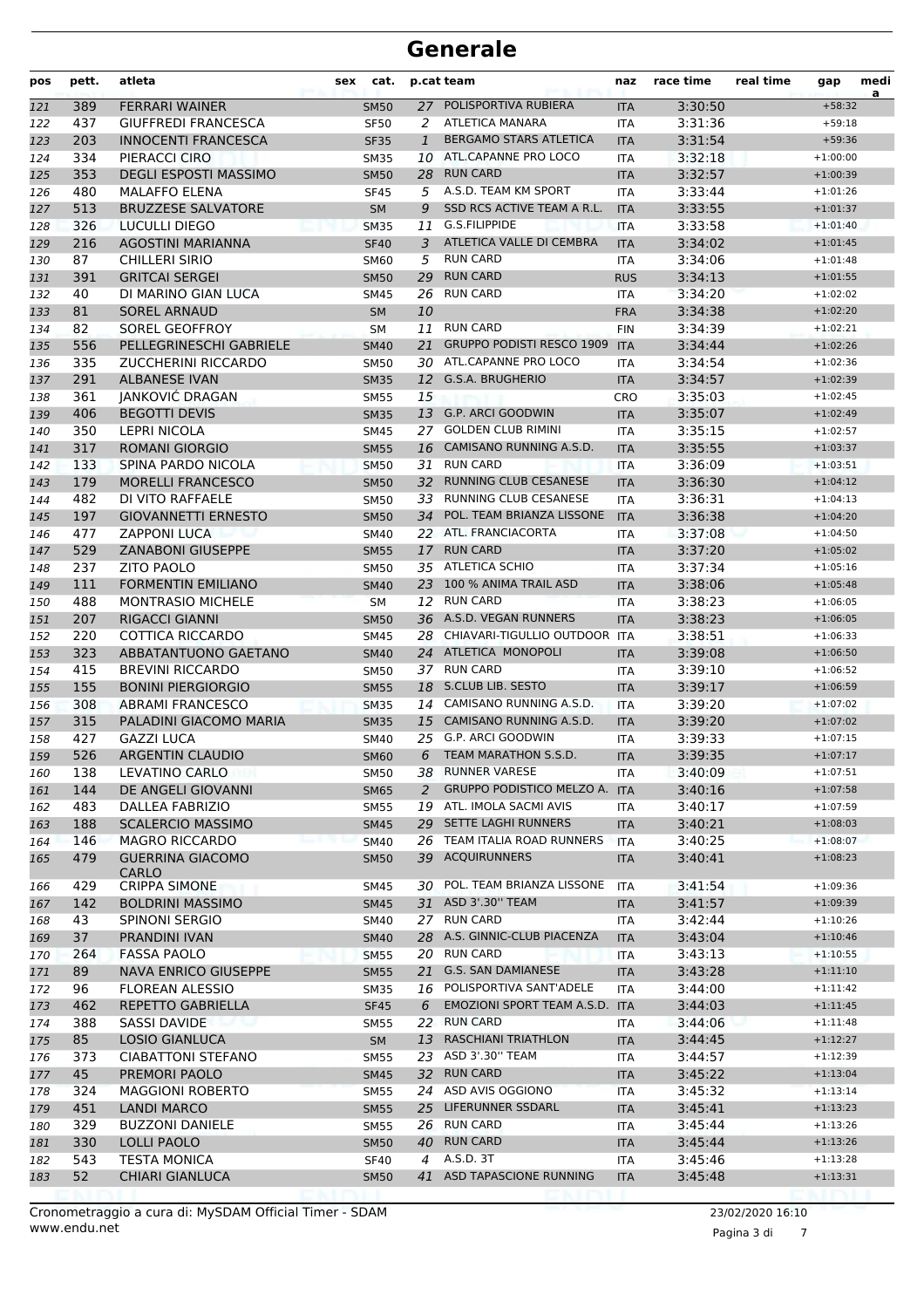| pos        | pett.          | atleta                                        | sex | cat.                       |               | p.cat team                                         | naz               | race time          | real time | gap                      | medi<br>a |
|------------|----------------|-----------------------------------------------|-----|----------------------------|---------------|----------------------------------------------------|-------------------|--------------------|-----------|--------------------------|-----------|
| 184        | 258            | CAZZANIGA ANNA GIULIA                         |     | <b>SF40</b>                | 5             | <b>RUN CARD</b>                                    | <b>ITA</b>        | 3:46:00            |           | $+1:13:42$               |           |
| 185        | 342            | CUOCCI ANNA PATRIZIA                          |     | <b>SF55</b>                | 1             | <b>RUN CARD</b>                                    | <b>ITA</b>        | 3:46:13            |           | $+1:13:55$               |           |
| 186        | 515            | <b>TACCHETTO LORIS</b>                        |     | <b>SM35</b>                | 17            | <b>RUN CARD</b>                                    | <b>ITA</b>        | 3:46:15            |           | $+1:13:57$               |           |
| 187        | 130            | <b>SCHIAFFONATI EMANUELA</b>                  |     | <b>SF50</b>                | 3             | <b>RUN CARD</b>                                    | <b>ITA</b>        | 3:46:57            |           | $+1:14:39$               |           |
| 188        | 470            | <b>ORSINI MAURO</b>                           |     | <b>SM45</b>                |               | 33 G.P. CASALESE                                   | <b>ITA</b>        | 3:47:05            |           | $+1:14:47$               |           |
| 189        | 72             | <b>VASINO AURELIA</b>                         |     | <b>SF55</b>                | 2             | SPORTS CLUB MELEGNANO                              | <b>ITA</b>        | 3:47:08            |           | $+1:14:50$               |           |
| 190        | 159            | <b>MASSA NEVIO</b>                            |     | <b>SM40</b>                | 29            | AMICI DELLA FATICA CESENA                          | <b>ITA</b>        | 3:47:15            |           | $+1:14:57$               |           |
| 191        | 221            | SPERANZA ANTONY                               |     | <b>SM45</b>                | 34            |                                                    | <b>FRA</b>        | 3:47:21            |           | $+1:15:03$               |           |
| 192        | 196            | <b>BARBIERI LUCA</b>                          |     | <b>SM</b>                  | 14            | <b>G.S.SELF ATL. MONTANARI</b>                     | <b>ITA</b>        | 3:47:34            |           | $+1:15:16$               |           |
| 193        | 193            | PEDRANZ LUCIA                                 |     | <b>SF55</b>                | 3             | ATLETICA VALLE DI CEMBRA                           | <b>ITA</b>        | 3:47:55            |           | $+1:15:38$               |           |
| 194        | 535            | <b>FILIOS ELIA</b>                            |     | <b>SM50</b>                | 42            | <b>RUN CARD</b>                                    | <b>ITA</b>        | 3:48:02            |           | $+1:15:44$               |           |
| 195        | 497            | LOPINTO PAOLO                                 |     | SM45                       |               | 35 SPORTS CLUB MELEGNANO                           | <b>ITA</b>        | 3:48:16            |           | $+1:15:58$               |           |
| 196        | 219            | <b>COSTA ANTONINO</b>                         |     | <b>SM45</b>                |               | 36 SEZ. ATL. ORATORIO                              | <b>ITA</b>        | 3:48:41            |           | $+1:16:23$               |           |
| 197        | 304            | ROSSETTI MAURO                                |     | SM45                       |               | 37 GRUPPO PODISTICO MELZO A. ITA                   |                   | 3:48:58            |           | $+1:16:40$               |           |
| 198        | 303            | PERI ANNA MARIA CHIARA                        |     | <b>SF45</b>                | $\mathcal{I}$ | <b>GRUPPO PODISTICO MELZO A.</b>                   | <b>ITA</b>        | 3:48:58            |           | $+1:16:40$               |           |
| 199        | 424            | <b>VERDERIO ENRICO</b>                        |     | <b>SM50</b>                | 43            | AMICI DELLO SPORT BRIOSCO- ITA                     |                   | 3:49:40            |           | $+1:17:22$               |           |
| 200        | 198            | ZACCHETTI GIANLUCA                            |     | <b>SM40</b>                |               | 30 ASD TAPASCIONE RUNNING                          | <b>ITA</b>        | 3:50:06            |           | $+1:17:48$               |           |
| 201        | 348            | MOGETTA LUCA                                  |     | <b>SM35</b>                |               | 18 GROTTINI TEAM RECANATI                          | <b>ITA</b>        | 3:50:15            |           | $+1:17:57$               |           |
| 202        | 147            | <b>IMBALZANO GIUSEPPE</b>                     |     | <b>SM55</b>                |               | 27 G.P. QUADRIFOGLIO                               | <b>ITA</b>        | 3:50:20            |           | $+1:18:02$               |           |
| 203        | 372            | PORRO MARINO                                  |     | <b>SM60</b>                | $7^{\circ}$   | ATHLETIC TEAM LARIO                                | <b>ITA</b>        | 3:50:21            |           | $+1:18:03$               |           |
| 204        | 369            | <b>GERMINI FABRIZIO</b>                       |     | <b>SM50</b>                | 44            | <b>RUN CARD</b>                                    | <b>ITA</b>        | 3:50:34            |           | $+1:18:16$               |           |
| 205        | $\overline{7}$ | PIANA MATTIA                                  |     | <b>SM40</b>                | 31            | <b>ACOUIRUNNERS</b>                                | <b>ITA</b>        | 3:50:52            |           | $+1:18:34$               |           |
| 206        | 214            | <b>SANTAMBROGIO CHIARA</b><br><b>GIULIANA</b> |     | <b>SF45</b>                | 8             | <b>ATHLETIC TEAM LARIO</b>                         | <b>ITA</b>        | 3:51:25            |           | $+1:19:07$               |           |
| 207        | 185            | <b>FERRARIO ROBERTO</b>                       |     | <b>SM50</b>                | 45            | SETTE LAGHI RUNNERS                                | <b>ITA</b>        | 3:52:06            |           | $+1:19:49$               |           |
| 208        | 186            | <b>MERLI LORENZO</b>                          |     | <b>SM55</b>                |               | 28 SETTE LAGHI RUNNERS                             | <b>ITA</b>        | 3:52:07            |           | $+1:19:49$               |           |
| 209        | 187            | <b>CECCHETTO ROBERTO</b>                      |     | <b>SM55</b>                |               | 29 SETTE LAGHI RUNNERS                             | <b>ITA</b>        | 3:52:07            |           | $+1:19:49$               |           |
| 210        | 440            | CARRATTA ANDREA                               |     | <b>SM35</b>                |               | 19 RUNNERS BERGAMO                                 | <b>ITA</b>        | 3:52:26            |           | $+1:20:08$               |           |
| 211        | 492            | <b>FOSSATI DANIELE</b>                        |     | <b>SM45</b>                |               | 38 RUNNERS DESIO                                   | <b>ITA</b>        | 3:52:37            |           | $+1:20:19$               |           |
| 212        | 145            | <b>SARTORI PAOLO</b>                          |     | <b>SM55</b>                |               | 30 ATLETICA VALLE DI CEMBRA                        | <b>ITA</b>        | 3:53:53            |           | $+1:21:35$               |           |
| 213        | 53             | <b>BIRRER CLAUDE</b>                          |     | SM45                       | 39            | <b>RUN CARD</b>                                    | <b>SUI</b>        | 3:54:45            |           | $+1:22:27$               |           |
| 214        | 365            | <b>FRANZINI CRISTIAN</b>                      |     | <b>SM45</b>                | 40            | <b>RUN CARD</b>                                    | <b>ITA</b>        | 3:54:47            |           | $+1:22:29$               |           |
| 215        | 132            | <b>VRANCEANU ION</b>                          |     | <b>SM50</b>                | 46            | DURBANO GAS ENERGY                                 | ITA               | 3:54:50            |           | $+1:22:32$               |           |
| 216        | 140            | <b>GIORDANI LUCIA</b>                         |     | <b>SF35</b>                | 2             | <b>IMPOSSIBLE TARGET</b>                           | <b>ITA</b>        | 3:54:58            |           | $+1:22:40$               |           |
| 217        | 170            | <b>VILLA MATTEO</b>                           |     | <b>SM35</b>                |               | 20 ATL. PRESEZZO                                   | <b>ITA</b>        | 3:55:07            |           | $+1:22:49$               |           |
| 218        | 215            | PASQUALETTI CHIARA                            |     | <b>SF40</b>                | 6             | <b>RUN CARD</b>                                    | <b>ITA</b>        | 3:55:17            |           | $+1:22:59$               |           |
| 219        | 252            | <b>FREDDI PAOLO</b>                           |     | <b>SM55</b>                | 31            | <b>RUN CARD</b>                                    | <b>ITA</b>        | 3:55:33            |           | $+1:23:15$               |           |
| 220        | 396            | <b>BALDINI DAVIDE</b>                         |     | <b>SM50</b>                |               | 47 ALZAIA NAVIGLIO RUNNERS                         | <b>ITA</b>        | 3:55:49            |           | $+1:23:31$               |           |
| 221        | 128            | RODO STEFANO                                  |     | <b>SM55</b>                |               | 32 PUROSANGUE ATHLETICS                            | <b>ITA</b>        | 3:56:13            |           | $+1:23:55$               |           |
| 222        | 351            | <b>ROSSI ROBERTA</b>                          |     | SF45                       |               | 9 GOLDEN CLUB RIMINI                               | <b>ITA</b>        | 3:56:50            |           | $+1:24:32$               |           |
| 223        | 271            | DURACCIO SIMONE                               |     | SM45                       |               | 41 ASD MIRAMARE RUNNER                             | ITA.              | 3:56:52            |           | $+1:24:34$               |           |
| 224        | 484            | FERRARI JEAN CLAUDE                           |     | <b>SM45</b>                |               | 42 A.S.D. VEGAN RUNNERS                            | <b>ITA</b>        | 3:57:37            |           | $+1:25:20$               |           |
| 225        | 149            | RASTRO SALVATORE                              |     | <b>SM50</b>                |               | 48 RUN CARD                                        | ITA               | 3:57:42            |           | $+1:25:24$               |           |
| 226        | 380            | MICALIZZI GIUSEPPE                            |     | <b>SM60</b>                | 8             | <b>RUNNER VARESE</b>                               | <b>ITA</b>        | 3:57:42            |           | $+1:25:24$               |           |
| 227        | 441            | D'ANGELO UMBERTO                              |     | SM45                       |               | 43 RUNNERS BERGAMO<br><b>RUNNING CLUB CESANESE</b> | ITA               | 3:57:59            |           | $+1:25:41$               |           |
| 228        | 413            | <b>ABBATE GIUSEPPE</b>                        |     | <b>SM60</b>                | 9             | 32 A.S.D. BIPEDI                                   | <b>ITA</b>        | 3:58:03            |           | $+1:25:45$               |           |
| 229        | 390            | SIMONCELLI ANDREA                             |     | SM40                       |               | 33 RUN CARD                                        | ITA               | 3:58:05            |           | $+1:25:47$               |           |
| 230        | $\overline{4}$ | PRETINI REMO<br><b>CAPITANI SANDRO</b>        |     | <b>SM55</b>                |               | 49 RUN CARD                                        | <b>ITA</b>        | 3:58:17<br>3:58:25 |           | $+1:25:59$<br>$+1:26:07$ |           |
| 231        | 399<br>430     | ZOCCA ALESSANDRO                              |     | <b>SM50</b>                |               | 44 RUN CARD                                        | ITA               | 3:58:29            |           | $+1:26:11$               |           |
| 232<br>233 | 537            | <b>CAGGIATI LINO</b>                          |     | <b>SM45</b><br><b>SM45</b> |               | 45 ATL. CIBENO                                     | <b>ITA</b><br>ITA | 3:58:30            |           | $+1:26:12$               |           |
| 234        | 434            | LEO SILVESTRO                                 |     | <b>SM60</b>                |               | 10 RUN CARD                                        | <b>ITA</b>        | 3:58:38            |           | $+1:26:20$               |           |
| 235        | 35             | POLI DENIS                                    |     | <b>SM35</b>                |               | 21 ASD INTERFLUMINA E' PIU'                        | ITA               | 3:58:50            |           | $+1:26:32$               |           |
| 236        | 381            | <b>CORTELLA MASSIMO</b>                       |     | <b>SM50</b>                |               | 50 RUN CARD                                        | <b>ITA</b>        | 3:58:55            |           | $+1:26:37$               |           |
| 237        | 83             | CHIAPELLO PAOLO                               |     | <b>SM50</b>                |               | 51 A.S.D. ATLETICA ROATA                           | ITA               | 3:58:55            |           | $+1:26:37$               |           |
| 238        | 272            | <b>CORBETTA EUGENIO</b>                       |     | <b>SM50</b>                |               | 52 RUNNERS DESIO                                   | <b>ITA</b>        | 3:59:10            |           | $+1:26:52$               |           |
| 239        | 225            | <b>BELLISARIO NAZZARIO</b>                    |     | <b>SM50</b>                |               | 53 IMPOSSIBLE TARGET                               | ITA               | 3:59:29            |           | $+1:27:12$               |           |
| 240        | 502            | <b>CASATI GIANLUCA</b>                        |     | <b>SM50</b>                |               | 54 GS AVIS TREVIGLIO G.                            | <b>ITA</b>        | 3:59:30            |           | $+1:27:12$               |           |
| 241        | 501            | <b>BUTTINONI IVANO</b>                        |     | <b>SM55</b>                |               | 34 GS AVIS TREVIGLIO G.                            | <b>ITA</b>        | 3:59:30            |           | $+1:27:12$               |           |
| 242        | 498            | <b>SGRO' ANTONELLO</b>                        |     | <b>SM45</b>                |               | 46 G.S. AVIS - SEREGNO                             | <b>ITA</b>        | 3:59:30            |           | $+1:27:12$               |           |
| 243        | 523            | LANCETTI LUCIANO                              |     | SM60                       |               | 11 PICO RUNNERS                                    | ITA               | 3:59:42            |           | $+1:27:24$               |           |
| 244        | 63             | <b>BASTIEN CÉLINE</b>                         |     | <b>SF</b>                  | $\mathbf{1}$  | <b>RUN CARD</b>                                    | <b>BEL</b>        | 3:59:55            |           | $+1:27:37$               |           |
| 245        | 339            | <b>CORNALBA PIETRO</b>                        |     | <b>SM35</b>                | 22            | G.P. CASALESE                                      | ITA               | 3:59:56            |           | $+1:27:38$               |           |
| 246        | 234            | <b>BORGHETTI LEONARDO</b>                     |     | <b>SM35</b>                |               | 23 POL. PAGNONA                                    | <b>ITA</b>        | 3:59:59            |           | $+1:27:42$               |           |
|            |                |                                               |     |                            |               |                                                    |                   |                    |           |                          |           |

Pagina 4 di 7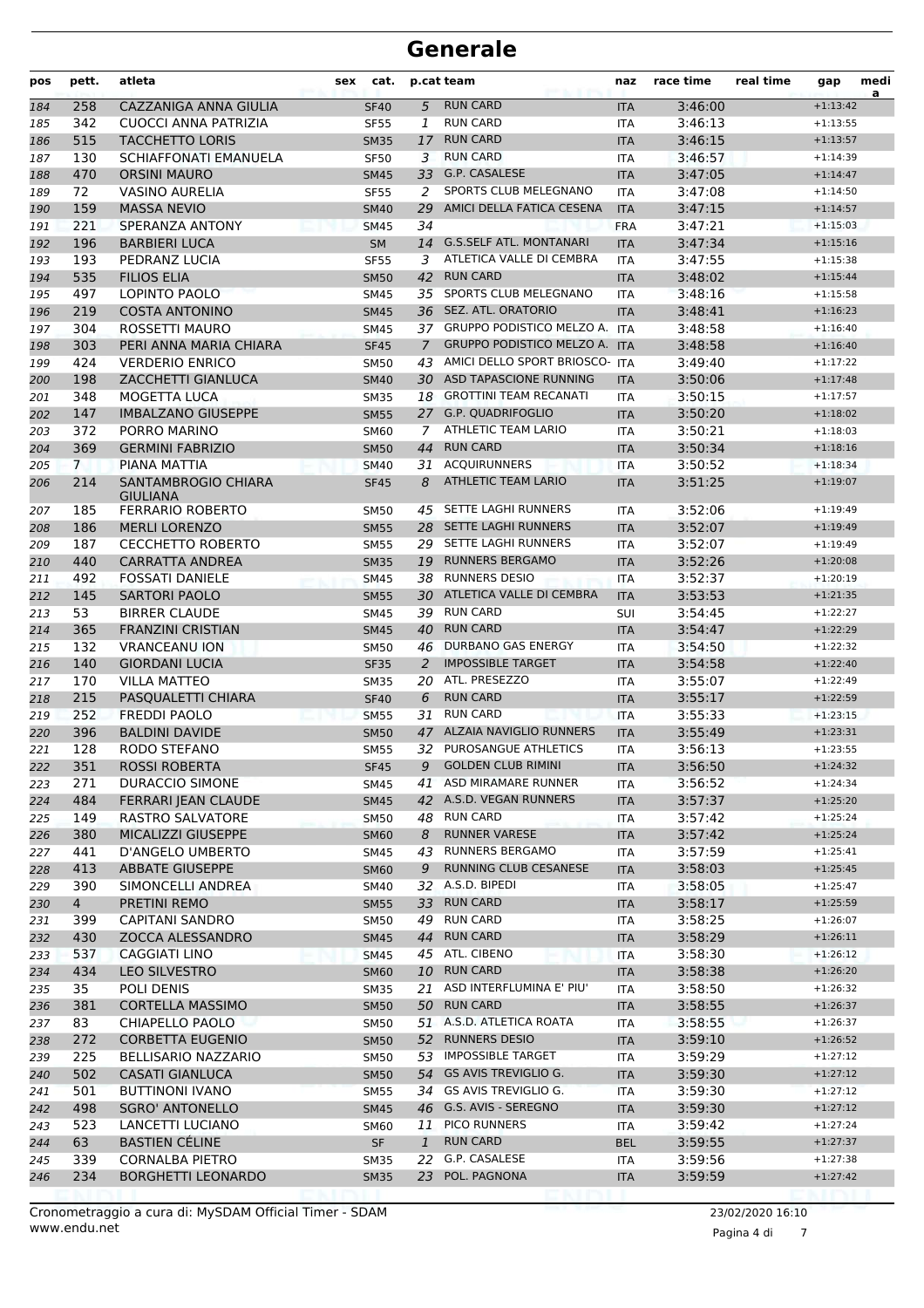| pos | pett.      | atleta                                           | <b>sex</b> | cat.        |                      | p.cat team                                      | naz        | race time | real time | gap        | medi<br>a |
|-----|------------|--------------------------------------------------|------------|-------------|----------------------|-------------------------------------------------|------------|-----------|-----------|------------|-----------|
| 247 | 385        | <b>BELMONTE CLAUDIO</b>                          |            | <b>SM40</b> |                      | 33 SETTE LAGHI RUNNERS                          | <b>ITA</b> | 4:00:03   |           | $+1:27:45$ |           |
| 248 | 77         | ROCCATELLO ANDREA                                |            | SM45        | 47                   | PIETRO MICCA BIELLA                             | ITA        | 4:00:06   |           | $+1:27:48$ |           |
| 249 | 282        | <b>CROSTA ROSALBA</b>                            |            | <b>SF50</b> | $\overline{4}$       | <b>RUN CARD</b>                                 | <b>ITA</b> | 4:00:18   |           | $+1:28:00$ |           |
| 250 | 107        | <b>ABADINI GIUSEPPE</b>                          |            | <b>SM55</b> | 35                   | <b>RUN CARD</b>                                 | <b>ITA</b> | 4:00:21   |           | $+1:28:03$ |           |
| 251 | 338        | <b>GHIDONI RICCARDO</b>                          |            | <b>SM50</b> | 55                   | P.B.M. BOVISIO MASCIAGO                         | <b>ITA</b> | 4:00:23   |           | $+1:28:06$ |           |
| 252 | 499        | <b>SANSONE CARMINE</b>                           |            | <b>SM55</b> |                      | 36 TEAM MARATHON S.S.D.                         | <b>ITA</b> | 4:00:25   |           | $+1:28:07$ |           |
| 253 | 460        | <b>MORO EMILIO</b>                               |            | <b>SM55</b> |                      | 37 RUN CARD                                     | <b>ITA</b> | 4:00:36   |           | $+1:28:18$ |           |
| 254 | 42         | <b>FRATI DAVIDE</b>                              |            | <b>SM35</b> |                      | 24 A.S.D.C. IL CASTELLO                         | <b>ITA</b> | 4:00:37   |           | $+1:28:19$ |           |
| 255 | 511        | <b>BUSETTI FABIO</b>                             |            | <b>SM45</b> |                      | 48 ASD AVIS OGGIONO                             | <b>ITA</b> | 4:00:48   |           | $+1:28:31$ |           |
| 256 | 486        | <b>BAYRAKDAR SAIT</b>                            |            | <b>SM35</b> | 25                   | Lonely Goat Running Club                        | <b>TUR</b> | 4:01:14   |           | $+1:28:56$ |           |
| 257 | 411        | DE GAETANO ROBERTO                               |            | <b>SM45</b> | 49                   | POL. TEAM BRIANZA LISSONE                       | <b>ITA</b> | 4:02:16   |           | $+1:29:58$ |           |
| 258 | 202        | <b>BELLIA PATRIZIA</b>                           |            | <b>SF55</b> | $\overline{4}$       | A.S.D. GATE-CRAL INPS<br>ASD TAPASCIONE RUNNING | <b>ITA</b> | 4:03:10   |           | $+1:30:52$ |           |
| 259 | 49         | <b>SANGALLI MAURIZIO</b>                         |            | <b>SM45</b> | 50                   |                                                 | <b>ITA</b> | 4:03:24   |           | $+1:31:06$ |           |
| 260 | 157<br>134 | DI FIDIO GIOVANNI                                |            | <b>SM35</b> | 26<br>$\overline{7}$ | S.CLUB LIB. SESTO<br>ATL. CASTEL ROZZONE        | ITA        | 4:03:25   |           | $+1:31:07$ |           |
| 261 |            | <b>VAN BELKOM ANOUCK</b><br><b>MARIA JOHANNA</b> |            | <b>SF40</b> |                      |                                                 | <b>NED</b> | 4:03:26   |           | $+1:31:08$ |           |
| 262 | 135        | <b>BELLINI ERNESTO</b>                           |            | <b>SM50</b> | 56                   | GS AVIS TREVIGLIO G.                            | ITA        | 4:03:26   |           | $+1:31:08$ |           |
| 263 | 407        | <b>SABATO PAOLO</b>                              |            | <b>SM65</b> | 3                    | <b>LUCANI FREE RUNNERS</b>                      | <b>ITA</b> | 4:03:42   |           | $+1:31:24$ |           |
| 264 | 94         | <b>SARNO FRANCESCO</b>                           |            | <b>SM45</b> | 51                   | ASD ESERCITO CDO DIV                            | <b>ITA</b> | 4:04:11   |           | $+1:31:53$ |           |
| 265 | 62         | <b>BILLI STEFANO</b>                             |            | <b>SM55</b> |                      | 38 G.P. AVIS FORLI                              | <b>ITA</b> | 4:04:20   |           | $+1:32:02$ |           |
| 266 | 541        | <b>GALLI GIAN LUCA</b>                           |            | <b>SM45</b> |                      | 52 RUN CARD                                     | <b>ITA</b> | 4:04:32   |           | $+1:32:14$ |           |
| 267 | 454        | <b>CASINI GIORGIO</b>                            |            | <b>SM50</b> |                      | 57 G.P. LA GUGLIA SASSUOLO S.                   | <b>ITA</b> | 4:04:57   |           | $+1:32:39$ |           |
| 268 | 166        | FOCARELLI STEFANIA                               |            | <b>SF50</b> | 5                    | S.CLUB LIB. SESTO                               | <b>ITA</b> | 4:05:37   |           | $+1:33:20$ |           |
| 269 | 360        | <b>FRENEZ PAOLO</b>                              |            | <b>SM55</b> | 39                   | ATLETICA CLARINA TRENTINO                       | <b>ITA</b> | 4:06:13   |           | $+1:33:55$ |           |
| 270 | 206        | AGOSTI AZZURRA                                   |            | <b>SF45</b> | 10                   | A.S.D. VEGAN RUNNERS                            | <b>ITA</b> | 4:06:18   |           | $+1:34:00$ |           |
| 271 | 392        | <b>GIACOMAZZI GIOVANNI</b>                       |            | <b>SM45</b> | 53                   | <b>RUN CARD</b>                                 | <b>ITA</b> | 4:06:25   |           | $+1:34:07$ |           |
| 272 | 344        | RABONI LUCA ERNESTO                              |            | <b>SM50</b> | 58                   | <b>RUN CARD</b>                                 | <b>ITA</b> | 4:06:25   |           | $+1:34:07$ |           |
| 273 | 88         | <b>BRUNO GRAZIANO</b>                            |            | <b>SM50</b> | 59                   | <b>RUN CARD</b>                                 | <b>ITA</b> | 4:06:45   |           | $+1:34:27$ |           |
| 274 | 69         | <b>FUMAGALLI MONICA</b>                          |            | <b>SF55</b> | 5                    | ASD AMICI DELLO SPORT                           | ITA        | 4:07:02   |           | $+1:34:44$ |           |
| 275 | 151        | <b>LALLO GIUSEPPE</b>                            |            | <b>SM50</b> | 60                   | <b>S.CLUB LIB. SESTO</b>                        | <b>ITA</b> | 4:07:19   |           | $+1:35:02$ |           |
| 276 | 321        | <b>VAIANI ROBERTO</b>                            |            | <b>SM50</b> | 61                   | CAMISANO RUNNING A.S.D.                         | <b>ITA</b> | 4:07:23   |           | $+1:35:05$ |           |
| 277 | 189        | <b>CARDELLI LUCA</b>                             |            | <b>SM45</b> | 54                   | <b>RUN CARD</b>                                 | <b>ITA</b> | 4:07:25   |           | $+1:35:08$ |           |
| 278 | 547        | <b>ORIENTE SIMONETTA</b>                         |            | <b>SF40</b> | 8                    | <b>RUN CARD</b>                                 | <b>ITA</b> | 4:08:46   |           | $+1:36:28$ |           |
| 279 | 33         | DI LIBERTO STEFANO                               |            | <b>SM50</b> | 62                   | TEAM OTC SSD ARL                                | <b>ITA</b> | 4:08:51   |           | $+1:36:33$ |           |
| 280 | 281        | <b>TRINCERI MARIA</b><br><b>ANTONELLA</b>        |            | <b>SF50</b> | 6                    | <b>RUN CARD</b>                                 | ITA        | 4:08:59   |           | $+1:36:41$ |           |
| 281 | 331        | <b>CURTO GIANDAVIDE</b>                          |            | <b>SM45</b> | 55                   | <b>RUN CARD</b>                                 | <b>ITA</b> | 4:09:16   |           | $+1:36:58$ |           |
| 282 | 232        | <b>BUSINELLI GIAN LUCA</b>                       |            | <b>SM50</b> | 63                   | TEAM OTC SSD ARL                                | <b>ITA</b> | 4:09:18   |           | $+1:37:01$ |           |
| 283 | 38         | <b>CAMPI GOFFREDO</b>                            |            | <b>SM65</b> | $\overline{4}$       | <b>RUN CARD</b>                                 | <b>ITA</b> | 4:09:22   |           | $+1:37:04$ |           |
| 284 | 276        | <b>BOSONI MARCO ANGELO</b>                       |            | <b>SM50</b> | 64                   | <b>RUN CARD</b>                                 | <b>ITA</b> | 4:10:32   |           | $+1:38:14$ |           |
| 285 | 446        | PEROTTI VALTER                                   |            | <b>SM40</b> |                      | 34 BALLOTTA CAMP                                | <b>ITA</b> | 4:11:02   |           | $+1:38:44$ |           |
| 286 | 261        | <b>GAMBAIANI MAURO</b>                           |            | <b>SM55</b> |                      | 40 PICO RUNNERS                                 | ITA        | 4:11:10   |           | $+1:38:52$ |           |
| 287 | 93         | <b>CERETTI ANDREA</b>                            |            | <b>SM45</b> |                      | 56 MARCIATORI SAN GIORGIO                       | <b>ITA</b> | 4:12:07   |           | $+1:39:49$ |           |
| 288 | 512        | <b>CORNO DOMENICO</b>                            |            | <b>SM40</b> |                      | 35 TEAM OTC SSD ARL                             | ITA        | 4:12:21   |           | $+1:40:04$ |           |
| 289 | 400        | <b>GUALDI GABRIELE</b>                           |            | <b>SM55</b> | 41                   | <b>CIRCOLO POLISPORTIVA</b>                     | <b>ITA</b> | 4:12:44   |           | $+1:40:26$ |           |
| 290 | 514        | <b>GIULIANO ANTONIO</b>                          |            | <b>SM50</b> |                      | 65 TEAM OTC SSD ARL                             | <b>ITA</b> | 4:13:01   |           | $+1:40:43$ |           |
| 291 | 249        | <b>GRADARA PIETRO</b><br><b>GIORDANO</b>         |            | <b>SM45</b> |                      | 57 ASD MIRAMARE RUNNER                          | <b>ITA</b> | 4:13:19   |           | $+1:41:01$ |           |
| 292 | 318        | <b>SCOTTI PAOLO</b>                              |            | SM40        |                      | 36 CAMISANO RUNNING A.S.D.                      | ITA        | 4:13:35   |           | $+1:41:17$ |           |
| 293 | 423        | PETRINI TIBERIO                                  |            | <b>SM50</b> | 66                   |                                                 | <b>ITA</b> | 4:14:10   |           | $+1:41:52$ |           |
| 294 | 299        | <b>CAMPANA MANRICO</b>                           |            | <b>SM55</b> |                      | 42 GOLDEN CLUB RIMINI                           | ITA        | 4:14:27   |           | $+1:42:09$ |           |
| 295 | 152        | <b>BASILICO LAURA</b>                            |            | <b>SF45</b> | 11                   | POL. NOVATE                                     | <b>ITA</b> | 4:14:28   |           | $+1:42:10$ |           |
| 296 | 457        | <b>MASTO ANTONIO</b>                             |            | SM60        | 12                   | <b>RUN CARD</b>                                 | ITA        | 4:14:31   |           | $+1:42:13$ |           |
| 297 | 459        | <b>SPADINI VITTORE</b>                           |            | <b>SM60</b> | 13                   | <b>RUN CARD</b>                                 | <b>ITA</b> | 4:14:31   |           | $+1:42:14$ |           |
| 298 | 503        | <b>MALAGNI VERONICA</b>                          |            | <b>SF35</b> | 3                    | <b>RUN CARD</b>                                 | <b>ITA</b> | 4:14:38   |           | $+1:42:20$ |           |
| 299 | 504        | <b>SCIURTI DAVIDE</b>                            |            | <b>SM35</b> | 27                   | <b>RIMINI MARATHON</b>                          | <b>ITA</b> | 4:14:38   |           | $+1:42:21$ |           |
| 300 | 495        | <b>CESANA FERDINANDO</b>                         |            | <b>SM55</b> | 43                   | ASD AVIS OGGIONO                                | ITA        | 4:14:39   |           | $+1:42:21$ |           |
| 301 | 309        | <b>BARNABO' FRANCESCO</b>                        |            | <b>SM60</b> | 14                   | CAMISANO RUNNING A.S.D.                         | <b>ITA</b> | 4:15:49   |           | $+1:43:31$ |           |
| 302 | 349        | <b>FIAMMENGHI FLAMIGNI</b>                       |            | SM45        | 58                   | <b>RUN CARD</b>                                 | ITA        | 4:16:24   |           | $+1:44:07$ |           |
| 303 | 384        | <b>ALBERTO</b><br>AMBROSETTI ROBERTO             |            | <b>SM50</b> | 67                   | SETTE LAGHI RUNNERS                             | <b>ITA</b> | 4:17:17   |           | $+1:44:59$ |           |
| 304 | 286        | FERA CLAUDIO                                     |            | SM45        | 59                   | POLISPORTIVA TORRILE                            | ITA        | 4:17:28   |           | $+1:45:10$ |           |
| 305 | 288        | <b>BANZOLA STEFANO</b>                           |            | <b>SM55</b> | 44                   | POLISPORTIVA TORRILE                            | <b>ITA</b> | 4:17:29   |           | $+1:45:11$ |           |
| 306 | 394        | <b>CARBONE LUIGI</b>                             |            | SM55        |                      | 45 ASD PODISTICA PERALTO                        | ITA        | 4:18:13   |           | $+1:45:55$ |           |
| 307 | 393        | <b>COSTANTINI STEFANO</b>                        |            | <b>SM55</b> |                      | 46 GRUPPO SPORTIVO ALPINI                       | <b>ITA</b> | 4:18:58   |           | $+1:46:40$ |           |
| 308 |            |                                                  |            |             |                      |                                                 |            |           |           |            |           |
|     | 168        | <b>ASMINI SILVIO</b>                             |            | <b>SM50</b> |                      | 68 RUN CARD                                     | ITA        | 4:19:11   |           | $+1:46:53$ |           |

www.endu.net

Pagina 5 di 7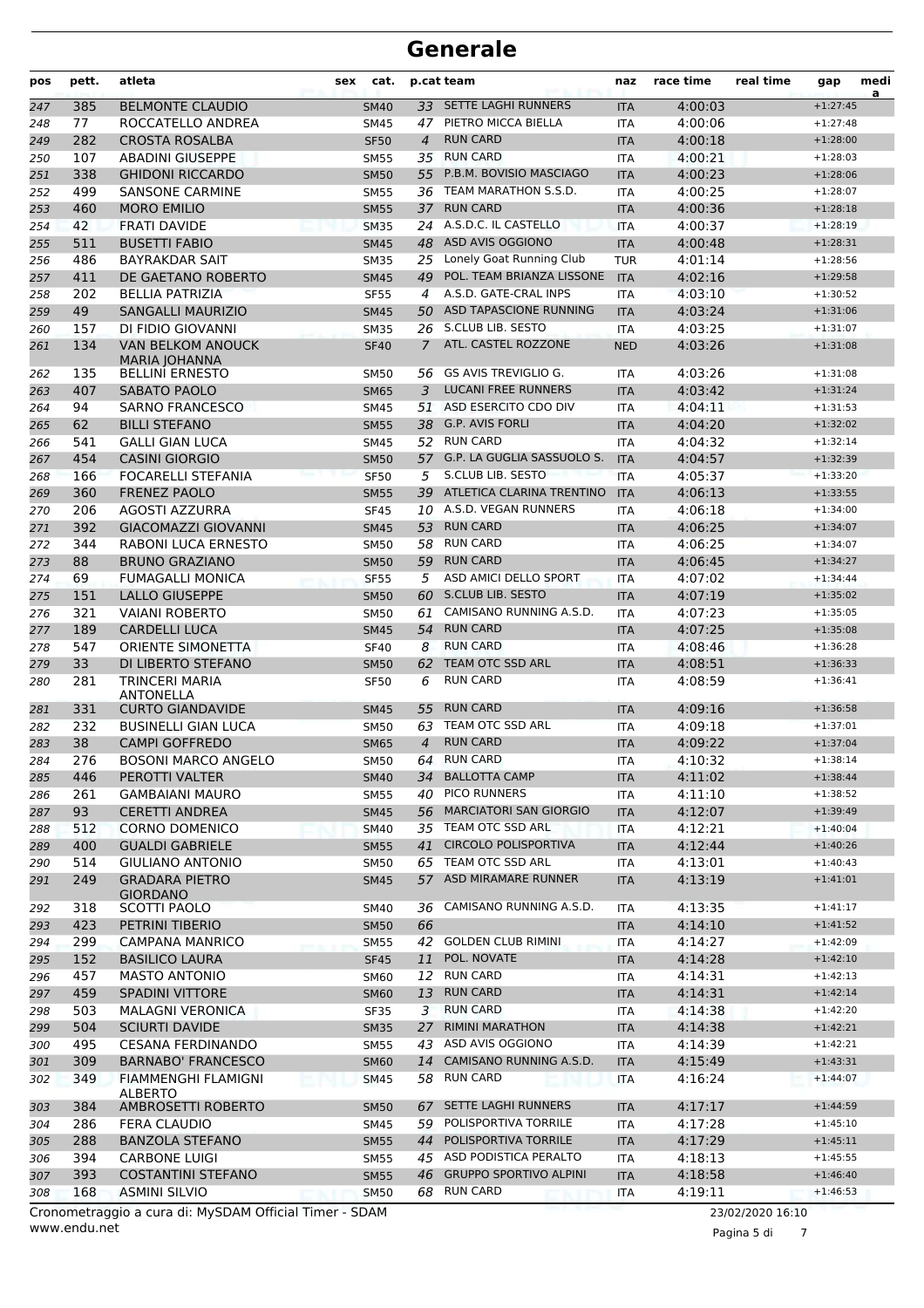| pos | pett.        | atleta                                    | sex | cat.        |                | p.cat team                             | naz        | race time | real time | gap        | medi<br>a |
|-----|--------------|-------------------------------------------|-----|-------------|----------------|----------------------------------------|------------|-----------|-----------|------------|-----------|
| 309 | 46           | <b>CASO ANTONIO</b>                       |     | <b>SM45</b> |                | 60 RUN CARD                            | <b>ITA</b> | 4:20:44   |           | $+1:48:26$ |           |
| 310 | 255          | <b>GIUDICI PAOLA</b>                      |     | <b>SF50</b> | 7              | PISA ROAD RUNNERS CLUB                 | <b>ITA</b> | 4:21:09   |           | $+1:48:51$ |           |
| 311 | 265          | PIOVESAN GIANDUCCIO                       |     | <b>SM65</b> | 5              | <b>RUN CARD</b>                        | <b>ITA</b> | 4:21:34   |           | $+1:49:16$ |           |
| 312 | 244          | <b>FERRETTI LUIGI</b>                     |     | <b>SM65</b> | 6              | G.S.A. BRUGHERIO                       | <b>ITA</b> | 4:21:43   |           | $+1:49:25$ |           |
| 313 | 102          | <b>GATTI ROBERTO</b>                      |     | <b>SM45</b> | 61             | ASD AVIS OGGIONO                       | <b>ITA</b> | 4:22:17   |           | $+1:49:59$ |           |
| 314 | 101          | NEGRI PAOLA                               |     | <b>SF50</b> | 8              | ASD AVIS OGGIONO                       | <b>ITA</b> | 4:22:25   |           | $+1:50:08$ |           |
| 315 | 60           | <b>VITA LUIGI</b>                         |     | <b>SM55</b> | 47             | ATL. FRANCIACORTA                      | <b>ITA</b> | 4:22:33   |           | $+1:50:15$ |           |
| 316 | 355          | <b>BRANCHETTI ELISA</b>                   |     | <b>SF40</b> | 9              | <b>RUN CARD</b>                        | <b>ITA</b> | 4:23:11   |           | $+1:50:53$ |           |
| 317 | 68           | DE ANGELIS FRANCESCO                      |     | <b>SM55</b> | 48             | P&C PODISMOECAZZEGGIO                  | <b>ITA</b> | 4:23:31   |           | $+1:51:13$ |           |
| 318 | 148          | <b>CASTIGLIONI VITTORIO</b>               |     | <b>SM50</b> | 69             | <b>RUN CARD</b>                        | <b>ITA</b> | 4:23:40   |           | $+1:51:22$ |           |
| 319 | 44           | PIROLI GIANMARIA                          |     | <b>SM45</b> |                | 62 A.S.D.C. IL CASTELLO                | <b>ITA</b> | 4:23:48   |           | $+1:51:30$ |           |
| 320 | 184          | <b>TERAZZI ROBERTO</b>                    |     | <b>SM55</b> | 49             | S.CLUB LIB. SESTO                      | <b>ITA</b> | 4:24:24   |           | $+1:52:06$ |           |
| 321 | 438          | <b>MUZZIOLI DINO</b>                      |     | <b>SM55</b> | 50             | <b>RUN CARD</b>                        | <b>ITA</b> | 4:24:32   |           | $+1:52:14$ |           |
| 322 | 439          | VASSALLO ANNA                             |     | <b>SF45</b> |                | 12 ATLETICA CSI CAMPANIA               | <b>ITA</b> | 4:24:55   |           | $+1:52:37$ |           |
| 323 | 10           | <b>ANICETI MICHELA</b>                    |     | <b>SF55</b> | 6              | <b>RUN CARD</b>                        | <b>ITA</b> | 4:25:04   |           | $+1:52:47$ |           |
| 324 | 247          | <b>NEMES ILDIKO</b>                       |     | <b>SF50</b> | 9              | <b>RUN CARD</b>                        | SUI        | 4:25:30   |           | $+1:53:12$ |           |
| 325 | 489          | PERACCHIO GIOVANNI                        |     | <b>SM55</b> | 51             | ASD ORTICA TEAM MILANO                 | <b>ITA</b> | 4:27:21   |           | $+1:55:03$ |           |
| 326 | 266          | <b>COSTARELLI EMANUELE</b>                |     | <b>SM45</b> |                | 63 ATL.CAPANNE PRO LOCO                | <b>ITA</b> | 4:27:37   |           | $+1:55:19$ |           |
| 327 | 231          | <b>MASCIA ALESSANDRO</b>                  |     | <b>SM45</b> | 64             | CIRC.RICREATIVO CITTANOVA              | <b>ITA</b> | 4:28:06   |           | $+1:55:48$ |           |
| 328 | 230          | <b>BACCHI SIMONA</b>                      |     | <b>SF45</b> |                | 13 CIRC.RICREATIVO CITTANOVA           | <b>ITA</b> | 4:28:06   |           | $+1:55:48$ |           |
| 329 | 467          | <b>GALLI MAURIZIO</b>                     |     | <b>SM60</b> |                | 15 ATL. CASONE NOCETO                  | <b>ITA</b> | 4:28:20   |           | $+1:56:03$ |           |
| 330 | 158          | <b>CIOCCA ANTONIO</b>                     |     | <b>SM60</b> | 16             | <b>MEDIRUN</b>                         | <b>ITA</b> | 4:28:57   |           | $+1:56:39$ |           |
| 331 | 447          | <b>SERAFINI FERDINANDO</b>                |     | <b>SM45</b> | 65             | <b>URBAN RUNNERS</b>                   | <b>ITA</b> | 4:28:58   |           | $+1:56:40$ |           |
| 332 | 256          | DALL'OCA GIANMATTEO                       |     | <b>SM45</b> | 66             | <b>OMBRIANO RUNNING</b>                | <b>ITA</b> | 4:29:01   |           | $+1:56:43$ |           |
| 333 | 549          | <b>LEONE LUCA</b>                         |     | <b>SM50</b> | 70             | <b>URBAN RUNNERS</b>                   | <b>ITA</b> | 4:29:01   |           | $+1:56:43$ |           |
| 334 | 253          | CECCHETTO MATTEO                          |     | SM45        |                | 67 URBAN RUNNERS                       | <b>ITA</b> | 4:29:02   |           | $+1:56:44$ |           |
| 335 | 240          | <b>FICHERA GIUSEPPE</b>                   |     | <b>SM70</b> | $\mathbf{1}$   | <b>RUN CARD</b>                        | <b>ITA</b> | 4:29:13   |           | $+1:56:55$ |           |
| 336 | 509          | <b>CACCIANI MICHELE</b>                   |     | <b>SM50</b> | 71             | C.U.S. PARMA                           | <b>ITA</b> | 4:29:18   |           | $+1:57:00$ |           |
| 337 | 213          | <b>VOICECHOVSKA INGRIDA</b>               |     | <b>SF45</b> | 14             | <b>RUN CARD</b>                        | LTU        | 4:29:43   |           | $+1:57:25$ |           |
| 338 | 290          | CAZZANIGA ENRICO                          |     | <b>SM55</b> |                | 52 A.L.S. CREMELLA                     | <b>ITA</b> | 4:30:20   |           | $+1:58:02$ |           |
| 339 | 242          | ZAPPA TIZIANO                             |     | <b>SM50</b> |                | 72 A.L.S. CREMELLA                     | <b>ITA</b> | 4:30:21   |           | $+1:58:03$ |           |
| 340 | 505          | <b>GROSSI GIOVANNI</b>                    |     | SM60        |                | 17 PASSO CAPPONI ASD                   | <b>ITA</b> | 4:30:42   |           | $+1:58:24$ |           |
| 341 | 251          | <b>MASSARI GRETA</b>                      |     | <b>SF50</b> | 10             | <b>PICO RUNNERS</b>                    | <b>ITA</b> | 4:30:51   |           | $+1:58:33$ |           |
| 342 | 171          | <b>IENCO MARIA</b>                        |     | <b>SF60</b> | 1              | <b>ALMOSTHERE ASD</b>                  | <b>ITA</b> | 4:31:25   |           | $+1:59:07$ |           |
| 343 | 129          | PACCHETTI GIORGIO                         |     | <b>SM45</b> | 68             | <b>RUN CARD</b>                        | <b>ITA</b> | 4:31:25   |           | $+1:59:07$ |           |
| 344 | 226          | PERILLO MICHELE                           |     | <b>SM55</b> | 53             | NAVIGLIO RUNNING TEAM ASD              | <b>ITA</b> | 4:32:46   |           | $+2:00:28$ |           |
| 345 | 122          | <b>JORDEVA JASMINA</b>                    |     | <b>SF40</b> | 10             | <b>IMPOSSIBLE TARGET</b>               | <b>ITA</b> | 4:32:46   |           | $+2:00:28$ |           |
| 346 | 165          | DE CESARE MICHELE                         |     | <b>SM60</b> |                | 18 S.CLUB LIB. SESTO                   | <b>ITA</b> | 4:33:40   |           | $+2:01:22$ |           |
| 347 | 292          | <b>DOMEDI ORESTE</b>                      |     | <b>SM65</b> | $\overline{7}$ | <b>GRUPPO SPORTIVO ROGENO</b>          | <b>ITA</b> | 4:34:05   |           | $+2:01:47$ |           |
| 348 | 279          | ZAVATTARO FABRIZIO                        |     | <b>SM50</b> |                | 73 PODISTICA VALPOLCEVERA              | ITA        | 4:35:08   |           | $+2:02:50$ |           |
| 349 | 464          | <b>CUOGHI ELISABETTA</b>                  |     | <b>SF50</b> | 11             | ATL. CASONE NOCETO                     | <b>ITA</b> | 4:36:00   |           | $+2:03:42$ |           |
| 350 | 387          | SPINONI PIERANGELO                        |     | <b>SM55</b> | 54             | <b>RUN CARD</b>                        | ITA        | 4:36:46   |           | $+2:04:28$ |           |
| 351 | $\mathbf{2}$ | <b>MAGGIONI ANDREA</b><br><b>GIUSEPPE</b> |     | <b>SM50</b> | 74             | <b>RUN CARD</b>                        | <b>ITA</b> | 4:37:54   |           | $+2:05:36$ |           |
| 352 | 487          | DOATI UGO ANTONIO                         |     | SM65        | 8              | <b>GR.PODISTICO AVIS TAGLIO DI ITA</b> |            | 4:40:27   |           | $+2:08:09$ |           |
| 353 | 456          | <b>MORETTI SILVIA</b>                     |     | SF          | 2              | ASD GRUPPO PODISTICO IL                | <b>ITA</b> | 4:40:58   |           | $+2:08:40$ |           |
| 354 | 139          | <b>TISTI CRISTIAN</b>                     |     | SM40        |                | 37 CORRERE OLTRE ASD                   | ITA        | 4:41:30   |           | $+2:09:12$ |           |
| 355 | 346          | <b>CARDINES PASQUALE</b>                  |     | <b>SM70</b> | 2              | Clube da Maratona de Maputo            | <b>ITA</b> | 4:41:30   |           | $+2:09:12$ |           |
| 356 | 476          | CICCARELLA PALMERINO                      |     | SM50        |                | 75 RUN CARD                            | ITA        | 4:42:43   |           | $+2:10:25$ |           |
| 357 | 99           | <b>CASSANO MARIO</b>                      |     | <b>SM55</b> | 55             | CIRC.RICREATIVO CITTANOVA              | <b>ITA</b> | 4:42:44   |           | $+2:10:26$ |           |
| 358 | 378          | <b>BARTOLI MIRCO</b>                      |     | <b>SM55</b> |                | 56 RUN CARD                            | ITA        | 4:42:44   |           | $+2:10:26$ |           |
| 359 | 228          | <b>GIOFFRE' ANTONINO</b>                  |     | <b>SM50</b> |                | 76 POLISPORTIVA TORRILE                | <b>ITA</b> | 4:43:51   |           | $+2:11:33$ |           |
| 360 | 364          | GOZZI ALESSANDRO                          |     | SM50        |                | 77 RUN CARD                            | ITA        | 4:44:18   |           | $+2:12:00$ |           |
| 361 | 257          | <b>COLOMBO MAURIZIO</b>                   |     | <b>SM60</b> | 19             | ROAD RUNNERS CLUB MILANO ITA           |            | 4:45:09   |           | $+2:12:52$ |           |
| 362 | 105          | PINTO PATRIZIA                            |     | SF50        |                | 12 ASD ORTICA TEAM MILANO              | ITA        | 4:47:48   |           | $+2:15:30$ |           |
| 363 | 104          | <b>RUO FRANCESCO</b>                      |     | <b>SM60</b> |                | 20 ASD ORTICA TEAM MILANO              | <b>ITA</b> | 4:47:48   |           | $+2:15:30$ |           |
| 364 | 337          | SIDOLI GIULIANO                           |     | <b>SM75</b> | 1              | <b>G.S.SELF ATL. MONTANARI</b>         | <b>ITA</b> | 4:47:57   |           | $+2:15:39$ |           |
| 365 | 106          | <b>TUNDO GIUSEPPE</b>                     |     | <b>SM70</b> | 3              | <b>RUN CARD</b>                        | <b>ITA</b> | 4:49:28   |           | $+2:17:10$ |           |
| 366 | 285          | <b>FARAONE MARTINO</b>                    |     | SM40        |                | 38 PASSO CAPPONI ASD                   | <b>ITA</b> | 4:49:40   |           | $+2:17:22$ |           |
| 367 | 455          | <b>SILIMBRI CIRO</b>                      |     | <b>SM50</b> |                | 78 G.P. LA GUGLIA SASSUOLO S.          | <b>ITA</b> | 4:49:54   |           | $+2:17:36$ |           |
| 368 | 546          | <b>BEDONNI MASSIMILIANO</b>               |     | SM50        |                | 79 ASD TEAM GRANAROLO                  | ITA        | 4:51:13   |           | $+2:18:55$ |           |
| 369 | 164          | <b>GIAROLA FRANCESCO</b>                  |     | <b>SM</b>   | 15             | <b>RUN CARD</b>                        | <b>ITA</b> | 4:52:13   |           | $+2:19:55$ |           |
| 370 | 296          | FERRERI DOMENICO                          |     | SM65        | 9              | AMICI DELLO SPORT BRIOSCO- ITA         |            | 4:54:06   |           | $+2:21:48$ |           |
| 371 | 386          | <b>VERONESE ASSUNTO</b>                   |     | <b>SM65</b> |                | 10 RUN CARD                            | <b>ITA</b> | 4:54:32   |           | $+2:22:15$ |           |
|     |              |                                           |     |             |                |                                        |            |           |           |            |           |

www.endu.net Cronometraggio a cura di: MySDAM Official Timer - SDAM 23/02/2020 16:10

Pagina 6 di 7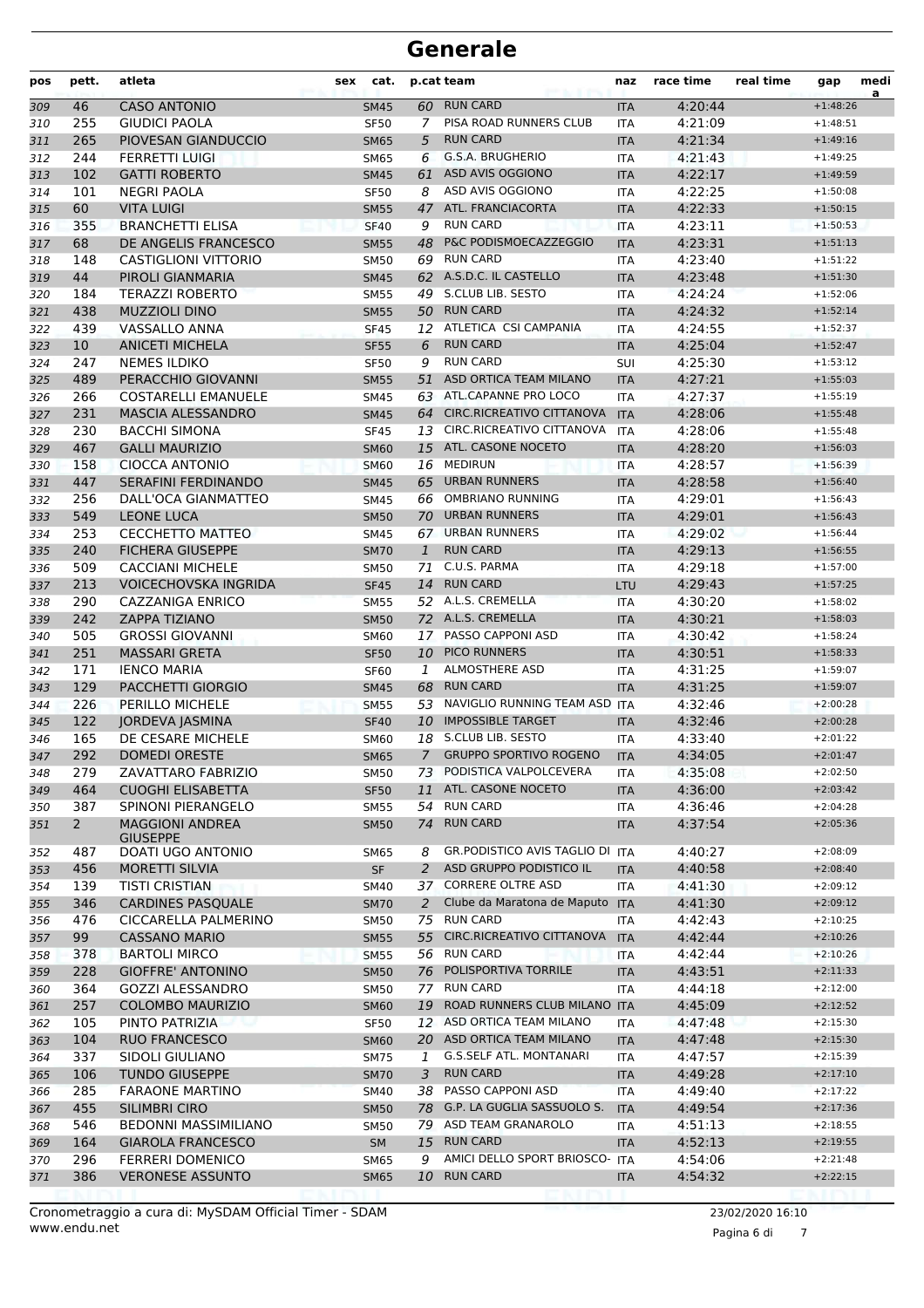| pos | pett.        | atleta                                    | sex | cat.        | p.cat team     |                               | naz        | race time | real time | gap        | medi<br>a |
|-----|--------------|-------------------------------------------|-----|-------------|----------------|-------------------------------|------------|-----------|-----------|------------|-----------|
| 372 | 366          | <b>ROMAN GIANNI</b>                       |     | <b>SM50</b> | 80             | POL. AMICIZIA CAORSO          | <b>ITA</b> | 4:56:03   |           | $+2:23:45$ |           |
| 373 | 19           | <b>FALLATI ALESSANDRO</b>                 |     | <b>SM40</b> | 39             | <b>RUN CARD</b>               | <b>ITA</b> | 4:56:42   |           | $+2:24:24$ |           |
| 374 | 269          | <b>GANZERLI IVANO</b>                     |     | <b>SM60</b> | 21             | <b>PASSO CAPPONI ASD</b>      | <b>ITA</b> | 4:58:11   |           | $+2:25:53$ |           |
| 375 | 48           | DE ROCCO ROBERTO                          |     | <b>SM55</b> | 57             | G.P. S.ANGELA AVIS            | <b>ITA</b> | 4:58:25   |           | $+2:26:07$ |           |
| 376 | 260          | <b>FERRETTI MONICA</b>                    |     | <b>SF55</b> | $\overline{7}$ | <b>RUN CARD</b>               | <b>ITA</b> | 4:59:20   |           | $+2:27:02$ |           |
| 377 | 507          | <b>GIULIANI STEFANIA</b>                  |     | <b>SF50</b> | 13             | <b>SPORT &amp; SPORTIVI</b>   | <b>ITA</b> | 4:59:21   |           | $+2:27:03$ |           |
| 378 | 506          | LO BIANCO CARMINE                         |     | <b>SM60</b> | 22             | <b>RUN CARD</b>               | <b>ITA</b> | 4:59:21   |           | $+2:27:03$ |           |
| 379 | 325          | RAVASINI ALESSANDRO                       |     | <b>SM55</b> | 58             | <b>RUN CARD</b>               | <b>ITA</b> | 4:59:22   |           | $+2:27:04$ |           |
| 380 | 403          | <b>DEBBIA ENEA</b>                        |     | <b>SM45</b> |                | 69 G.P. LA GUGLIA SASSUOLO S. | <b>ITA</b> | 4:59:22   |           | $+2:27:04$ |           |
| 381 | 414          | PIGNANELLI ALFREDO                        |     | <b>SM65</b> | 11             | ASD GP GARLASCHESE            | <b>ITA</b> | 5:01:36   |           | $+2:29:18$ |           |
| 382 | 169          | <b>MORSELLI CLAUDIO</b>                   |     | <b>SM55</b> | 59             | <b>PICO RUNNERS</b>           | <b>ITA</b> | 5:07:24   |           | $+2:35:06$ |           |
| 383 | 162          | <b>DEGRASSI GIULIANO</b>                  |     | <b>SM55</b> |                | 60 RUN CARD                   | <b>ITA</b> | 5:14:24   |           | $+2:42:06$ |           |
| 384 | 277          | <b>GEMMA LORENZO</b>                      |     | <b>SM65</b> | 12             | <b>G.P. AVIS FORLI</b>        | <b>ITA</b> | 5:14:50   |           | $+2:42:32$ |           |
| 385 | $\mathbf{1}$ | <b>GELATI LUCA</b>                        |     | <b>SM40</b> | 40             | 9.92 RUNNING ASD              | <b>ITA</b> | 5:14:52   |           | $+2:42:35$ |           |
| 386 | 278          | <b>VANDELLI ALIGI</b>                     |     | <b>SM70</b> | $\overline{4}$ | G.P. LA GUGLIA SASSUOLO S.    | <b>ITA</b> | 5:15:48   |           | $+2:43:30$ |           |
| 387 | 79           | <b>VIGOTTI GIAMPIERO</b>                  |     | <b>SM60</b> | 23             | G.P. CASALESE                 | <b>ITA</b> | 5:21:15   |           | $+2:48:57$ |           |
| 388 | 442          | <b>CATTANEO GIOVANNI</b>                  |     | <b>SM60</b> |                | 24 G.P. CASALESE              | <b>ITA</b> | 5:22:18   |           | $+2:50:00$ |           |
| 389 | 443          | MEAZZA EMANUELA                           |     | <b>SF50</b> |                | 14 G.P. CASALESE              | <b>ITA</b> | 5:22:18   |           | $+2:50:00$ |           |
| 390 | 431          | <b>BIAGINI ANDREA</b>                     |     | <b>SM50</b> | 81             | G.P. LA GUGLIA SASSUOLO S.    | <b>ITA</b> | 5:26:23   |           | $+2:54:06$ |           |
| 391 | 449          | <b>ANCORA VITO PIERO</b>                  |     | <b>SM65</b> | 13             | <b>CUS PRO PATRIA MILANO</b>  | <b>ITA</b> | 5:27:13   |           | $+2:54:55$ |           |
| 392 | 56           | <b>MOSCARDINI WILLIAM</b>                 |     | <b>SM60</b> | 25             | <b>RUN CARD</b>               | <b>ITA</b> | 5:29:19   |           | $+2:57:01$ |           |
| 393 | 80           | <b>MARCHESINI STEFANIA</b>                |     | <b>SF45</b> | 15             | G.P. CASALESE                 | <b>ITA</b> | 5:30:13   |           | $+2:57:55$ |           |
| 394 | 275          | <b>DEL BIANCO LAURA</b>                   |     | <b>SF45</b> | 16             | <b>RUN CARD</b>               | <b>ITA</b> | 5:30:13   |           | $+2:57:55$ |           |
| 395 | 419          | <b>GANDOLFI CECILIA</b>                   |     | <b>SF60</b> | 2              | CIRC.RICREATIVO CITTANOVA     | <b>ITA</b> | 5:40:52   |           | $+3:08:34$ |           |
| 396 | 420          | <b>ROCCHI NADIA</b>                       |     | <b>SF45</b> | 17             |                               | <b>ITA</b> | 5:40:53   |           | $+3:08:35$ |           |
| 397 | 531          | <b>GALLO ALDO</b>                         |     | SM60        |                | 26 ASD MARATHON CL. ARIANO    | <b>ITA</b> | 5:41:12   |           | $+3:08:54$ |           |
| 398 | 229          | SIMONAZZI MARCO                           |     | <b>SM65</b> | 14             | ATL. BANCOLE                  | <b>ITA</b> | 5:42:22   |           | $+3:10:04$ |           |
| 399 | 156          | <b>GOSI SIMONA</b>                        |     | <b>SF35</b> | 4              | 3C (COMP. CREMONESE           | <b>ITA</b> | 5:44:33   |           | $+3:12:15$ |           |
| 400 | 305          | <b>GAVAZZENI GIOVANNA</b><br><b>CARLA</b> |     | <b>SF65</b> | $\mathbf{1}$   | <b>CLUB PANTERA ROSA</b>      | <b>ITA</b> | 6:09:28   |           | $+3:37:10$ |           |

| and a state of the |                 | $\mathcal{L}$ : M.C.D.AM Official Timese C.D.AM |                           | <b>ENTENTI</b> | $22,02,03,03,03,03,03$    |             |
|--------------------|-----------------|-------------------------------------------------|---------------------------|----------------|---------------------------|-------------|
|                    | <b>ENDU</b> nel |                                                 | ENDU                      |                | ENDUmet                   |             |
| <b>ENDU</b>        |                 | <b>ENDU</b>                                     |                           | <b>ENDU</b>    |                           | <b>ENDU</b> |
|                    | <b>ENDU</b>     |                                                 | ENDU                      |                | ENDU                      |             |
| <b>ENDU</b>        |                 | <b>ENDU</b>                                     |                           | <b>ENDU</b>    |                           | <b>ENDU</b> |
|                    | <b>ENDU</b>     |                                                 | <b>ENDU<sub>net</sub></b> |                | <b>ENDU</b>               |             |
| <b>ENDU</b>        |                 | <b>ENDU</b>                                     |                           | <b>ENDU</b>    |                           | <b>ENDU</b> |
|                    | <b>ENDUMBL</b>  |                                                 | <b>ENDU</b>               |                | <b>ENDU<sub>DEL</sub></b> |             |
| <b>ENDU</b>        |                 | <b>ENDU</b>                                     |                           | <b>ENDU</b>    |                           | <b>ENDU</b> |
|                    | ENDU.           |                                                 | ENDU                      |                | <b>ENDU</b>               |             |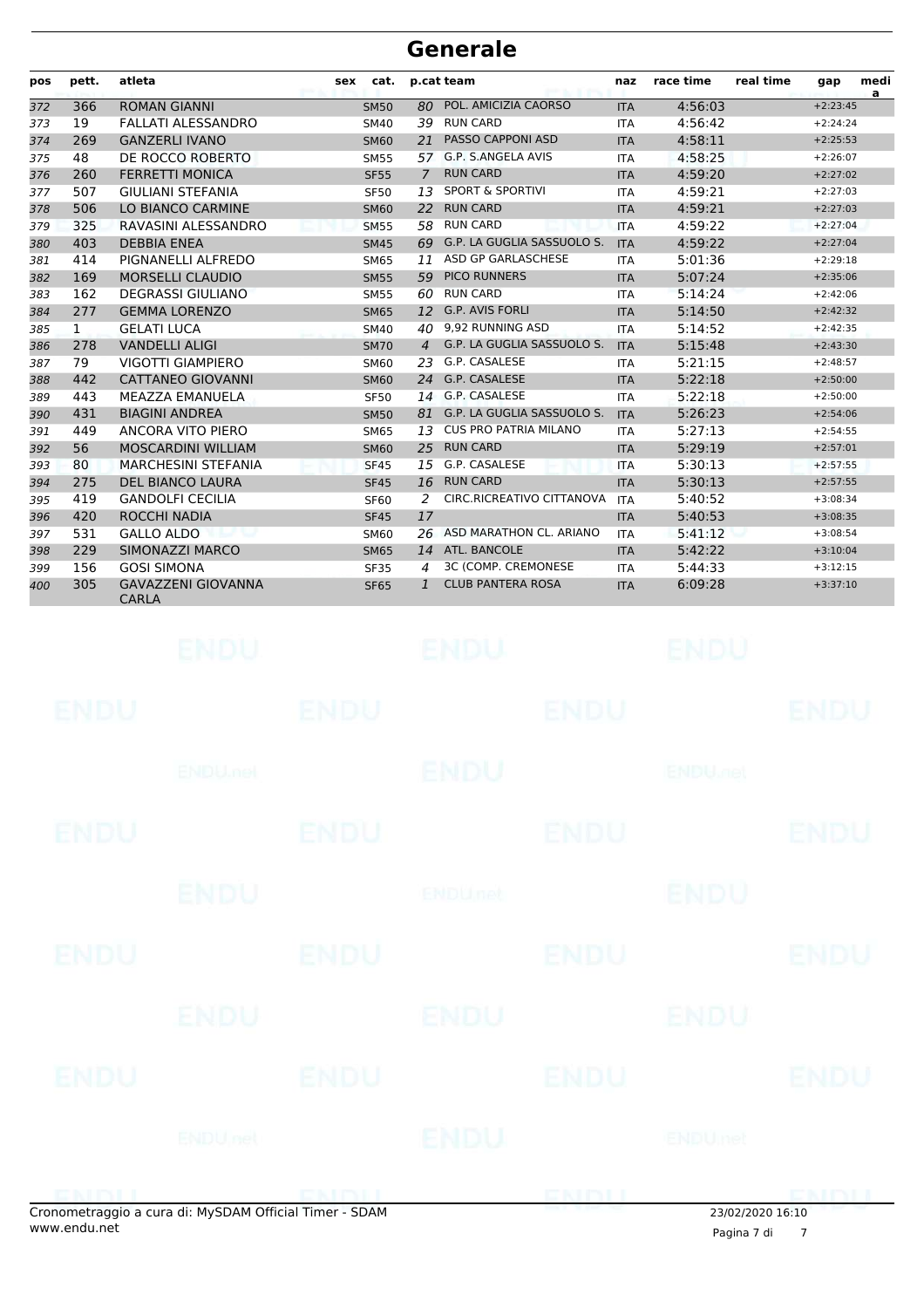# **Verdi Marathon**

*Data* **23/02/2020**

*Gara* **10K non competitiva**

| <b>Generale</b><br>63. HALL |                                             |                                       |                  |            |                    |                    |  |  |  |  |  |
|-----------------------------|---------------------------------------------|---------------------------------------|------------------|------------|--------------------|--------------------|--|--|--|--|--|
| pett.                       | atleta                                      | sex                                   | team             | naz        | race time          | real time<br>media |  |  |  |  |  |
| 5271                        | <b>ACCOLLA FABIO</b>                        |                                       |                  | <b>ITA</b> | 0:41:45            |                    |  |  |  |  |  |
| 5167                        | AGI ARIANNA                                 | <b><i><i><b>RIVERSITY</b></i></i></b> |                  | ITA        | 1:06:12            |                    |  |  |  |  |  |
| 5234                        | <b>AGRIANIDIS NICOLAS</b>                   |                                       |                  | <b>ITA</b> | 0:45:53            |                    |  |  |  |  |  |
| 5113                        | <b>AIMI GIUSEPPE</b>                        |                                       |                  | ITA        | 0:48:25            |                    |  |  |  |  |  |
| 5296                        | <b>ALBERTI PIERLUIGI</b>                    |                                       |                  | <b>ITA</b> | 0:54:46            |                    |  |  |  |  |  |
| 5110                        | <b>ALLEMAND CARLA</b>                       |                                       |                  | ITA        | 1:06:48            |                    |  |  |  |  |  |
| 5203                        | <b>ALLODI ROCCO</b>                         |                                       |                  | <b>ITA</b> | 0:57:22            |                    |  |  |  |  |  |
| 5147                        | AMARO ANGELA                                |                                       |                  | <b>ITA</b> | 0:59:31            |                    |  |  |  |  |  |
| 5148                        | ANELLI MADDALENA                            |                                       |                  | <b>ITA</b> | 0:44:56            |                    |  |  |  |  |  |
| 5261                        | <b>ANGELINI MARCO</b>                       |                                       |                  | <b>ITA</b> | 1:01:24            |                    |  |  |  |  |  |
| 5290                        | <b>ARTIOLI SIMONA</b>                       |                                       |                  | <b>ITA</b> | 0:46:06            |                    |  |  |  |  |  |
| 5188                        | <b>AVANZINI FRANCESCA</b>                   |                                       |                  | <b>ITA</b> | 0:55:25            |                    |  |  |  |  |  |
| 5269                        | <b>BACCHINI MATTEO</b>                      |                                       |                  | <b>ITA</b> | 0:47:49            |                    |  |  |  |  |  |
| 5093                        | <b>BAGANELLA KATIA</b>                      |                                       |                  | ITA        | 0:55:53            |                    |  |  |  |  |  |
| 5197                        | <b>BAGNOLI NICOLA</b>                       |                                       |                  | <b>ITA</b> | 1:32:07            |                    |  |  |  |  |  |
| 5169                        | <b>BALLERANI FIORENZO</b>                   |                                       |                  | <b>ITA</b> | 0:59:31            |                    |  |  |  |  |  |
| 5186                        | <b>BARALDO ANNALISA</b>                     |                                       |                  | <b>ITA</b> | 1:01:27            |                    |  |  |  |  |  |
| 5024                        | <b>BARBIERI FRANCESCA</b>                   |                                       |                  | <b>ITA</b> | 0:50:14            |                    |  |  |  |  |  |
| 5086                        | <b>BARBIERI GIANLUCA</b>                    |                                       |                  | <b>ITA</b> | 0:49:27            |                    |  |  |  |  |  |
| 5137                        | <b>BARCA FRANCESCO</b>                      |                                       |                  | <b>ITA</b> | 0:48:47            |                    |  |  |  |  |  |
| 5235                        | <b>BARONI FRANCESCO</b>                     |                                       | ema a como a los | <b>ITA</b> | 0:45:19            |                    |  |  |  |  |  |
| 5020                        | <b>BASERGA PAOLA</b>                        |                                       |                  | <b>ITA</b> | 0:50:18            |                    |  |  |  |  |  |
| 5277                        | <b>BATTISTELLI SILVIA</b>                   |                                       |                  | <b>ITA</b> | 1:01:40            |                    |  |  |  |  |  |
| 5014                        | BELLABARBA MIRKO                            |                                       |                  | <b>ITA</b> | 0:58:19            |                    |  |  |  |  |  |
| 5010                        | <b>BERGAMI LORENZO</b>                      |                                       |                  | <b>ITA</b> | 1:30:06            |                    |  |  |  |  |  |
|                             |                                             |                                       |                  |            |                    |                    |  |  |  |  |  |
| 5207                        | <b>BISAGNI LUCA</b><br><b>BOBBA FABIANA</b> |                                       |                  | ITA        | 0:45:16<br>1:05:03 |                    |  |  |  |  |  |
| 5057<br>5183                |                                             |                                       |                  | <b>ITA</b> |                    |                    |  |  |  |  |  |
|                             | <b>BOCELLI GIORGIO</b>                      |                                       |                  | <b>ITA</b> | 0:48:37            |                    |  |  |  |  |  |
| 5299                        | <b>BOIARDI GIANNI</b>                       |                                       |                  | <b>ITA</b> | 1:19:08            |                    |  |  |  |  |  |
| 5027                        | <b>BONZANINI CHIARA</b>                     |                                       |                  | ITA        | 1:16:05            |                    |  |  |  |  |  |
| 5225                        | <b>BRAMBILLA ALICE</b>                      |                                       |                  | <b>ITA</b> | 0:53:51            |                    |  |  |  |  |  |
| 5048                        | <b>BRUNI VALERIA</b>                        |                                       |                  | <b>ITA</b> | 1:24:37            |                    |  |  |  |  |  |
| 5052                        | <b>BUSANI NICOLAS</b>                       |                                       |                  | <b>ITA</b> | 0:44:46            |                    |  |  |  |  |  |
| 5163                        | CAFFARRA GIACOMO                            |                                       |                  | <b>ITA</b> | 0:52:53            |                    |  |  |  |  |  |
| 5009                        | <b>CAGNA LUCIANO</b>                        |                                       |                  | <b>ITA</b> | 1:29:54            |                    |  |  |  |  |  |
| 5196                        | CALLEGARI LAURA                             |                                       |                  | ITA        | 1:34:38            |                    |  |  |  |  |  |
| 5209                        | <b>CAMMISA CHRISTIAN</b>                    |                                       |                  | <b>ITA</b> | 0:43:58            |                    |  |  |  |  |  |
| 5210                        | <b>CAMMISA MASSIMILIANO</b>                 |                                       |                  | <b>ITA</b> | 0:44:19            |                    |  |  |  |  |  |
| 5185                        | <b>CAMPANINI MATTIA</b>                     |                                       |                  | <b>ITA</b> | 0:51:58            |                    |  |  |  |  |  |
| 5237                        | <b>CARONNO STEFANO</b>                      |                                       |                  | <b>ITA</b> | 1:13:09            |                    |  |  |  |  |  |
| 5031                        | <b>CAROTTI FRANCESCA</b>                    |                                       |                  | <b>ITA</b> | 0:58:24            |                    |  |  |  |  |  |
| 5236                        | <b>CARRA FEDERICA</b>                       |                                       | NDUnel           | <b>ITA</b> | 0:51:00            |                    |  |  |  |  |  |
| 5053                        | <b>CARRAGLIA LUCA</b>                       |                                       |                  | <b>ITA</b> | 0:55:02            |                    |  |  |  |  |  |
| 5049                        | CATALANO ILEANA                             |                                       |                  | ITA        | 1:24:35            |                    |  |  |  |  |  |
| 5233                        | <b>CAVAGNA CLAUDIO</b>                      |                                       |                  | <b>ITA</b> | 0:44:08            |                    |  |  |  |  |  |
| 5018                        | <b>CHEZZI MARCO</b>                         | n la va                               |                  | <b>ITA</b> | 0:52:54            |                    |  |  |  |  |  |
| 5019                        | CHEZZI MATTEO                               |                                       |                  | <b>ITA</b> | 0:52:59            |                    |  |  |  |  |  |
| 5262                        | <b>CHIARI FABIO</b>                         |                                       |                  | ITA        | 1:08:26            |                    |  |  |  |  |  |
| 5105                        | <b>CHIESI STEFANIA</b>                      |                                       |                  | <b>ITA</b> | 1:05:03            |                    |  |  |  |  |  |
| 5295                        | <b>COGLIATI SIMONA</b>                      |                                       |                  | <b>ITA</b> | 1:27:37            |                    |  |  |  |  |  |
| 5107                        | COLOMBINI NICOLÒ                            |                                       |                  | <b>ITA</b> | 1:36:36            |                    |  |  |  |  |  |
| 5077                        | <b>CONTINI VANESSA</b>                      |                                       |                  | <b>ITA</b> | 0:55:30            |                    |  |  |  |  |  |
| 5218                        | <b>CONTINI ANTONELLA</b>                    |                                       |                  | <b>ITA</b> | 1:01:22            |                    |  |  |  |  |  |
| 5171                        | <b>COPELLI MORENO</b>                       |                                       |                  | ITA        | 0:57:50            |                    |  |  |  |  |  |
| 5032                        | <b>DEDE' BARBARA</b>                        |                                       |                  | <b>ITA</b> | 1:34:58            |                    |  |  |  |  |  |
| 5055                        | <b>DERLINO FRANCESCA</b>                    |                                       |                  | ITA        | 1:24:36            |                    |  |  |  |  |  |
| 5045                        | DI FAZIO SILVIA                             |                                       |                  | <b>ITA</b> | 1:06:05            |                    |  |  |  |  |  |
| 5150                        | DI GREGORIO FABIO                           |                                       |                  | ITA        | 1:05:03            |                    |  |  |  |  |  |
| 5101                        | DI MURO FILOMENA                            |                                       |                  | <b>ITA</b> | 1:29:47            |                    |  |  |  |  |  |

Pagina 1 di 3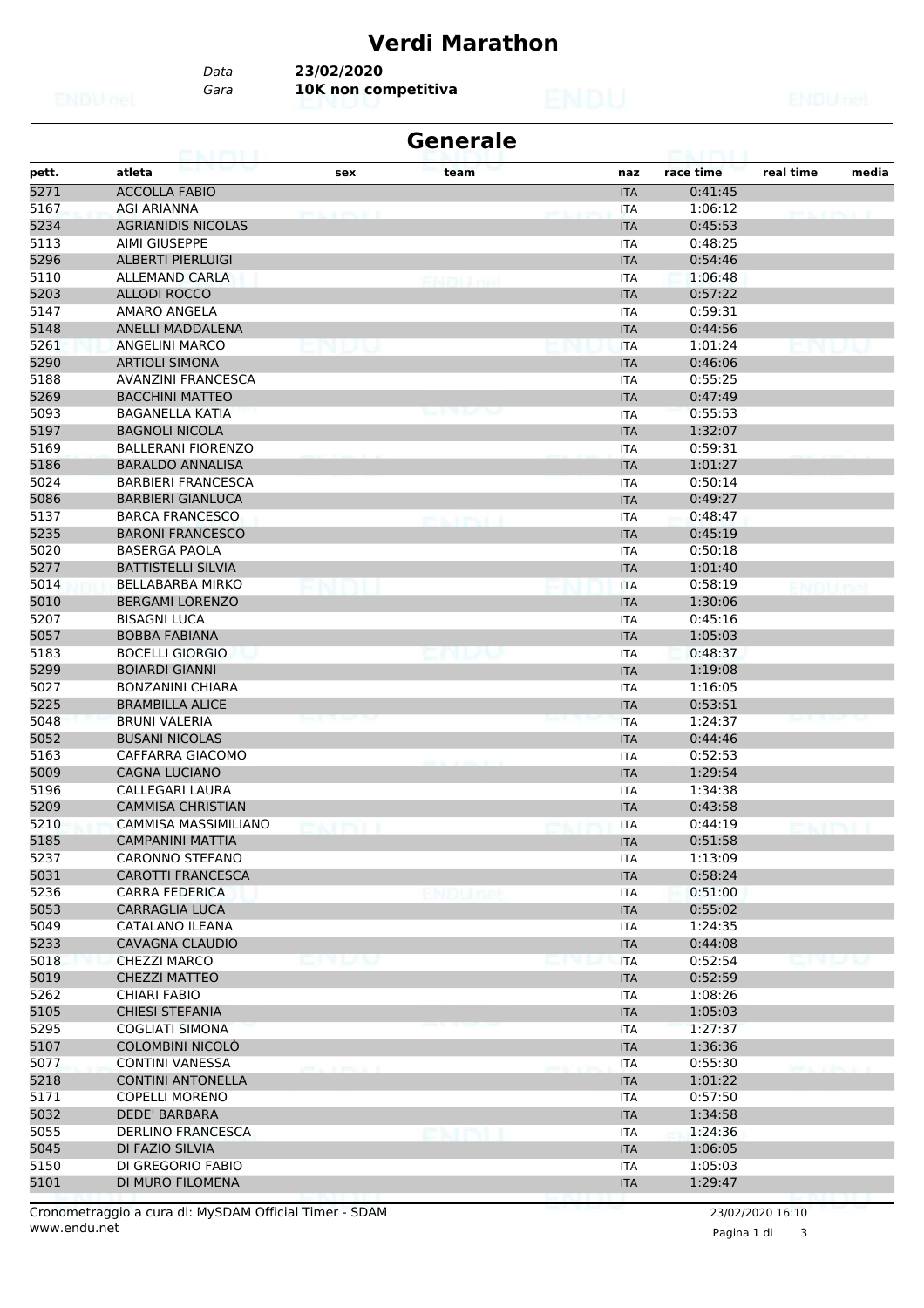| pett. | atleta                                                 | sex  | team        | naz        | race time | real time        | media |
|-------|--------------------------------------------------------|------|-------------|------------|-----------|------------------|-------|
| 5227  | <b>DISCA FEDERICO</b>                                  |      |             | <b>ITA</b> | 0:34:44   |                  |       |
| 5201  | DODDI EMANUELA                                         |      | LA MICHETTA | <b>ITA</b> | 0:51:12   |                  |       |
| 5191  | <b>DOMMA LAURA</b>                                     |      |             | <b>ITA</b> | 0:50:27   |                  |       |
| 5087  | <b>FACCHINI FEDERICA</b>                               |      | enter       | <b>ITA</b> | 0:52:06   |                  |       |
| 5056  | <b>FAVA GIANLUCA</b>                                   |      |             | <b>ITA</b> | 1:03:29   |                  |       |
| 5239  | <b>FAVARETTO ANNA</b>                                  |      |             | <b>ITA</b> | 1:13:09   |                  |       |
| 5026  | <b>FEDERICO SILVANA</b>                                |      |             | <b>ITA</b> | 1:22:26   |                  |       |
| 5292  | <b>FERNANDEZ GABRIELE</b>                              | na u |             | <b>ITA</b> | 0:49:25   |                  |       |
| 5092  | <b>FERRARI ALICE</b>                                   |      |             | <b>ITA</b> | 1:02:40   |                  |       |
| 5222  | <b>FESTA SONIA</b>                                     |      |             | <b>ITA</b> | 0:49:15   |                  |       |
| 5033  | <b>FINETTI MARINELLA</b>                               |      |             | <b>ITA</b> | 1:41:59   |                  |       |
| 5259  | <b>FIORE GIUSEPPE</b>                                  |      |             | <b>ITA</b> | 0:53:50   |                  |       |
| 5216  | <b>FRASSI ELISABETTA</b>                               |      |             | <b>ITA</b> | 1:37:14   |                  |       |
| 5047  | <b>FRENEZ ANNA</b>                                     |      |             | <b>ITA</b> | 0:50:52   |                  |       |
| 5273  | <b>GALLICANI PABLO</b>                                 |      |             | <b>ITA</b> | 0:43:42   |                  |       |
| 5263  | <b>GASPARE GABRIELE</b>                                |      |             | <b>ITA</b> | 1:08:24   |                  |       |
| 5099  | <b>GASPARINI PIER</b><br><b>FRANCESCO</b>              |      |             | <b>ITA</b> | 0:47:24   |                  |       |
| 5189  | <b>GHIDINI FABRIZIO</b>                                |      |             | <b>ITA</b> | 0:55:24   |                  |       |
| 5166  | <b>GIGATTI ALESSIA</b>                                 |      |             | <b>ITA</b> | 0:52:53   |                  |       |
| 5275  | <b>GIORGINI ANNA</b>                                   |      |             | <b>ITA</b> | 1:28:37   |                  |       |
| 5034  | <b>GRISA STEFANIA</b>                                  |      |             | <b>ITA</b> | 1:34:58   |                  |       |
| 5190  | <b>GRUSOVIN BRIGITTE</b>                               |      |             | <b>ITA</b> | 0:51:04   |                  |       |
| 5001  | <b>GUADALUPI NUNZIA</b>                                |      |             | <b>ITA</b> | 0:54:51   |                  |       |
| 5081  | <b>GUIDETTI ALDINO</b>                                 |      |             | <b>ITA</b> | 1:01:22   |                  |       |
| 5015  | <b>GULLÌ NATALIA</b>                                   |      |             | <b>ITA</b> | 1:02:25   |                  |       |
| 5060  | <b>HRISTOVA HRONEVA</b><br><b>HRISTINA</b>             |      |             | <b>ITA</b> | 1:05:48   |                  |       |
| 5089  | <b>IACHETTA GIOVANNI</b>                               |      |             | <b>ITA</b> | 1:29:59   |                  |       |
| 5130  | <b>IAFRANCESCO MARILENA</b>                            |      |             | <b>ITA</b> | 1:25:14   | ENDITH           |       |
| 5106  | <b>IANELLI MATTIA</b>                                  |      |             | <b>ITA</b> | 0:48:20   |                  |       |
| 5096  | <b>IEMMI FEDERICA</b>                                  |      |             | <b>ITA</b> | 0:54:00   |                  |       |
| 5199  | <b>ILLARI DAMIANO</b>                                  |      |             | <b>ITA</b> | 0:43:17   |                  |       |
| 5294  | <b>KROL MACIEJ</b>                                     |      |             | POL        | 0:40:41   |                  |       |
| 5002  | LECCHINI NICCOLÒ                                       |      |             | <b>ITA</b> | 0:40:56   |                  |       |
| 5149  | <b>LEGATI ARIANNA</b>                                  |      |             | <b>ITA</b> | 0:50:17   |                  |       |
| 5046  | <b>LEONE GASPARE</b>                                   |      |             | <b>ITA</b> | 0:52:02   |                  |       |
| 5136  | <b>LEPORE SILVANO</b>                                  |      |             | <b>ITA</b> | 0:48:48   |                  |       |
| 5097  | <b>LUMACA GIULIA</b>                                   |      |             | <b>ITA</b> | 0:47:55   |                  |       |
| 5088  | <b>MACCABELLI LUCA</b><br><b>UMBERTO</b>               |      |             | <b>ITA</b> | 1:36:32   |                  |       |
| 5140  | <b>MACCAGNI VALENTINA</b>                              |      |             | <b>ITA</b> | 1:01:02   |                  |       |
| 5116  | MAGGI CARLO                                            |      |             | <b>ITA</b> | 1:17:34   |                  |       |
| 5288  | <b>MAGLIO VIRGINIA</b>                                 |      |             | <b>ITA</b> | 0:51:37   |                  |       |
| 5078  | <b>MAGNANI VALTER</b>                                  |      |             | <b>ITA</b> | 1:01:22   |                  |       |
| 5276  | <b>MAGNANI ANGELA</b>                                  |      |             | <b>ITA</b> | 1:28:40   |                  |       |
| 5091  | <b>MALDINI ROBERTO</b>                                 |      |             | <b>ITA</b> | 0:47:30   |                  |       |
| 5274  | <b>MAMBELLI GIANLUCA</b>                               |      |             | <b>ITA</b> | 0:47:35   |                  |       |
| 5217  | MANDOTTI PATRIZIA                                      |      |             | <b>ITA</b> | 0:58:48   |                  |       |
| 5080  | <b>MARTINI MARCO</b>                                   |      |             | <b>ITA</b> | 1:29:06   |                  |       |
| 5090  | MARZO ROSETTA                                          |      |             | <b>ITA</b> | 1:29:45   |                  |       |
| 5249  | MAZZOLENI GIAMPIETRO                                   |      |             | <b>ITA</b> | 1:14:38   |                  |       |
| 5035  | MOLASCHI SANTO                                         |      |             | <b>ITA</b> | 1:19:06   |                  |       |
| 5036  | <b>MOLENDI CARLA</b>                                   |      |             | <b>ITA</b> | 1:42:01   |                  |       |
| 5238  | MONTANARO GIUSEPPINA                                   |      |             | <b>ITA</b> | 1:13:45   |                  |       |
| 5289  | <b>MONTILLA PIERO</b>                                  |      |             | <b>ITA</b> | 0:51:06   |                  |       |
| 5058  | ORLANDI ANNA MARIA                                     |      |             | <b>ITA</b> | 1:03:27   |                  |       |
| 5042  | <b>ORLANDINI DENIS</b>                                 |      |             | <b>ITA</b> | 0:44:55   |                  |       |
| 5219  | <b>ORSI STEFANO</b>                                    |      |             | <b>ITA</b> | 1:01:19   |                  |       |
| 5244  | PAGLIARINI DANIELA                                     |      |             | <b>ITA</b> | 1:32:06   |                  |       |
| 5265  | PAGLIARO FRANCESCO                                     |      |             | ITA        | 1:01:23   |                  |       |
| 5037  | PAOLETTI ANNA                                          |      |             | <b>ITA</b> | 1:41:59   |                  |       |
| 5038  | PAOLETTI IMERIO                                        |      |             | <b>ITA</b> | 1:34:58   |                  |       |
| 5158  | PASQUETTI MARCO                                        |      |             | <b>ITA</b> | 0:49:25   |                  |       |
| 5005  | PEDRAZZONI RAFFAELE                                    |      |             | <b>ITA</b> | 1:28:03   |                  |       |
| 5006  | PEDRAZZONI RICCARDO                                    |      |             | <b>ITA</b> | 1:28:03   |                  |       |
|       | Cronometraggio a cura di: MySDAM Official Timer - SDAM |      |             |            |           | 23/02/2020 16:10 |       |

www.endu.netس<br>www.endu.net

Pagina 2 di 3